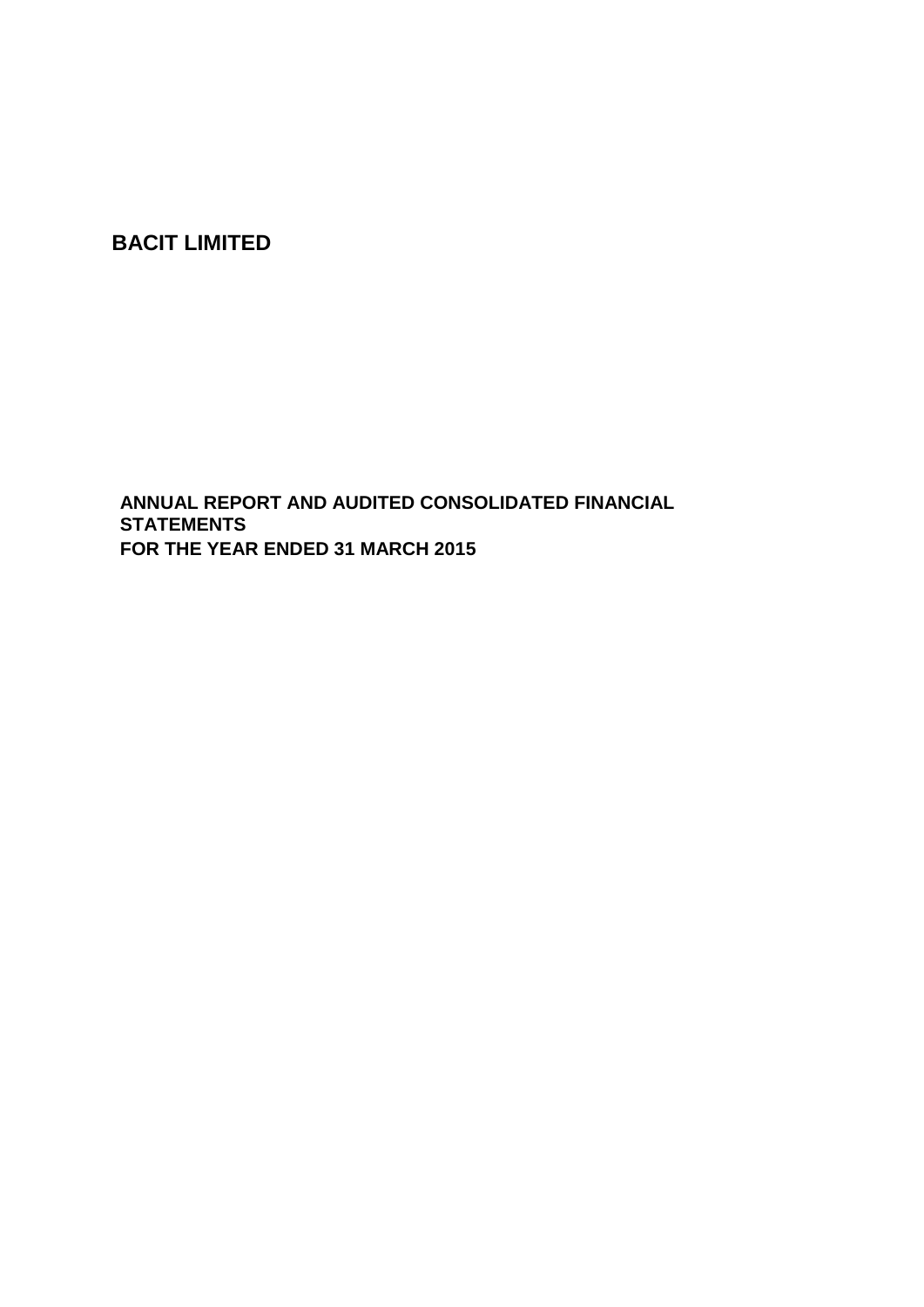# **BACIT LIMITED**

## **CONTENTS**

| REPORT OF THE MANAGEMENT TEAM OF BACIT (UK) LIMITED  4          |
|-----------------------------------------------------------------|
|                                                                 |
| REPORT AND AUDITED CONSOLIDATED FINANCIAL STATEMENTS 21         |
|                                                                 |
|                                                                 |
| BACIT INVESTMENTS LP INCORPORATED PORTFOLIO STATEMENT 29        |
| INDEPENDENT AUDITOR'S REPORT TO THE MEMBERS OF BACIT LIMITED 31 |
| CONSOLIDATED STATEMENT OF COMPREHENSIVE INCOME  36              |
|                                                                 |
|                                                                 |
|                                                                 |
|                                                                 |
|                                                                 |
|                                                                 |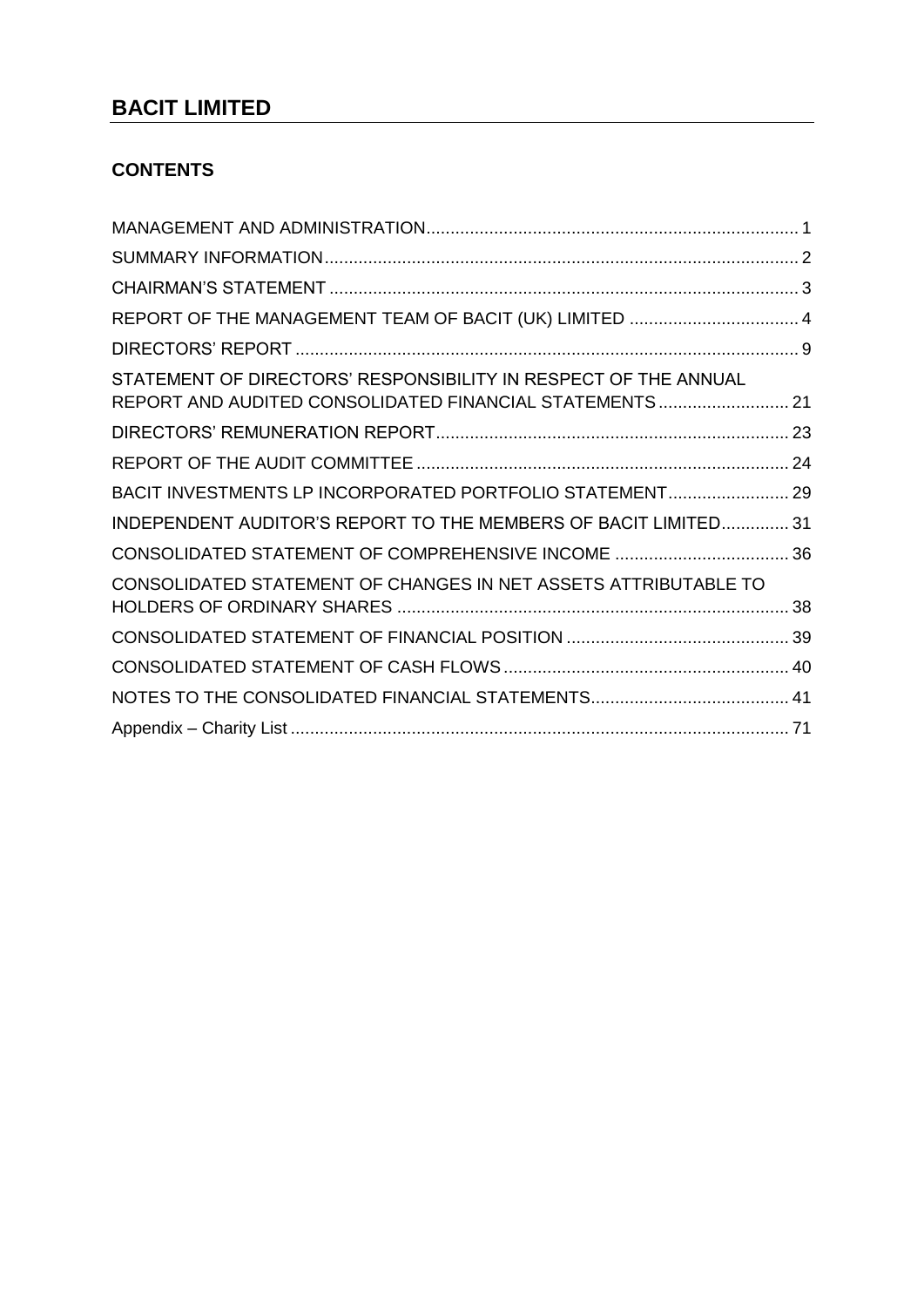## <span id="page-2-0"></span>**MANAGEMENT AND ADMINISTRATION**

Jeremy Tigue (Chairman) **PO Box 255**, Peter Hames Trafalgar Court, Colin Maltby Guernsey, GY1 3QL Nicholas Moss Martin Thomas **Deloitte LLP** 

25 Bank Street, Guernsey, GY1 3HW Canary Wharf, London, E14 5JP **CUSTODIAN**

#### **ADMINISTRATOR AND SECRETARY** PO Box 71,

Northern Trust International Trafalgar Court, Fund Administration **Les Banques, St. Peter Port,** Services (Guernsey) Limited Guernsey, GY1 3DA PO Box 255,Trafalgar Court, Guernsey, GY1 3QL Carey Olsen

#### **REGISTRAR** PO Box 98,

Capita Registrars (Guernsey) Limited Les Banques, St. Peter Port, Mont Crevelt House, Guernsey, GY1 4BZ Bulwer Avenue, St. Stmpson, Guernsey, GY2 4LH **LEGAL ADVISORS (UK)** 

#### **INVESTMENT MANAGER** 65 Fleet Street,

BACIT (UK) Limited *(appointed 19 December 2014)* London, EC4Y 1HS 10 Aldermanbury

BACIT GP Limited *(until 19 December 2014)* Thomas Henderson PO Box 255, Trafalgar Court, **Fenella Dernie** Fenella Dernie Les Banques, St. Peter Port, Guernsey, GY1 3QL

#### **DIRECTORS REGISTERED OFFICE**

Thomas Henderson **Les Banques, St. Peter Port,** 

#### Jon Moulton **INDEPENDENT AUDITOR**

PO Box 137, **SPONSOR** Regency Court, J.P. Morgan Securities plc Glategny Esplanade, St. Peter Port,

Northern Trust (Guernsey) Limited

#### Les Banques, St. Peter Port, **LEGAL ADVISORS (GUERNSEY)**

Carey House,

Freshfields Bruckhaus Deringer LLP

#### London, EC2V 7RF **MANAGEMENT TEAM OF THE GENERAL PARTNER**

Arabella Cecil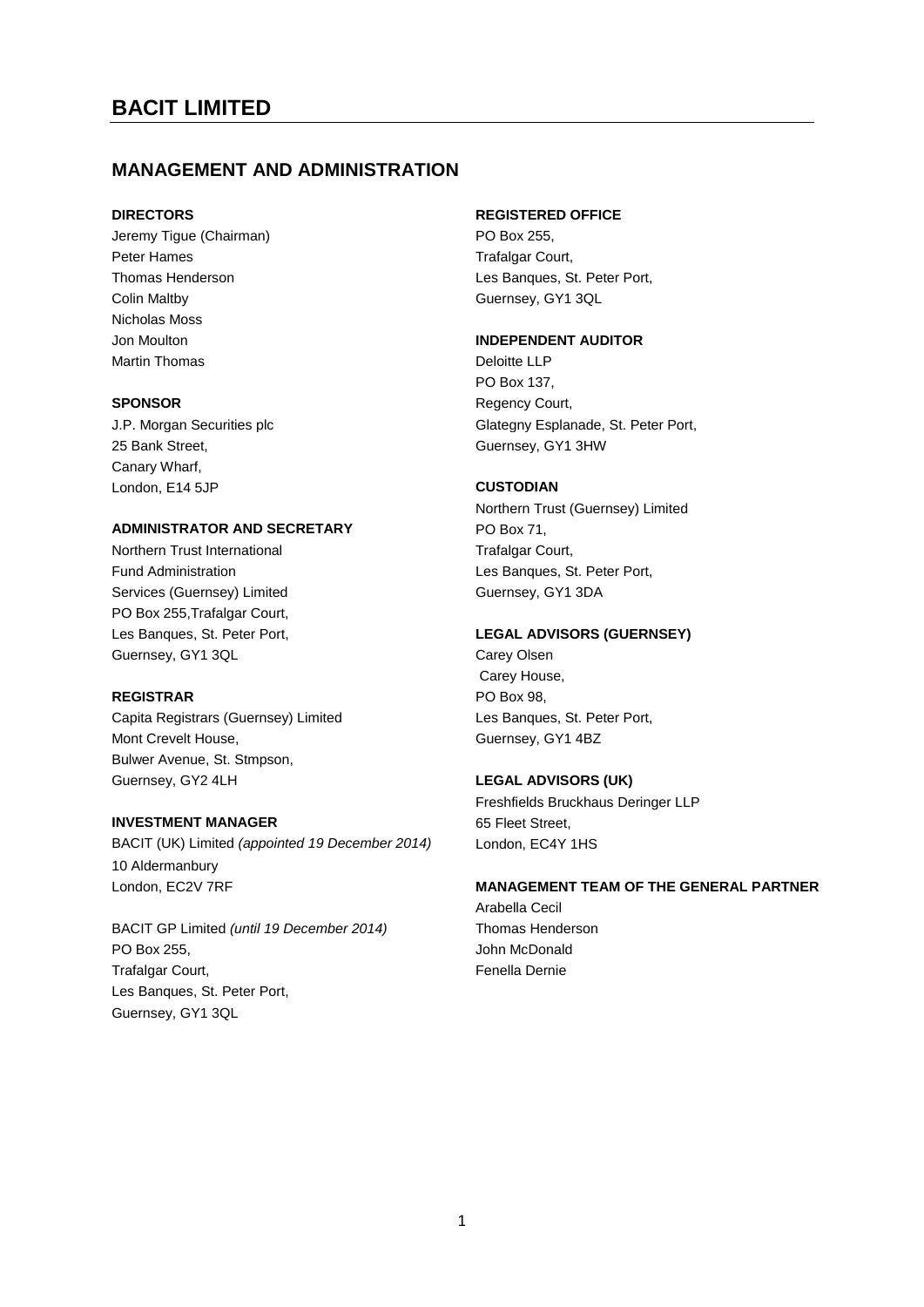## <span id="page-3-0"></span>**SUMMARY INFORMATION**

#### **Structure**

BACIT Limited (the "Company") is incorporated in Guernsey as a registered closed-ended investment company. The Company's Ordinary Shares were listed on the premium segment of the London Stock Exchange ("LSE") on 26 October 2012 when it commenced its business.

The Company has raised the following share capital:

| Capital raised at launch of the Company                           | 206,734,775        |
|-------------------------------------------------------------------|--------------------|
| Net capital raised since launch of the Company to 31 March 2015*  | 202,155,679        |
| Total capital raised by the Company (excluding share issue costs) | <u>408,890,454</u> |

## **Shares in issue at 31 March 2015**

|                                                               | Number of shares |
|---------------------------------------------------------------|------------------|
| Ordinary shares at launch of the Company                      | 206,734,775      |
| Ordinary shares since launch of the Company to 31 March 2015* | 176,132,352      |
|                                                               | 382,867,127      |

\*During October 2013, the Company raised £200 million gross from the issuance of C Shares. These shares were subsequently converted into the Company's Ordinary Shares effective 31 December 2013. Ordinary Shares issued during the year 2015 relate to the 2014 scrip dividend.

## **Financial Highlights**

|                                       | 31.03.15    | 31.03.14 |
|---------------------------------------|-------------|----------|
| Total Net Assets ('000)               | £479.064    | £434.850 |
| Net Asset Value per Share             | £1.25       | £1.14    |
| Market Share Price                    | <b>£121</b> | £1.22    |
| (Discount)/premium to Net Asset Value | $(3.2\%)$   | 7.0%     |

## **Ongoing Charges**

Ongoing Charges are calculated based on weighted average Net Asset Value ("NAV"). The Ongoing Charges ratio of BACIT Limited and BACIT GP Limited (together, the "Group") and BACIT Investments LP Incorporated (the "Partnership") for the year ended 31 March 2015 was 0.21% (31 March 2014: 0.26%) excluding charitable donations and 1.28% (31 March 2014: 1.33%) including charitable donations. Ongoing charges do not include any net management fees and performance fees, as there are no such fees payable by the Group and the Partnership (other than those fees paid to the CRT Pioneer Fund). Other operating costs are also charged by the underlying funds, however these are immaterial and are therefore also excluded in the calculation of Ongoing Charges.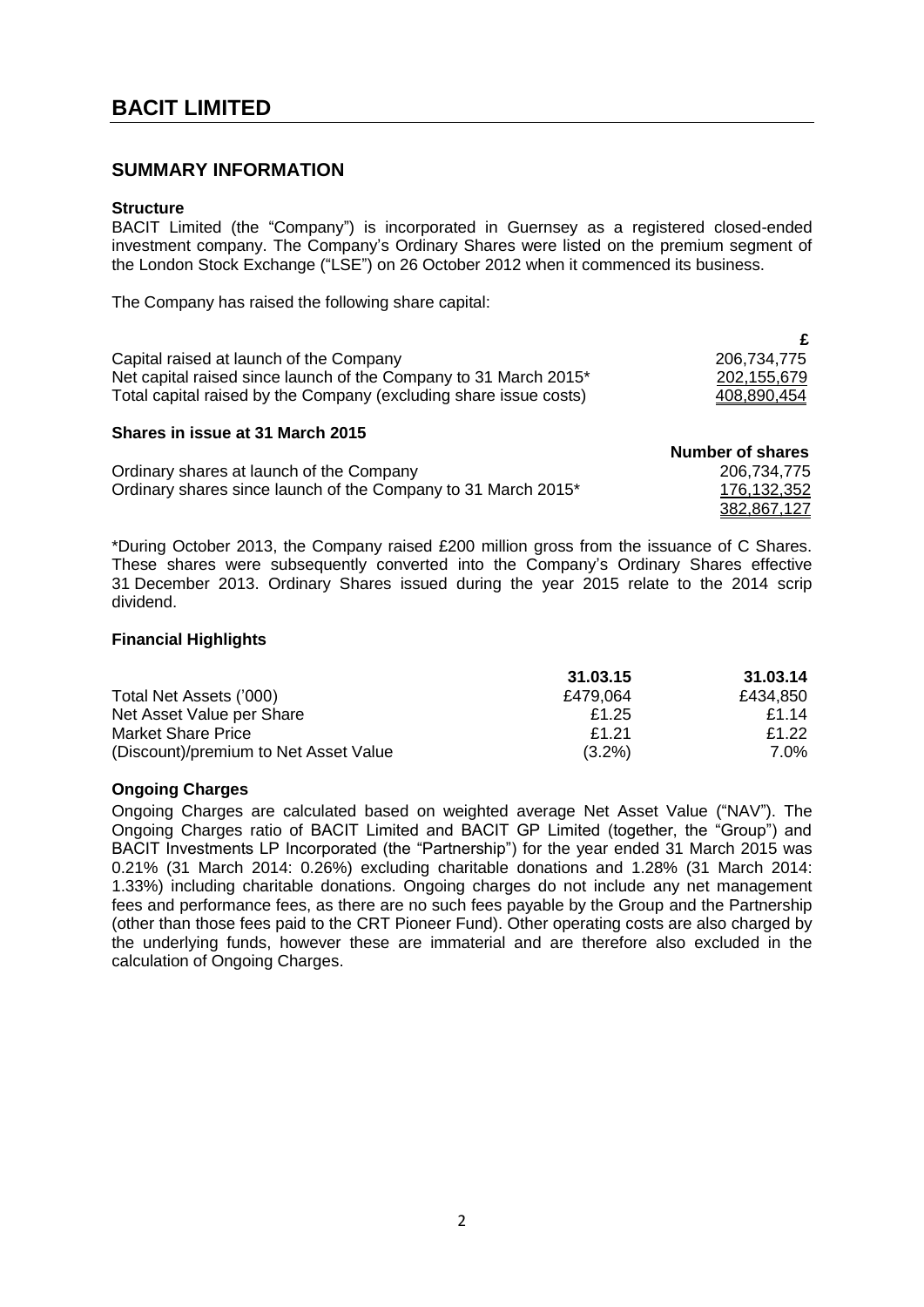## <span id="page-4-0"></span>**CHAIRMAN'S STATEMENT**

Dear Shareholder,

In the year to 31 March 2015 the Company's NAV total return per share was 11.5% and since launch on 26 October 2012 the annualised return has also been 11.5%.

The share price total return was 0.8% for the year as the share price moved from a premium of 7.0% to a discount of 3.2%. At 29 May 2015 the NAV was 126.77 pence per share and the share price 127.3 pence.

At the year end the Partnership was 95% invested in 32 fund positions. The report from the investment manager explains our investment strategy and performance attribution in detail.

The Company paid a dividend of 1.0 pence in 2013 and 2.0 pence in 2014. This year a scrip dividend of 2.10 pence will be paid on 19 August 2015. Shareholders will have the option to elect to receive this dividend in cash. The Board aims to continue to operate a progressive dividend policy.

In December, shareholders approved a change in our investment policy to allow the Company to commit up to £20 million to the CRT Pioneer Fund LP (the "Pioneer Fund"). At the year-end we had invested £2.1 million including our £0.8 million investment in the CHK1 inhibitor project. The Pioneer Fund is a leading European oncology research fund and is the best available way for us to meet our commitment to invest up to 1% of our NAV each year into cancer research.

In respect of this year we are making charitable donations of £2.2 million to The Institute of Cancer Research and £2.2 million to The BACIT Foundation for onward distribution to the nominated charities.

The Company has achieved a huge amount over the last two and a half years and is in a very strong position to continue generating strong investment returns and a rising stream of charitable donations. I would like to thank the managers we invest in, our advisors, my fellow directors and above all the management team for contributing to this success.

**Jeremy Tigue Chairman** 6 July 2015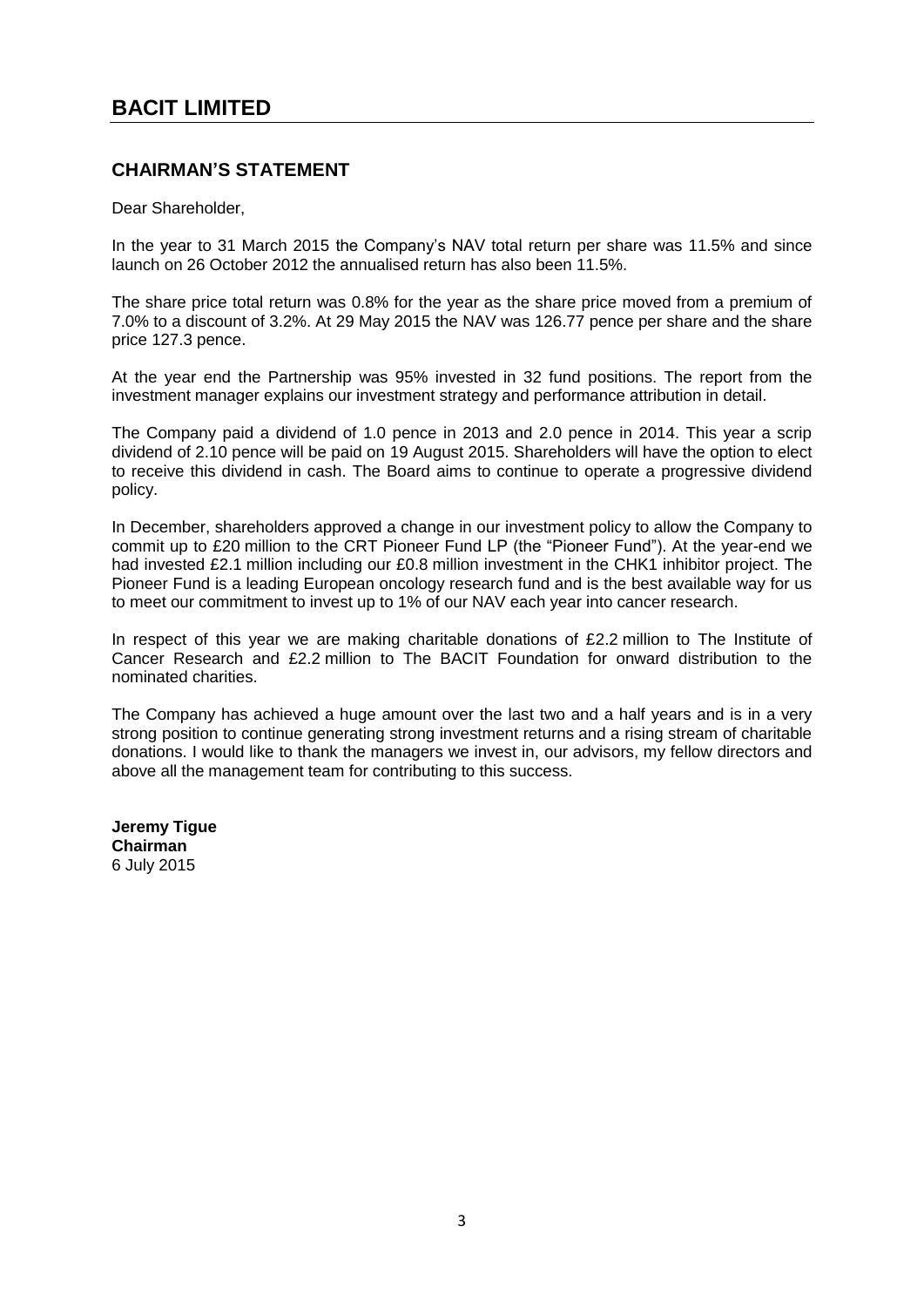## <span id="page-5-0"></span>**REPORT OF THE MANAGEMENT TEAM OF BACIT (UK) LIMITED**

In conformity with the UK rules that implement the Alternative Investment Fund Managers Directive, BACIT (UK) Limited was appointed fund manager on 19 December 2014. The Management Team is unchanged since the Company's inception. As the Company holds no investments other than its holding in the Partnership, the analysis shown hereafter is substantially that of the performance of the Partnership's portfolio. The table and chart below set out the Company's performance, and that of some market indices during the last twelve months, and since the Company's inception.

|                               | 12m      | <b>ITD</b> |
|-------------------------------|----------|------------|
| <b>BACIT Total NAV Return</b> | 11.5%    | 30.2%      |
| <b>BACIT Share Price</b>      | $-0.8\%$ | 25.4%      |
| MSCI World TR (\$)            | 6.0%     | 40.3%      |
| FT All Share TR $(E)$         | 6.6%     | 31.5%      |
| Fund of Funds Index (\$)      | 5.1%     | 19.1%      |



The Company started the financial year with 90.4% of NAV invested, and ended it with 104.2% committed, 94.8% of which had been invested across 31 underlying funds and 23 managers. On average the portfolio was 92.9% invested during the year. In addition to these 31 funds, having acquired shareholder approval in December 2014, the Company's investment in the Institute of Cancer Research's CHK1 project was transferred to the Pioneer Fund, as part of an eight year £20 million commitment to funding that entity.

Two holdings were increased and three new funds added to the portfolio during the financial year. The Company also met capital calls from its three private equity investments, Infracapital II, Permira V and the Pioneer Fund mentioned above. We actively exploit the liquidity mismatch that is possible with the Company's structure, when we believe the Company will be compensated for locking up capital for a longer period.

The portfolio has been long the US Dollar since launch, as a secondary effect of BACIT's current policy of not hedging out US Dollar exposure acquired by investing in US Dollar denominated share classes. The typical inverse relationship of the US Dollar to risk assets in times of market stress has the effect of dampening the volatility of the Company's NAV. At 31 March 2015, 52.3% of the portfolio was invested into US Dollar share classes which have been left unhedged, and 13.1% invested into Euro denominated share classes which are hedged back into Sterling, following the Company's stated policy. Clearly this does not take into account currency exposures inherent within the investee funds' portfolios.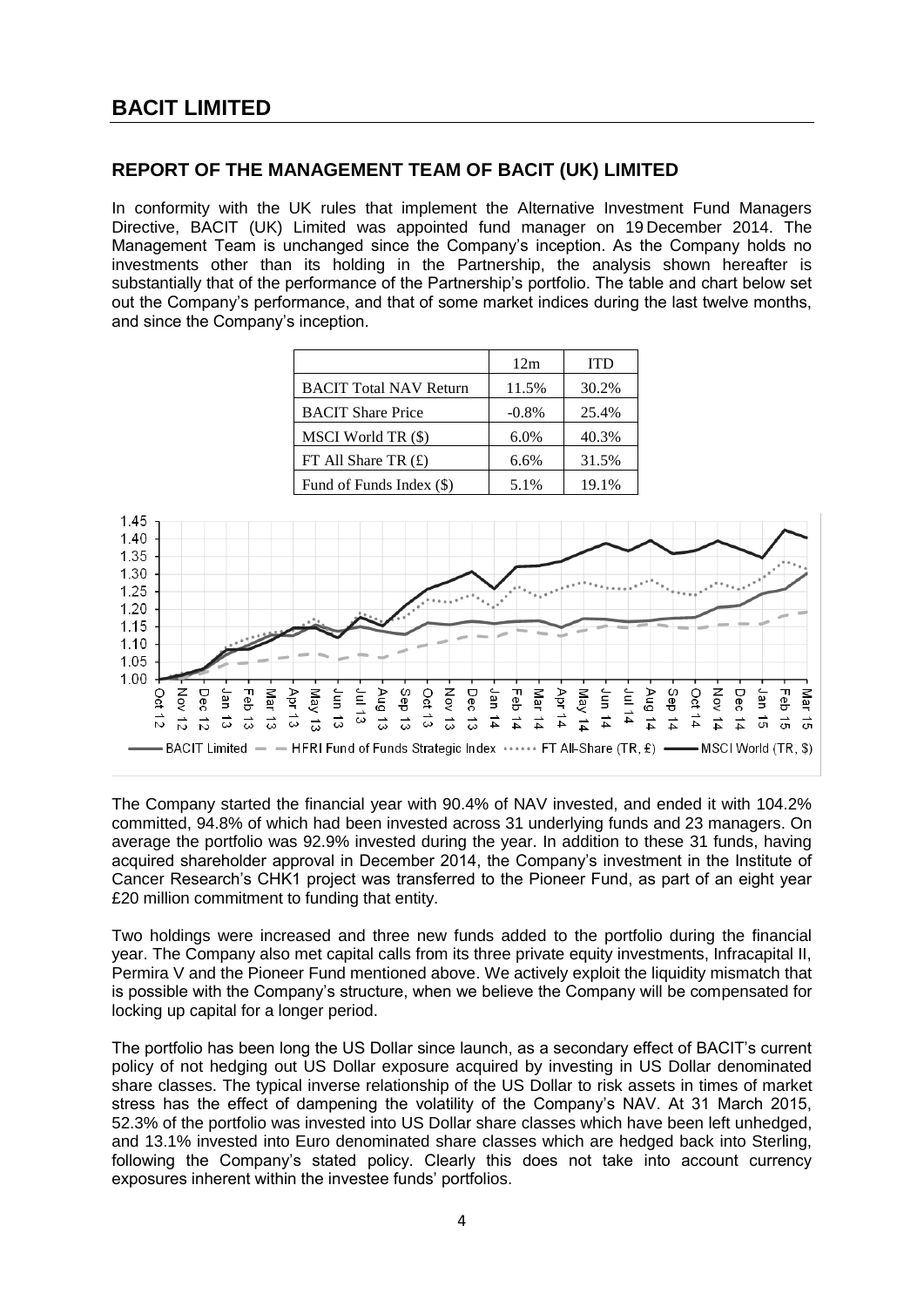## **Net Long Risk Assets**

The portfolio remains predominantly invested into funds focussed on listed equities (54.1% of NAV at the financial year end), though within this the allocation to long-short managers has continued to increase. We exited some small positions as a part of this process but, as anticipated, manager turnover remains low. The portfolio continues to have limited exposure to the fixed income and credit markets whilst yields and spreads are at or near historic lows, and the credit exposure that the Company does have is idiosyncratic, hedged, or backed by cashflows which are not directly interest-rate sensitive.

We added three new managers to the portfolio during the financial year: Zebedee Growth Fund, a European focussed long-short equity manager, and two macro funds, Seia Global Fund and Parity Value Fund. We also added to two European holdings during the year: Maga Smaller Companies Fund, a long-short equity manager, and WyeTree European Recovery Fund, a manager of securitised mortgages.

We met four capital calls from Infracapital II during the course of the year; however the receipt of equalisation payments as the fund accepted and then closed to new investors in late 2014 reduced the total drawdown from 41% to 33% of BACIT's £25 million commitment. The Infracapital management continues to make progress with the acquisitions to date: Affinity Water in the Greater London area, the Calvin Capital gas and electricity metering business in the UK, and a power supply company in Sweden. The Infracapital fund has sight of three further opportunities which the manager informs us, if executed, would take capital commitments to 71% during the course of 2015.

We also met five capital calls during the year from Permira V, which had allocated 48% of your Company's €20 million capital commitment at 31 March, making eleven investments in the process. As previously noted the Company has committed £20 million to the Pioneer Fund, which has now in turn allocated £30 million of the total £70 million fund to five investments. The Pioneer Fund has two additional drug candidates in view, taking it almost halfway to its target portfolio of fifteen investments over the life of the fund.

As we have advised in previous Management Reports, given the Company's ability to raise cash at short notice from its existing holdings, the Company was not expected to match cash liquidity to outstanding commitments regarding private infrastructure and private equity investments in time. At the year end this was the case, with £46.0 million of undrawn commitments, and £22.6 million of cash on hand.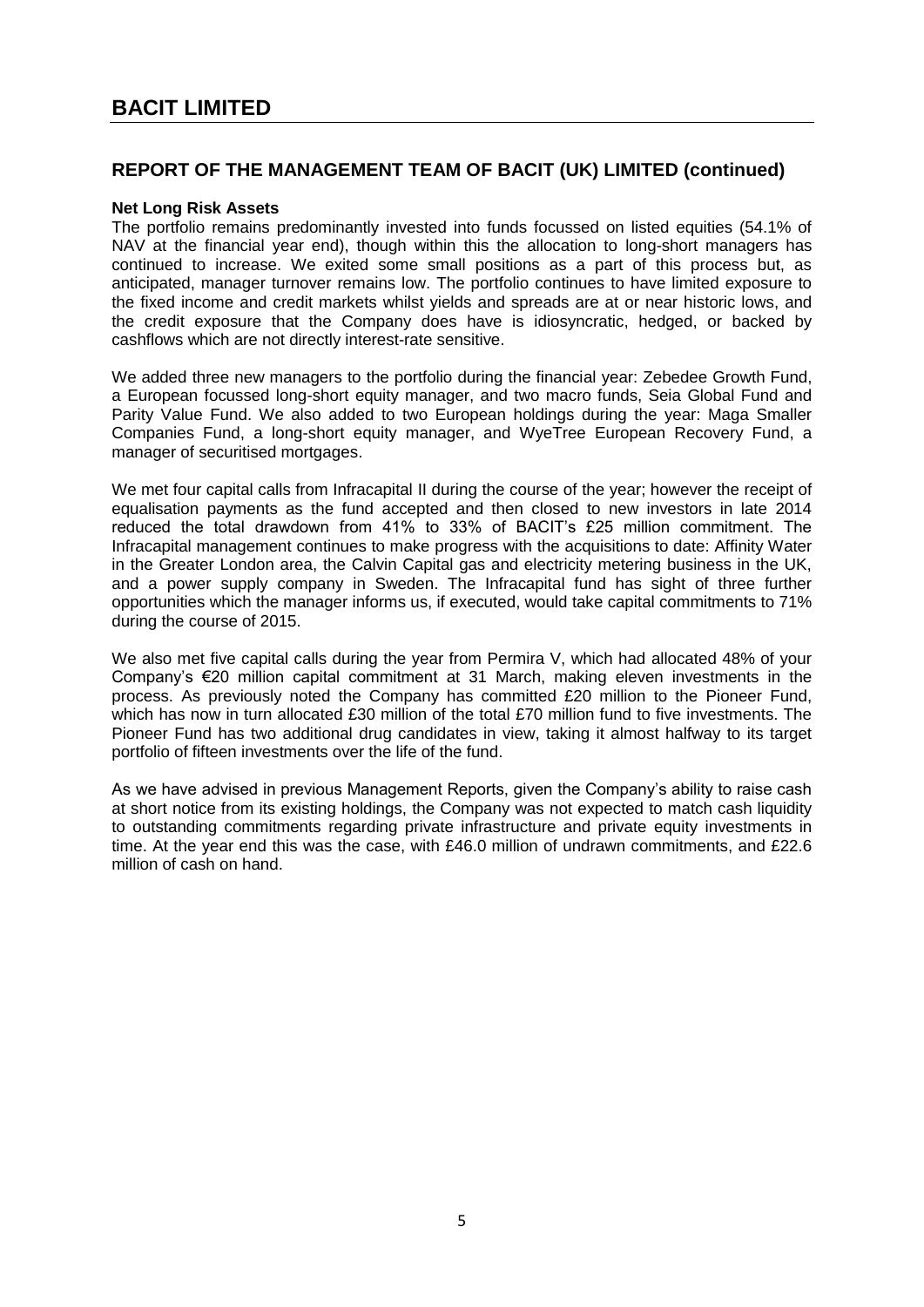

## **Net Long Risk Assets (continued)**

## **Flexible Approach Permitting Resilience in Down Markets**

As stated on several occasions since the Company's inception, resilience in down markets is a core ambition of the portfolio's construction. To this end we have allocated capital to a variety of asset classes, to hedged portfolios, and to managers with histories of protecting capital. The proportion of NAV allocated to managers running hedged strategies increased from 53.3% to 61.6% during the financial year. Within the long biased managers, the proportion allocated to unlisted assets increased slightly during the year (from 3.1% to 3.2%), and investors should expect this to rise further, as the private equity managers draw down their commitments.

Although it is early in the Company's life, we are pleased to note that during the eleven months since BACIT's inception for which the FTSE All Share Total Return Index has fallen, with a total cumulative loss of 21.9%, your Company's performance during those months has totalled +0.5%.

A description of the portfolio by category follows, showing how broad-based the performance contributions were across the portfolio during this financial year.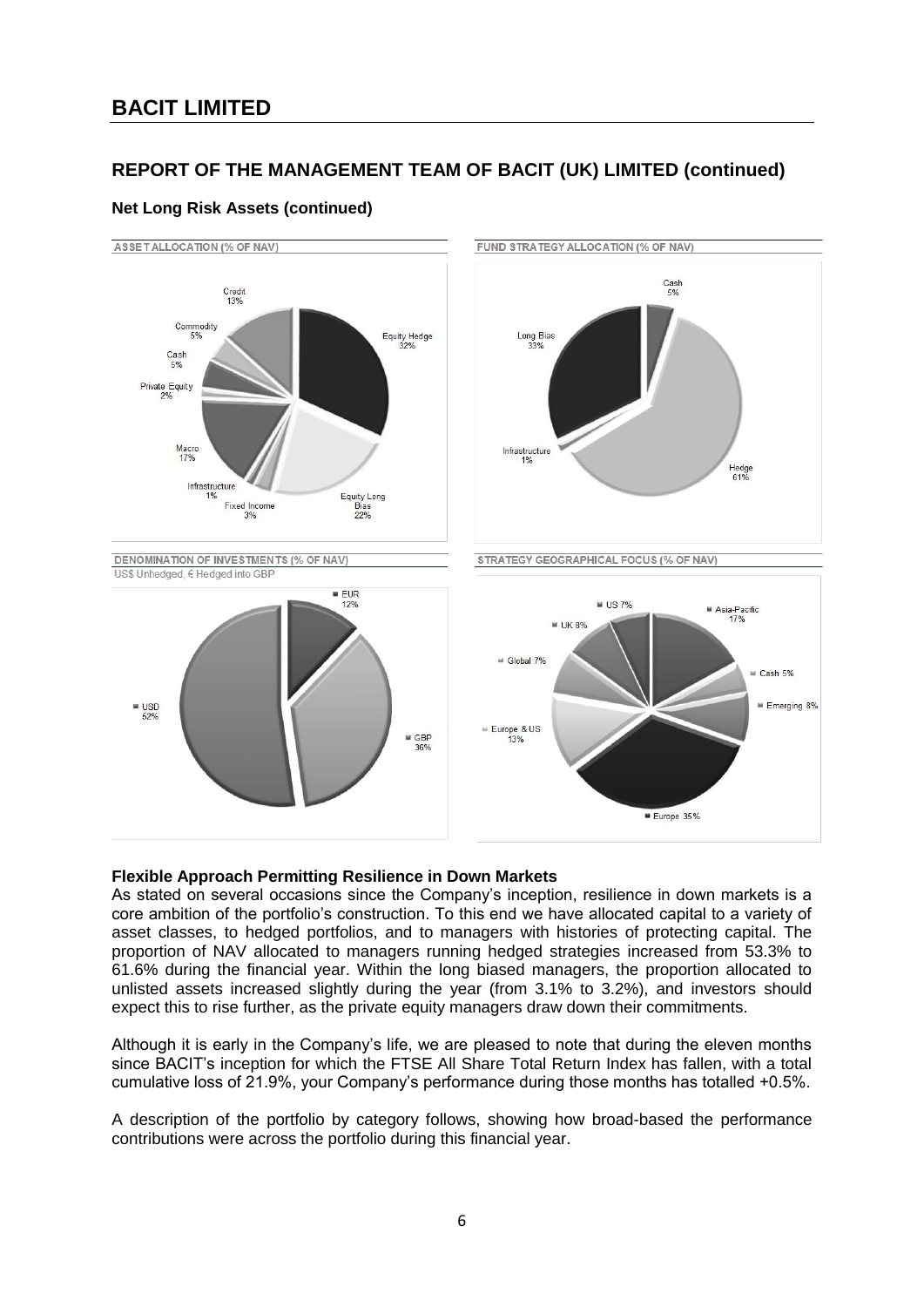## **Consolidated Portfolio Statement: Category Descriptions**

*Equity Funds (22.1% from 25.3% at 31 March 2014)*

Japanese and UK equities account for the bulk of these investments. The Japanese investments are held in sterling and dollar denominated share classes, protecting the Company from the effect of Yen devaluation. The Japanese markets continued upwards, supported by loose monetary policy and a range of reforms which constitute a profound shift in thinking for the Japanese. This combination was supportive of our managers' positioning, while the UK proved to be a mixed market in the run up to the General Election. Our Russian equity manager outperformed a difficult market, and benefited from the dramatic recovery in equity prices in early 2015.

## *Equity Hedge Funds (31.8% from 27.7%)*

The managers in this group are geographically focussed – predominantly on the UK and Continental Europe, South and sub-Saharan Africa, and the US – and sector-biased, on mining. The slow recovery in Europe was boosted by the European Central Bank's actions in late 2014. The uncertainty created by this increased the volatility of equity markets in the region and challenged our managers. While they still contributed positively to the Company's performance, the African and US elements made still larger contributions.

## *Commodity Funds (4.5% from 9.8%)*

Through this group the Company is exposed to globally-traded agricultural commodities; European, Australasian and North American electricity prices; oil, natural gas, and coal. The volatility of commodity asset prices means that these funds' risk management is critical. Trades are principally expressed through futures and other derivatives to create asymmetric risk-reward profiles. The managers' performances to date have been uncorrelated with one another, and with commodity and equity markets. Once again, individually and as a group they contributed significantly to NAV during the financial year.

## *Fixed Income and Credit Funds (16.6% from 14.0%)*

There are four sub-sets in this category. The inflation-linked investment (3.1% of NAV) is selfdescriptive. Two of the funds (3.3%) are predominantly invested in private credit opportunities, and subject to the credit work having been done correctly, should be uncorrelated to the wider credit markets. These are fixed life vehicles which run off over the next three years, and which are now returning capital to investors. Two of the funds (4.8%) employ credit arbitrage and unlike the other funds in this category, leverage in doing so. Finally, two of the holdings (4.4%) give the Company exposure to the healing housing markets in the US and Europe through securitised mortgages, underpinned by real cashflows. All the funds in this group contributed strongly to performance during the year.

## *Global Macro Funds (16.6% from 8.9%)*

The four funds in this group pursue global macro strategies which are differentiated from each other in terms of geographic focus and instruments engaged. Market volatility increased in currency markets during the period, with the ending of Quantitative Easing ("QE") in the US and UK, and its acceleration in Continental Europe and Japan. Should this volatility spread to the fixed income, credit and equity markets, as typically happens at inflection points in monetary and economic cycles, these funds should be well placed to exploit opportunities arising therein. This group made a solid contribution to the Company's performance during the year to March 2015.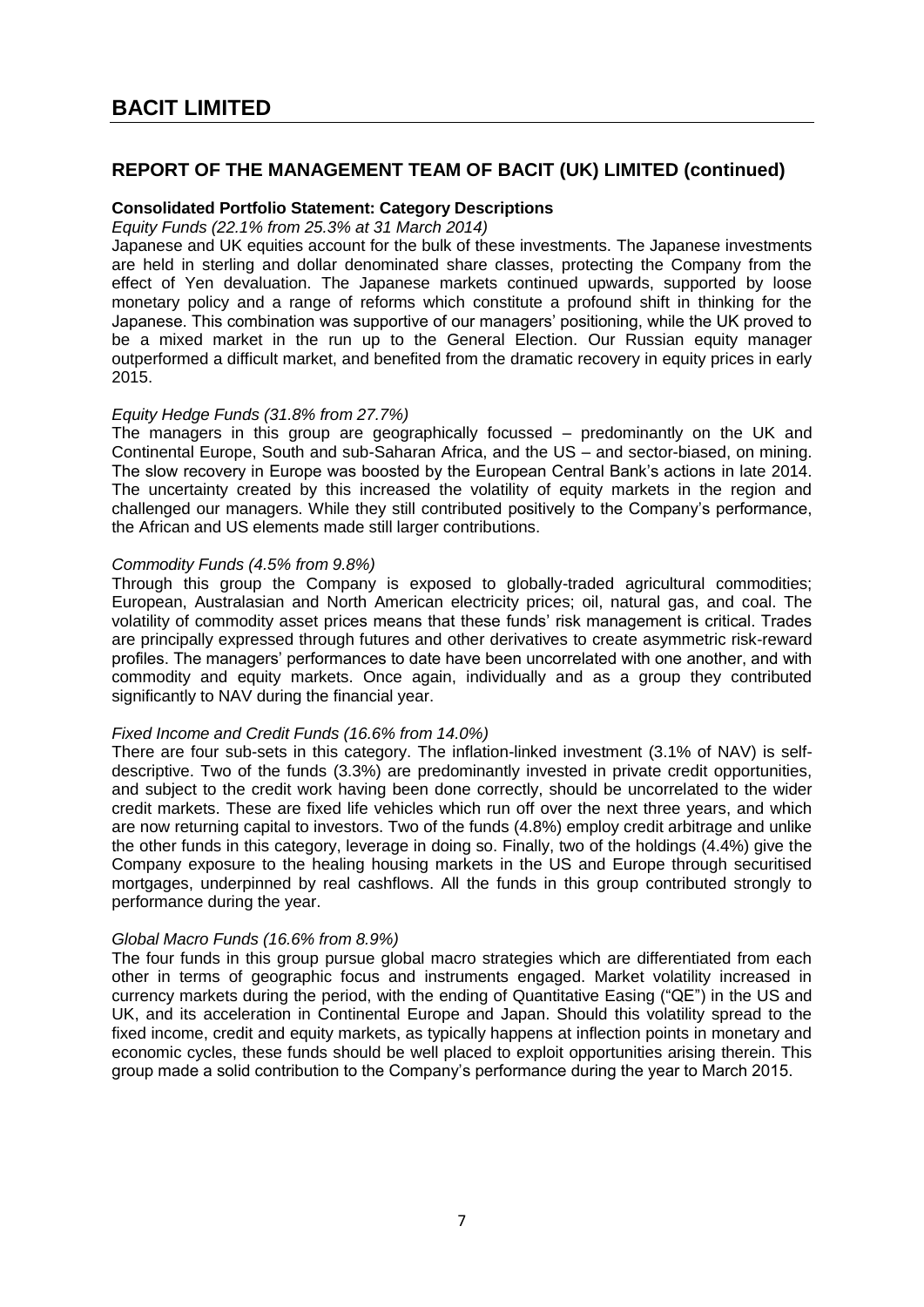## *Other Strategies (3.2% from 3.1%)*

This group includes three funds which make private investments into unlisted entities, and which are thus less likely to be market sensitive in terms of pricing. Whilst Infracapital is already starting to show significant gains from its investments, all three are at the acquisition phase of investment and the main return generation phase is just beginning.

#### **Since the Financial Year End**

Since the Company's financial year end on 31 March, US economic and earnings data have been mixed. This has delayed market expectations of the first US rate hike since 2007, to December 2015. This, and the unexpectedly definitive outcome to the UK election, have contributed to Sterling strengthening by 5% against the US Dollar during the period.

Fixed income markets, which have substantially synchronised in recent years with the coordinated efforts of the Central Banks, have also sold off globally leaving yields higher than they were at the start of 2015. There is now a broad recognition that a side-effect of the regulations introduced since the Crisis has been to drain liquidity from these markets. This does not increase their attractions to the Company.

Finally, the Japanese Central Bank Governor is now stating publically that the Yen's devaluation has gone far enough. This suggests that notwithstanding the current QE programme, the Abe administration's emphasis is now genuinely on reforms and corporate governance, rather than further market intervention. The impacts of rising share buybacks, dividend pay-outs, unwinding of cross-holdings, and so on, are all contributing to the increased returns on capital that are now being generated for shareholders.

Turning to the purpose of the Company and the annuity-like income stream you have created by investing in it, in December 2014 the Company sought and acquired investors' approval to invest into the Pioneer Fund. This is listed as "BACIT Discovery Ltd" in the following pages, which is the company through which the investment has been made. Since the year end the Pioneer Fund has issued a further drawdown to meet the requirements of the existing five drug candidates, and with another two investments in sight we expect the rate of these drawdowns to accelerate.

As the Chairman has described, donations totalling £4.4 million will become available to the charities on the Company roster. Half of this sum will go directly to the ICR and the destination of the balance will be for holders of shares at 31 March 2015 to determine. Any unallocated monies will be split equally between the selected charities.

## **Thanks**

The Company has made solid progress during its second full financial year, for which we are enormously grateful to the managers. We cannot overemphasise this: BACIT exists only because of their generosity.

We welcome the approach of managers with a track record of delivering attractive returns, and are pleased to report that increasing numbers are doing so.

Finally, thanks are due to the investors for the support they have given the Company to date, and the trust they have placed in us to meet the dual ambitions of delivering absolute returns, and an annuity-like income stream which may play a growing role in defeating cancer. We look forward to reporting later in the year.

## **BACIT (UK) Limited Management Team**

6 July 2015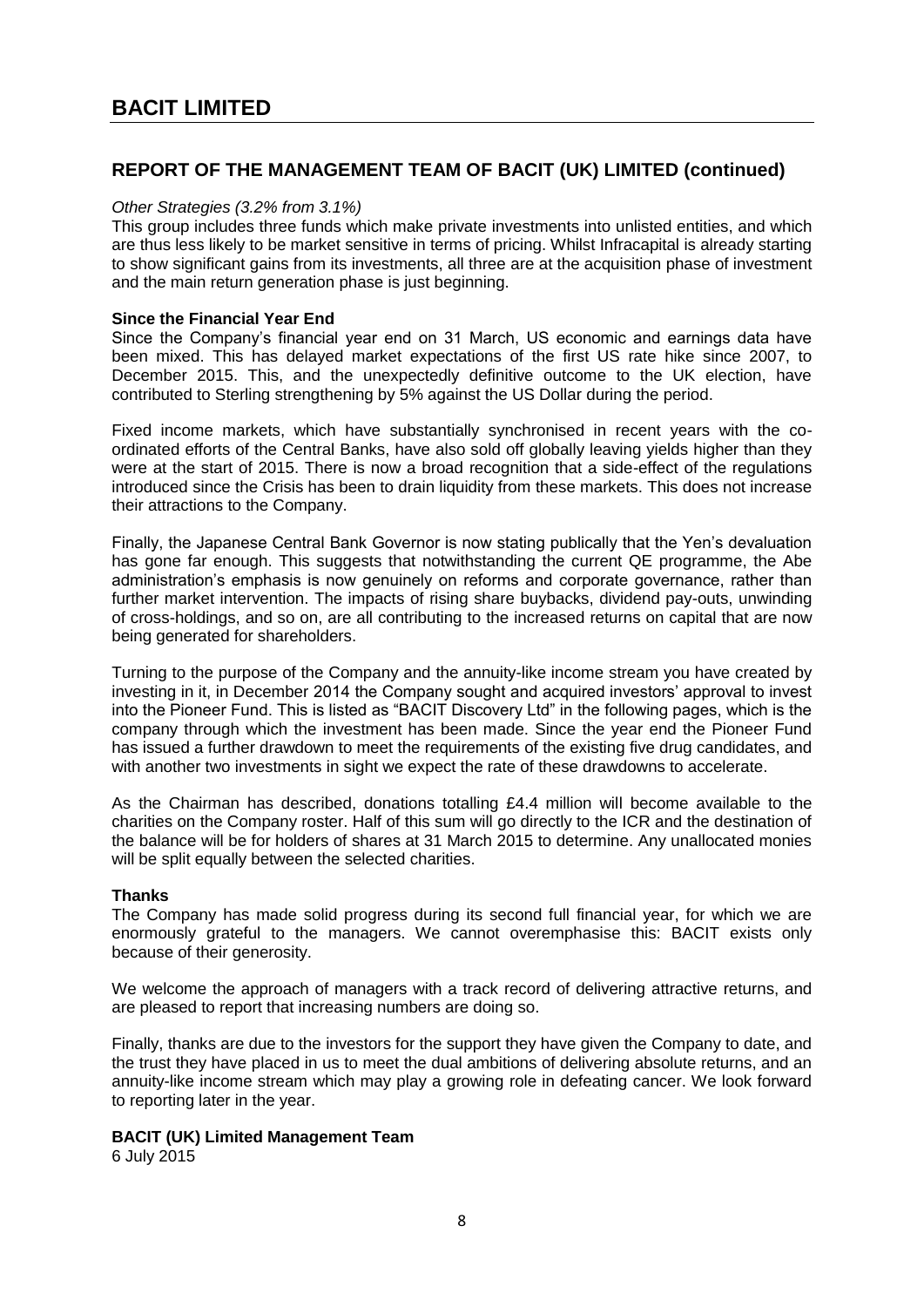## <span id="page-10-0"></span>**DIRECTORS' REPORT**

The Directors present their Annual Report and Audited Consolidated Financial Statements for the year ended 31 March 2015 which have been properly prepared in accordance with The Companies (Guernsey) Law, 2008.

The Directors of the Group, all of whom are non-executive, are listed below:

**Jeremy Tigue (Chairman),** aged 55, has more than 30 years' investment experience. He joined F&C Management in 1981 and was the fund manager of Foreign & Colonial Investment Trust Plc from 1997 to 2014. He was a Director of the Association of Investment Companies from 2003 to 2013 and was Chairman of the Institutional Shareholder Committee from 2006 to 2008. He is a Director of Graphite Enterprise Trust PLC and The Mercantile Investment Trust plc, The Monks Investment Trust PLC and Standard Life Equity Income Trust PLC. Mr Tigue is a resident of the UK.

**Peter Hames**, aged 53, is a non-executive director of Polar Capital Technology Trust Plc and MMIP Investment Management Limited. He is an independent member of The Operating Committee of Genesis Asset Managers LLP as well as serving on a number of Genesis fund boards. Mr Hames started his investment career working for The Iveagh Trustees Limited, a family office which handled the financial affairs of various members of the Guinness family. In 1990 he joined Aberdeen Asset Management PLC and, in 1992, he relocated to Singapore where he co-founded Aberdeen Asset Management Asia Limited. As Director of Asian Equities he oversaw regional fund management teams responsible for running a number of top-rated and award winning funds. He also played an important role in the development of Aberdeen's Global Emerging Market products. He left Aberdeen in 2010. Mr Hames is a resident of Guernsey.

**Thomas Henderson**, aged 49, has 26 years' experience working in the financial markets, investing in the UK, Continental Europe, Russia and the United States. He is the founder and investment manager of New Generation Haldane Fund Management Limited (previously Eden Capital). Previously, Mr Henderson was a portfolio manager for Moore Capital and prior to that worked with Cazenove & Co. in London and New York. Mr Henderson is a resident of the UK.

**Colin Maltby**, aged 64, is a Director of Abingworth BioEquities Fund Limited, Ocean Wilsons Holdings Limited and BH Macro Limited and a member of the Supervisory Board of BBGI SICAV SA. He was Head of Investments at BP from August 2000 to June 2007 and was previously Chief Investment Officer of Equitas Limited from its formation in 1996. His career in investment management began in 1975 with NM Rothschild & Sons and included 15 years with the Kleinwort Benson Group, of which he was a Group Chief Executive at the time of its acquisition by Dresdner Bank AG in 1995. He was Chief Executive of Kleinwort Benson Investment Management from 1988 to 1995. Mr Maltby is a Fellow of Wolfson College, Oxford, a Fellow of the Royal Institution of Great Britain and of the Royal Society of Arts, and a member of the Institut National Genevois. Mr Maltby has served as a non-executive Director of various public companies and agencies, and as an advisor to numerous institutional investors, including pension funds and insurance companies, and to private equity and venture capital funds in both Europe and the United States. He is currently an Investment Advisor to Wolfson College, Oxford. Mr Maltby is a resident of Switzerland.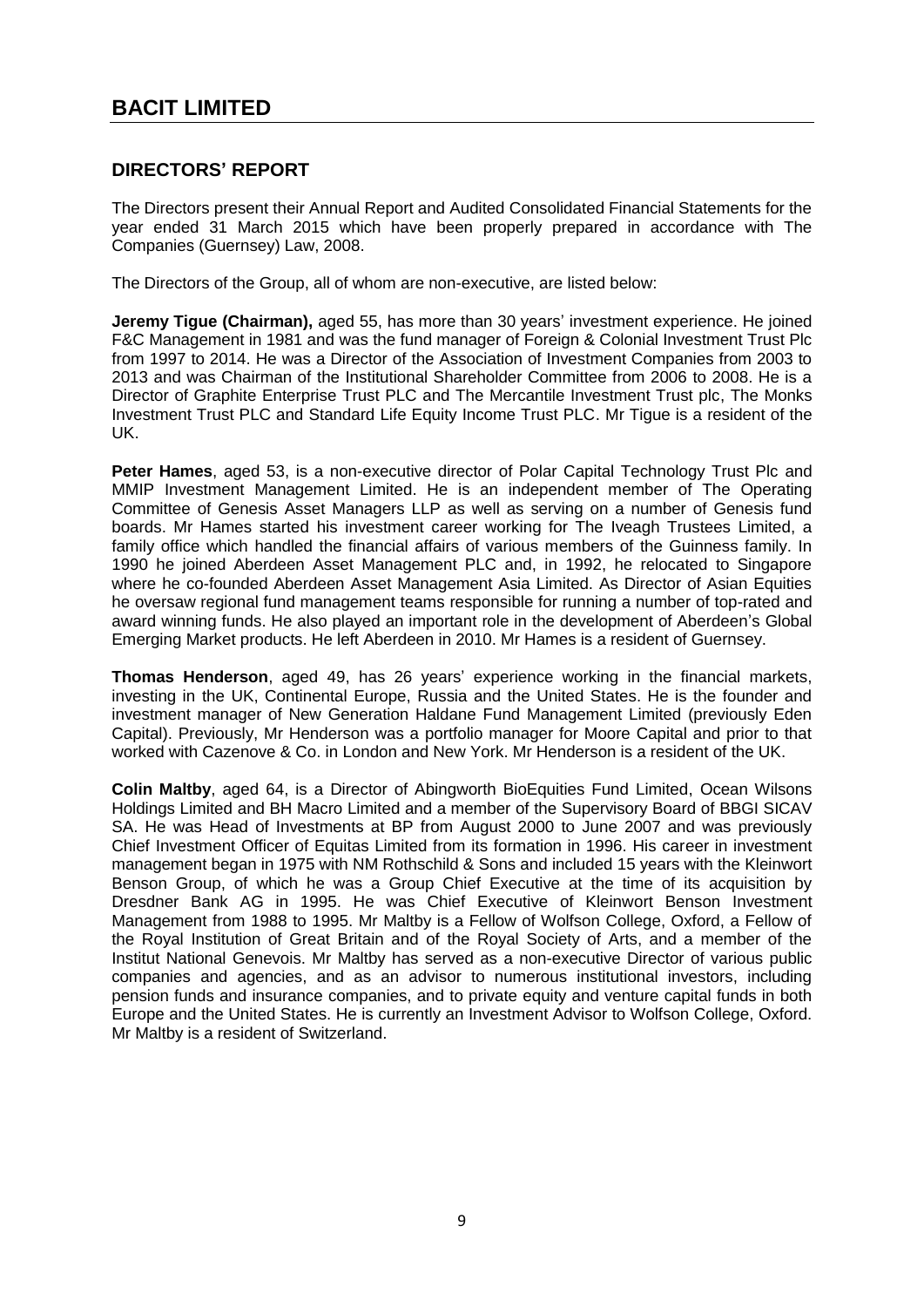**Nicholas Moss**, aged 55, is a founding member and executive director of the Virtus Trust Group, a Guernsey and US based international fiduciary, corporate services and investment consulting business. He has extensive experience in the structuring and administering of complex onshore and offshore structures for corporates and ultra-high net worth families as well as being specifically involved in the selection of investment managers and funds for his clients and their subsequent evaluation and ongoing monitoring. Previously he spent 16 years at Rothschild where latterly he was a managing director within that group's trust division. He holds a selected number of non-executive Board appointments including the London-listed BH Global Limited and Carador Income Fund PLC. He is a Fellow of the Institute of Chartered Accountants in England and Wales and a resident of Guernsey.

**Jon Moulton**, aged 64, is a Fellow of the Institute for Turnaround and a Corporate Finance faculty member in the Institute of Chartered Accountants in England and Wales. Mr Moulton is the founder of the private equity firm Better Capital and Chairman of FinnCap the stockbroker as well as a director of a number of unlisted companies. Mr Moulton is also a Director and Chairman of the Channel Islands Securities Exchange. He was previously the Managing Partner and founder of Alchemy Partners. From 1985 to 1994 he was the Managing Partner and founder of Schroder Ventures, where he focused on LBOs and venture capital. Between 1994 and 1997 Mr Moulton was the Director in charge of LBOs at Apax Partners. He is a trustee of two medical research charities. Mr Moulton is a resident of Guernsey.

**Martin Thomas**, aged 52, is Chairman of Lancashire Holdings Limited and partner and board member of Altima Partners LLP. Previously, he was an official of the Bank of England, most recently on secondment to the EU Commission where he worked in the Financial Services Policy and Financial Markets Directorate of the Internal Market and Services Directorate General. Before Mr Thomas joined the EU Commission he established the Financial Markets Law Committee at the Bank of England. Previously he was Deputy Chief Executive of the Financial Law Panel and, prior to that, senior counsel to the European Central Bank in Frankfurt. Mr Thomas started his career in private practice, specialising in corporate and commercial litigation at Travers Smith and in the law and regulation of financial services at Clifford Chance. Mr Thomas is a resident of the UK.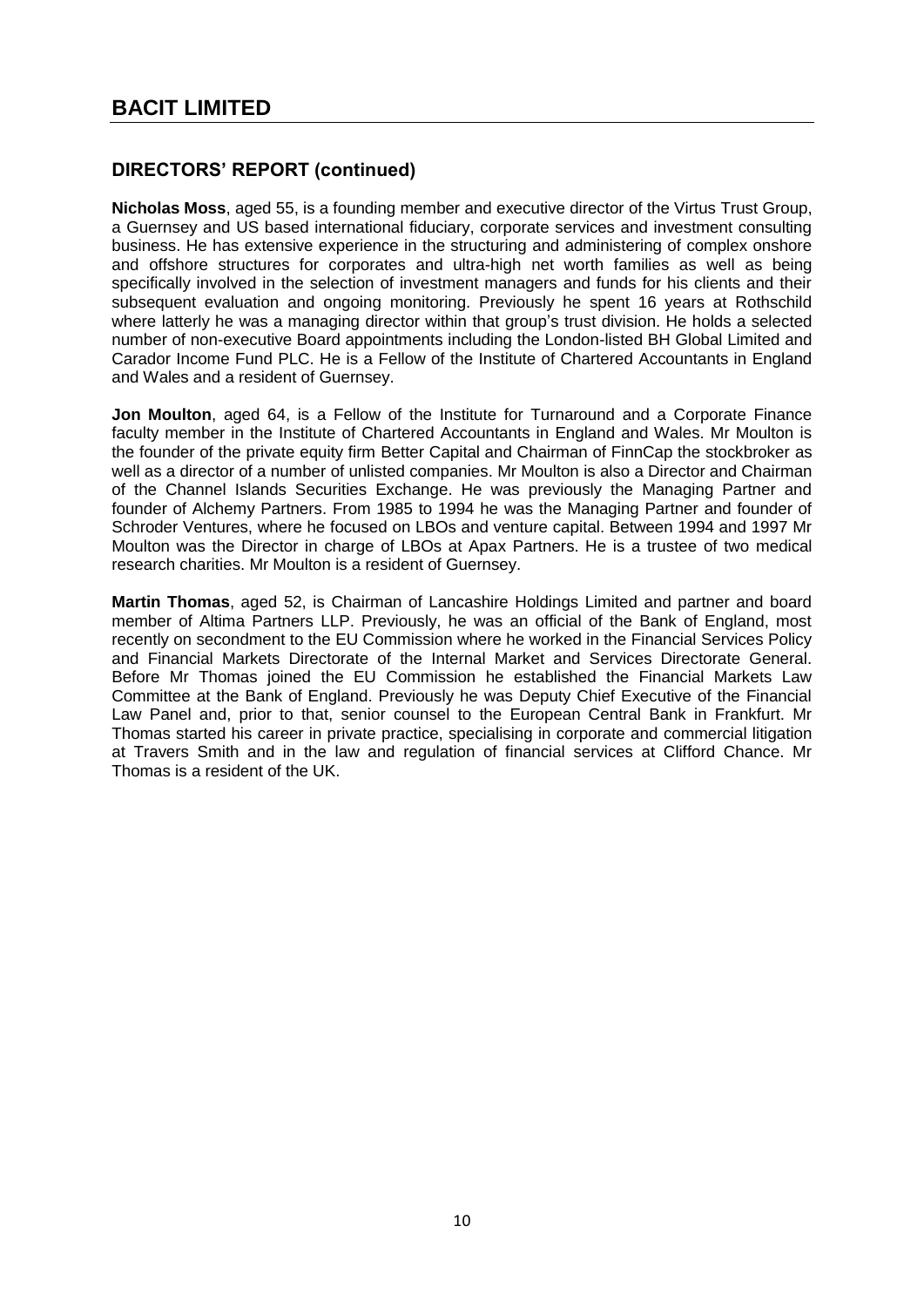The following summarises the Directors' directorships in other public companies:

| <b>Company Name</b>                                                                                  | <b>Stock Exchange</b>                           |
|------------------------------------------------------------------------------------------------------|-------------------------------------------------|
| Jeremy Tigue                                                                                         |                                                 |
| <b>Graphite Enterprise Trust Plc</b>                                                                 | London                                          |
| The Mercantile Investment Trust Plc                                                                  | London                                          |
| The Monks Investment Trust PLC                                                                       | London                                          |
| Standard Life Equity Income Trust PLC                                                                | London                                          |
| <b>Peter Hames</b>                                                                                   |                                                 |
| Genesis Emerging Markets Investment Company SICAV                                                    | Luxembourg                                      |
| <b>Genesis Smaller Companies SICAV</b>                                                               | Luxembourg                                      |
| Polar Capital Technology Trust plc                                                                   | London                                          |
| The Smaller Companies Portfolio of the Genesis<br><b>Emerging Markets Opportunities Fund Limited</b> | Ireland                                         |
| <b>Thomas Henderson</b>                                                                              |                                                 |
| None                                                                                                 |                                                 |
| <b>Colin Maltby</b>                                                                                  |                                                 |
| <b>BBGI SICAV SA</b>                                                                                 | London                                          |
| <b>BH Macro Limited</b><br>Ocean Wilsons Holdings Limited                                            | London, Bermuda and Dubai<br>London and Bermuda |
| <b>Nicholas Moss</b>                                                                                 |                                                 |
| <b>BH Global Limited</b>                                                                             | London, Bermuda and Dubai                       |
| Carador Income Fund PLC                                                                              | London                                          |
| <b>Jon Moulton</b>                                                                                   |                                                 |
| <b>Better Capital PCC Limited</b>                                                                    | London                                          |
| <b>Martin Thomas</b>                                                                                 |                                                 |
| Lancashire Holdings Limited                                                                          | London and Bermuda                              |

This does not include Channel Island Securities Exchange listed companies.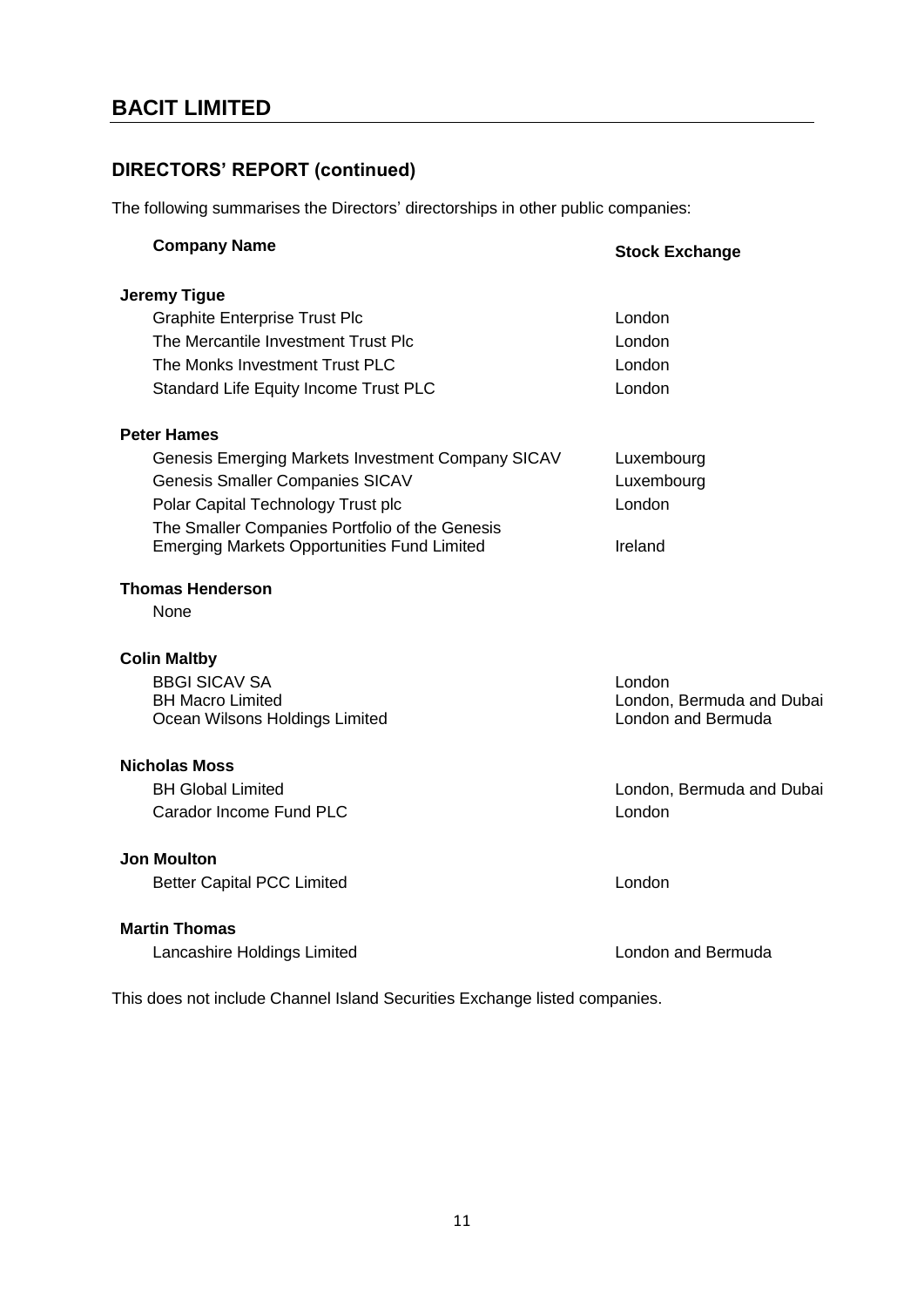## **Principal Activity**

The Company makes its investments through BACIT Investments LP Incorporated (the "Partnership"), in which the Company is the sole limited partner. The general partner of the Partnership is BACIT GP Limited (the "General Partner"), a wholly-owned subsidiary of the Company. It also invests in BACIT Discovery Limited (formerly BACIT CHK1 Investment Limited) (incorporated 8 November 2013) a wholly-owned subsidiary of the Partnership. BACIT Limited and BACIT GP Limited are collectively referred to as the "Group".

## **Adoption of new accounting standards**

The Group has adopted IFRS 10 'Consolidated Financial Statements', including the Amendments, 'Investment Entities (Amendments to IFRS 10)'. The Amendments require entities that meet the definition of an investment entity to fair value certain subsidiaries through profit or loss in accordance with IAS 39 Financial Instruments: Recognition and Measurement, rather than consolidate their results. Consequently the results of the Partnership are no longer consolidated in the Group's financial statements and relevant comparative figures have been restated.

## **Share buyback facility**

The Company has the authority, subject to various terms as set out in its Articles and in accordance with The Companies (Guernsey) Law, 2008, to acquire up to 14.99% of the Shares in issue. The Company intends to renew this authority annually. The Directors have no current intention to utilise this authority.

## **Investment Objective and Policy**

The Group's investment objective is to deliver superior returns from investments in leading longonly and alternative investment funds across multiple asset classes and targets an annualised return per Share in the range of 10% to 15% per annum on the issue price of the Shares. Investments, except in the Pioneer Fund, will only be made in cases where the relevant investment manager provides investment capacity on a ''gross return'' basis, meaning that the Group does not bear the impact of management or performance fees on the relevant investment. This is achieved by the relevant manager or fund agreeing with the Group not to charge management or performance fees, by rebating or donating back to the Group any management or performance fees charged or otherwise arranging for the Group to be compensated so as effectively to increase its investment return on the relevant investment by the amount of any such fees. The investment in the Pioneer Fund was approved at the Extraordinary General Meeting held on 15 December 2014, further details of which are below.

The Group intends to achieve the investment objective primarily through investments in long-only funds, hedge funds, private equity funds and real estate funds. The Group is permitted to borrow and invest in long and short positions in quoted and unquoted equities, fixed income securities, options, warrants, futures, commodities, currency forwards, over the counter derivative instruments (such as swaps), securities that lack active public markets, private securities. repurchase agreements, preferred stocks, convertible bonds and other financial instruments or real estate as well as cash and cash equivalents. The Group may invest on a global basis.

The Group makes an aggregate donation ("Charitable Donation"), in arrears, of one-twelfth of 1% of the total NAV of the Company as at each month-end during the period to charities, with half donated to The Institute of Cancer Research ("ICR") and half donated to The BACIT Foundation for onward distribution among other charities in proportions which are determined each year by the Shareholders. Please refer to note 7 for details.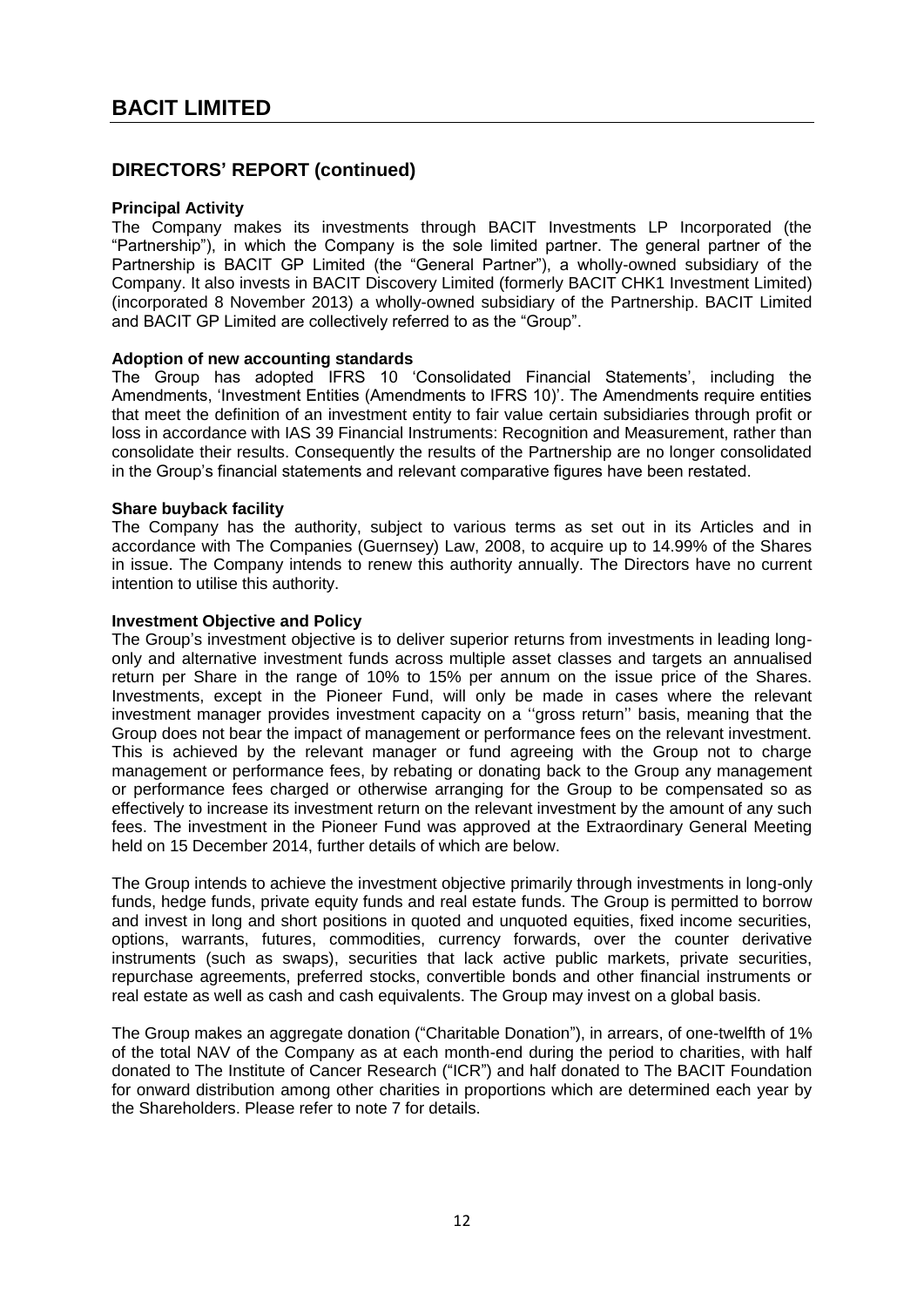## **Investment Objective and Policy (continued)**

In addition to the Charitable Donation, the Group intends to invest up to 1% of NAV each year to acquire interests in drug development and medical innovation projects undertaken by the ICR or its subsidiaries which have the potential for commercial development and application (''ICR Projects''). To the extent less than 1% of NAV is allocated to ICR Projects in any given year, the amount available for investment in such projects as and when appropriate opportunities become available in subsequent years may be increased, although there is no current obligation to do so.

The Group has entered into a framework agreement with the ICR effective 1 October 2012, not to knowingly make any investment (directly or indirectly) which contravenes the tobacco restriction contained in the investment policy of the ICR and not to promote any relationship with any other cancer charity other than ICR, except to the extent relevant to The BACIT Foundation.

Following the Extraordinary General Meeting held on 15 December 2014, shareholders approved the change in investment policy to include the following:

The Group may invest in the Pioneer Fund as if it were an ICR Project, save that the Group may make up to a maximum BACIT Limited capital commitment of £20 million (including the contribution of its existing investment in the CHK1 Project), notwithstanding that the Group will be required to bear management and performance fees, in the form of a general partner's share and carried interest, in respect of its investment.

The amount that the Group may contribute to drawdowns of the Pioneer Fund in any one calendar year will not be subject to the one per cent. of net asset value cap otherwise applicable to investments in ICR Projects.

Full details were set out in the Circular dated 25 November 2014 which is available on the Company's website.

## **Going Concern**

The Company has been established with an indefinite life. However, the Company's Articles provide that Shareholders will be entitled to vote on the discontinuation of the Company every five years, starting with the annual general meeting in 2017. The vote will require more than 50% of the votes cast on the resolution to be in favour to require the Directors to formulate proposals, to be put to Shareholders within six months of such resolution being passed, for the reorganisation or reconstruction of the Company. These proposals may or may not involve winding up the Company or liquidating all or part of the Company's then existing portfolio and there can be no assurance that a discontinuation vote will necessarily result in the winding up of the Company or liquidation of all or some of its investments. A special resolution of the Shareholders with 75% or more of the votes cast being in favour of the resolution is required to wind up the Company.

The Group's assets currently consist mainly of securities which are readily realisable and the Group has limited liabilities and accordingly, the Group has adequate financial resources to continue in operational existence for 12 months following the approval of the financial statements. Hence the Directors believe that it is appropriate to continue to adopt the going concern basis in preparing the Consolidated Financial Statements.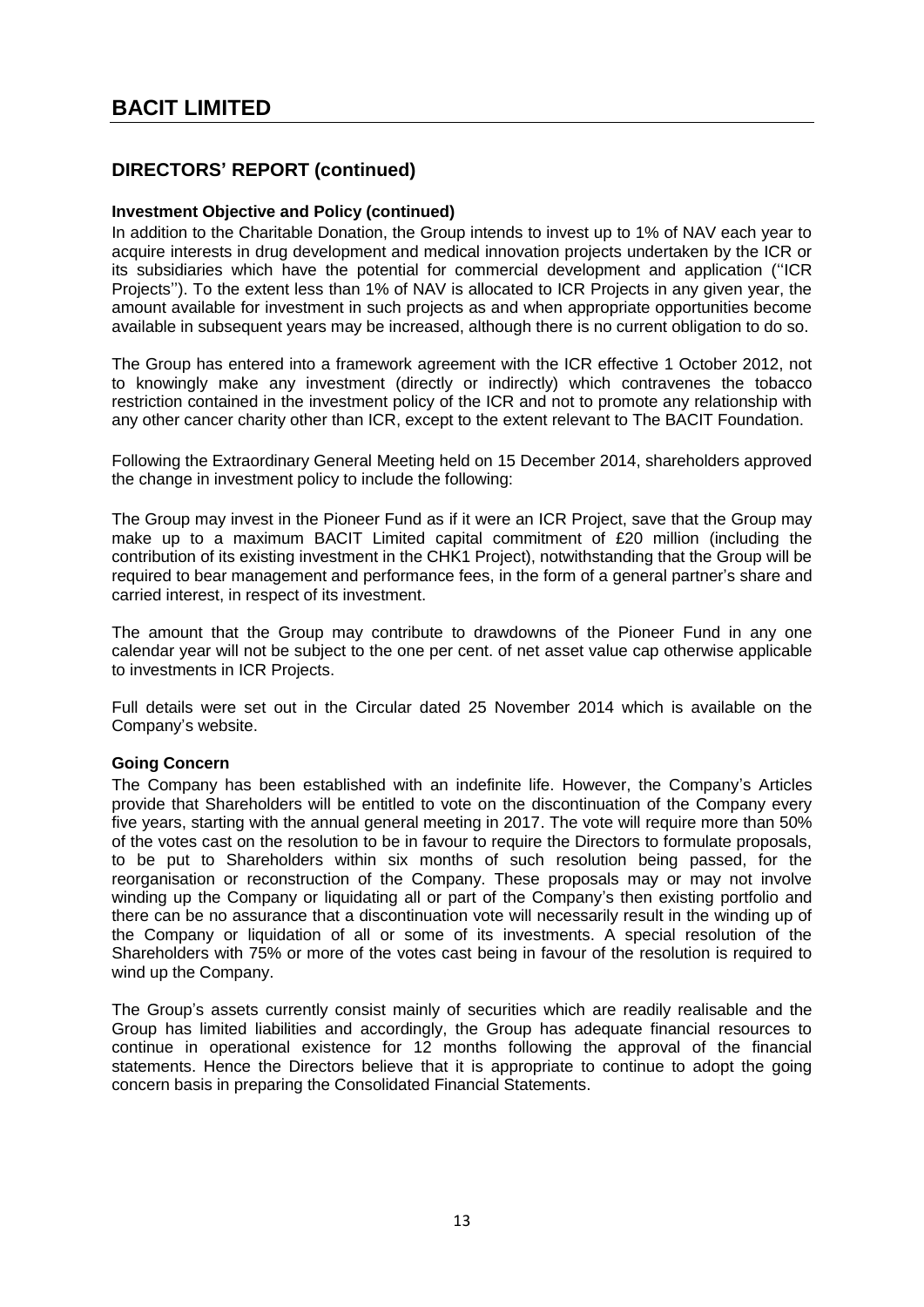## **Results and dividends**

The results for the year are set out in the Consolidated Statement of Comprehensive Income on page 36. During the year ended 31 March 2015, the Company declared a dividend of £7,620,000 (31 March 2014: £2,067,000) relating to the year ended 31 March 2014 (31 March 2013). The dividend was comprised of £5,464,000 (2014: £2,067,000) cash and a scrip dividend of £2,156,000 (2014: £Nil). Refer to note 3 for details.

## **Manager and Investment Advisor**

Until 19 December 2014, the management team of the General Partner (the "Management Team") managed the Partnership's investment portfolio. Investment decisions regarding the investment portfolio were taken by the Management Team with the benefit of advice from a Strategic Advisory Committee to the Partnership. The members of the Management Team are disclosed in the Management and Administration summary on page 1. Since 19 December 2014, the investment portfolio has been managed by BACIT (UK) Limited, which is regulated by the Financial Conduct Authority. The management team of BACIT (UK) Limited is the same as that of the General Partner.

Not all members of the Management Team work full time for the Group. The Directors and members of the Management Team may from time to time, in their sole discretion, act as officers or directors of, or managers or investment advisors to, other investment funds or in respect of other clients and may hold board positions or have other business relationships with managers or investments with or in which the Group also invests. They may also make investments, either in a personal capacity, or on behalf of other clients, with managers or in investments with or in which the Group also invests.

The services of the Management Team are provided free of charge. In accordance with the amended Expenses Deed Agreement (the "Deed") dated 1 October 2012 entered into between the Company, the General Partner and Farla Limited, Farla Limited provides office space and equipment for the Management Team and covers specific overheads up to an amount equal to £210,000 per annum. Farla Limited will, at their discretion, continue to bear expenses above £210,000. During the year ended 31 March 2015, total expenses paid for by Farla Limited amounted to £100,000 (31 March 2014: £125,000).

## **Directors and other interests**

As at 31 March 2015, Directors of the Company held the following Ordinary Shares beneficially:

|                         | <b>Number</b><br>of shares | <b>Number</b><br>of shares |
|-------------------------|----------------------------|----------------------------|
| <b>Director</b>         | 31.03.15                   | 31.03.14                   |
| Jeremy Tigue (Chairman) | 343,039                    | 337,120                    |
| <b>Peter Hames</b>      | 68,607                     | 67,424                     |
| Thomas Henderson *      | 16.742.000                 | 16.742.400                 |
| Colin Maltby            | 68,607                     | 67.424                     |
| Nicholas Moss           | Nil                        | Nil                        |
| Jon Moulton             | 1,017,559                  | 1,000,000                  |
| <b>Martin Thomas</b>    | 139,527                    | 137,120                    |

\*Shares are held by Farla Limited, a company controlled by Thomas Henderson.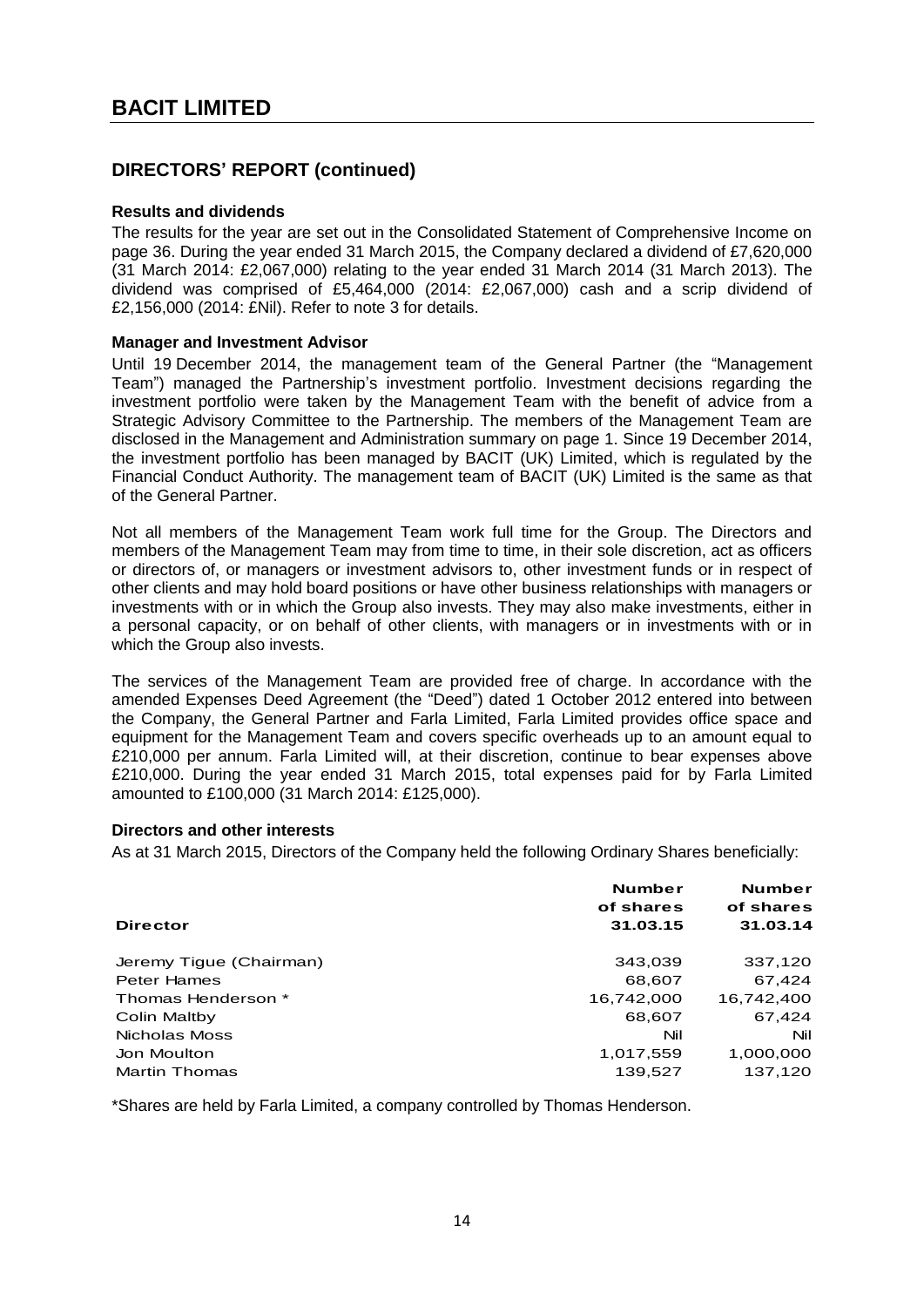## **Corporate Governance**

To comply with the UK Listing Regime, the Company must comply with the requirements of the UK Corporate Governance Code (the "UK Code") or explain any departures therefrom. The Company is also required to comply with the Code of Corporate Governance issued by the Guernsey Financial Services Commission (the "GFSC Code").

The Board considers that reporting against the principles and recommendations of the UK Code provides appropriate information to Shareholders. Companies reporting against the UK Code are deemed to comply with the GFSC Code.

The Company has complied with the relevant provisions of the UK Code, except for the following:

The UK Corporate Governance Code includes provisions relating to:

- the role of the chief executive;
- executive directors' remuneration:
- the need for an internal audit function; and
- whistle-blowing policy.

For the reasons set out in the UK Code, the Board considers these provisions are not relevant to the position of the Company as being an investment company. The Company has therefore not reported further in respect of these provisions. The Directors are non-executive and the Company does not have employees, hence no whistle-blowing policy is required. Details of compliance are noted in the succeeding pages.

Due to the Company's premium listing on the LSE, the Company is required to disclose its Environmental Policy but this is not applicable due to the nature of its operations.

There have been no other instances of non-compliance.

#### **Composition and Independence of the Board**

The Board currently consists of seven non-executive Directors, all of whom are independent with the exception of Mr Henderson and Mr Thomas. Under the UK Code, Mr Henderson is not considered to be independent by reason of his significant shareholding and role within the Group. Mr Thomas also is not considered to be independent by reason of his role within the Group.

The Chairman of the Board is Jeremy Tigue. Biographies for all the Directors can be found on pages 9 and 10. In considering the independence of the Chairman, the Board has taken note of the provisions of the UK Code relating to independence and has determined that Mr Tigue is an Independent Director.

The Board is responsible for the appointment and monitoring of all service providers to the Group.

The Board holds quarterly Board meetings while the Audit Committee and Nomination Committee meet at least three times a year and once a year, respectively. In addition, there are a number of ad-hoc meetings of the Board to review specific items between the regular scheduled quarterly meetings.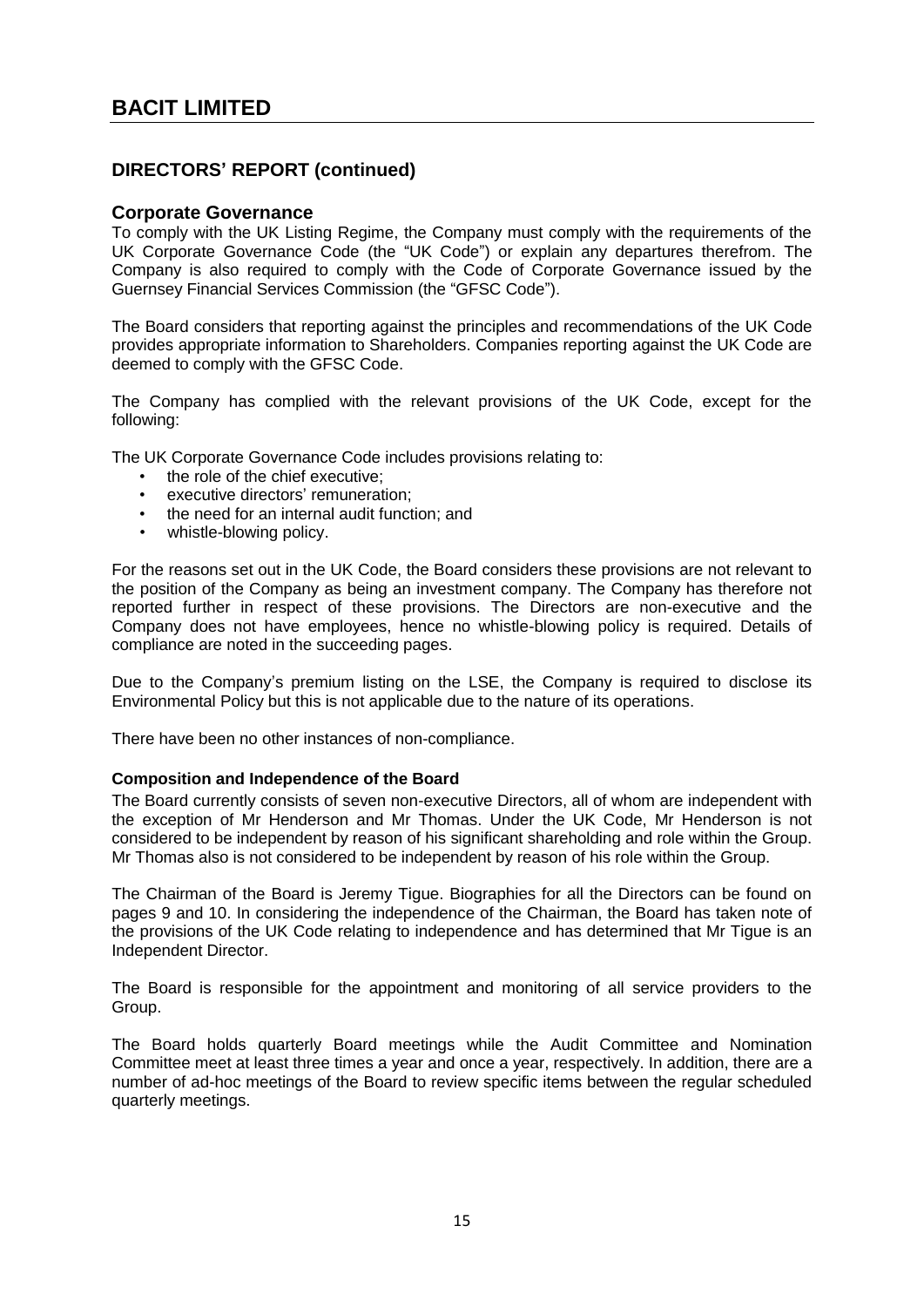## **Composition and Independence of the Board (continued)**

Attendance at the Board, Audit and Nomination Committee meetings during the year was as follows:

| <b>Number of Meetings Held</b> | <b>Scheduled</b><br>Quarterly<br><b>Board</b><br><b>Meetings</b><br>4 | <b>Audit</b><br>Committee<br><b>Meetings</b><br>3 | <b>Nomination</b><br><b>Committee</b><br><b>Meetings</b> |
|--------------------------------|-----------------------------------------------------------------------|---------------------------------------------------|----------------------------------------------------------|
| Jeremy Tigue (Chairman)        | 4                                                                     | $1^{\star}$                                       |                                                          |
| <b>Peter Hames</b>             | 4                                                                     | $1^{\star}$                                       |                                                          |
| Thomas Henderson               | 4                                                                     | $1^{\star}$                                       |                                                          |
| <b>Colin Maltby</b>            | 4                                                                     | 3                                                 |                                                          |
| Nicholas Moss                  | 4                                                                     | 3                                                 | Not a member                                             |
| Jon Moulton                    | 4                                                                     | 3                                                 | Not a member                                             |
| <b>Martin Thomas</b>           |                                                                       | $3^*$                                             | 1 *                                                      |

#### *\*in attendance*

At the Board meetings the Directors review the management of the Group's assets and all other significant matters so as to ensure that the Directors maintain overall control and supervision of the Group's affairs.

At each annual general meeting of the Company, all the Directors at the date of the notice convening the annual general meeting shall retire from office and each Director may offer himself for election or re-election by the Shareholders. In accordance with the Articles, no person shall be or become incapable of being appointed a Director, and no Director shall be required to vacate that office, by reason only of the fact that such Director has attained the age of 70 years or any other age.

All general meetings of the Company shall be held in Guernsey or such other place outside the United Kingdom as may be determined by the Directors from time to time.

The Board, Audit Committee and Nomination Committee undertake an evaluation of their own performance and that of individual Directors on an annual basis. This includes a formal process of self-appraisal together with the Chairman reviewing each member's performance, contribution and commitment to the Group. The Group's Nomination Committee has, at its first meeting, considered the Davies Report and its implications to the Group. Mr Thomas served as Senior Independent Director during the year, and in that capacity reviewed the performance of the Chairman. Mr Thomas is no longer considered to be independent, by reason of his role within the Group, and accordingly ceased to be Senior Independent Director on 7 July 2014; Colin Maltby was appointed to that role with effect from 7 July 2014. The Chairman also has responsibility for assessing the individual Board members' training requirements.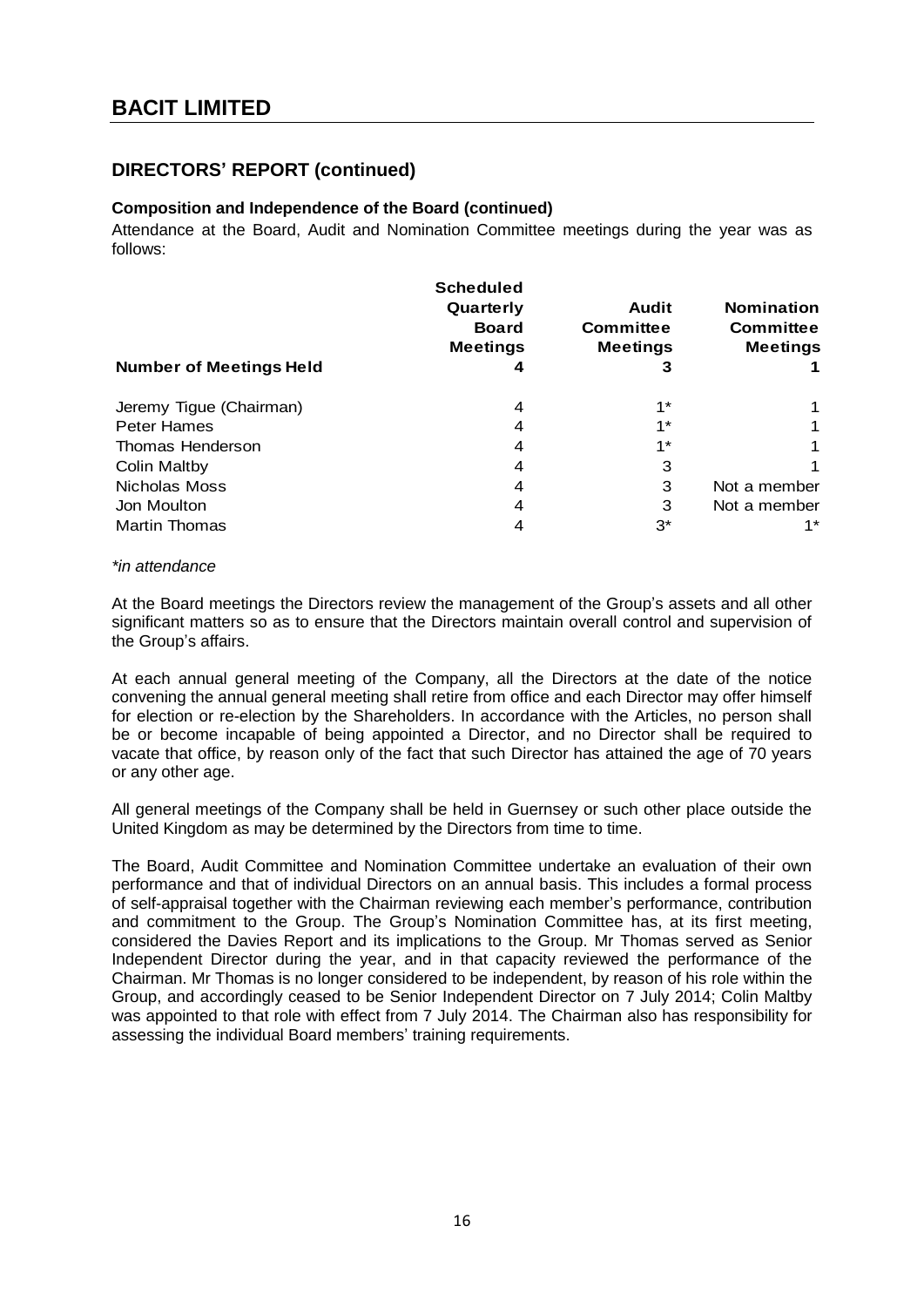## **Composition and Independence of the Board (continued)**

The Board needs to ensure that the Annual Report, taken as a whole, is fair, balanced and understandable and provides the information necessary for Shareholders to assess the Company's performance, business model and strategy. In seeking to achieve this, the Directors have set out the Company's investment objective and policy and have explained how the Board and its delegated Committees operate and how the Directors review the risk environment within which the Company operates and set appropriate risk controls. Furthermore, throughout the Annual Report the Board has sought to provide further information to enable Shareholders to have a fair, balanced and understandable view.

## **Management Committee**

The Board has not deemed it necessary to appoint a management committee as a result of being comprised wholly of non-executive Directors. The Board is responsible for the review of the performance of the Management Team in relation to the performance of the investment portfolio.

## **Audit Committee**

The Group's Audit Committee conducts formal meetings at least three times a year. Full details of its structure, duties and assessments during the year are presented in the Report of the Audit Committee on pages 24 to 28.

## **Nomination Committee**

The Company has established a Nomination Committee with the primary purpose of filling vacancies on the Board. The Nomination Committee reviews the Board structure, size and composition, to make recommendations to the Board concerning any matters relating to the continuation in office of any Director at any time, including the suspension or termination of service of that Director, and to make a statement in the annual report about its activities. The Nomination Committee chairman reports formally to the Board on its proceedings after each meeting on all matters within its duties and responsibilities and reviews its own performance at least once a year, reviews composition and terms of reference and recommends any changes it considers necessary to the Board for approval. The Nomination Committee meets at least once a year and otherwise as required. The Nomination Committee is appointed by the Board and is made up of at least three members. The Nomination Committee is chaired by Colin Maltby and its members are Peter Hames, Thomas Henderson and Jeremy Tigue.

## **Strategic Advisory Committee**

The Partnership has access to members of a Strategic Advisory Committee, appointed by the Management Team, which can provide advice to the General Partner on strategic matters regarding the implementation of the Group's investment policy. The Strategic Advisory Committee currently comprises John Chatfeild-Roberts, Greg Coffey, Anne West and Chris Wood. This composition may change from time to time in the event of the resignation of existing members or the appointment, as determined by the General Partner, of additional committee members. There are no specific eligibility requirements for membership of the Strategic Advisory Committee, but the members may include senior representatives of certain investment managers with whom the Group invests. In such a case, the relevant members will be asked not to participate in any discussion regarding any investment in relation to which he or she may have a conflict of interest.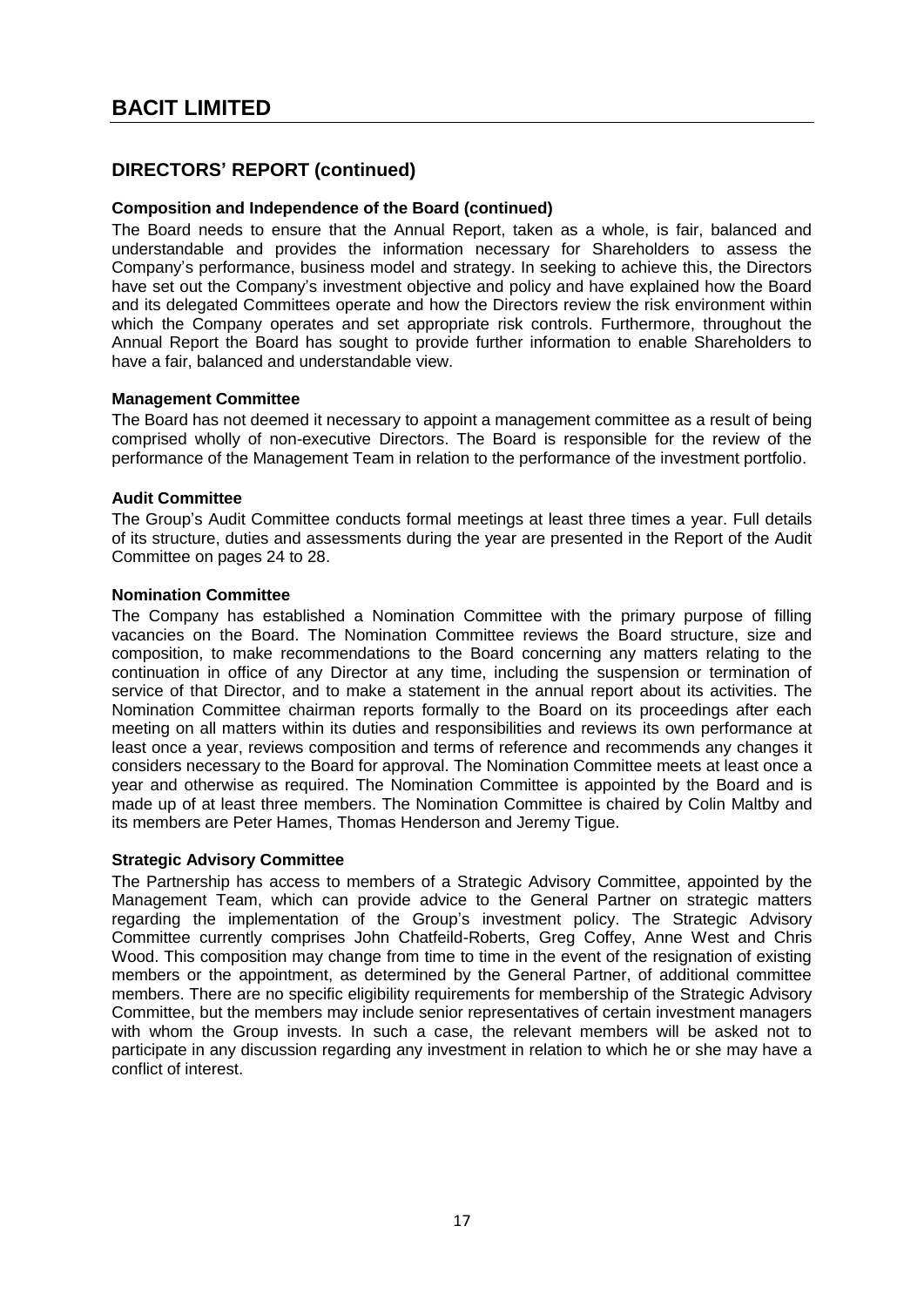## **Remuneration Committee**

As all the Directors are non-executive, the Board has resolved that it is not appropriate to form a remuneration committee. Directors' remuneration is considered on an annual basis. The Board's collective fees shall not exceed £500,000 in any financial year. The Board may grant reasonable additional remuneration to any Director who performs any special or extra services to, or at the request of, the Group. Further, the Directors shall be paid all reasonable travelling, hotel and other expenses properly incurred by them in and about the performance of their duties. Directors' and Officers' liability insurance cover is maintained by the Group on behalf of the Directors. Refer to the Directors' Remuneration Report on page 23 for details of fees paid to the Directors during the year.

## **Principal Risks and Uncertainties**

The Board has drawn up a risk assessment matrix, which identifies the key risks to the Group. These fall into the following broad categories:

- Investment Risks: The Group is exposed to the risk that its portfolio fails to perform in line with the Group's objectives if it is inappropriately invested or markets move adversely. The Board reviews reports from the Management Team at each quarterly Board meeting, paying particular attention to the constitution of the portfolio and its service providers and to the performance and volatility of underlying investments.
- Operational Risks: The Group is exposed to the risks arising from any failure of systems and controls in the operations of the Management Team or its service providers. The Board receives reports annually from the Administrator on their internal controls.
- Accounting, Legal and Regulatory Risks: The Group is exposed to risk if it fails to comply with the regulations of the UK Listing Authority or if it fails to maintain accurate accounting records. The Administrator provides the Board with regular reports on changes in regulations and accounting requirements.
- Financial Risks: The financial risks, including market, credit and liquidity risk, faced by the Group, where appropriate, are set out in note 16 on pages 58 to 64. These risks and the controls in place to mitigate them are reviewed at each quarterly Board meeting. The risks in this note do not solely reflect the risks of the underlying investment portfolios of the financial assets at fair value through profit or loss ("investment entities") in the Group's Consolidated Statement of Financial Position. The Group has very significant indirect exposure to a number of risks through the underlying portfolios of the investment entities however this is the intention of the Group in order to seek to achieve capital gains. There is no sensible mechanism to "control" these risks without considerably prejudicing return objectives. Due to the lack of transparency in many of the underlying assets it is not possible to quantify or hedge the impact of these risks on the portfolio as each investment entity may have complex and changing risk dynamics that are not observable or predictable. These risks will include extensive interest, foreign exchange and other market risks which are magnified by significant gearing in many cases, resulting in increased liquidity and return risk.

The Board seeks to mitigate and manage these risks through continual review, policy-setting and enforcement of contractual obligations and will update the risk assessment matrix to reflect any changes to the control environment.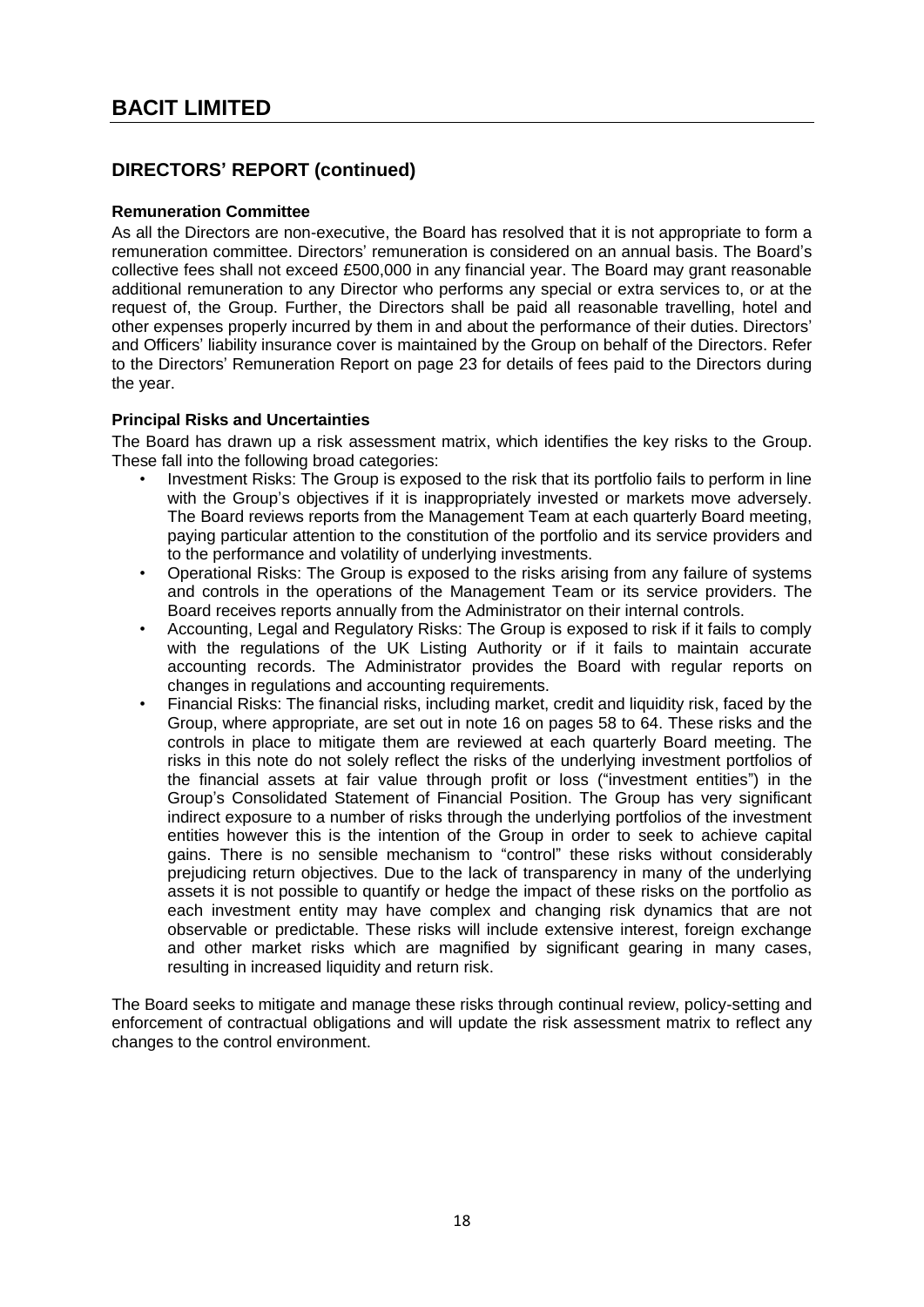## **Foreign Account Tax Compliance Act**

For purposes of the US Foreign Account Tax Compliance Act, the Company registered with the US Internal Revenue Services ("IRS") as a Guernsey reporting Foreign Financial Institution ("FFI"), received a Global Intermediary Identification Number (WPC4ID.99999.SL.831), and can be found on the IRS FFI list. The responsible officer is Martin Thomas.

The Company is subject to Guernsey regulations and guidance based on reciprocal information sharing inter-governmental agreements which Guernsey has entered into with the United Kingdom and the United States of America. The Board will take the necessary actions to ensure that the Company is compliant with Guernsey regulations and guidance in this regard.

## **UK-Guernsey Intergovernmental Agreement**

The States of Guernsey signed an intergovernmental agreement with the UK ("UK-Guernsey IGA") on 22 October 2013, under which mandatory disclosure requirements will be required in respect of account holders who have a UK connection. The Board is monitoring implementation of the UK-Guernsey IGA with the assistance of its professional advisers.

## **Alternative Investment Fund Managers Directive**

On 19 December 2014, the Company appointed as its Alternative Investment Fund Manager, BACIT (UK) Limited, which is authorised and regulated by the Financial Conduct Authority. BACIT (UK) Limited has taken over the investment management activities previously carried out by BACIT GP Limited. The Company will seek to minimise the cost impact of this where possible; nonetheless, there will be an increase in investment management costs, including regulatory and compliance costs recharged by BACIT (UK) Limited to the Company, as a result.

BACIT Limited complies with the characteristics of an alternative investment fund and is therefore considered in scope of the directive.

## **Dependence on Farla Limited, Mr Henderson and Others**

Mr Henderson and the rest of the Management Team have each agreed to work for the Group without remuneration and Farla Limited (a company controlled by Mr Henderson) will meet certain running costs of the Group up to an amount equal to £210,000 per annum. Farla Limited may terminate the Deed at any time on 12 months' notice, or immediately in certain specified circumstances. There is no obligation on Farla Limited to provide support in relation to the appointment of new management prior to any decision to cease to be involved with the Group. Mr Henderson has a developed network of contacts in the asset management industry, from which many of the Group's investment opportunities have arisen. Should Mr Henderson cease to be involved with the Company, it may be more difficult for the Group to source investment opportunities on a ''gross return'' basis. The Company is subject to the risk that Farla Limited, Mr Henderson or certain other individuals will cease to be involved with the Group and that no suitable replacement will be found who is willing to work without remuneration from the Group and/or to pay the same Group expenses, which could have a material adverse impact on the ability of the Group to successfully implement its investment policy. Should Mr Henderson cease to be involved with the Company and the Directors be unable to recommend alternative arrangements for the management of the Company's investments, the Directors may be obliged to put proposals to Shareholders regarding the discontinuance of the Company. During the year, total expenses paid for by Farla Limited amounted to £100,000 (2014: £125,000).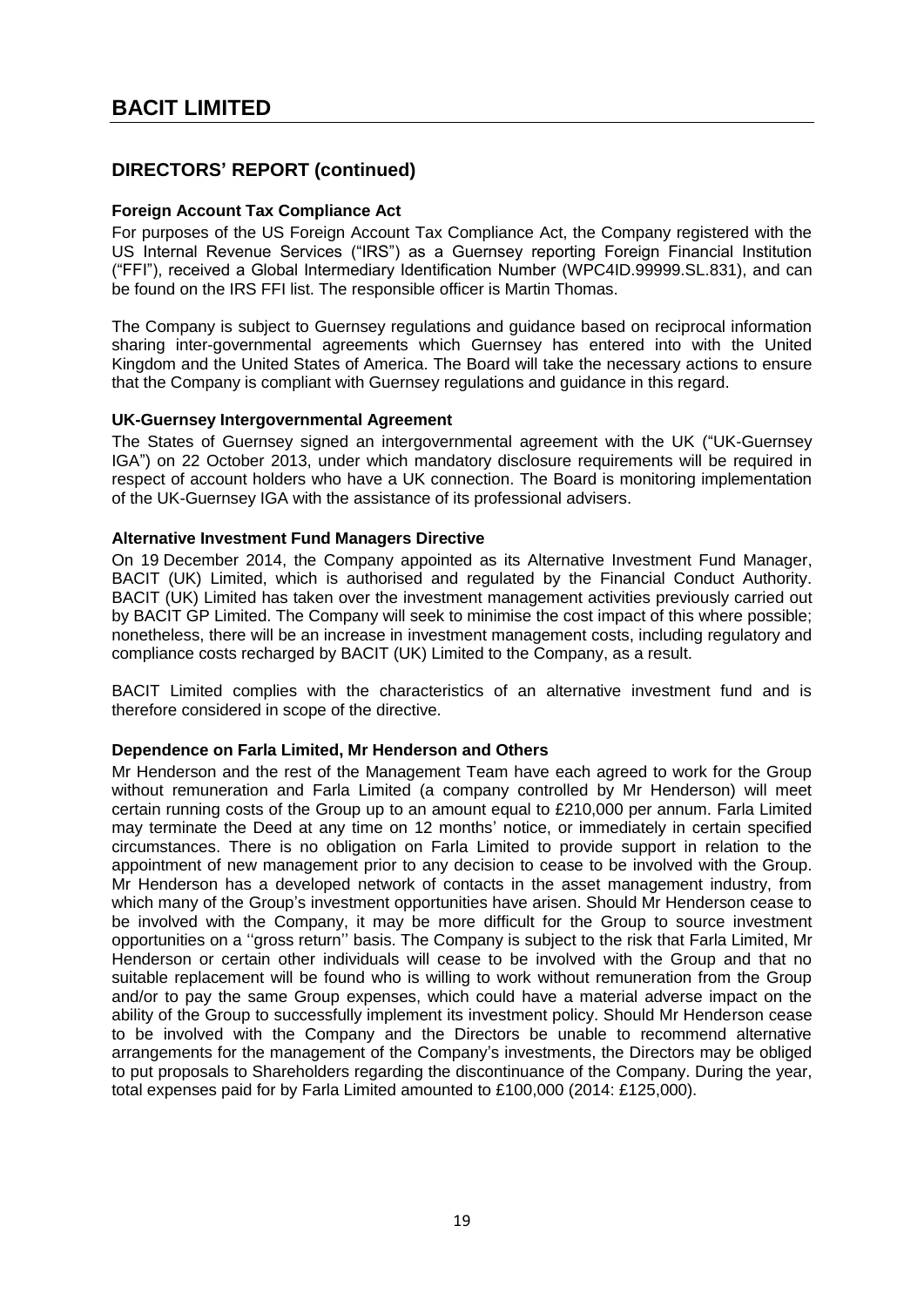## **BACIT Foundation**

As discussed in the Group's investment objectives and policy, 0.5% of one-twelfth of the total NAV of the Company at each month-end during the year is donated annually by the Group to the ICR. Another 0.5% is donated to The BACIT Foundation, and is then donated, net of running expenses, by the BACIT Foundation to the charities named in the list set out elsewhere in this annual report. There is a formal process allowing the Board to scrutinise the list, and this has been duly conducted.

The BACIT Foundation's trustees consider carefully which charities to include in the list, aiming to make sure both that expectations raised during the establishment of the Company are met, and that the Company's shareholders, when given their opportunity to allocate the donation among charities, have an appropriate range to choose from.

The charitable objects of The BACIT Foundation relate primarily to the prevention, treatment, cure and ultimately eradication of cancer, but also cover diseases allied to cancer, and such other charitable objects and organisations as the Foundation may from time to time consider desirable. The trustees have considered a number of requests for funding that have been received as a result of the publicity attendant at the Company's launch. These applications have been predominantly received from charities associated with cancer in all of its forms, and that, too, has operated to inform the trustees' decision.

If the NAV of the Company grows, so too will the amount that is to be donated by the Group to the charities selected by The BACIT Foundation and, over time, the trustees intend to respond to this hoped-for growth with an increasingly sophisticated charity selection, monitoring and impact measurement process.

## **Relations with Shareholders**

The Net Asset Value figures are published monthly via Regulatory News Service and are also available on the Company's website, www.bacitltd.com. The Directors receive regular feedback, with assistance from the Company's broker, from institutional shareholders, which is reported to the Board and the Chairman. Shareholders who wish to communicate with the Board should contact the Administrator in the first instance, whose contact details can be found on page 1. In addition, Board members will be available to respond to shareholders' questions at the Annual General Meeting.

Jeremy Tigue Jon Moulton Chairman Director

6 July 2015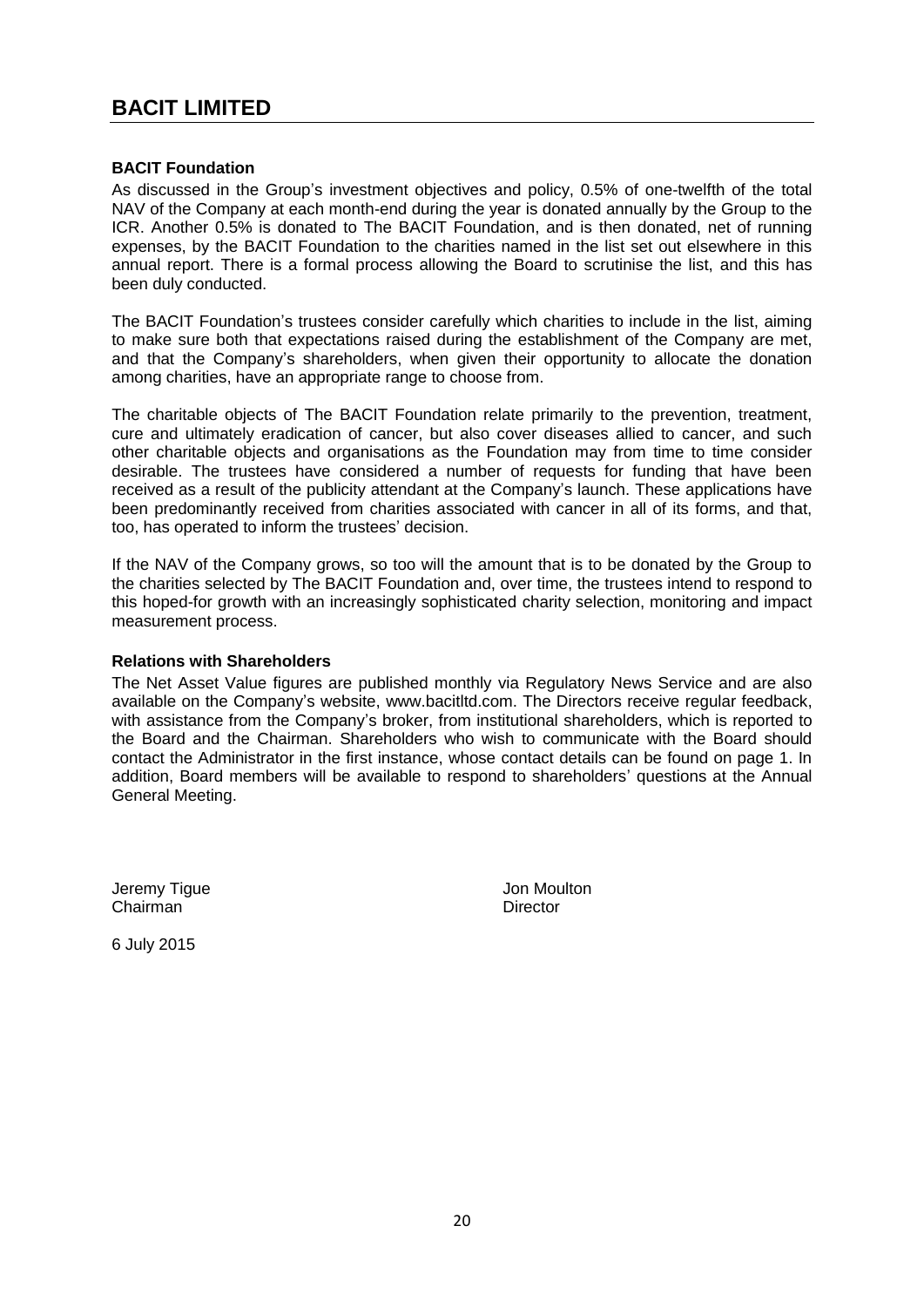## <span id="page-22-0"></span>**STATEMENT OF DIRECTORS' RESPONSIBILITY IN RESPECT OF THE ANNUAL REPORT AND AUDITED CONSOLIDATED FINANCIAL STATEMENTS**

The Directors are responsible for preparing the Annual Report and the Consolidated Financial Statements in accordance with applicable law and regulations.

Company law requires the Directors to prepare Financial Statements for each financial year. Under that law the Directors are required to prepare the group financial statements in accordance with International Financial Reporting Standards ("IFRS") as adopted by the European Union.

Under company law the Directors must not approve the accounts unless they are satisfied that they give a true and fair view of the state of affairs of the Group and of the profit or loss of the Group for that period. In preparing these Financial Statements, International Accounting Standard 1 requires that Directors:

- properly select and apply accounting policies;
- present information, including accounting policies, in a manner that provides relevant, reliable, comparable and understandable information;
- provide additional disclosures when compliance with the specific requirements in IFRSs are insufficient to enable users to understand the impact of particular transactions, other events and conditions on the Group's financial position and financial performance; and
- make an assessment of the company's ability to continue as a going concern.

The Directors are responsible for keeping adequate accounting records that are sufficient to show and explain the company's transactions and disclose with reasonable accuracy at any time the financial position of the company and enable them to ensure that the financial statements comply with The Companies (Guernsey) Law, 2008. They are also responsible for safeguarding the assets of the Group and hence for taking reasonable steps for the prevention and detection of fraud and other irregularities.

The Directors are responsible for the maintenance and integrity of the corporate and financial information included on the company's website. Legislation in the Guernsey and the United Kingdom governing the preparation and dissemination of financial statements may differ from legislation in other jurisdictions.

## **Responsibility statement**

We confirm that to the best of our knowledge,

- the financial statements have been prepared in accordance with International Financial Reporting Standards, give a true and fair view of the assets, liabilities, financial position and profit or loss of the Group as a whole;
- the annual report and financial statements, taken as a whole, are fair, balanced and understandable and provide the information necessary for shareholders to assess the company's performance, business model and strategy; and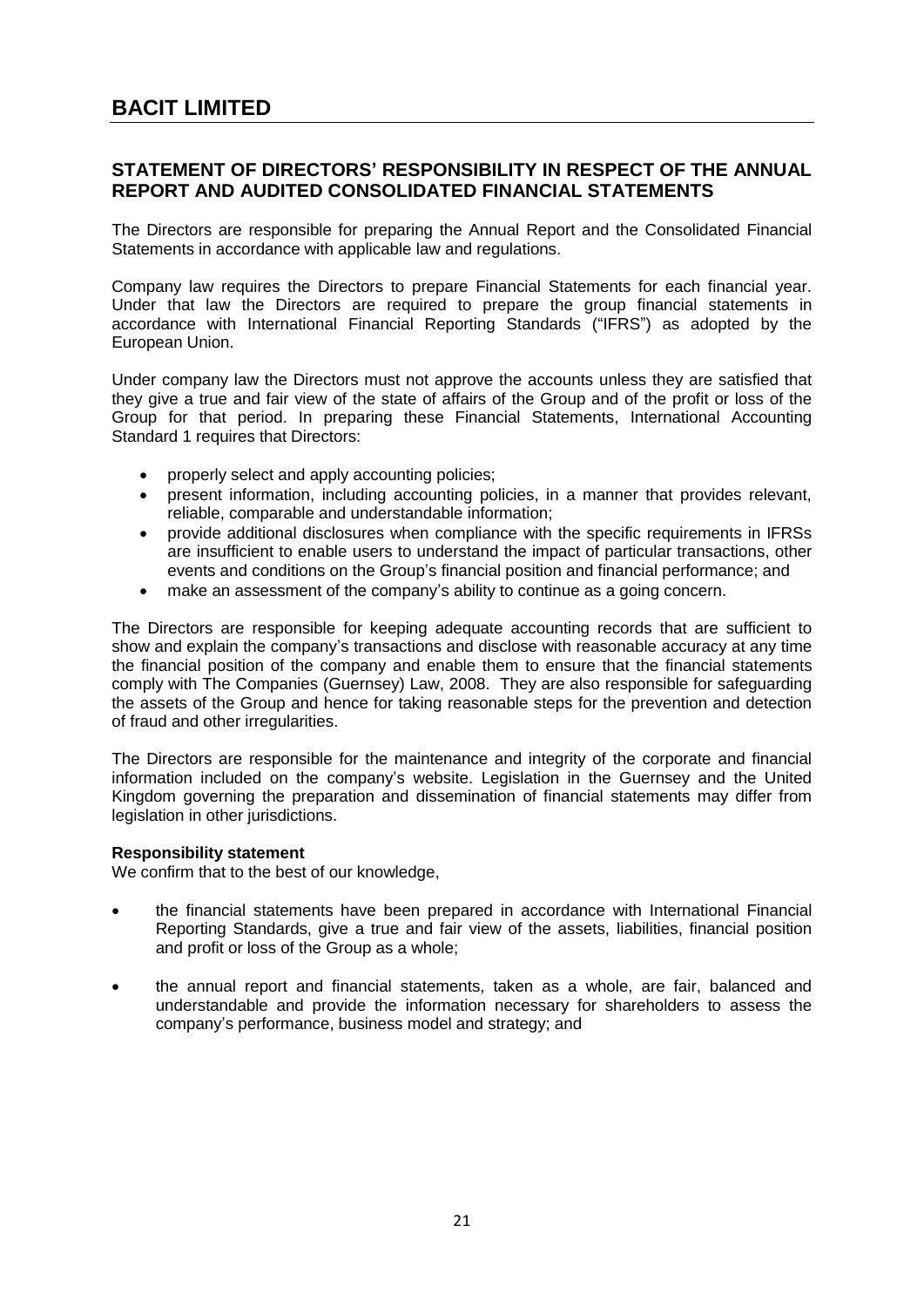## **STATEMENT OF DIRECTORS' RESPONSIBILITY IN RESPECT OF THE ANNUAL REPORT AND AUDITED CONSOLIDATED FINANCIAL STATEMENTS (continued)**

- these financial statements include information and details in the Chairman's Statement, the Directors' Report, the Report of the Management Team of BACIT (UK) Limited and the notes to the financial statements, which provide a fair review of the information required by:
	- (a) DTR 4.1.8 of the Disclosure and Transparency Rules, being a fair review of the Company business and a description of the principal risks and uncertainties facing the Company; and
	- (b) DTR 4.1.11 of the Disclosure and Transparency Rules, being an indication of important events that have occurred since the end of the financial year and the likely future development of the Company.

Signed on behalf of the Board by:

Jeremy Tigue **Jon Moulton** Chairman Director

6 July 2015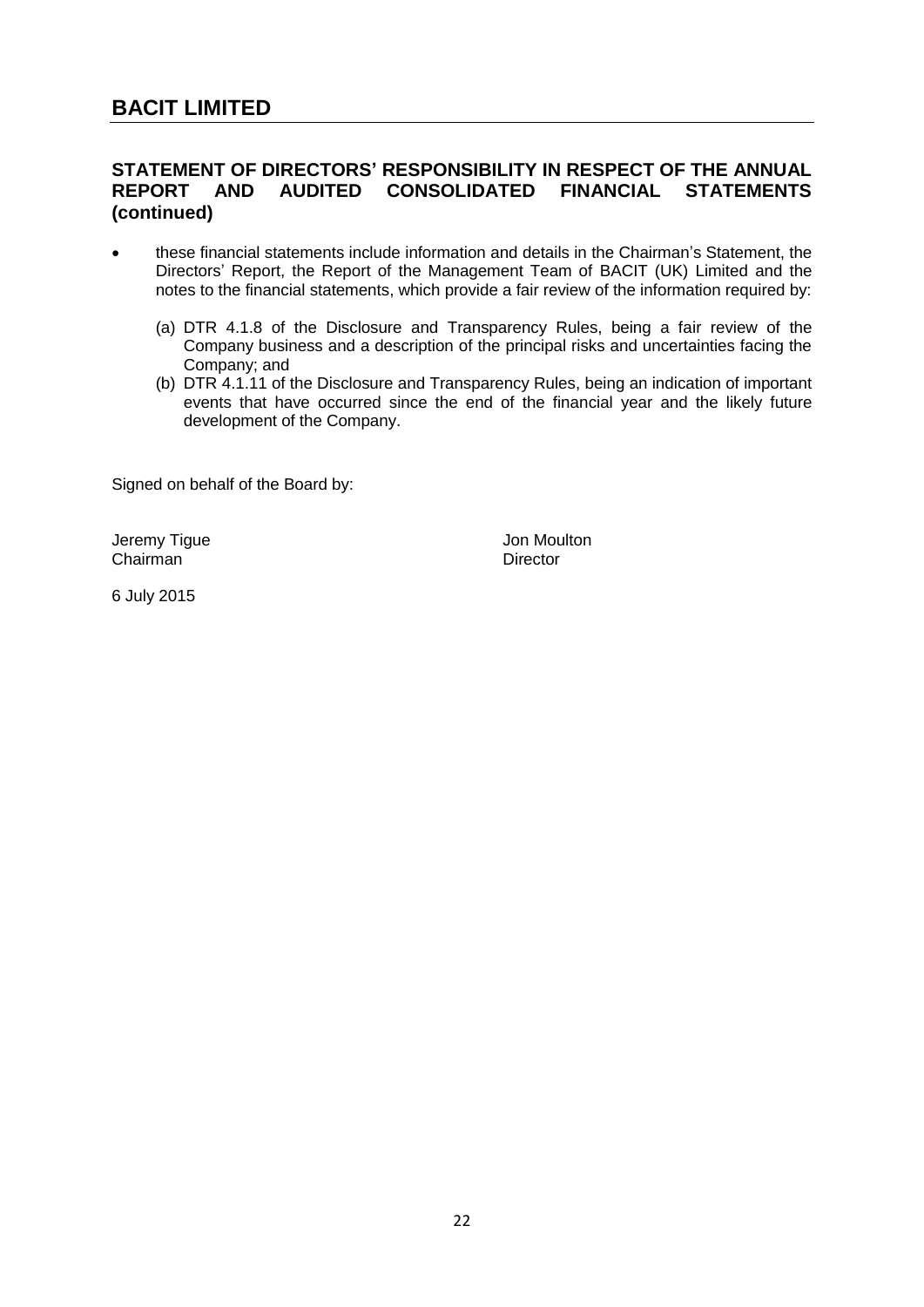## <span id="page-24-0"></span>**DIRECTORS' REMUNERATION REPORT**

#### **Introduction**

An ordinary resolution for the approval of the annual remuneration report will be put to the Shareholders at the annual general meeting to be held in 2015.

#### **Remuneration Policy**

All Directors are non-executive and a Remuneration Committee has not been established.

The Articles of Association provide that, unless otherwise determined by ordinary resolution, the number of the Directors shall not be less than two and the aggregate remuneration of all Directors in any twelve month period, or pro rata for any lesser period, shall not exceed £500,000 or such higher amount as may be approved by ordinary resolution. Subject to this overall limit, it is the Board's policy to determine the level of Directors' fees having regard to the fees payable to non-executive directors in the industry generally, the role that individual Directors fulfil in respect of Board and Committee responsibilities and time committed to the Company's affairs.

The Directors shall also be entitled to be repaid all reasonable out of pocket expenses properly incurred by them in or with a view to the performance of their duties or in attending meetings of the Board or of committees or general meetings.

The Board shall have the power at any time to appoint any person to be a Director, either to fill a casual vacancy or as an addition to the existing Directors. There shall be no maximum number of Directors unless otherwise determined by the Company by Ordinary Resolution. Any Director so appointed shall hold office only until the next following annual general meeting and shall then be eligible for re-election.

#### **Remuneration**

Each Director is entitled to a fee of £20,000 per annum, except for the Chairman who is entitled to £30,000 per annum. For the year ended 31 March 2015, Mr Tigue and Mr Henderson have waived their rights to receive their fees.

For the year to 31 March 2015, the fees for Directors were as follows:

|                      | 2015  | 2014  |
|----------------------|-------|-------|
|                      | £'000 | £'000 |
| Jeremy Tigue         | Nil   | Nil   |
| Thomas Henderson     | Nil   | Nil   |
| <b>Peter Hames</b>   | 20    | 20    |
| Colin Maltby         | 20    | 20    |
| Nicholas Moss        | 20    | 20    |
| Jon Moulton          | 20    | 20    |
| <b>Martin Thomas</b> | 20    | 20    |
|                      |       |       |

Martin Thomas received a fee of £55,000 during the year for services provided under a consultancy arrangement relating to restructuring so as to comply with the Financial Conduct Authority rules that implement the Alternative Investment Fund Managers Directive (principally the establishment of BACIT (UK) Limited and associated matters). Other than the above, there were no other fees paid to the Directors.

Signed on behalf of the Board by:

Jeremy Tigue Chairman 6 July 2015

Jon Moulton **Director**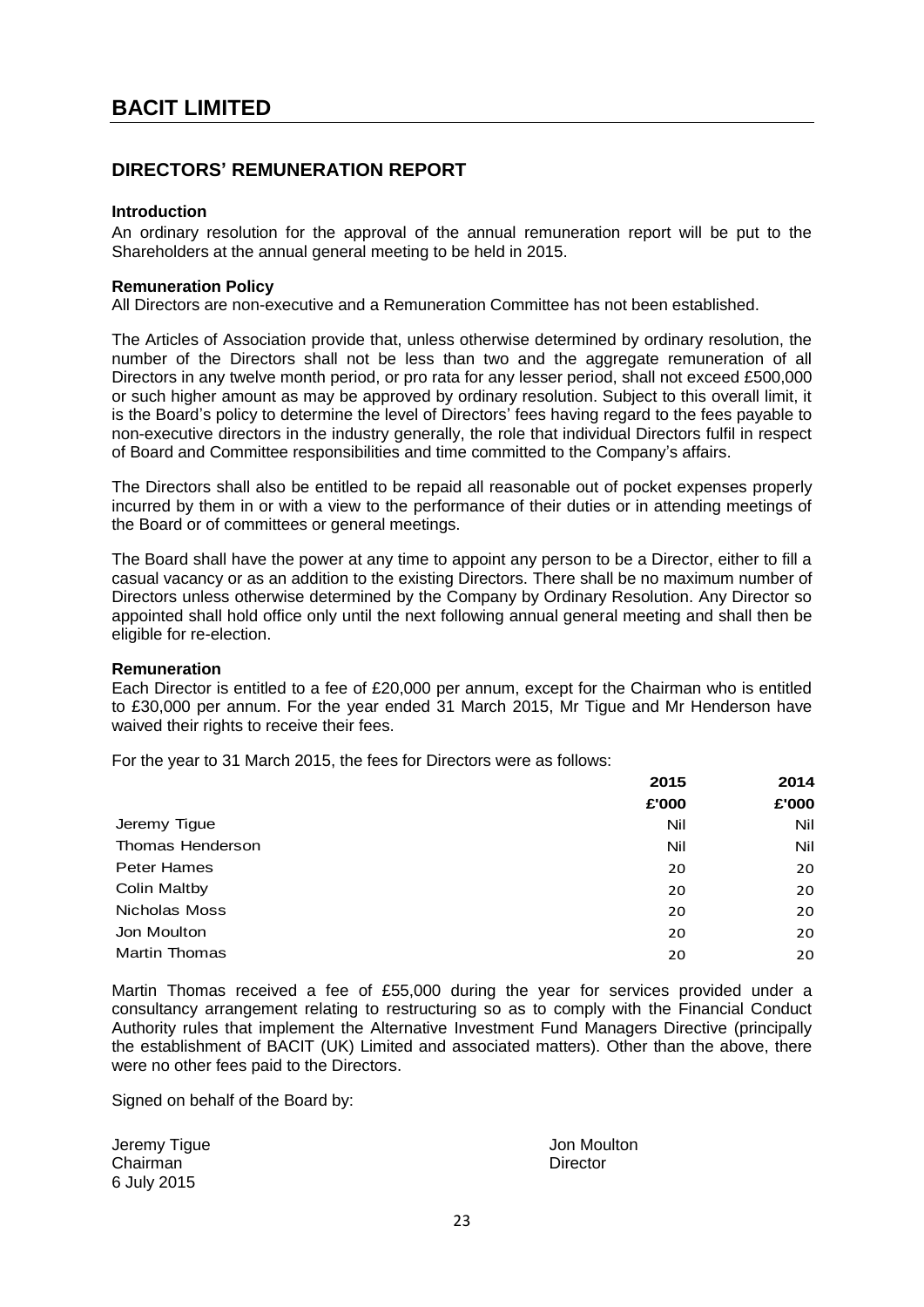## <span id="page-25-0"></span>**REPORT OF THE AUDIT COMMITTEE**

We present below the Audit Committee's (the "Committee") Report for the year, setting out the Committee's structure, duties and evaluations during the year. As in the previous period, the Committee has reviewed the Company's financial reporting, the independence of the Independent Auditor and effectiveness of the audit process and the internal control and risk management systems of the service providers.

## **Structure of the Committee**

The Committee's members are Jon Moulton (chairman), Colin Maltby, and Nicholas Moss. The chairman and the members are all independent directors. Martin Thomas is no longer considered to be independent, by reason of his role within the Group, and accordingly ceased to be a member of the Audit Committee on 1 July 2014.

The Committee comprises at least three members, all of whom are appointed by the Board. Appointments to the Committee shall be for a period of up to three full years, extendable for two further three year periods. The chairman and the members of the Committee are all serving their third year of the first three year term.

The Committee conducts formal meetings at least three times a year. The table on page 16 sets out the number of meetings held during the year and the number of meetings attended by each of the members. Other Directors who are not members of the Committee may also be invited to the meetings. The Independent Auditor is invited to attend those meetings at which the annual and interim reports are considered. The Independent Auditor and the Committee also meet together without representatives of either the Administrator or the Management Team being present if either considers this to be necessary.

## **Duties of the Committee**

The role of the Committee includes, but not limited to:

- monitoring the integrity of the Consolidated Financial Statements;
- reviewing the significant issues and judgements made in the preparation of the Consolidated Financial Statements and other financial information and reporting them to the Board;
- monitoring and reviewing the relevant internal control and risk management systems;
- monitoring and reviewing the quality and effectiveness of the Independent Auditor, their independence and audit process; and
- considering and making recommendations to the Board on the appointment, reappointment, replacement and remuneration to the Company's Independent Auditor.

Details of the Committee's formal duties and responsibilities are set out in the Committee's terms of reference, which can be obtained from the Company's Administrator.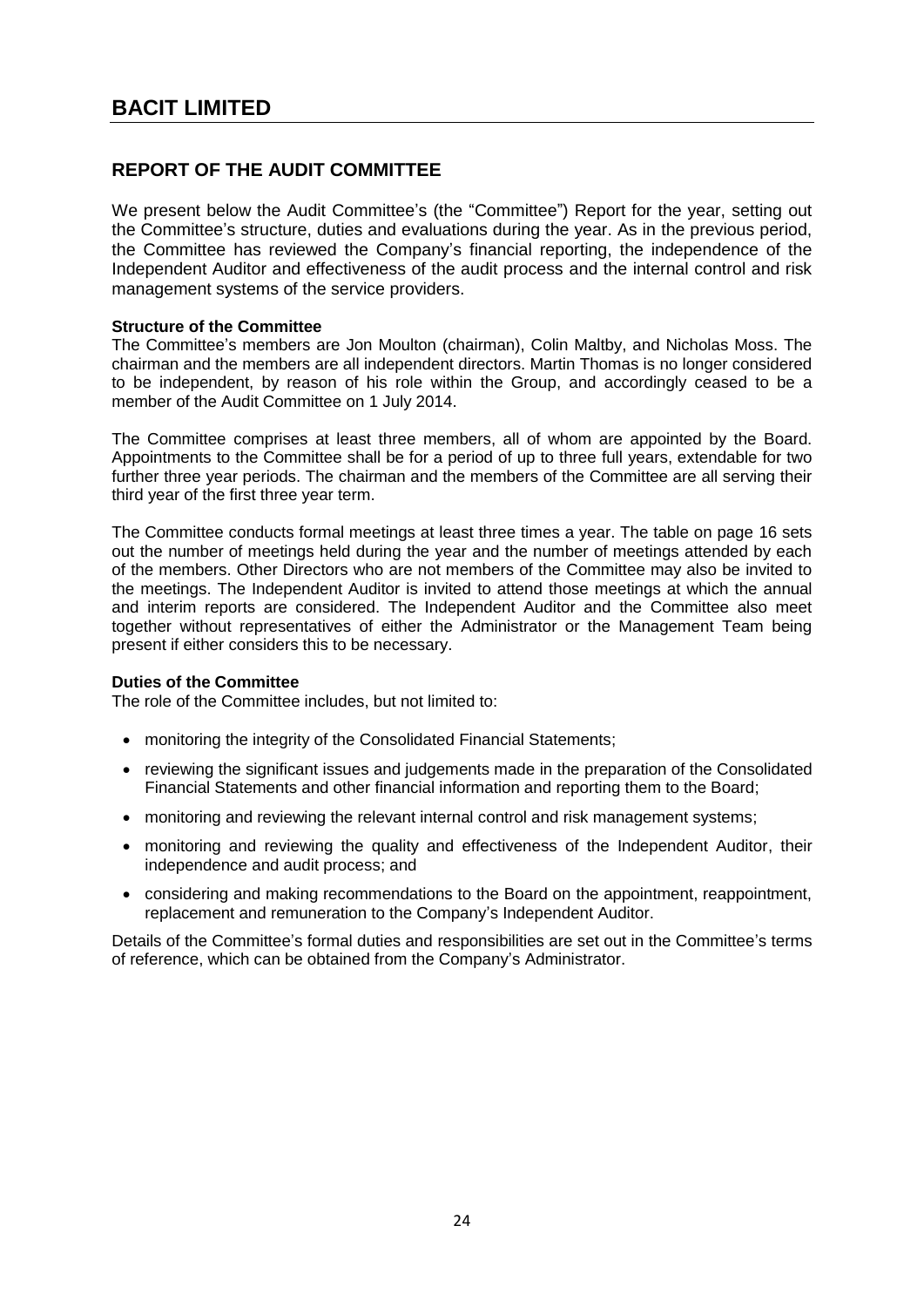## **Independent Auditor**

The independence and objectivity of the Independent Auditor is reviewed by the Committee which also reviews the terms under which the Independent Auditor is appointed to perform non-audit services. The outsourcing of any non-audit services to the Independent Auditor will require prior Committee approval where fees for the services are in excess of £10,000.

As a general policy, the Company does not utilise the Independent Auditor for internal audit purposes, secondments or valuation advice. Services which are in the nature of audit such as tax compliance, tax structuring, accounting advice, quarterly reviews and disclosure advice are normally permitted but should be pre-approved where fees in a year are likely to be above £10,000.

The audit and non-audit fees proposed by the auditor each year are reviewed by the Committee taking into account the Company's structure, operations and other requirements during the year and the Committee makes recommendations to the Board.

The recent revisions to the UK Corporate Governance Code introduced a recommendation that the independent audit of FTSE 350 companies be put out to tender every ten years. The Audit Committee has noted this and will develop a plan for tendering at the appropriate time.

Deloitte LLP ("Deloitte") has been the Independent Auditor from the date of the initial listing on the London Stock Exchange. The senior audit partner has been rotated in 2014, David Becker is the lead audit partner and opinion signatory. At the Group's Annual General Meeting on 8 September 2014, Deloitte was re-appointed.

## **Key evaluations during the year**

As a result of the adoption of IFRS 10: Investment Entities Exemption the Group only has one investment being the investment in the Partnership which is being valued at the Net Asset Value of the Partnership. The following significant issues considered during the year by the audit committee form a key part of the valuation of the Partnership.

## **1. Significant Financial Statement Issues**

#### **a. Performance fee rebates**

The performance and management fee rebates as well as the movement in the fair value of the Partnership are key drivers in the Group's revenue recorded in the Statement of Comprehensive Income. Performance fee rebates accrued by the Partnership are recognised in the Consolidated Statement of Comprehensive Income under Net gains on financial assets at fair value through profit or loss. However, income is recorded only when the rights and obligations associated with such income is transferred to the Group. Therefore performance fee rebates are adjusted to the fair value of the investments in the Partnership until they are crystallised. Crystallised performance fee rebates are recognised in the Consolidated Statement of Comprehensive Income under Net gains on financial assets at fair value through profit or loss. At the year-end, uncrystallised performance fee rebates adjustment amounted to £914,000. This issue is mitigated by the review process of the monthly NAV calculation and the audit of the year end NAV.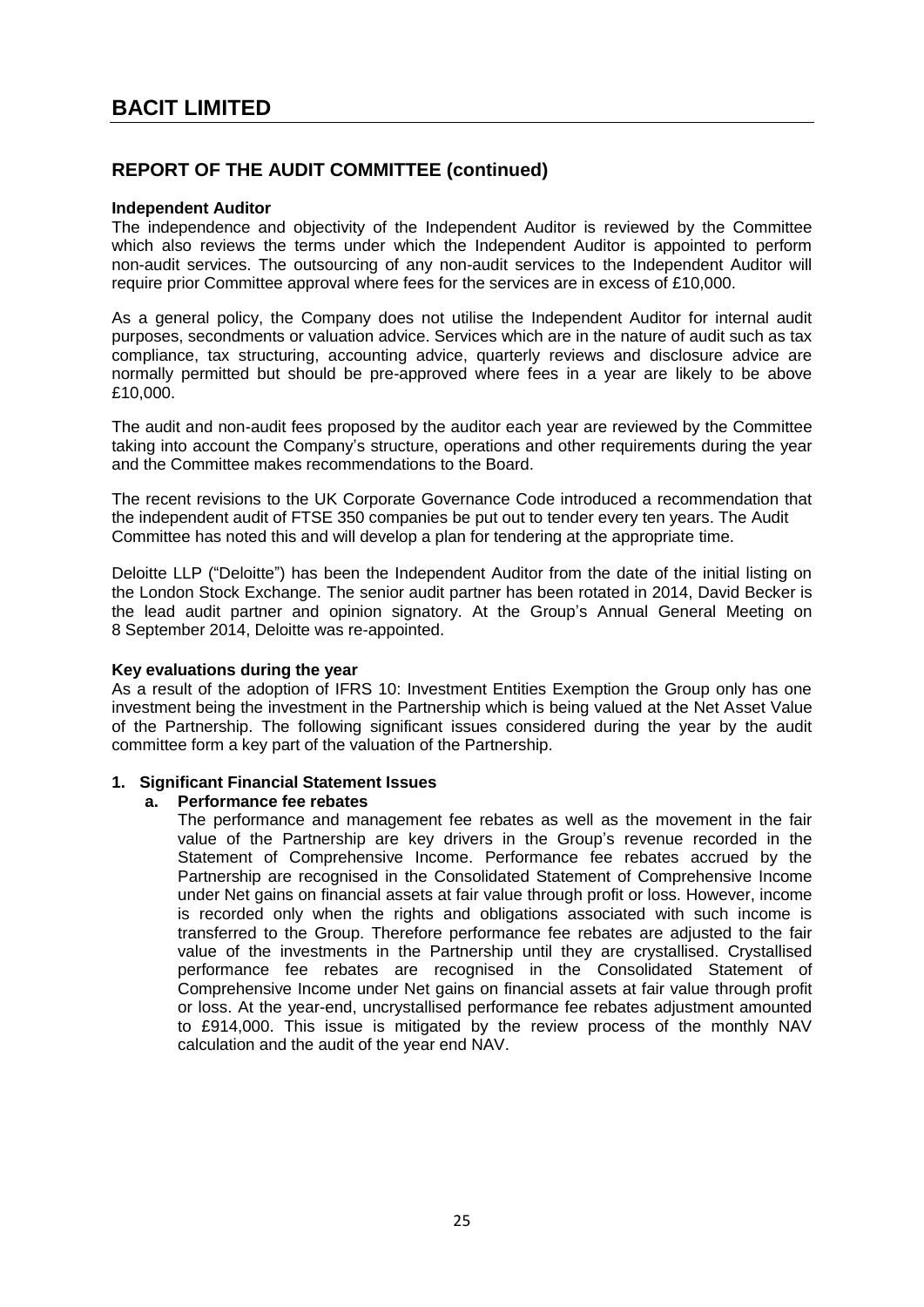## **1. Significant Financial Statement Issues (continued)**

## **b. Liquidity and Valuation of Investments**

The ongoing liquidity of the Partnership's investment portfolio has been evaluated and included a review of both financial and relevant non-financial information. Based on the review, the portfolio was assessed to be relatively liquid, with the exceptions of the investment in drug development, through BACIT Discovery Limited (formerly BACIT CHK1 Investment Limited), and the private equity investments in Permira and Infracapital Partners, which are currently disclosed separately in the financial statements. The valuations of these investments have been valued in accordance with International Private Equity and Venture Capital ("IPEVC") valuation guidelines. The Audit Committee considered the valuation of these investments to be reasonable from discussions with the Investment Manager, Custodian and Administrator.

## **c. Adoption of IFRS 10: Investment Entities Exemption**

The Group has adopted IFRS10: Investment Entities Exemption during the year; resulting in the deconsolidation of the Partnership from the Company's financial statements. The Committee has considered the treatment of the deconsolidation and is satisfied with the accounting policies and judgement used in preparing these financial statements.

## **2. Effectiveness of the External Audit**

The Committee held formal and informal meetings with Deloitte during the course of the year: 1) before the start of the annual audit to discuss formal planning, discuss any potential issues and to agree the scope that would be covered; 2) after the annual audit work was concluded to discuss any significant issues; and 3) to consider and discuss the interim condensed consolidated financial statements. The Committee performed the following in relation to its review of the effectiveness and independence of the Independent Auditor.

- Reviewed the audit plan presented to the Committee before the start of the audit;
- Reviewed the audit findings report including any changes to the original audit plan;
- Monitored changes to audit personnel;
- Discussed with both the Management Team and the Administrator any feedback on the audit process;
- Reviewed and approved the terms of engagement during the year, including review of the scope and related fees; and
- Reviewed and discussed Deloitte's own internal procedures and conclusion on its independence.

Further to the above, during each year, the Committee performs a specific evaluation of the performance of the Independent Auditor. This is supported by the results of questionnaires completed by the Committee covering areas such as the quality of the audit team, business understanding, audit approach and management.

There were no significant adverse findings from the evaluation this year and the Committee is satisfied that the audit process is effective.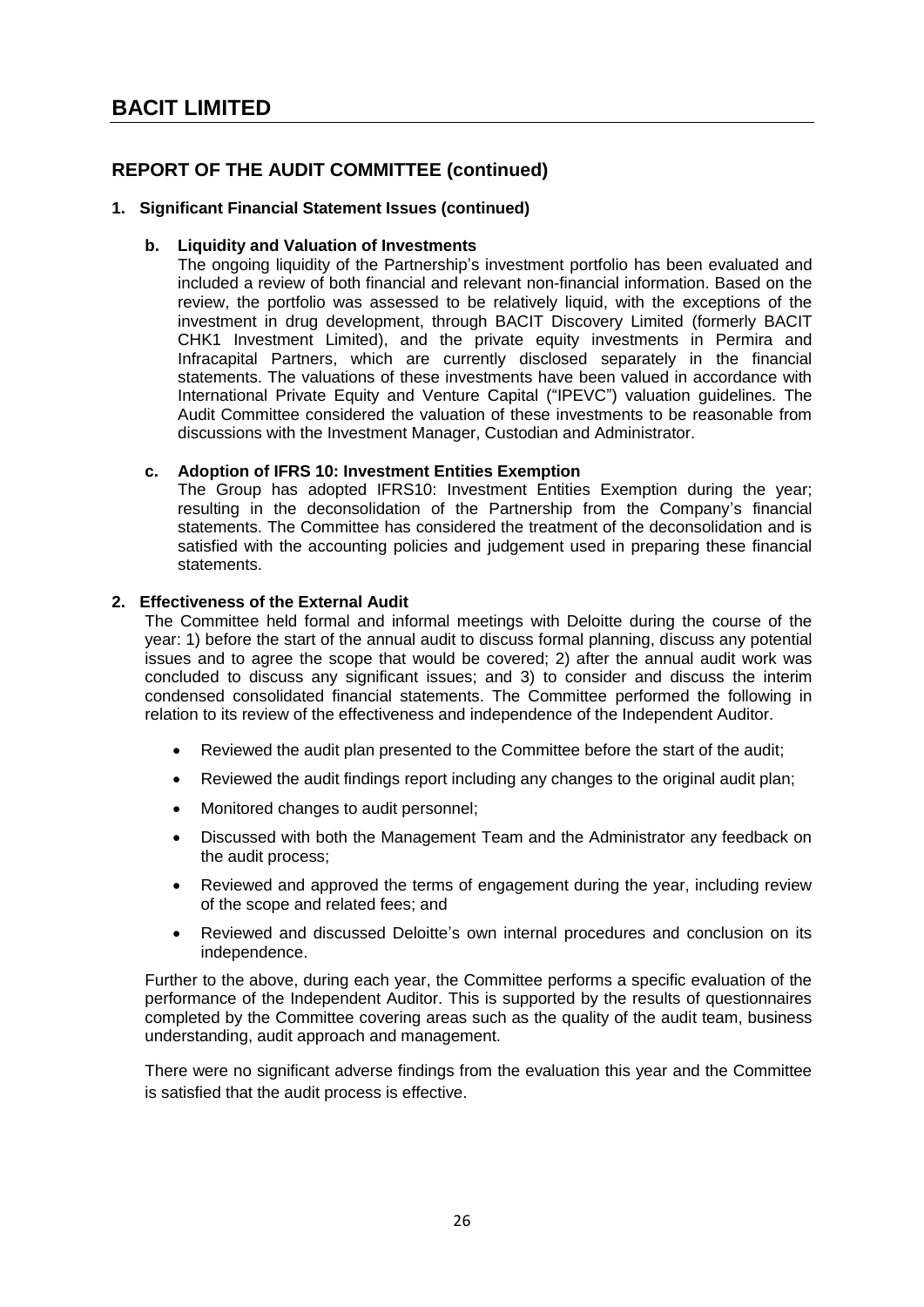## **3. Audit Fees and Safeguards of Non-Audit Services**

The table below summarises the remuneration paid by the Company to Deloitte for audit and non-audit services provided:

|                                      | 31.03.15 | 31.03.14        |
|--------------------------------------|----------|-----------------|
| <b>Deloitte LLP</b>                  | £'000    | £'000           |
| Audit services                       |          |                 |
| <b>Annual Audit</b>                  | 42       | 39              |
| Non-audit services                   |          |                 |
| <b>Interim Review</b>                | 14       | 12 <sup>°</sup> |
| <b>Tax Services</b>                  | 5        | 9               |
| C Share placing                      | -        | 46              |
| C Share conversion                   | -        | 6               |
| FATCA registration services          | 1        |                 |
| <b>FATCA classification services</b> | 5        |                 |

The annual budget for both the audit and non-audit related services was presented to the Committee for pre-approval.

The Committee does not consider that the provision of these non-audit services is a threat to the objectivity and independence of the audit. Where non-audit services where performed, the fees were insignificant to the Group as a whole and when required a separate team was utilised. Further, the Committee has obtained Deloitte's confirmation that the other services provided do not prejudice its independence.

## **4. Internal Control**

The Committee has examined the need for an internal audit function. The Committee considered that the systems and procedures employed by the Management Team and the Administrator, including their internal audit functions, provided sufficient assurance that a sound system of internal control, which safeguards the Company's assets, has been maintained. An internal audit function specific to the Company is therefore considered unnecessary.

The Committee received an externally prepared assessment of the control environment in place at the Administrator, who provide a Service Organisation Control ("SOC1") report. In addition, members of the Committee also visited the offices of the Management Team and conducted discussions on the Company's operations and controls. No significant findings have been noted during the year.

## **5. Risk Management**

The Audit Committee continued to consider the process for managing the risk of the Group and its service providers. Risk management procedures for the Group, as detailed in the Group's risk assessment matrix, were reviewed and approved by the Audit Committee. During the year there were no issues noted.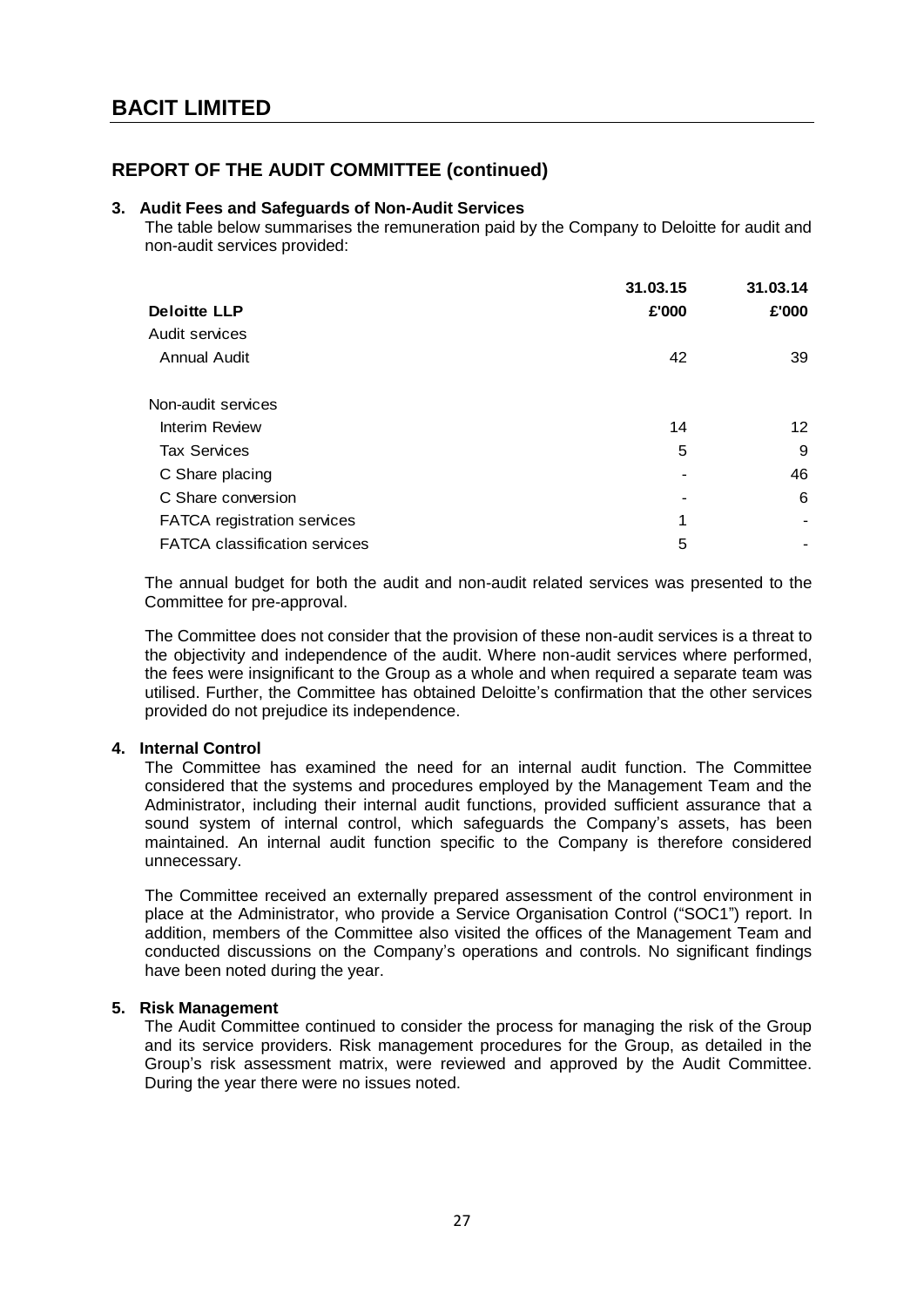## **Conclusion and Recommendation**

After reviewing various reports such as performance reports from the Management Team, compliance reports from the Administrator, consulting where necessary with Deloitte, and assessing the significant Financial Statement issues listed on pages 25 and 26, the Committee is satisfied that the Consolidated Financial Statements appropriately address the critical judgements and key estimates in respect to the amounts reported and the disclosures. The Committee is also satisfied that the significant assumptions used for determining the value of assets and liabilities have been appropriately scrutinised, challenged and are sufficiently robust. The Committee further concludes that the Consolidated Financial Statements, taken as a whole, are fair, balanced and understandable and provide the information necessary for Shareholders to assess the Group's performance, business model and strategy.

The Independent Auditor reported to the Committee that no material misstatements were found in the course of its work. Furthermore, both the Management Team and the Administrator confirmed to the Committee that they were not aware of any material misstatements including matters relating to the presentation of the Consolidated Financial Statements. The Committee confirms that it is satisfied that the Independent Auditor has fulfilled its responsibilities with diligence and has acted independently on the work undertaken on behalf of the Group. The Committee further recommended that Deloitte be reappointed for the next financial year.

A member of the Committee attends each Annual General Meeting to respond to any questions on matters not addressed in the foregoing.

The Committee also reviews, considers and, if thought appropriate, recommends for the purposes of the Company's financial statements valuations prepared by the Management Team. These valuations are the most critical element in the Company's financial statements and the Audit Committee questions them carefully.

Jon Moulton Audit Committee Chairman 6 July 2015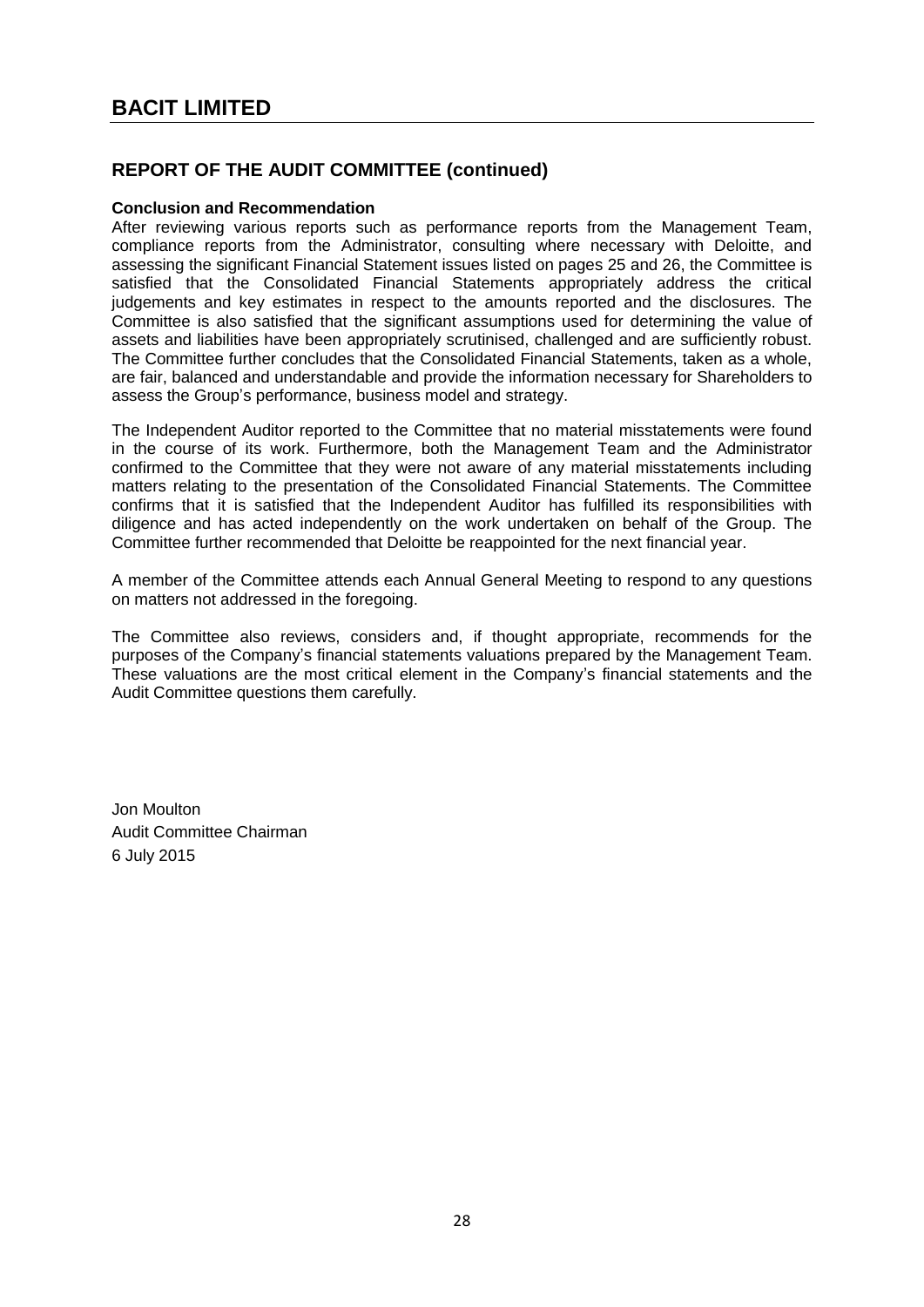## <span id="page-30-0"></span>**BACIT INVESTMENTS LP INCORPORATED PORTFOLIO STATEMENT As at 31 March 2015**

|                                                                                                                      | <b>Fair Value</b><br>£'000 | % of Total<br>NAV of<br>Partnership<br>as at 31.03.15 | % of Total<br>NAV of<br>Partnership<br>as at 31.03.14 |
|----------------------------------------------------------------------------------------------------------------------|----------------------------|-------------------------------------------------------|-------------------------------------------------------|
| <b>Equity Funds</b>                                                                                                  |                            |                                                       |                                                       |
| <b>BlackRock UK Special Situations Fund</b>                                                                          |                            |                                                       |                                                       |
| UK equities                                                                                                          | 11,709                     | 2.4                                                   |                                                       |
| Majedie Asset UK Equity Fund                                                                                         |                            |                                                       |                                                       |
| UK equities                                                                                                          | 27,124                     | 5.7                                                   |                                                       |
| Polar Capital Japan Alpha Fund                                                                                       |                            |                                                       |                                                       |
| Japanese large and mid cap equities                                                                                  | 35,764                     | 7.5                                                   |                                                       |
| Prosperity Russia Domestic Fund Limited                                                                              |                            |                                                       |                                                       |
| Russian equities with a domestic focus                                                                               | 4,538                      | 0.9                                                   |                                                       |
| Russian Prosperity Fund                                                                                              |                            |                                                       |                                                       |
| Russian equities                                                                                                     | 9,026                      | 1.9                                                   |                                                       |
| The SFP Value Realization Fund Limited                                                                               |                            |                                                       |                                                       |
| Small and mid-cap Japanese equities                                                                                  | 18,515                     | 3.9                                                   |                                                       |
|                                                                                                                      | 106,676                    | 22.3                                                  | 27.1                                                  |
| <b>Equity Hedge Funds</b>                                                                                            |                            |                                                       |                                                       |
| Maga Smaller Companies Fund Limited                                                                                  |                            |                                                       |                                                       |
| European equities (Long/Short)                                                                                       | 23,696                     | 4.9                                                   |                                                       |
| Man GLG Pan-European Growth (formerly PCM Europe Fund Limited)                                                       |                            |                                                       |                                                       |
| European high growth equities (Long; mandate permits Short)                                                          | 7,049                      | 1.5                                                   |                                                       |
| Optimal Australia Absolute Fund                                                                                      |                            |                                                       |                                                       |
| Australian listed equities (Long/Short)                                                                              | 3,175                      | 0.7                                                   |                                                       |
| Polygon European Equity Opportunity Fund                                                                             |                            |                                                       |                                                       |
| European event driven equities (Long/Short)                                                                          | 23,266                     | 4.9                                                   |                                                       |
| Polygon Mining Opportunity Fund                                                                                      |                            |                                                       |                                                       |
| Junior gold miners, hedged with commodities, indices and large caps                                                  | 14,673                     | 3.1                                                   |                                                       |
| Portland Hill Overseas Fund Limited                                                                                  |                            |                                                       |                                                       |
| Event-driven equity investments (Long/Short)                                                                         | 15,389                     | 3.2                                                   |                                                       |
| SWMC Emerging European Fund                                                                                          |                            |                                                       |                                                       |
| Emerging European equities (Long; mandate permits Short)                                                             | 1,604                      | 0.3                                                   |                                                       |
| SW Mitchell European Limited                                                                                         |                            |                                                       |                                                       |
| European equities (Long/Short)                                                                                       | 25,999                     | 5.4                                                   |                                                       |
| <b>Tower Fund Limited</b>                                                                                            |                            |                                                       |                                                       |
| South African listed equities (Long/Short)                                                                           | 25,485                     | 5.3                                                   |                                                       |
| Zebedee Growth Fund Limited                                                                                          |                            |                                                       |                                                       |
| European equities (Long/Short)                                                                                       | 12,876                     | 2.7                                                   |                                                       |
|                                                                                                                      | 153,212                    | 32.0                                                  | 25.9                                                  |
|                                                                                                                      |                            |                                                       |                                                       |
| <b>Commodity Funds</b>                                                                                               |                            |                                                       |                                                       |
| Cumulus Fund (formerly Cumulus Energy Fund Class)                                                                    |                            |                                                       |                                                       |
| European, Australasian and US power; oil, natural gas, coal                                                          |                            |                                                       |                                                       |
| (Long/Short)                                                                                                         | 13,877                     | 2.9                                                   |                                                       |
| The AlphaGen Relative Value Agriculture Fund Limited<br>Global exchange traded agricultural commodities (Long/Short) | 7,892                      | 1.6                                                   |                                                       |
|                                                                                                                      |                            |                                                       |                                                       |
|                                                                                                                      | 21,769                     | 4.5                                                   | 9.8                                                   |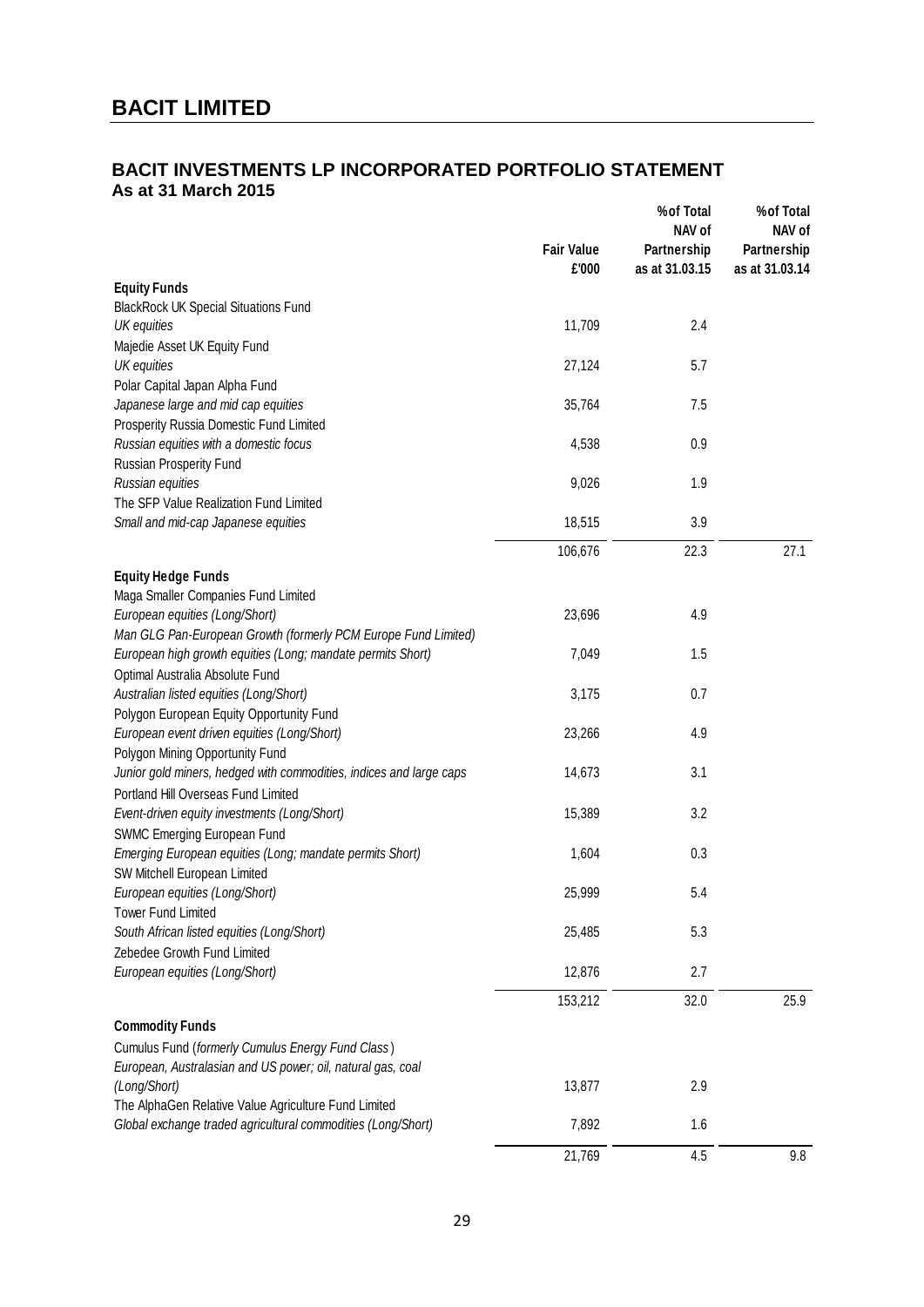## **BACIT INVESTMENTS LP INCORPORATED PORTFOLIO STATEMENT (continued) As at 31 March 2015**

| NAV of<br><b>Fair Value</b><br>Partnership<br>£'000<br>as at 31.03.15<br><b>Fixed Income and Credit Funds</b><br><b>CG Portfolio Fund Plc</b><br>US TIPs (inflation linked government bonds)<br>15,433<br>3.2<br>Chenavari Multi Strategy Credit Fund Limited Class - DX<br>European corporate credit through private transactions<br>9,213<br>2.0<br>Chenavari Multi Strategy Credit Fund Limited Class - MX<br>European corporate credit through cash and derivatives (Long/Short)<br>15,977<br>3.3<br>Chenavari Multi Strategy Credit Fund Limited Class - RX<br>European real estate debt, through private and public transactions<br>4,283<br>0.9<br>Polygon Convertible Opportunity Fund<br>US and European convertible arbitrage<br>9,540<br>2.0 | %of Total<br>NAV of           |
|---------------------------------------------------------------------------------------------------------------------------------------------------------------------------------------------------------------------------------------------------------------------------------------------------------------------------------------------------------------------------------------------------------------------------------------------------------------------------------------------------------------------------------------------------------------------------------------------------------------------------------------------------------------------------------------------------------------------------------------------------------|-------------------------------|
|                                                                                                                                                                                                                                                                                                                                                                                                                                                                                                                                                                                                                                                                                                                                                         | Partnership<br>as at 31.03.14 |
|                                                                                                                                                                                                                                                                                                                                                                                                                                                                                                                                                                                                                                                                                                                                                         |                               |
|                                                                                                                                                                                                                                                                                                                                                                                                                                                                                                                                                                                                                                                                                                                                                         |                               |
|                                                                                                                                                                                                                                                                                                                                                                                                                                                                                                                                                                                                                                                                                                                                                         |                               |
|                                                                                                                                                                                                                                                                                                                                                                                                                                                                                                                                                                                                                                                                                                                                                         |                               |
|                                                                                                                                                                                                                                                                                                                                                                                                                                                                                                                                                                                                                                                                                                                                                         |                               |
|                                                                                                                                                                                                                                                                                                                                                                                                                                                                                                                                                                                                                                                                                                                                                         |                               |
|                                                                                                                                                                                                                                                                                                                                                                                                                                                                                                                                                                                                                                                                                                                                                         |                               |
|                                                                                                                                                                                                                                                                                                                                                                                                                                                                                                                                                                                                                                                                                                                                                         |                               |
|                                                                                                                                                                                                                                                                                                                                                                                                                                                                                                                                                                                                                                                                                                                                                         |                               |
|                                                                                                                                                                                                                                                                                                                                                                                                                                                                                                                                                                                                                                                                                                                                                         |                               |
| Residential Real Estate Total Return Opportunities Fund Ltd                                                                                                                                                                                                                                                                                                                                                                                                                                                                                                                                                                                                                                                                                             |                               |
| US subprime mortgage backed securities<br>9,741<br>2.0                                                                                                                                                                                                                                                                                                                                                                                                                                                                                                                                                                                                                                                                                                  |                               |
| WyeTree European Recovery Fund                                                                                                                                                                                                                                                                                                                                                                                                                                                                                                                                                                                                                                                                                                                          |                               |
| European residential mortgage-backed securities<br>15,070<br>3.2                                                                                                                                                                                                                                                                                                                                                                                                                                                                                                                                                                                                                                                                                        |                               |
| 79,257<br>16.6                                                                                                                                                                                                                                                                                                                                                                                                                                                                                                                                                                                                                                                                                                                                          | 15.6                          |
| <b>Global Macro Funds</b>                                                                                                                                                                                                                                                                                                                                                                                                                                                                                                                                                                                                                                                                                                                               |                               |
| Parity Value Fund                                                                                                                                                                                                                                                                                                                                                                                                                                                                                                                                                                                                                                                                                                                                       |                               |
| 4.2<br>Discretionary global macro (Long/Short)<br>20,088                                                                                                                                                                                                                                                                                                                                                                                                                                                                                                                                                                                                                                                                                                |                               |
| Saltrock Fund Limited<br>Discretionary global macro (Long/Short)<br>22,053<br>4.6                                                                                                                                                                                                                                                                                                                                                                                                                                                                                                                                                                                                                                                                       |                               |
| Seia Global Fund Limited                                                                                                                                                                                                                                                                                                                                                                                                                                                                                                                                                                                                                                                                                                                                |                               |
| Discretionary global macro (Long/Short)<br>14,586<br>3.0                                                                                                                                                                                                                                                                                                                                                                                                                                                                                                                                                                                                                                                                                                |                               |
| Sinfonietta                                                                                                                                                                                                                                                                                                                                                                                                                                                                                                                                                                                                                                                                                                                                             |                               |
| Equities, rates, FX and commodities, with an Asian focus (Long/Short)<br>23,841<br>5.0                                                                                                                                                                                                                                                                                                                                                                                                                                                                                                                                                                                                                                                                  |                               |
|                                                                                                                                                                                                                                                                                                                                                                                                                                                                                                                                                                                                                                                                                                                                                         |                               |
| 80,568<br>16.8                                                                                                                                                                                                                                                                                                                                                                                                                                                                                                                                                                                                                                                                                                                                          | 8.9                           |
|                                                                                                                                                                                                                                                                                                                                                                                                                                                                                                                                                                                                                                                                                                                                                         |                               |
| <b>Other Strategies</b>                                                                                                                                                                                                                                                                                                                                                                                                                                                                                                                                                                                                                                                                                                                                 |                               |
| BACIT Discovery Limited (formerly BACIT CHK1 Investment Limited)                                                                                                                                                                                                                                                                                                                                                                                                                                                                                                                                                                                                                                                                                        |                               |
| Oncology drug development and cancer-related medtech<br>2,097<br>0.4<br>Infracapital Partners (NT) II LP                                                                                                                                                                                                                                                                                                                                                                                                                                                                                                                                                                                                                                                |                               |
| Private investments in European infrastructure<br>6,990<br>1.5                                                                                                                                                                                                                                                                                                                                                                                                                                                                                                                                                                                                                                                                                          |                               |
| Permira V LP 2                                                                                                                                                                                                                                                                                                                                                                                                                                                                                                                                                                                                                                                                                                                                          |                               |
| 5,698<br>1.1<br>Private equity, mid to large cap European buyouts                                                                                                                                                                                                                                                                                                                                                                                                                                                                                                                                                                                                                                                                                       |                               |
| 14,785<br>3.0                                                                                                                                                                                                                                                                                                                                                                                                                                                                                                                                                                                                                                                                                                                                           | 3.1                           |
|                                                                                                                                                                                                                                                                                                                                                                                                                                                                                                                                                                                                                                                                                                                                                         |                               |
|                                                                                                                                                                                                                                                                                                                                                                                                                                                                                                                                                                                                                                                                                                                                                         |                               |
| <b>Total Investments</b><br>95.2<br>456,267                                                                                                                                                                                                                                                                                                                                                                                                                                                                                                                                                                                                                                                                                                             | 90.4                          |
| Cash and cash equivalents<br>22,439<br>4.7                                                                                                                                                                                                                                                                                                                                                                                                                                                                                                                                                                                                                                                                                                              |                               |
| Unrealised gains on forward currency contracts<br>665<br>0.1                                                                                                                                                                                                                                                                                                                                                                                                                                                                                                                                                                                                                                                                                            |                               |
| Trade and other receivables<br>4,236<br>0.9                                                                                                                                                                                                                                                                                                                                                                                                                                                                                                                                                                                                                                                                                                             |                               |
| Trade and other payables<br>(4, 456)<br>(0.9)                                                                                                                                                                                                                                                                                                                                                                                                                                                                                                                                                                                                                                                                                                           |                               |
| 22,884<br>4.8                                                                                                                                                                                                                                                                                                                                                                                                                                                                                                                                                                                                                                                                                                                                           | 9.6                           |
| 479,151<br>100.0<br><b>Total Value of the Partnership</b>                                                                                                                                                                                                                                                                                                                                                                                                                                                                                                                                                                                                                                                                                               | 100.0                         |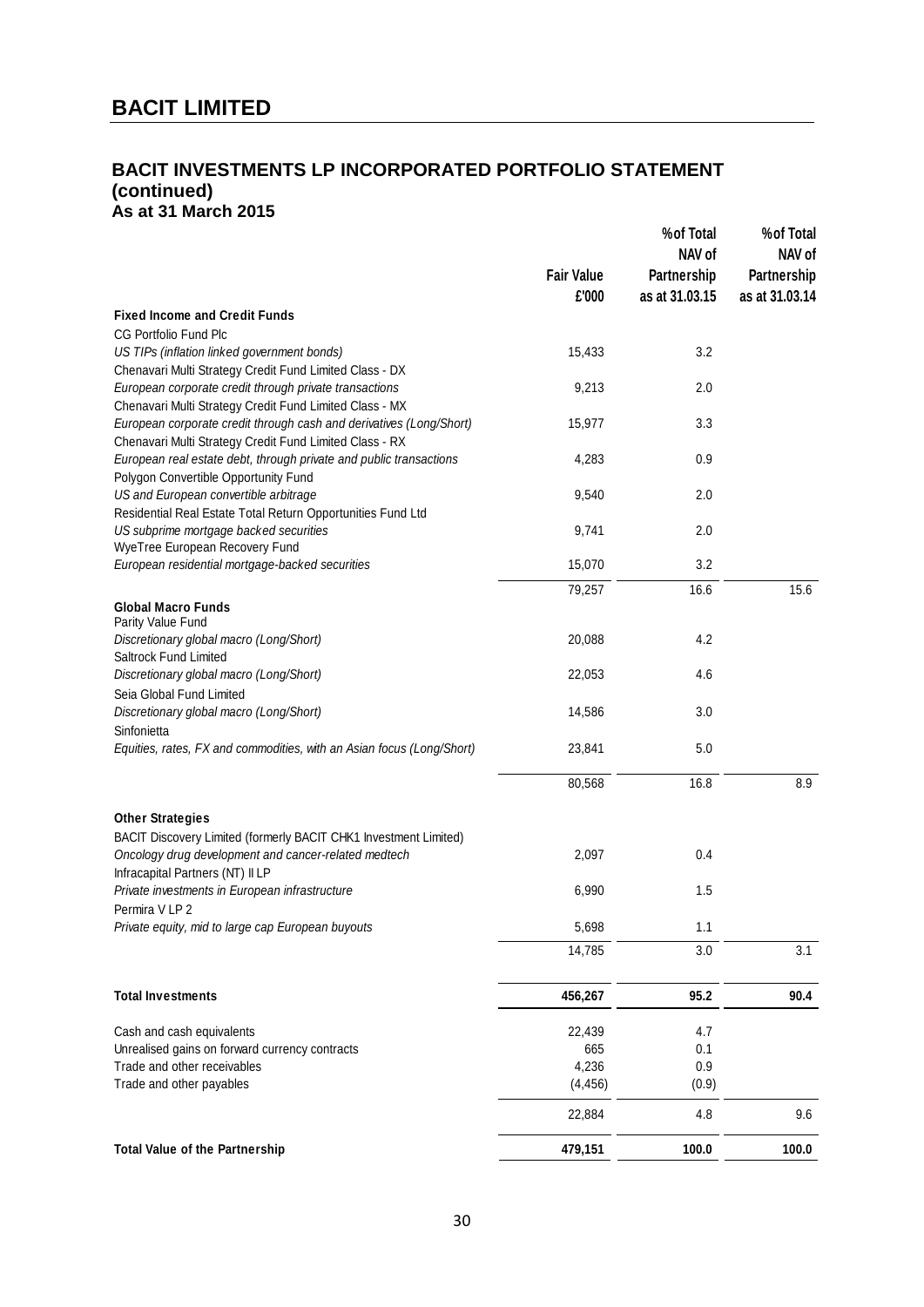## <span id="page-32-0"></span>**INDEPENDENT AUDITOR'S REPORT TO THE MEMBERS OF BACIT LIMITED**

| <b>Opinion on</b><br>consolidated<br>financial statements<br>of BACIT Limited<br>(the "Group") | In our opinion the financial statements:<br>give a true and fair view of the state of the Group's affairs as at<br>31 March 2015 and of its profit for the year then ended;<br>have been properly prepared in accordance with International<br>$\bullet$<br>Financial Reporting Standards (IFRSs) as adopted by the<br><b>European Union; and</b><br>have been prepared in accordance with the requirements of<br>The Companies (Guernsey) Law, 2008.                                                                                                                                                                |
|------------------------------------------------------------------------------------------------|----------------------------------------------------------------------------------------------------------------------------------------------------------------------------------------------------------------------------------------------------------------------------------------------------------------------------------------------------------------------------------------------------------------------------------------------------------------------------------------------------------------------------------------------------------------------------------------------------------------------|
|                                                                                                | financial<br>statements comprise the Consolidated<br>The consolidated<br>Statement of Comprehensive Income, the Consolidated Statement of<br>Financial Position, the Consolidated Statement of Cash Flows, the<br>Consolidated Statement of Changes in Net Assets Attributable to Holders of<br>Ordinary Shares and the related notes 1 to 20. The financial reporting<br>framework that has been applied in their preparation is applicable law and<br>IFRSs as adopted by the European Union.                                                                                                                      |
| Separate opinion in<br>relation to IFRSs as<br>issued by the IASB                              | As explained in note 1 to the financial statements, in addition to applying<br>IFRSs as adopted by the European Union, the company has also applied<br>IFRSs as issued by the International Accounting Standards Board (IASB).<br>In our opinion the financial statements comply with IFRSs as issued by the<br>IASB.                                                                                                                                                                                                                                                                                                |
| <b>Going concern</b>                                                                           | We have reviewed the directors' statement on page 13 that the Group is a<br>going concern. We confirm that<br>we have concluded that the directors' use of the going concern<br>$\bullet$<br>basis of accounting in the preparation of the financial statements is<br>appropriate; and<br>we have not identified any material uncertainties that may cast<br>significant doubt on the Group's ability to continue as a going<br>concern.<br>However, because not all future events or conditions can be predicted, this<br>statement is not a guarantee as to the Group's ability to continue as a going<br>concern. |
| <b>Our assessment of</b><br>risks of material<br>misstatement                                  | The assessed risks of material misstatement described below are those that<br>had the greatest effect on our audit strategy, the allocation of resources in<br>the audit and directing the efforts of the engagement team:                                                                                                                                                                                                                                                                                                                                                                                           |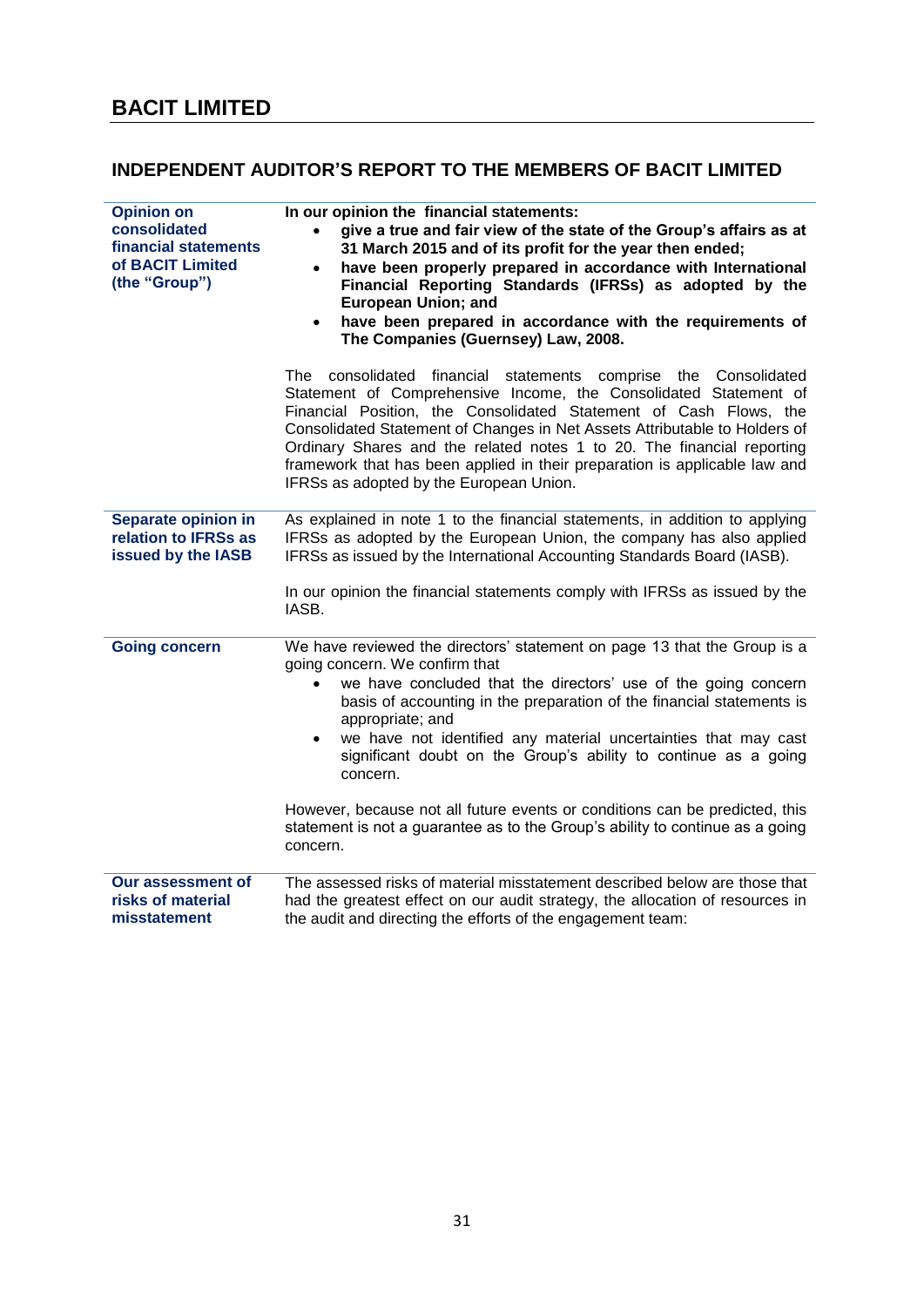## **INDEPENDENT AUDITOR'S REPORT TO THE MEMBERS OF BACIT LIMITED (continued)**

| <b>Risk</b>                                                                                                                                                                                                                                                                                                                                                                                                                                                                                                                                                                                                                                                                                                                                                                                                                        | How the scope of our audit responded to the<br><b>risk</b>                                                                                                                                                                                                                                                                                                                                                                                                                                                                                                                                                                                                                                                                                                                                                                                                                                                                                                                                                                                                                                                                                                                                                                                                                                                                                                                                                                                                                                                                                                                                                                                                                     |
|------------------------------------------------------------------------------------------------------------------------------------------------------------------------------------------------------------------------------------------------------------------------------------------------------------------------------------------------------------------------------------------------------------------------------------------------------------------------------------------------------------------------------------------------------------------------------------------------------------------------------------------------------------------------------------------------------------------------------------------------------------------------------------------------------------------------------------|--------------------------------------------------------------------------------------------------------------------------------------------------------------------------------------------------------------------------------------------------------------------------------------------------------------------------------------------------------------------------------------------------------------------------------------------------------------------------------------------------------------------------------------------------------------------------------------------------------------------------------------------------------------------------------------------------------------------------------------------------------------------------------------------------------------------------------------------------------------------------------------------------------------------------------------------------------------------------------------------------------------------------------------------------------------------------------------------------------------------------------------------------------------------------------------------------------------------------------------------------------------------------------------------------------------------------------------------------------------------------------------------------------------------------------------------------------------------------------------------------------------------------------------------------------------------------------------------------------------------------------------------------------------------------------|
| <b>Adoption of IFRS 10: Investment Entities</b><br><b>Exemption (see note 1)</b><br>The adoption of IFRS 10: Investment Entities<br>Exemption means that BACIT Investments LP<br>Incorporated ("the LP") can no longer<br>be<br>consolidated as a subsidiary but must instead be<br>carried at fair value through profit and loss. There<br>is a risk that the deconsolidation calculation is not<br>correct and/or that disclosures are not in line with<br>the new changes.                                                                                                                                                                                                                                                                                                                                                      | We challenged managnent's assessment<br>$\bullet$<br>and judgement in applying the change in<br>the standard.<br>We tested the calculations that support<br>$\bullet$<br>prior year adjustments arising from the<br>change in accounting policy.<br>We tested the consolidated financial<br>disclosures to determine<br>statements<br>whether these were in line with the new<br>changes.                                                                                                                                                                                                                                                                                                                                                                                                                                                                                                                                                                                                                                                                                                                                                                                                                                                                                                                                                                                                                                                                                                                                                                                                                                                                                      |
| ownership and<br>Investment<br>valuation<br><b>of</b><br>underlying investments (see note 18)<br>In applying the Investment Entities Standards<br>("IES") as detailed above, the Group is required<br>to calculate the fair value of its investments in the<br>LP, which acts as the investment vehicle and<br>holds investments. Investments held by the LP<br>represent £479,151,000 and 100.02% of the net<br>assets of the Group.<br>The Group is the sole Limited Partner in the LP<br>and therefore the Group's investment in the LP<br>represents the Net Asset Value of the LP.<br>There is a risk that the investments held by the<br>LP may not represent property of the LP.<br>There is also a risk that prices used to price these<br>investments may not be reflective of the fair value<br>of the investments held. | In respect of the LP;<br>We verified<br>substantively<br>$\bullet$<br>all of the<br>independent<br>holdings to<br>third<br>party<br>confirmations provided by the Group's<br>Northern<br>Custodian<br>(i.e.<br>Trust<br>(Guernsey) Limited).<br>We reviewed a report prepared by<br>$\bullet$<br>independent<br>service<br>auditor<br>of<br>the<br>Custodian to assess the design and<br>operating effectiveness of the controls in<br>place at the Custodian.<br>We agreed the valuation of 100% of the<br>$\bullet$<br>investment portfolio to third party pricing<br>sources. In the case of unquoted<br>investments, prices for the purpose of<br>subscriptions and redemptions in the<br>underlying investee funds were sourced<br>from the administrators of the underlying<br>investee funds.<br>We selected samples for which we<br>$\bullet$<br>evaluated the due diligence processes<br>performed by the Management Team of<br>the Investment Manager (BACIT (UK)<br>Ltd) in respect of these investments.<br>We examined the latest available audited<br>financial statements of each investment,<br>where available, to determine whether<br>prices reported by the investee funds'<br>administrators were reconciled to prices<br>reported on the date of these audited<br>financial statements.<br>We obtained independent confirmation<br>all parties with whom<br>rebate<br>for<br>agreements exist, the amounts paid<br>during the year, and associated balances<br>at year-end.<br>We selected samples for which<br>we<br>٠<br>reviewed<br>the reconciliation<br>0f<br>the<br>investee funds' reported Net Asset Value<br>("NAV") to the NAV reported in the |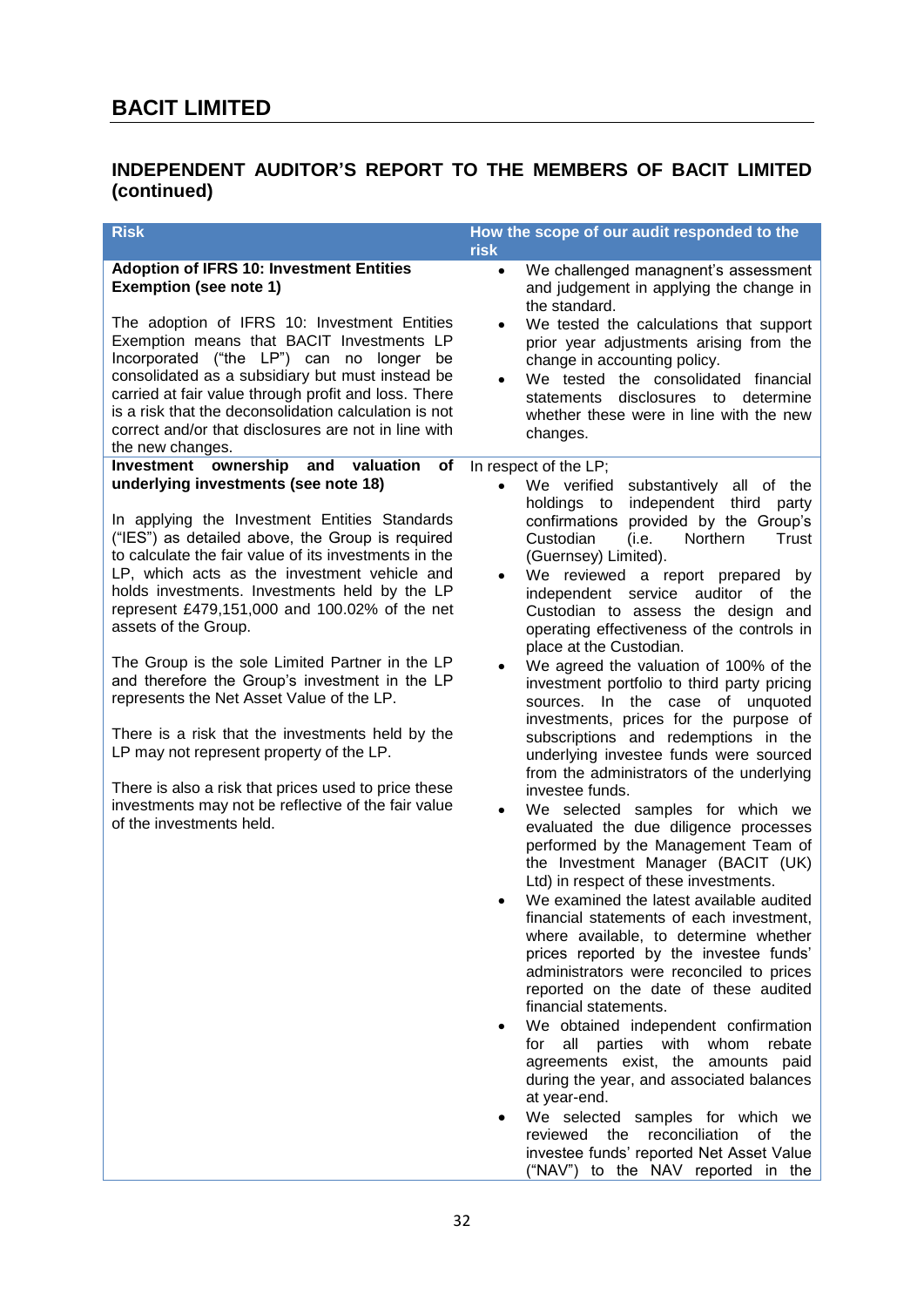## **INDEPENDENT AUDITOR'S REPORT TO THE MEMBERS OF BACIT LIMITED (continued)**

|                                                                                                                                                                                                                                                                                                                                                                                                                                                                                                                                                                                                   | financial statements by confirming the<br>holding, valuation and accrued rebate<br>adjustments in the relevant investee<br>fund, as well as confirming with the<br>underlying investee funds' investment<br>managers the amounts paid in the year<br>and the year-end amount payable to the<br>Group in relation to these rebates. |
|---------------------------------------------------------------------------------------------------------------------------------------------------------------------------------------------------------------------------------------------------------------------------------------------------------------------------------------------------------------------------------------------------------------------------------------------------------------------------------------------------------------------------------------------------------------------------------------------------|------------------------------------------------------------------------------------------------------------------------------------------------------------------------------------------------------------------------------------------------------------------------------------------------------------------------------------|
| Risk of fraud in revenue recognition (see<br>note 6)<br>The only material revenue received by the Group<br>is from the LP therefore we have looked through<br>the Group to the LP to understand the risk of<br>fraud in revenue recognition. Through the LP the<br>Group invests in some underlying investee funds<br>which rebate it management or performance fees<br>due to its philanthropic nature. There is a risk that<br>rebate revenue may be incomplete, or incorrectly<br>allocated between revenue and capital accounts.<br>Rebates earned amounted to £3,262,000 during<br>the year. | We selected samples for which we<br>$\bullet$<br>received independent confirmations from<br>the administrators of the underlying<br>investee funds of rebates paid during the<br>year and the balances payable as at<br>31 March 2015. We also agreed the<br>calculation of rebates to the investee<br>fund agreements.            |

Last year our report included one other risk which is not included in our report this year: C Share Conversion (there have been no further C Shares issued or converted during the year ended 31 March 2015 and thus this is not applicable).

The description of risks above should be read in conjunction with the significant issues considered by the Audit Committee discussed on pages 25 and 26.

Our audit procedures relating to these matters were designed in the context of our audit of the financial statements as a whole, and not to express an opinion on individual accounts or disclosures. Our opinion on the financial statements is not modified with respect to any of the risks described above, and we do not express an opinion on these individual matters.

**Our application of materiality** We define materiality as the magnitude of misstatement in the financial statements that makes it probable that the economic decisions of a reasonably knowledgeable person would be changed or influenced. We use materiality both in planning the scope of our audit work and in evaluating the results of our work.

> We determined materiality for the Group to be £9.58 million (2014: £8.68 million), which is 2% (2014: 2%) of equity.

> We agreed with the Audit Committee that we would report to the Committee all audit differences in excess of £0.19 million (2014: £0.17 million), as well as differences below that threshold that, in our view, warranted reporting on qualitative grounds. We also report to the Audit Committee on disclosure matters that we identified when assessing the overall presentation of the financial statements.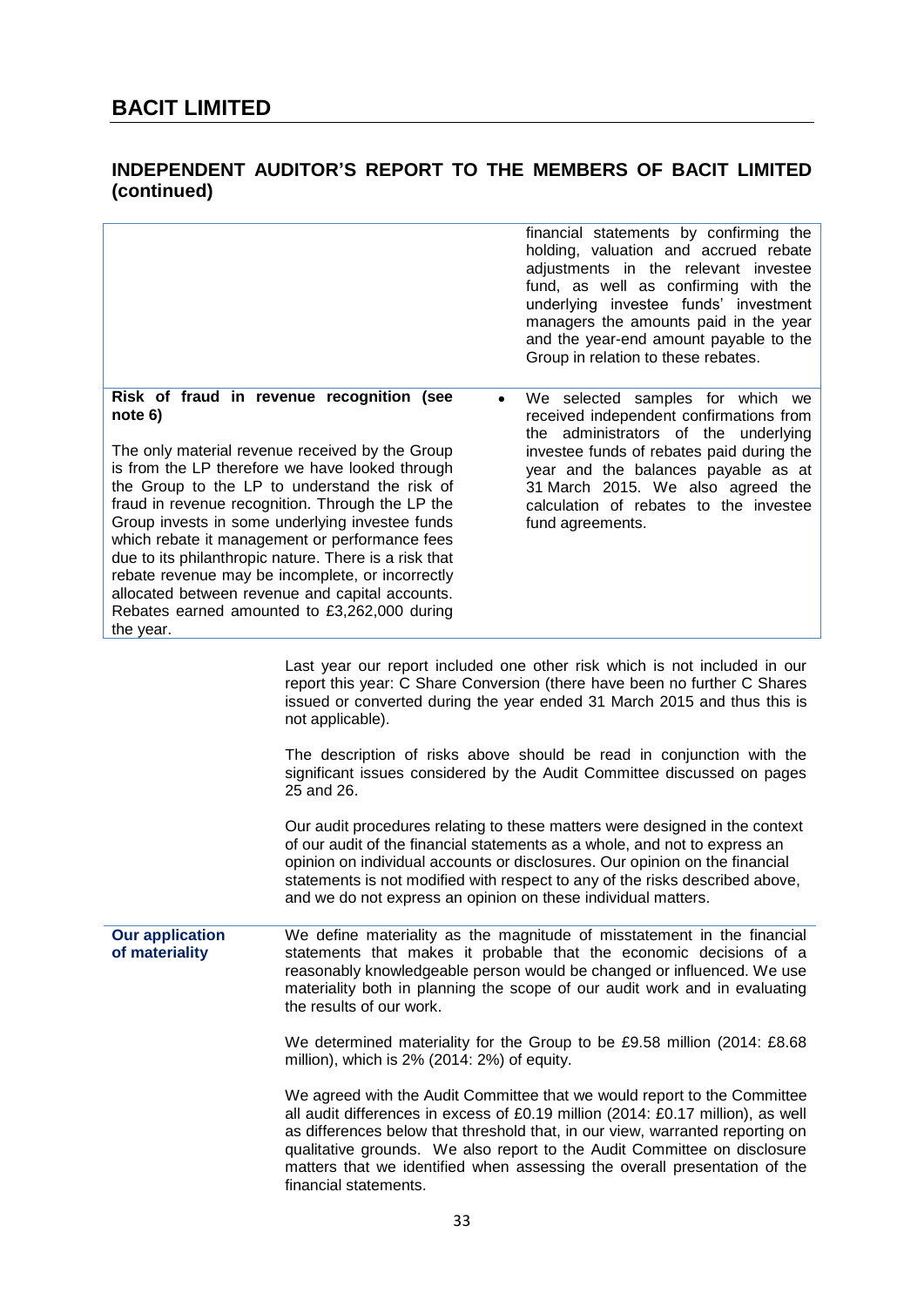## **INDEPENDENT AUDITOR'S REPORT TO THE MEMBERS OF BACIT LIMITED (continued)**

| An overview of the<br>scope of our audit                                 | Our audit was scoped by obtaining an understanding of the Group, as well<br>as the service organisations and their environment, including internal<br>control, and assessing the risks of material misstatement. Audit work to<br>respond to the risks of material misstatement was performed directly by the<br>audit engagement team.                                                                                                                                                                                                                                                                                                                                                                              |
|--------------------------------------------------------------------------|----------------------------------------------------------------------------------------------------------------------------------------------------------------------------------------------------------------------------------------------------------------------------------------------------------------------------------------------------------------------------------------------------------------------------------------------------------------------------------------------------------------------------------------------------------------------------------------------------------------------------------------------------------------------------------------------------------------------|
|                                                                          | As the auditor to the Group's subsidiary, we carried out audit work on the<br>underlying subsidiary executed at a level of materiality applicable to the<br>subsidiary, which was lower than the Group materiality.                                                                                                                                                                                                                                                                                                                                                                                                                                                                                                  |
| <b>Matters on which we</b><br>are required to<br>report by exception     |                                                                                                                                                                                                                                                                                                                                                                                                                                                                                                                                                                                                                                                                                                                      |
| <b>Adequacy of</b><br>explanations received<br>and accounting<br>records | Under The Companies (Guernsey) Law, 2008 we are required to report to<br>you if, in our opinion:<br>we have not received all the information and explanations we<br>$\bullet$<br>require for our audit; or<br>proper accounting records have not been kept by the parent<br>$\bullet$<br>company; or<br>the financial statements are not in agreement with the accounting<br>$\bullet$<br>records and returns.<br>We have nothing to report in respect of these matters.                                                                                                                                                                                                                                             |
| Corporate<br>Governance<br><b>Statement</b>                              | Under the Listing Rules we are also required to review the part of the<br>Corporate Governance statement relating to the Group's compliance with<br>ten provisions of the UK Corporate Governance Code. We have nothing to<br>report arising from our review.                                                                                                                                                                                                                                                                                                                                                                                                                                                        |
| Our duty to read other<br>information in the<br><b>Annual Report</b>     | Under International Standards on Auditing (UK and Ireland), we are<br>required to report to you if, in our opinion, information in the annual report<br>is:<br>materially inconsistent with the information in the audited financial<br>$\bullet$<br>statements; or<br>apparently materially incorrect based on, or materially inconsistent<br>$\bullet$<br>with, our knowledge of the company acquired in the course of<br>performing our audit; or<br>otherwise misleading.<br>In particular, we are required to consider whether we have identified any<br>inconsistencies between our knowledge acquired during the audit and the<br>directors' statement that they consider the annual report is fair, balanced |
|                                                                          | and understandable and whether the annual report appropriately discloses<br>those matters that we communicated to the audit committee which we<br>consider should have been disclosed. We confirm that we have not<br>identified any such inconsistencies or misleading statements.                                                                                                                                                                                                                                                                                                                                                                                                                                  |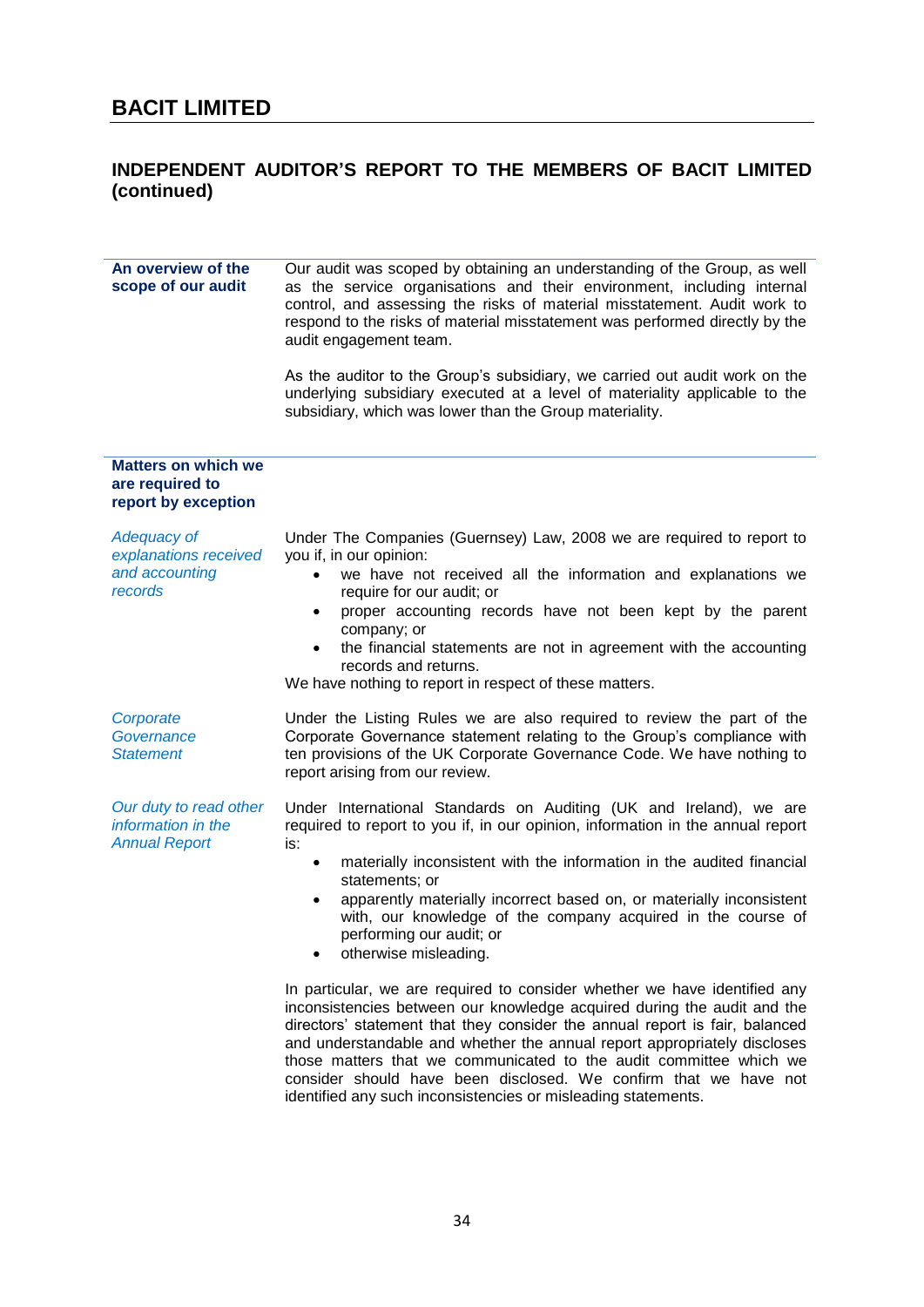# **INDEPENDENT AUDITOR'S REPORT TO THE MEMBERS OF BACIT LIMITED (continued)**

| <b>Respective</b><br>responsibilities of<br>directors and auditor | As explained more fully in the Statement of Directors' Responsibility, the<br>directors are responsible for the preparation of the financial statements and<br>for being satisfied that they give a true and fair view. Our responsibility is to<br>audit and express an opinion on the financial statements in accordance with<br>applicable law and International Standards on Auditing (UK and Ireland).<br>Those standards require us to comply with the Auditing Practices Board's<br>Ethical Standards for Auditors. We also comply with International Standard<br>on Quality Control 1 (UK and Ireland). Our audit methodology and tools aim<br>to ensure that our quality control procedures are effective, understood and<br>applied. Our quality controls and systems include our dedicated<br>professional standards review team and independent partner reviews.                                                                                                                                                                                                                         |
|-------------------------------------------------------------------|------------------------------------------------------------------------------------------------------------------------------------------------------------------------------------------------------------------------------------------------------------------------------------------------------------------------------------------------------------------------------------------------------------------------------------------------------------------------------------------------------------------------------------------------------------------------------------------------------------------------------------------------------------------------------------------------------------------------------------------------------------------------------------------------------------------------------------------------------------------------------------------------------------------------------------------------------------------------------------------------------------------------------------------------------------------------------------------------------|
|                                                                   | This report is made solely to the Company's members, as a body, in<br>accordance with Section 262 of The Companies (Guernsey) Law, 2008.<br>Our audit work has been undertaken so that we might state to the<br>Company's members those matters we are required to state to them in an<br>auditor's report and for no other purpose. To the fullest extent permitted by<br>law, we do not accept or assume responsibility to anyone other than the<br>Company and the Company's members as a body, for our audit work, for<br>this report, or for the opinions we have formed.                                                                                                                                                                                                                                                                                                                                                                                                                                                                                                                       |
| Scope of the audit of<br>the financial<br><b>statements</b>       | An audit involves obtaining evidence about the amounts and disclosures in<br>the financial statements sufficient to give reasonable assurance that the<br>financial statements are free from material misstatement, whether caused<br>by fraud or error. This includes an assessment of: whether the accounting<br>policies are appropriate to the Group's circumstances and have been<br>consistently applied and adequately disclosed; the reasonableness of<br>significant accounting estimates made by the directors; and the overall<br>presentation of the financial statements.<br>In addition, we read all the<br>financial and non-financial information in the annual report to identify<br>material inconsistencies with the audited financial statements and to identify<br>any information that is apparently materially incorrect based on, or<br>materially inconsistent with, the knowledge acquired by us in the course of<br>performing the audit. If we become aware of any apparent material<br>misstatements or inconsistencies we consider the implications for our<br>report. |

David Becker for and on behalf of Deloitte LLP Chartered Accountants and Recognised Auditor St Peter Port, Guernsey 6 July 2015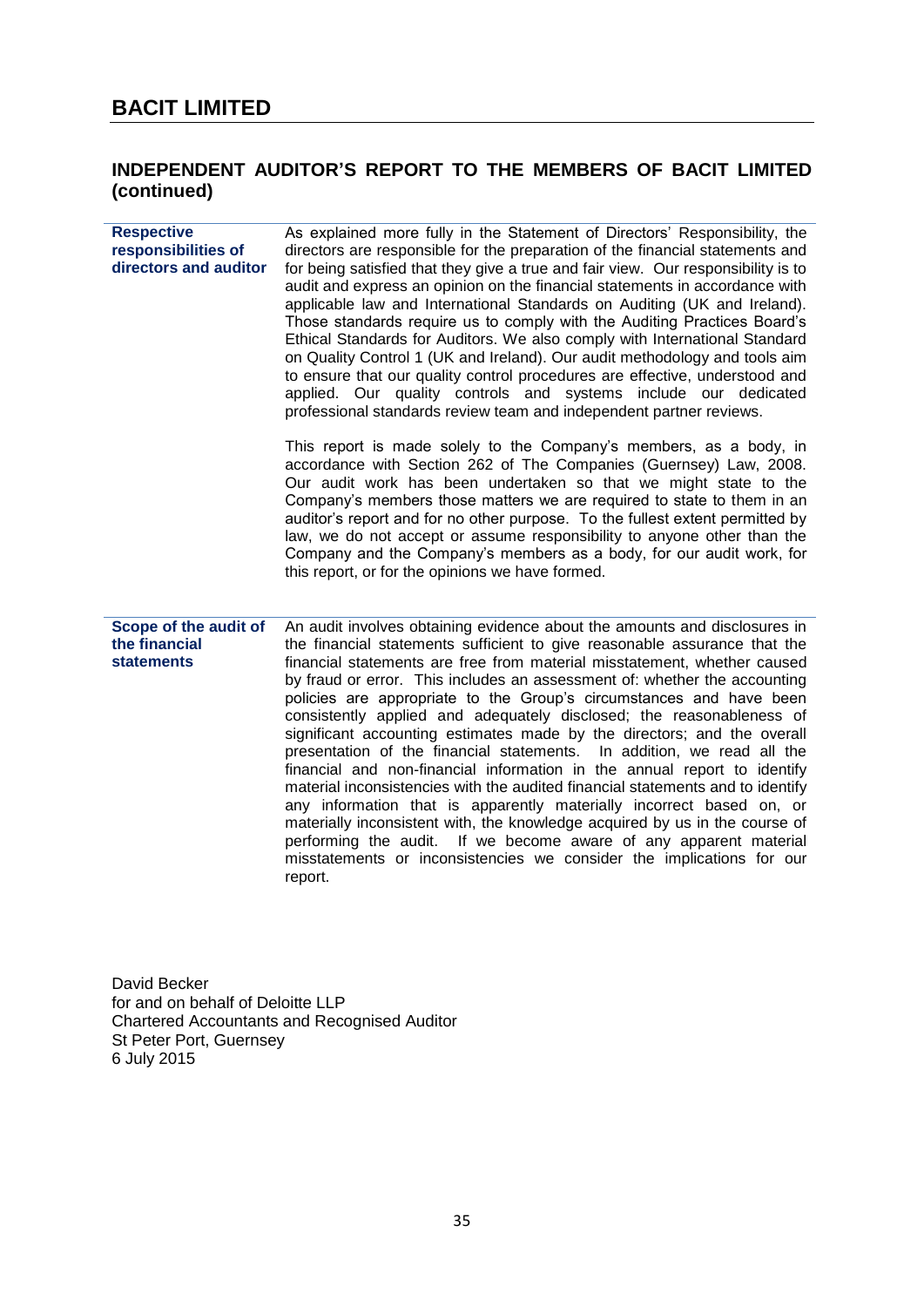### **CONSOLIDATED STATEMENT OF COMPREHENSIVE INCOME**

For the year ended 31 March 2015

|                                                                       |                |                         |                         | 01.04.14 to<br>31.03.15 |
|-----------------------------------------------------------------------|----------------|-------------------------|-------------------------|-------------------------|
|                                                                       | <b>Notes</b>   | <b>Revenue</b><br>£'000 | <b>Capital</b><br>£'000 | <b>Total</b><br>£'000   |
| <b>Investment income</b><br>Other income                              | $\overline{4}$ | 10,972                  |                         | 10,972                  |
| Total investment income                                               |                | 10,972                  |                         | 10,972                  |
| Net gains on financial assets at fair<br>value through profit or loss | 5              |                         | 44,328                  | 44,328                  |
| Total gains                                                           |                |                         | 44,328                  | 44,328                  |
| <b>Expenses</b>                                                       |                |                         |                         |                         |
| Charitable donation                                                   | $\overline{7}$ | 4,719                   |                         | 4,719                   |
| Administration fee                                                    | 8              | 162                     |                         | 162                     |
| Directors' fees                                                       | 13             | 100                     |                         | 100                     |
| Other expenses                                                        |                | 641                     |                         | 641                     |
| <b>Total expenses</b>                                                 |                | 5,622                   |                         | 5,622                   |
| Profit for the year                                                   |                | 5,350                   | 44,328                  | 49,678                  |
| Earnings per Ordinary Share                                           | 12             | 1.40p                   | 11.60p                  | 13.00p                  |

The total column of this statement represents the Group's consolidated statement of comprehensive income, prepared in accordance with IFRS. The supplementary revenue and capital columns are both prepared under guidance published by the Association of Investment Companies.

The Profit for the year is the "total comprehensive income" as defined by IAS 1. There is no other comprehensive income as defined by IFRS.

All the items in the above statement derive from continuing operations.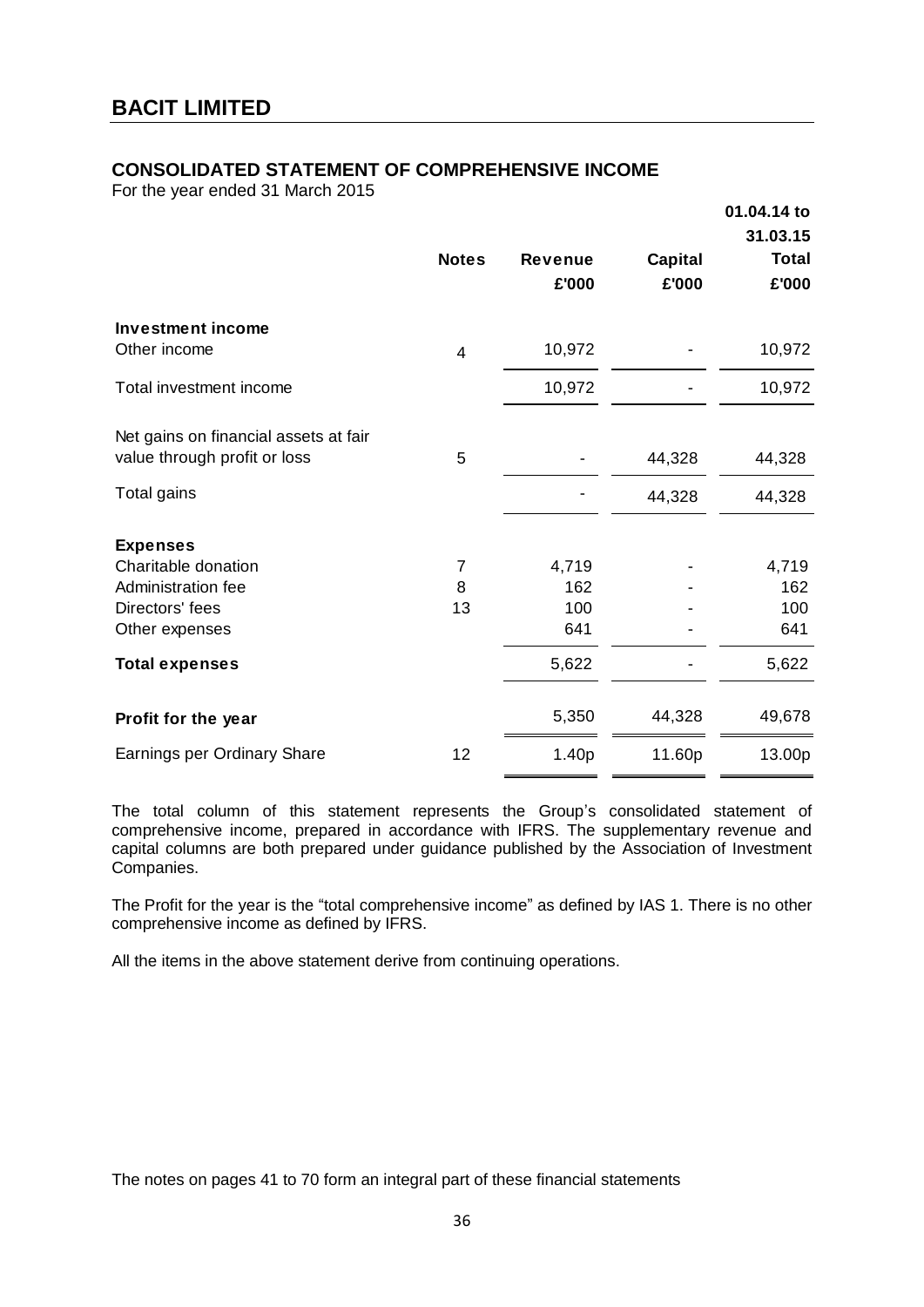### **CONSOLIDATED STATEMENT OF COMPREHENSIVE INCOME**

For the year ended 31 March 2014

|                                             |                |                         |                         | 01.04.13 to<br>31.03.14<br>restated* |
|---------------------------------------------|----------------|-------------------------|-------------------------|--------------------------------------|
|                                             | <b>Note</b>    | <b>Revenue</b><br>£'000 | <b>Capital</b><br>£'000 | <b>Total</b><br>£'000                |
| <b>Investment income</b>                    |                |                         |                         |                                      |
| Other income                                | $\overline{4}$ | 5,579                   |                         | 5,579                                |
| Total investment income                     |                | 5,579                   |                         | 5,579                                |
| Net gains on financial assets at fair value |                |                         |                         |                                      |
| through profit or loss                      | 5              |                         | 7,705                   | 7,705                                |
| Total gains                                 |                |                         | 7,705                   | 7,705                                |
| <b>Expenses</b>                             |                |                         |                         |                                      |
| Charitable donation                         | 7              | 3,188                   |                         | 3,188                                |
| Administration fee                          | 8              | 175                     |                         | 175                                  |
| Directors' fees                             | 13             | 100                     |                         | 100                                  |
| Other expenses                              |                | 283                     |                         | 283                                  |
| <b>Total expenses</b>                       |                | 3,746                   |                         | 3,746                                |
| Profit for the year                         |                | 1,833                   | 7,705                   | 9,538                                |
| Earnings per Ordinary Share                 | 12             | 0.74p                   | 3.09p                   | 3.83p                                |

\* Comparative information, including relevant Notes, has been restated to reflect implementation of Investment Entities (Amendments to IFRS 10). See note 1.

The total column of this statement represents the Group's consolidated statement of comprehensive income, prepared in accordance with IFRS. The supplementary revenue and capital columns are both prepared under guidance published by the Association of Investment Companies.

The Profit for the year is the "total comprehensive income" as defined by IAS 1. There is no other comprehensive income as defined by IFRS.

All the items in the above statement derive from continuing operations.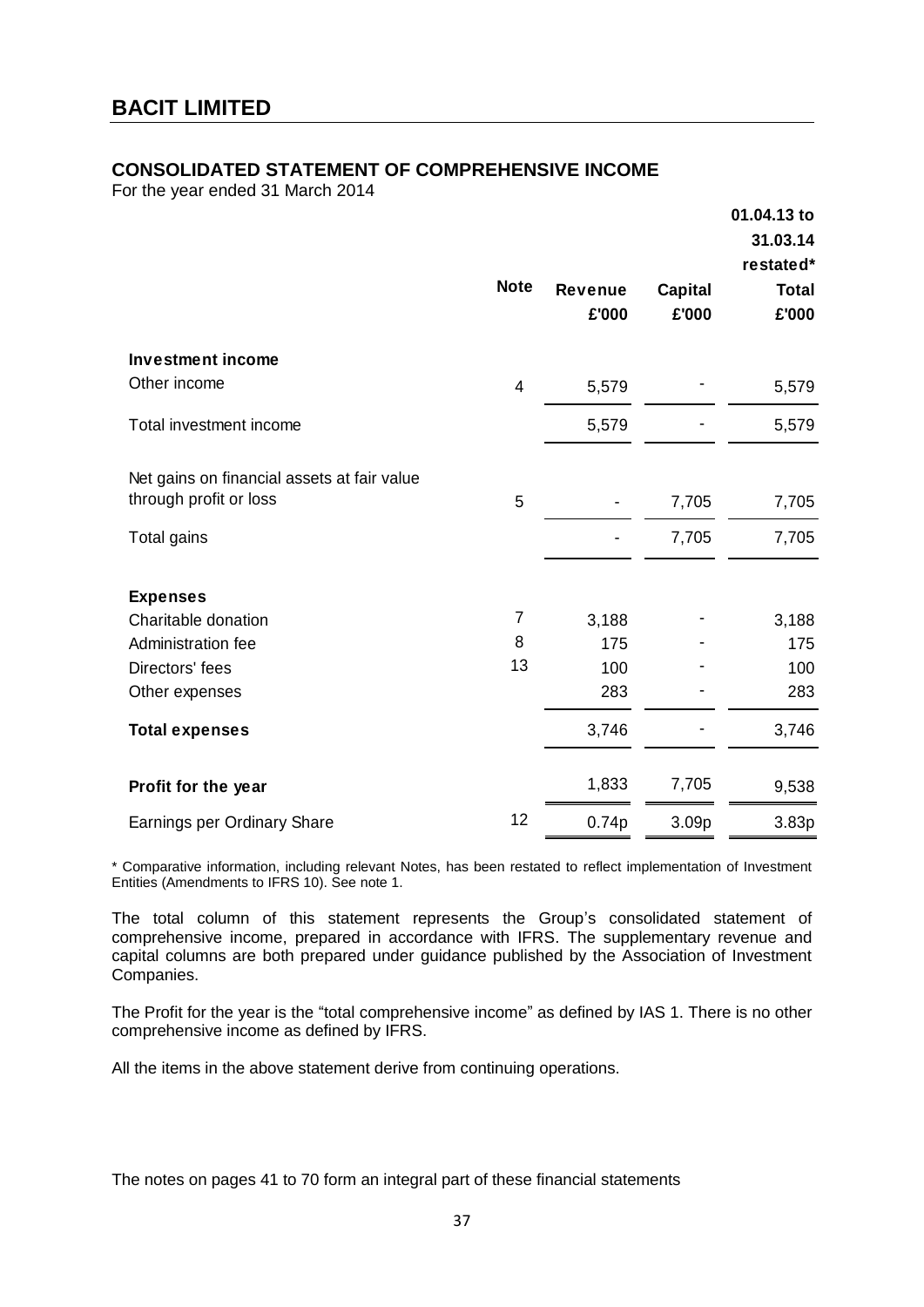# **CONSOLIDATED STATEMENT OF CHANGES IN NET ASSETS ATTRIBUTABLE TO HOLDERS OF ORDINARY SHARES**

For the year ended 31 March 2015

|                                                |              | <b>Share</b><br>Capital<br><b>Account</b> | <b>Capital</b><br><b>Reserves</b> | Revenue<br><b>Reserves</b> | <b>Total</b> |
|------------------------------------------------|--------------|-------------------------------------------|-----------------------------------|----------------------------|--------------|
|                                                | <b>Notes</b> | £'000                                     | £'000                             | £'000                      | £'000        |
| Balance at the beginning of the year           |              |                                           |                                   |                            |              |
| as previously reported                         |              | 399,764                                   | 38,597                            | (3,511)                    | 434,850      |
| Impact of change in accounting policy          |              | 2,067                                     | (5, 578)                          | 3,511                      |              |
| Restated balance at the beginning of the year* |              | 401,831                                   | 33,019                            |                            | 434,850      |
| <b>Total Comprehensive Income</b>              |              |                                           |                                   |                            |              |
| for the year                                   |              |                                           | 44,328                            | 5,350                      | 49,678       |
| Transactions with Shareholders:                |              |                                           |                                   |                            |              |
| <b>Distributions</b>                           | 3            |                                           | (2,270)                           | (5,350)                    | (7,620)      |
| <b>Issuance of shares</b>                      | 12           | 2,156                                     |                                   |                            | 2,156        |
| Balance at the end of the year                 |              | 403,987                                   | 75,077                            |                            | 479,064      |

### For the year ended 31 March 2014

| Capital<br><b>Account</b><br>£'000<br><b>Notes</b>        | Capital<br><b>Reserves</b><br>£'000 | Revenue<br><b>Reserves</b><br>£'000 | <b>Total</b><br>£'000 |
|-----------------------------------------------------------|-------------------------------------|-------------------------------------|-----------------------|
| Balance at the beginning of the year                      |                                     |                                     |                       |
| as previously reported<br>204,061                         | 26,821                              | (1, 273)                            | 229,609               |
| Impact of change in accounting policy                     | (1,039)                             | 1,039                               |                       |
| Restated balance at the beginning of the year*<br>204,061 | 25,782                              | (234)                               | 229,609               |
| <b>Total Comprehensive Income</b>                         |                                     |                                     |                       |
| for the year*                                             | 7,705                               | 1,833                               | 9,538                 |
| <b>Transactions with Shareholders:</b>                    |                                     |                                     |                       |
| 3<br><b>Distributions</b>                                 | (468)                               | (1,599)                             | (2,067)               |
| <b>Issuance of shares</b><br>12<br>200,000                |                                     |                                     | 200,000               |
| 12<br>(2,230)<br>Share issue costs                        |                                     |                                     | (2, 230)              |
| 401,831<br>Balance at the end of the year*                | 33,019                              |                                     | 434,850               |

\* Comparative information, including relevant Notes, has been restated to reflect implementation of Investment Entities (Amendments to IFRS 10). See note 1.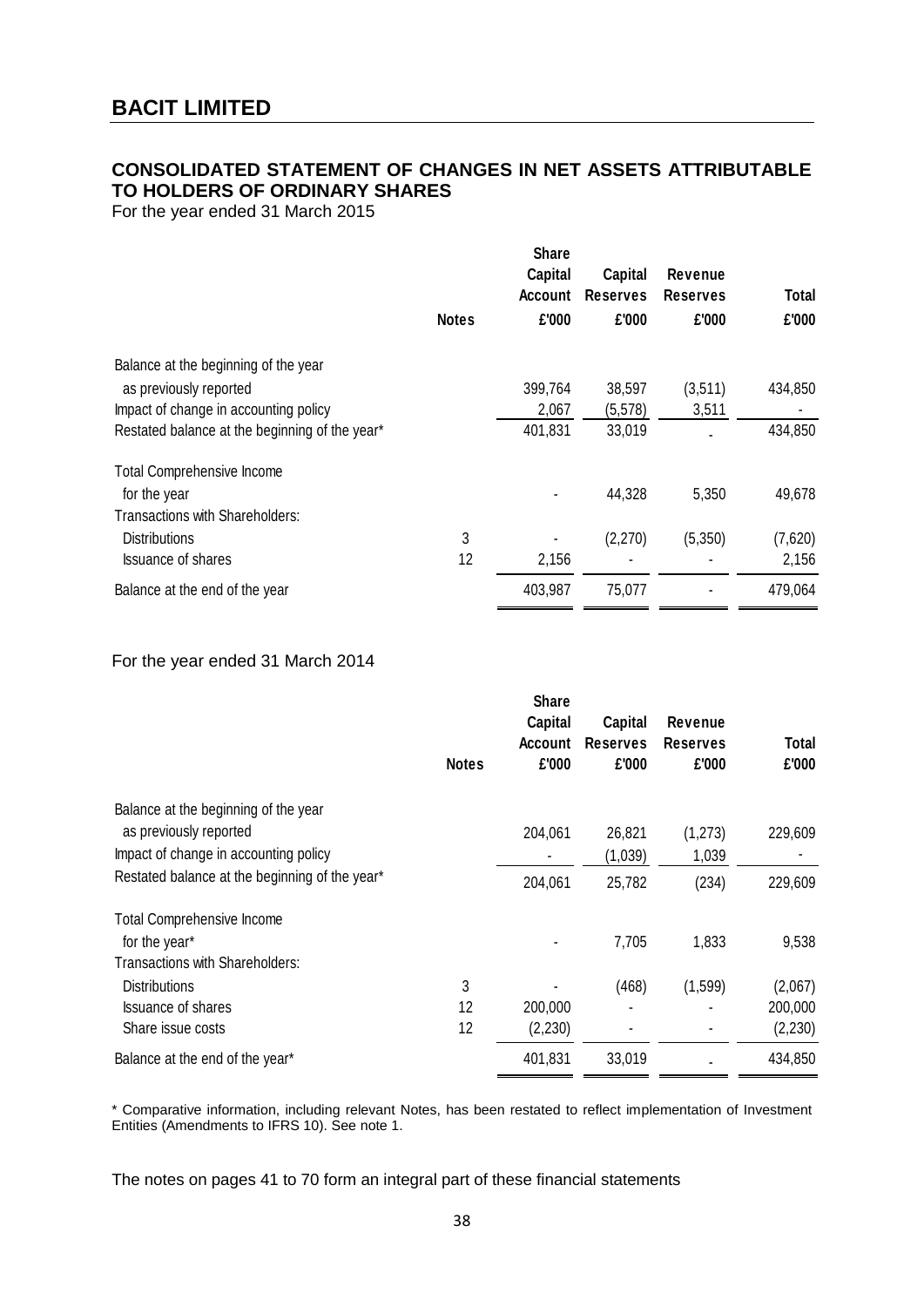# **CONSOLIDATED STATEMENT OF FINANCIAL POSITION**

As at 31 March 2015

|                                                                      | 31.03.15     |             | 31.03.14<br>restated* | 31.03.13<br>restated* |  |
|----------------------------------------------------------------------|--------------|-------------|-----------------------|-----------------------|--|
|                                                                      | <b>Notes</b> | £'000       | £'000                 | £'000                 |  |
| <b>ASSETS</b><br><b>Non-current assets</b>                           |              |             |                       |                       |  |
| Financial assets at fair value through profit or loss                | 9            | 479,151     | 434,823               | 229,428               |  |
| <b>Current assets</b>                                                |              |             |                       |                       |  |
| Bank and cash deposits                                               |              | 23          | 76                    | 299                   |  |
| Trade and other receivables                                          | 10           | 4,438       | 3,211                 | 1,007                 |  |
| <b>Total assets</b>                                                  |              | 483,612     | 438,110               | 230,734               |  |
| <b>LIABILITIES AND EQUITY</b><br><b>Current liabilities</b>          |              |             |                       |                       |  |
| Trade and other payables                                             | 11           | 4,548       | 3,260                 | 1,125                 |  |
| <b>Total liabilities</b>                                             |              | 4,548       | 3,260                 | 1,125                 |  |
| <b>EQUITY</b>                                                        |              |             |                       |                       |  |
| Share capital account                                                | 12           | 403,987     | 401,831               | 204,061               |  |
| Distributable Reserves                                               |              | 75,077      | 33,019                | 25,548                |  |
| Total equity                                                         |              | 479,064     | 434,850               | 229,609               |  |
| Total liabilities and equity                                         |              | 483,612     | 438,110               | 230,734               |  |
| Total net assets attributable to holders of                          |              |             |                       |                       |  |
| <b>Ordinary Shares</b>                                               |              | 479,064     | 434,850               | 229,609               |  |
| Number of Ordinary Shares in Issue                                   | 12           | 382,867,127 | 380,974,677           | 206,734,776           |  |
| Net assets attributable to holders of<br>Ordinary Shares (per share) |              | £1.25       | £1.14                 | £1.11                 |  |
|                                                                      |              |             |                       |                       |  |

\* Comparative information, including relevant Notes, has been restated to reflect implementation of Investment Entities (Amendments to IFRS 10). See note 1.

The audited Consolidated Financial Statements on pages 36 to 70 were approved on 6 July 2015 and signed on behalf of the Board of Directors by:

**Jeremy Tigue Chairman**

**Jon Moulton Director**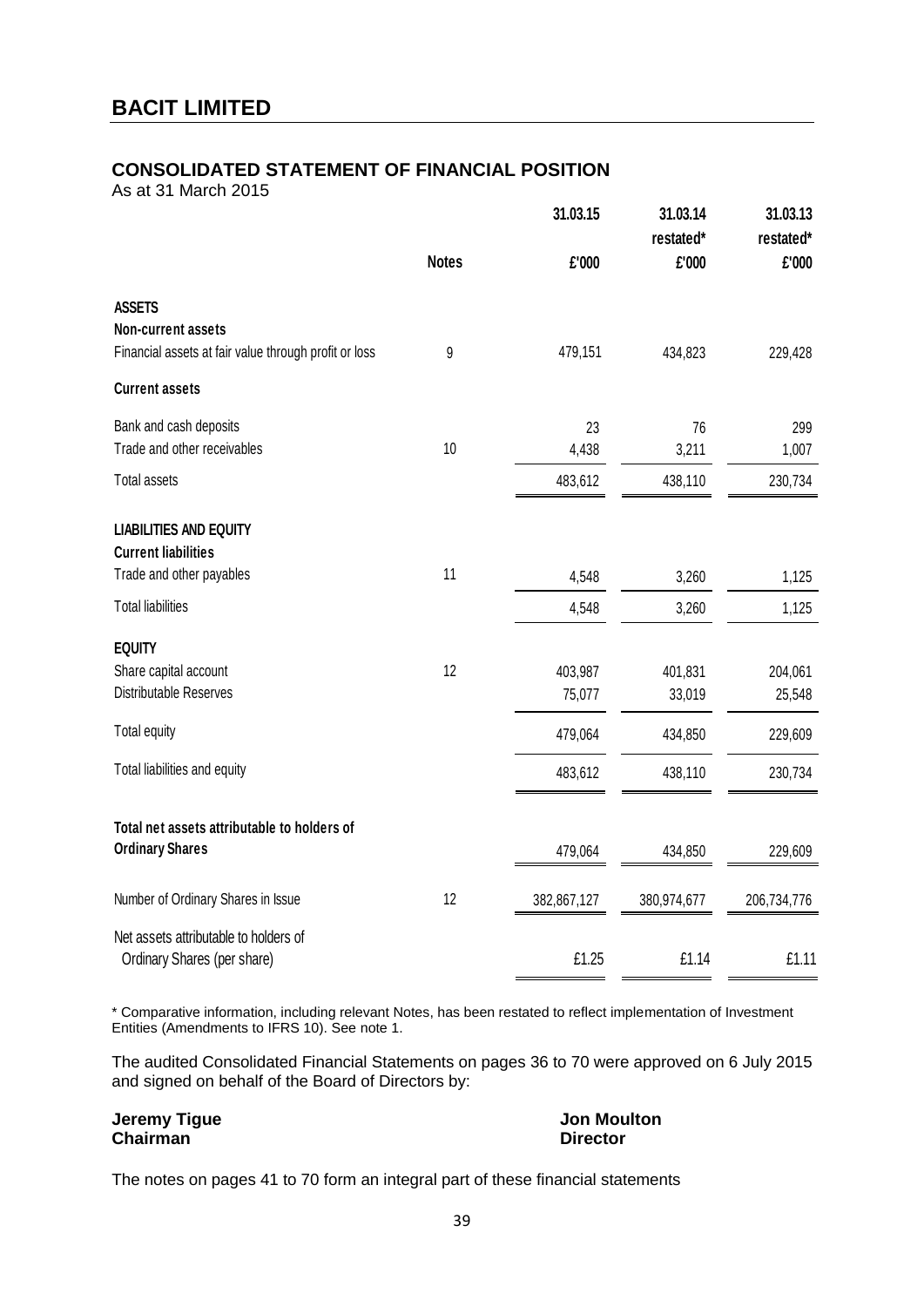# **CONSOLIDATED STATEMENT OF CASH FLOWS**

For the year ended 31 March 2015

|                                                                              |              | 01.04.14 to<br>31.03.15 | 01.04.13 to<br>31.03.14<br>*restated |
|------------------------------------------------------------------------------|--------------|-------------------------|--------------------------------------|
|                                                                              | <b>Notes</b> | £'000                   | £'000                                |
| Cash flows from operating activities<br>Profit for the year<br>Adjusted for: |              | 49,678                  | 9,538                                |
| Gains on financial assets at fair value through profit or loss               |              | (44, 328)               | (7, 705)                             |
| Operating cash flows before movements in working capital                     |              | 5,350                   | 1,833                                |
| Increase in other receivables<br>Increase in other payables                  |              | (1, 227)<br>1,288       | (2, 204)<br>2,145                    |
| Net cash generated from operating activities                                 |              | 5,411                   | 1,774                                |
| Cash flows from investing activities                                         |              |                         |                                      |
| Purchase of financial assets at fair value through profit or loss            | 9            |                         | (197, 690)                           |
| Net cash used in investing activities                                        |              |                         | (197, 690)                           |
| Cash flows from financing activities                                         |              |                         |                                      |
| <b>Issuance of shares</b>                                                    | 12           |                         | 200,000                              |
| Share issue costs                                                            | 12           |                         | (2, 240)                             |
| <b>Distribution</b>                                                          | 3            | (5, 464)                | (2,067)                              |
| Net cash (used in)/generated from financing activities                       |              | (5, 464)                | 195,693                              |
| Net decrease in cash and cash equivalents                                    |              | (53)                    | (223)                                |
| Cash and cash equivalents at beginning of year                               |              | 76                      | 299                                  |
| Cash and cash equivalents at end of year                                     |              | 23                      | 76                                   |

\* Comparative information, including relevant Notes, has been restated to reflect implementation of Investment Entities (Amendments to IFRS 10). See note 1.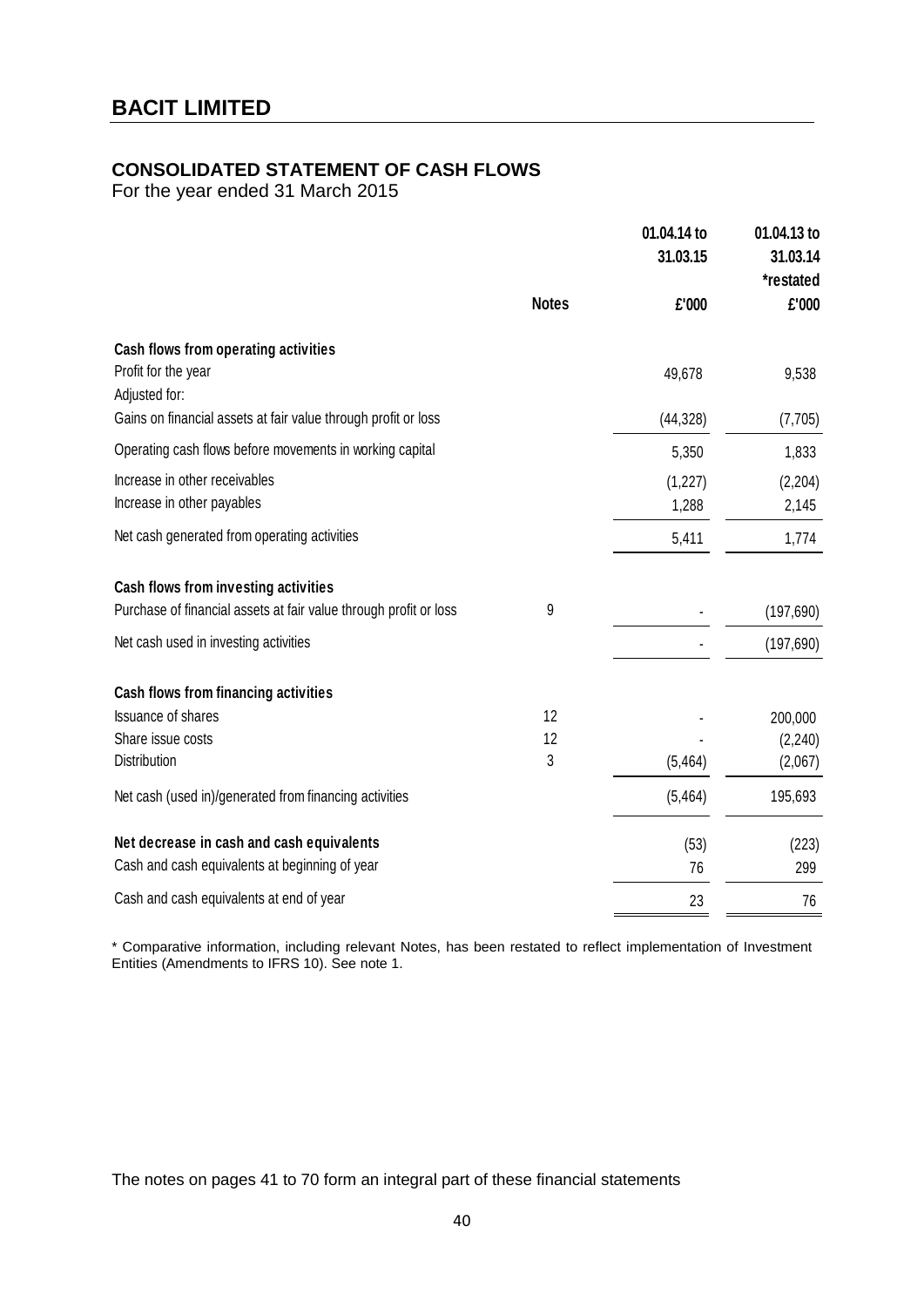# **NOTES TO THE CONSOLIDATED FINANCIAL STATEMENTS**

For the year ended 31 March 2015

### **1. ACCOUNTING POLICIES**

The following accounting policies have been applied consistently in dealing with items which are considered to be material in relation to the Group's financial statements:

#### **Statement of compliance**

The Consolidated Financial Statements give a true and fair view, are prepared in accordance with International Financial Reporting Standards ("IFRS") adopted for use in the European Union, which comprise standards and interpretations approved by the International Accounting Standards Board ("IASB") and are in compliance with The Companies (Guernsey) Law, 2008.

#### **Basis of preparation**

The Consolidated Financial Statements have been prepared under the historical cost basis, except for investments and derivatives held at fair value through profit or loss, which have been measured at fair value.

#### **Basis of consolidation**

BACIT GP Limited (the "General Partner" or "Subsidiary") is consolidated in full from the date of acquisition, being the date on which the Company obtained control and will continue to do so until such control ceases. Control is achieved where the Company has the power to govern the financial and operating policies of an investee entity so as to obtain benefits from its activities.

The results of the Subsidiary during the year are included in the Consolidated Statement of Comprehensive Income from the effective date of incorporation. The financial statements of the Subsidiary are prepared in accordance with United Kingdom Accounting Standards. Where necessary, adjustments are made to the financial statements of the Subsidiary to bring the accounting policies used into line with those used by the Group. During the year, no such adjustments have been made.

All intra-group transactions, balances and expenses are eliminated on consolidation.

The Group has adopted IFRS 10 'Consolidated Financial Statements', including the Amendments, 'Investment Entities (Amendments to IFRS 10). The Amendments require entities that meet the definition of an investment entity to fair value certain subsidiaries through profit or loss in accordance with IAS 39 Financial Instruments: Recognition and Measurement, rather than consolidate their results. Consequently the results of the Partnership are no longer consolidated in the Group's financial statements and relevant comparative figures have been restated.

#### **Financial Instruments**

Financial assets and derivatives are recognised in the Group's Consolidated Statement of Financial Position when the Group becomes a party to the contractual provisions of the instrument.

Financial assets are classified into the following categories: financial assets at fair value through profit or loss, held-to-maturity investments, available for sale financial assets and loans and receivables. The classification depends on the nature and purpose of the financial assets and is determined at the time of initial recognition. All regular way purchases or sales of financial assets are recognised and derecognised on a trade date basis. Regular way purchases or sales are purchases or sales of financial assets that require delivery of assets within the timeframe established by regulation or convention in the marketplace. The Group classifies its financial assets as financial assets at fair value through profit or loss and loans and receivables.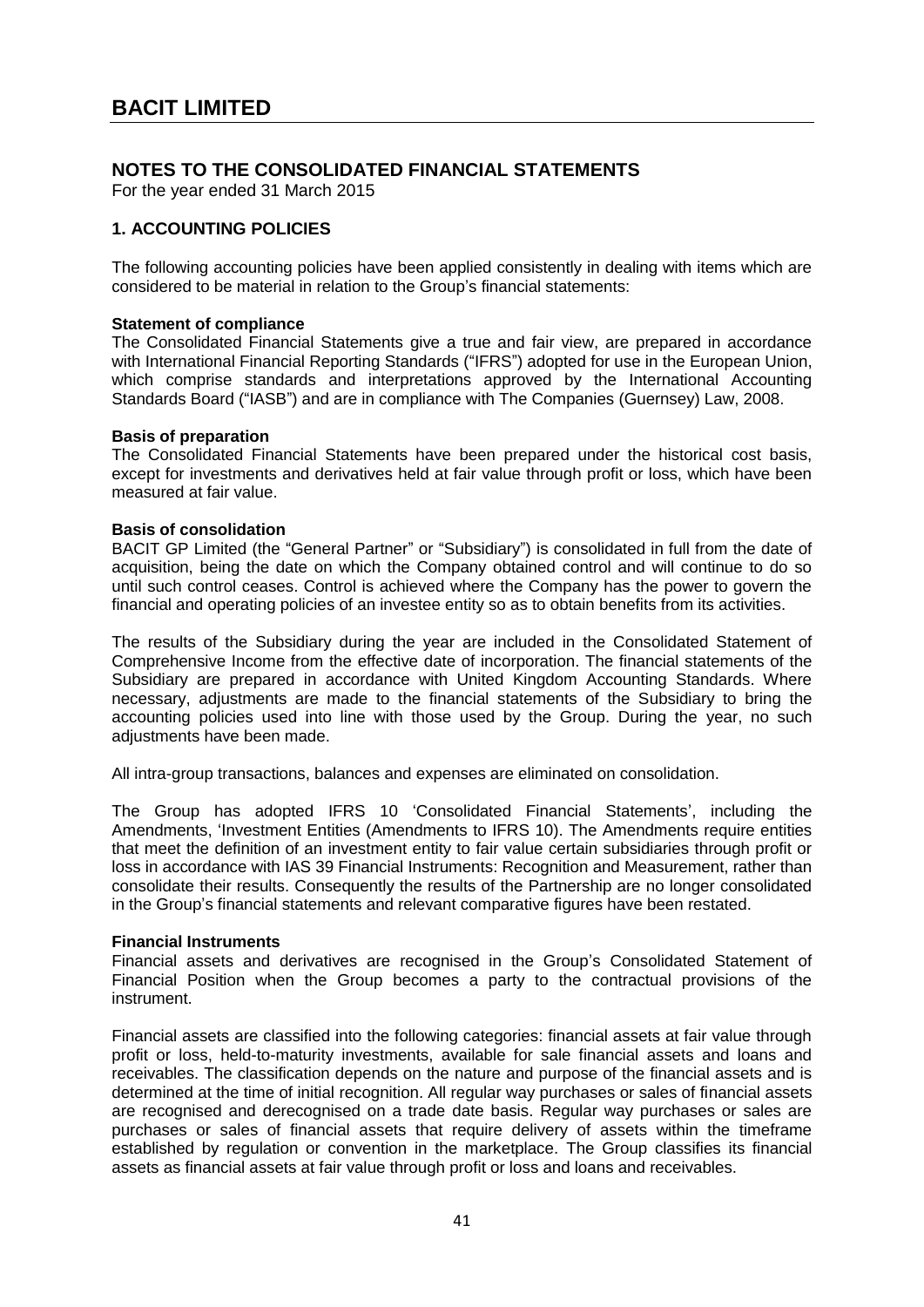For the year ended 31 March 2015

### **1. ACCOUNTING POLICIES (continued)**

#### **Financial Instruments (continued)**

Financial liabilities are classified as either financial liabilities at fair value through profit or loss or other financial liabilities.

#### *Financial assets at fair value through profit or loss ("investments")*

Investments purchased are initially recorded at fair value, being the consideration given and excluding transaction or other dealing costs associated with the investment. Gains and losses on investments sold are recognised in the period in which they arise. The appropriate classification of the investments is determined at the time of the purchase and is re-evaluated on a regular basis.

#### *Loans and receivables*

Loans and receivables are non-derivative financial assets with fixed or determinable payments that are not quoted in an active market. The carrying amounts, being the cost, shown in the Consolidated Statement of Financial Position approximate the fair values due to the short term nature of these loans and receivables. The Group's loans and receivables consist of cash and cash equivalents and trade and other receivables.

### *Forward currency contracts*

Forward foreign currency contracts are derivative contracts and as such are recognised at fair value on the date on which they are entered into and subsequently remeasured at their fair value. Fair value is determined by rates in active currency markets.

#### *Other financial liabilities*

Other financial liabilities include all other financial liabilities other than those designated as financial liabilities at fair value through profit or loss. The Group's other financial liabilities include trade and other payables. The carrying amounts shown in the Consolidated Statement of Financial Position approximate the fair values due to the short term nature of these other financial liabilities.

#### *Offsetting of financial instruments*

Financial assets and financial liabilities are offset and the net amount reported in the Consolidated Statement of Financial Position if, and only if, there is a currently enforceable legal right to offset the recognised amounts and there is an intention to settle on a net basis, or to realise assets and settle the liabilities simultaneously.

#### *Fair Value*

As a result of the adoption of IFRS 10: Investment Entities Exemption the Group only has one investment being the investment in the Partnership which is being valued at the Net Asset Value ("NAV") of the Partnership. The net assets of the Partnership, which at 31 March 2015 principally comprise financial assets at fair value through profit and loss, are required to be valued at fair value in the carrying value of investments. This change does not affect the NAV of the Group.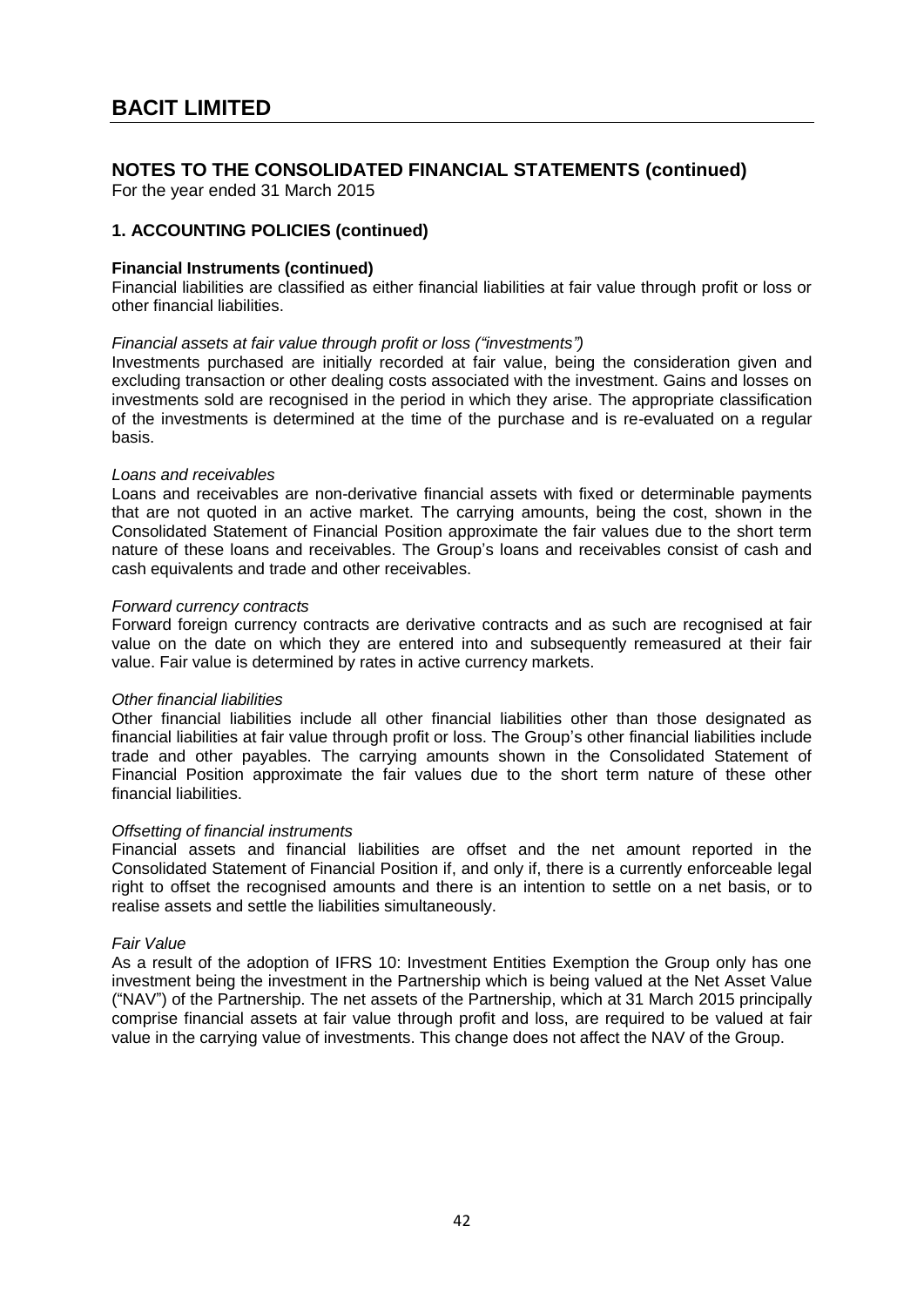For the year ended 31 March 2015

### **1. ACCOUNTING POLICIES (continued)**

### **Financial Instruments (continued)**

*Fair Value (continued)*

The investments of the Partnership that are listed or quoted on a recognised market are valued at mid market price in the relevant market at the Statement of Financial Position Date. The valuations of all investments in investment funds are based upon the latest information available to the Partnership provided by the underlying investment funds in which the Partnership has invested, except for listed investments where information was taken from business and financial market news sites.

The valuation date of such funds is not always coterminous with the valuation date of the Partnership and in such cases the valuation of the fund as at the last valuation date is used. The Net Asset Value reported by the fund manager or administrator may be unaudited and in some cases, the notified NAV is based upon estimates.

In certain cases the Partnership adjusts values to their best estimate. Whilst the Partnership has no reason to suppose that any such valuations are unreasonable, the amounts realised from the ultimate redemption or sale of these funds may materially differ from these values.

The Partnership also invests in private equity and infrastructure funds which are held at fair value through profit or loss. Their value is determined in accordance with the information provided by the investee funds to the Partnership in relation to such investments, although the Partnership may make appropriate adjustment to such valuations if acting in good faith it determines that such valuations do not accurately reflect the true value of the investments. The Partnership's assessment of fair value is determined in accordance with International Private Equity and Venture Capital (''IPEVC'') valuation guidelines, as the Board consider that the IPEVC valuation methodology used in deriving a fair value is not materially different from the fair value requirements of IFRS 13.

The Partnership also invests in drug development and medical innovation projects undertaken by The Pioneer Fund and the ICR or its subsidiaries. These investments are expected to be in the research and development stage. The Board values these investments in line with the IPEVC valuation guidelines. During the year, the Partnership, committed to invest up to £20 million in The Pioneer Fund. See note 17 for further details.

Gains and losses arising from changes in the fair value of financial assets are shown as net gains or losses on financial assets through profit or loss in note 5 and recognised in the Consolidated Statement of Comprehensive Income in the period in which they arise.

#### *Derecognition of financial instruments*

A financial asset is derecognised when: (a) the rights to receive cash flows from the financial asset have expired, (b) the Group retains the right to receive cash flows from the financial asset, but has assumed an obligation to pay them in full without material delay to a third party under a "pass through arrangement"; or (c) the Group has transferred substantially all the risks and rewards of the financial asset, or has neither transferred nor retained substantially all the risks and rewards of the financial asset, but has transferred control of the financial asset.

A financial liability is derecognised when the contractual obligation under the liability is discharged, cancelled or expired.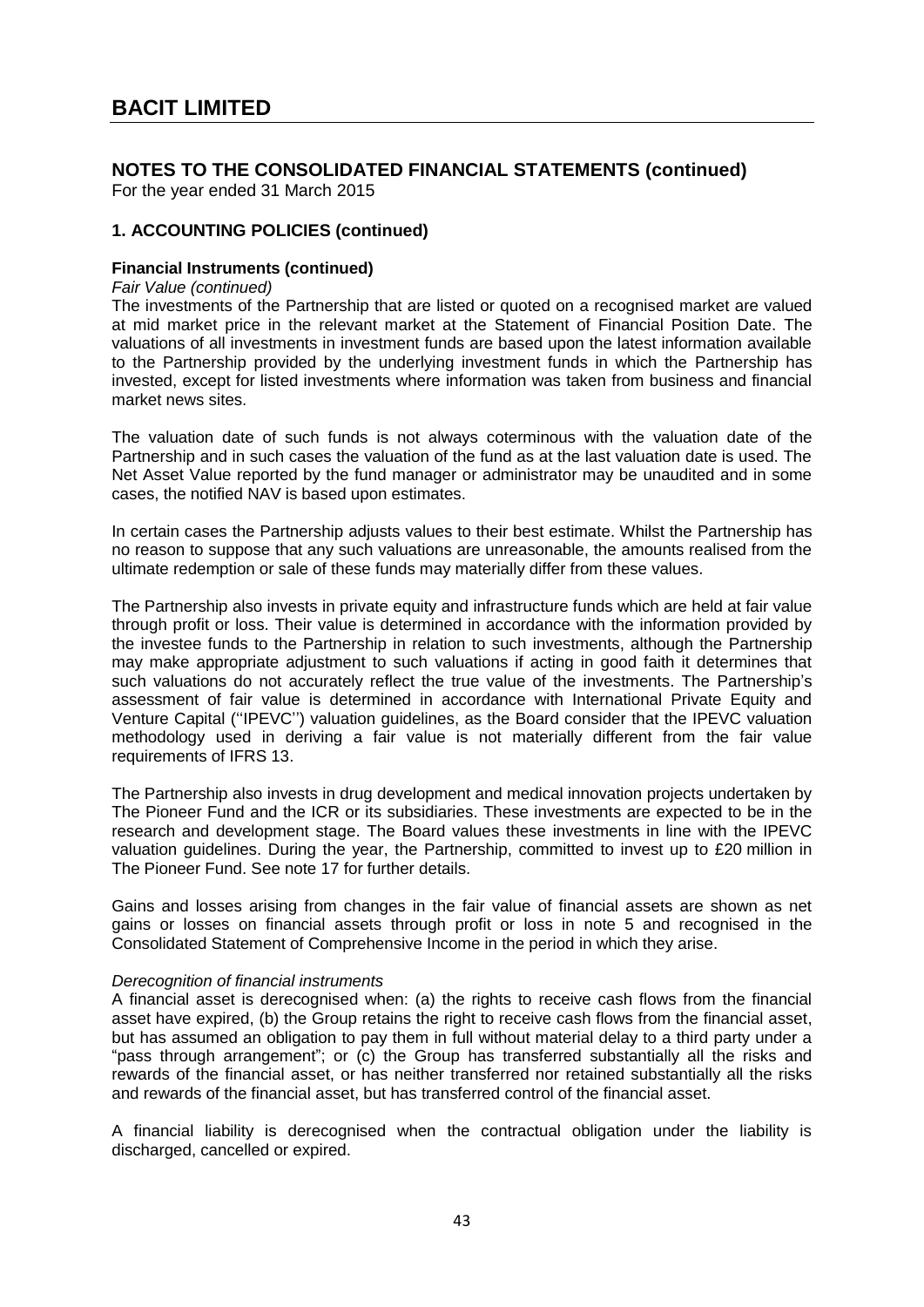For the year ended 31 March 2015

### **1. ACCOUNTING POLICIES (continued)**

#### **Commitments**

Through its investment in the Partnership, the Group has outstanding commitments on investments that are not recognised in the financial statements. Refer to note 19 for further details.

#### **Income**

All income is accounted for on an accruals basis and is recognised in the Consolidated Statement of Comprehensive Income.

The Partnership receives fee rebates and donations from its investments. Please refer to note 4 for details.

#### **Expenses**

Expenses are accounted for on an accruals basis. Expenses incurred on the acquisition of investments at fair value through profit or loss are charged to the Consolidated Statement of Comprehensive Income in capital. All other expenses are charged to the Statement of Comprehensive Income in revenue. Charitable donations are accounted for on an accruals basis and are recognised in the Consolidated Statements of Comprehensive Income. Expenses directly attributable to the issuance of shares are charged against capital and recognised in the Consolidated Statement of Changes in Net Assets Attributable to Holders of Redeemable Participating Shares.

#### **Cash and cash equivalents**

Cash and cash equivalents comprise cash at bank and demand deposits. Cash equivalents are short-term, highly liquid investments that are readily convertible to known amounts of cash and which are subject to insignificant changes in value.

#### **Translation of foreign currency**

Items included in the Group's Consolidated Financial Statements are measured using the currency of the primary economic environment in which it operates (the "functional currency"). The Consolidated Financial Statements are presented in Sterling (£), which is the Group's functional and presentational currency.

Transactions in currencies other than Sterling are translated at the rate of exchange ruling at the date of the transaction. Monetary assets and liabilities denominated in foreign currencies at the date of the Consolidated Statement of Financial Position are translated into Sterling at the rate of exchange ruling at that date.

Foreign exchange differences arising on retranslation are recognised in the Consolidated Statement of Comprehensive Income. Non-monetary assets and liabilities that are measured in terms of historical cost in a foreign currency are translated using the rate of exchange at the date of the transaction.

Non-monetary assets and liabilities denominated in foreign currencies that are stated at fair value are retranslated into Sterling at foreign exchange rates ruling at the date the fair value was determined.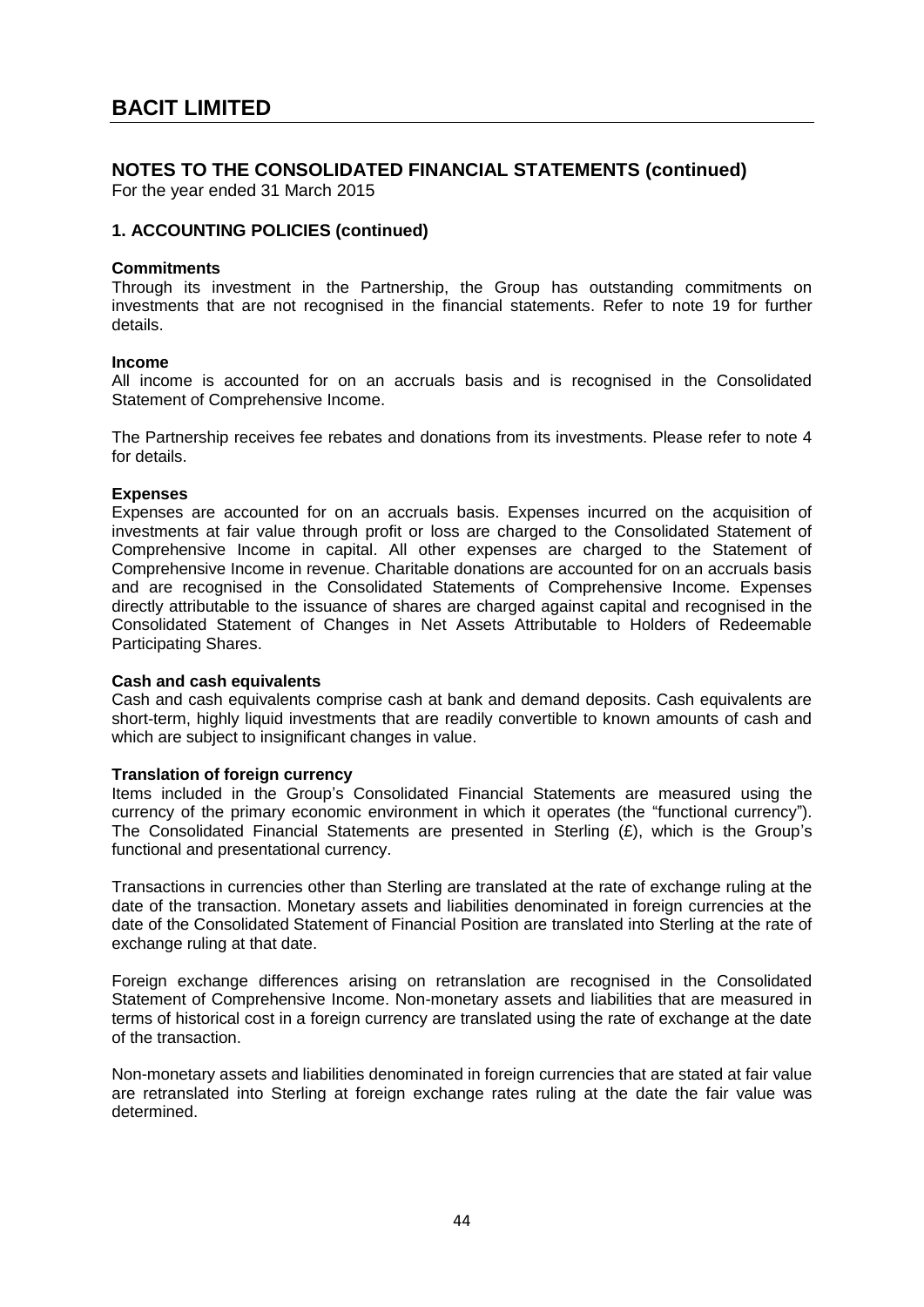For the year ended 31 March 2015

### **1. ACCOUNTING POLICIES (continued)**

#### **Significant accounting judgements, estimates and assumptions**

The preparation of the Group's Consolidated Financial Statements requires the Directors to make judgements, estimates and assumptions that affect the reported amounts of income, expenses, assets and liabilities at the reporting date. However, uncertainties about these assumptions and estimates, in particular relating to the Partnership's private equity and infrastructure investments, as well as the adoption of IFRS 10 as detailed below, could result in outcomes that require a material adjustment to the carrying amount of the assets or liabilities affected in future periods.

The Group's investment consists of its investments in the Partnership and is valued as the Group's share of the Partnership's NAV. As at the year end, none of the Partnership's underlying investments have imposed restrictions on redemptions. However underlying managers often have the right to impose such restrictions. The Directors believe it remains appropriate to estimate their fair values based on NAV as reported by the administrators of the relevant investments.

Except for listed investments, the Directors believe that such NAV represents fair value because subscriptions and redemptions in the underlying investments occur at these prices at the consolidated statement of financial position date, where permitted.

#### **New standards, amendments and interpretations adopted by the Group**

The Group has adopted IFRS 10 'Consolidated Financial Statements', including the Amendments, 'Investment Entities (Amendments to IFRS 10). The Amendments require entities that meet the definition of an investment entity to fair value certain subsidiaries through profit or loss in accordance with IAS 39 Financial Instruments: Recognition and Measurement, rather than consolidate their results.

The impact of adopting Investment Entities (Amendments to IFRS 10) is the exclusion from consolidation of assets, liabilities, income and expenses of the Partnership which were previously consolidated on a line-by-line basis. As such the Partnership is now held at fair value and no longer consolidated. The General Partner continues to be consolidated as it provides investment related services to the Company.

Under the transitional provisions of IFRS 10, this change in accounting policy is required to be accounted for retrospectively. Therefore, the relevant comparative figures have been restated.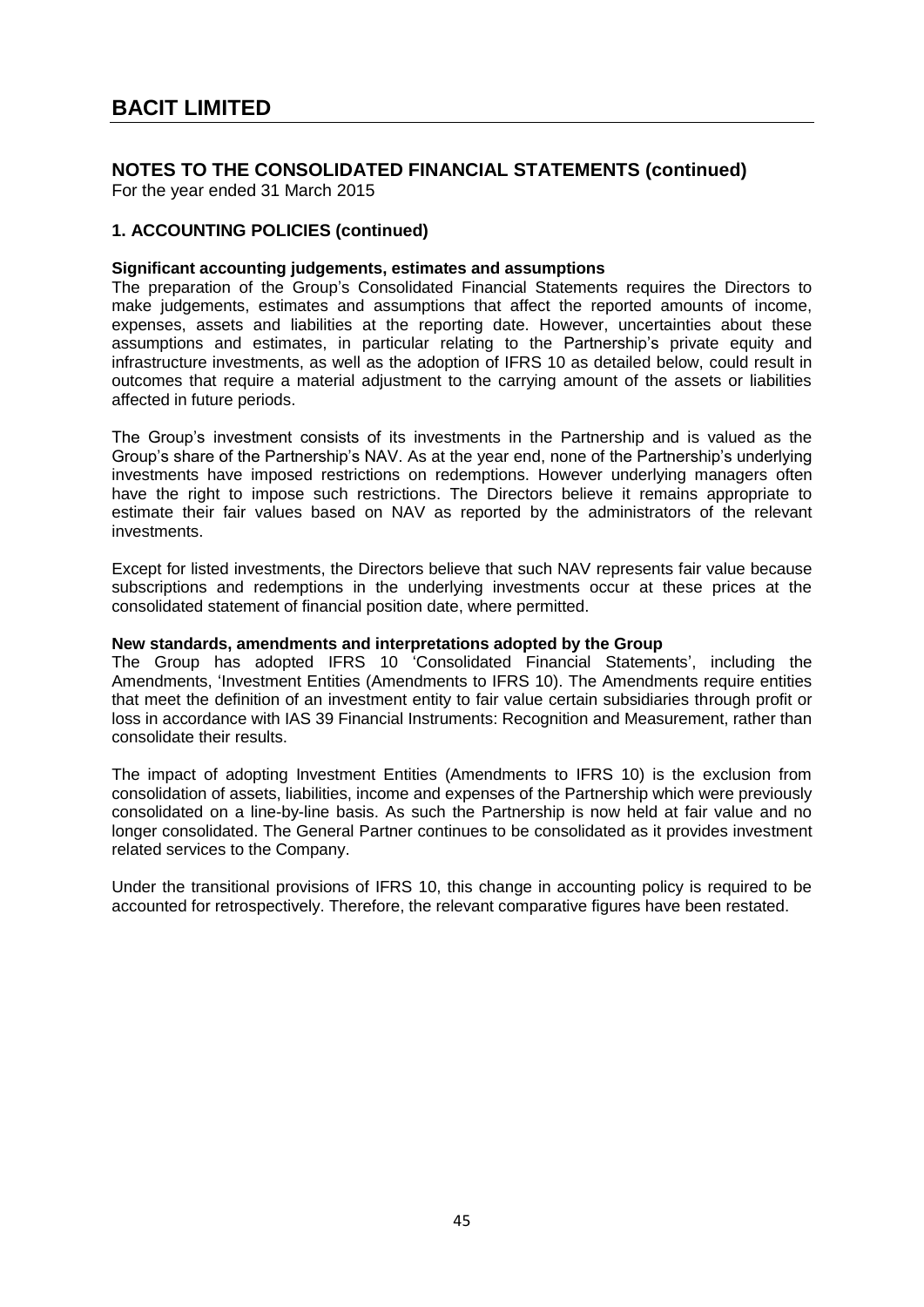For the year ended 31 March 2015

### **1. ACCOUNTING POLICIES (continued)**

**New standards, amendments and interpretations adopted by the Group (continued)**The following table summarises the key adjustments made to the Consolidated Statement of Financial Position on implementation of IFRS 10.

|                                        |                   | Impact of  |                 |                   | Impact of  |                |
|----------------------------------------|-------------------|------------|-----------------|-------------------|------------|----------------|
|                                        |                   | Change in  | <b>Restated</b> |                   | Change in  | Restated       |
|                                        | <b>Balance at</b> | accounting | balance at      | <b>Balance at</b> | accounting | balance at     |
|                                        | 31.03.2013        | policy     | 31.03.2013      | 31.03.14          | policy     | 31.03.14       |
| <b>Statement of Financial Position</b> | £'000             | £'000      | £'000           | £'000             | £'000      | £'000          |
| Financial assets at fair value         |                   |            |                 |                   |            |                |
| through profit or loss                 | 196,308           | 33,120     | 229,428         | 393,120           | 41,703     | 434,823        |
| Bank and cash deposits                 | 34,330            | (34, 031)  | 299             | 44,665            | (44, 589)  | 76             |
| Trade and other receivables            | 181               | 826        | 1,007           | 549               | 2,662      | 3,211          |
| <b>Total assets</b>                    | 230,819           | (85)       | 230,734         | 438,334           | (224)      | 438,110        |
| Unrealised losses on forward           |                   |            |                 |                   |            |                |
| currency contracts                     | (46)              | 46         |                 | (180)             | 180        | $\blacksquare$ |
| Trade and other payables               | (1, 164)          | 39         | (1, 125)        | (3,304)           | 44         | (3,260)        |
| <b>Total liabilities</b>               | (1, 210)          | 85         | (1, 125)        | (3, 484)          | 224        | (3, 260)       |
| Net assets                             | 229,609           |            | 229,609         | 434,850           |            | 434,850        |

#### **Assessment as investment entity**

Entities that meet the definition of an investment entity within IFRS 10 are required to measure their subsidiaries, other than those that provide investment services to the Group, at fair value through profit or loss rather than consolidate them. The criteria which define an investment entity are, as follows:

- An entity that obtains funds from one or more investors for the purpose of providing those investors with investment services;
- An entity that commits to its investors that its business purpose is to invest funds solely for returns from capital appreciation, investment income or both; and
- An entity that measures and evaluates the performance of substantially all of its investments on a fair value basis.

The Company meets the criteria as follows:

The Company provides investment management services and has a number of investors who pool their funds to gain access to these services and investment opportunities that they might not have had access to individually. The Company, being listed on the London Stock Exchange, obtains funding from a diverse group of external shareholders.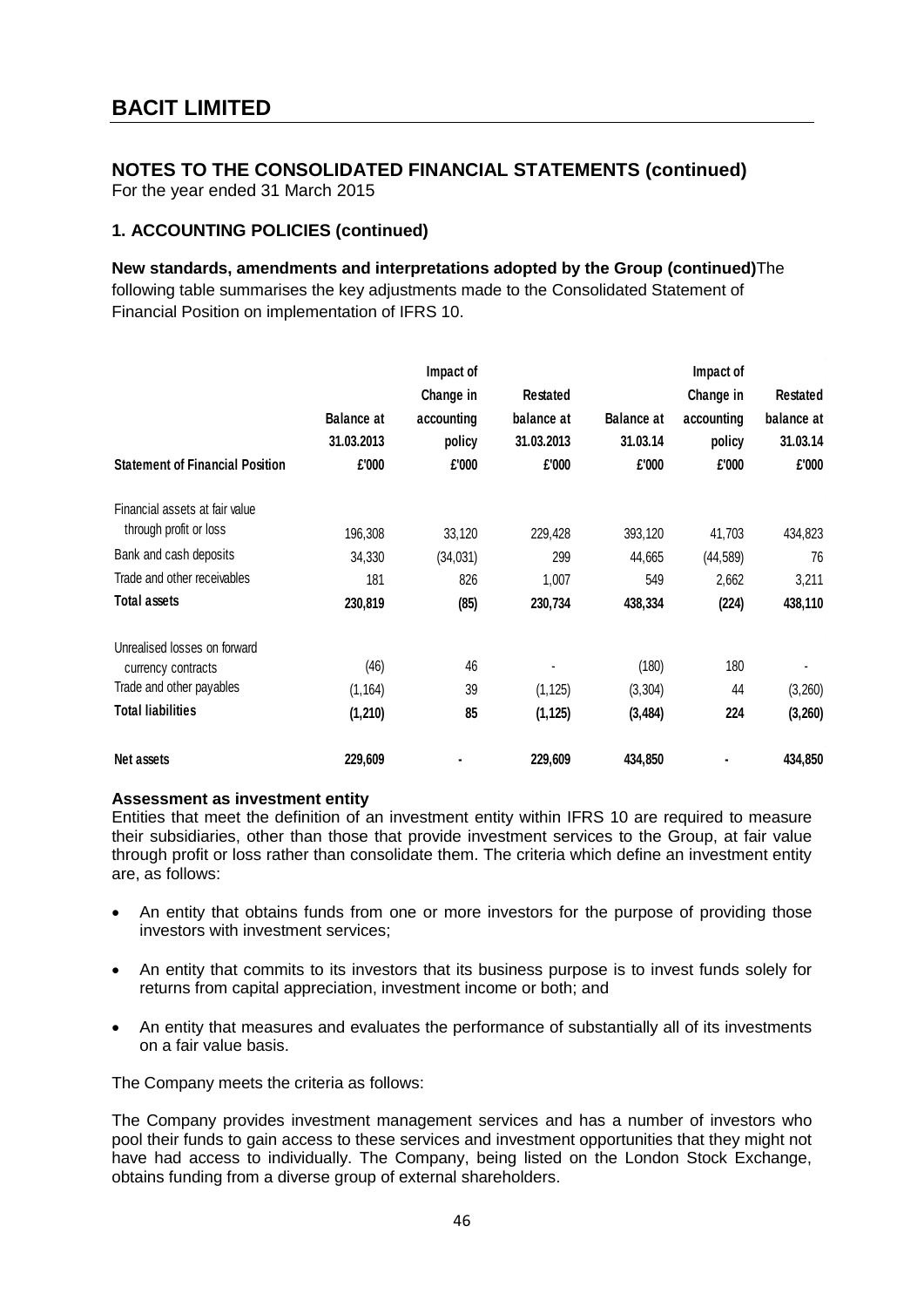For the year ended 31 March 2015

### **1. ACCOUNTING POLICIES (continued)**

#### **Assessment as investment entity (continued)**

The Company's objective is consistent with that of an investment entity. The Company has the intention to realise the constituents of each of its investment classes.

The Partnership measures and evaluates the performance of substantially all of its investments on a fair value basis. The fair value method is used to represent the Company's performance in its communication to the market, including investor presentations. In addition, the Company reports fair value information internally to Directors, who use fair value as a significant measurement attribute to evaluate the performance of its investments and to make investment decisions for mature investments.

The IFRS 10 Investment Entity Exemption requires investment entities to fair value all subsidiaries that are themselves investment entities. As the Partnership meets the criteria of an investment entity it has been deconsolidated by the Group.

#### **Standards, amendments and interpretations not yet effective**

At the date of approval of these Consolidated Financial Statements, the following standards and interpretations, which have not been applied in these Consolidated Financial Statements, were in issue but not yet effective:

IFRS 9 – Financial instruments: Classification and measurement (effective date – 1 January 2018)

IFRS 14 – Regulatory Deferral Accounts (effective – 1 January 2016)

IFRS 15 – Revenue from Contracts with Customers (effective – 1 January 2017)

Amendments to IFRS 11 – Accounting for Acquisitions of Interests in Joint Operations – (effective – 1 January 2016)

The Board expects that the adoption of these standards in a future period will not have a material impact on the financial statements of the Group. IFRS 9, 'Financial Instruments' was issued in December 2009 and addresses the classification and measurement of financial assets and is likely to affect the Group's accounting for financial assets. The standard is not expected to be applicable until 1 January 2018 but it is available for early adoption. The Group is currently in the process of evaluating the potential effect of this standard. The standard is not expected to have a significant impact on the financial statements since the majority of the Group's financial assets are designated at fair value through profit or loss.

#### **Presentation of the Statement of Comprehensive Income**

In order to better reflect the activities of an investment company and in accordance with guidance issued by the Association of Investment Companies, supplementary information which analyses the Statement of Comprehensive Income between items of a revenue and capital nature has been presented alongside the Statement of Comprehensive Income.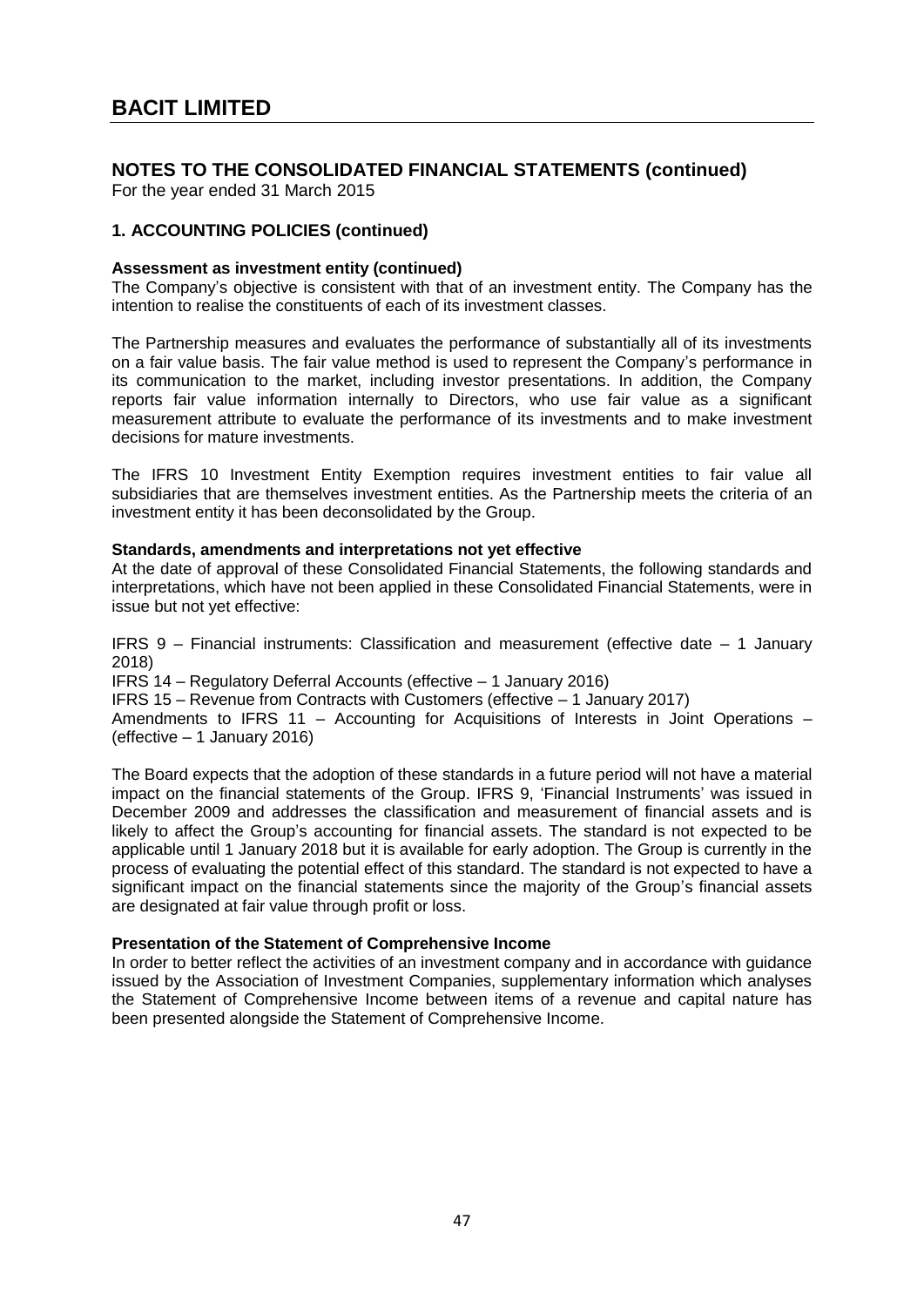For the year ended 31 March 2015

### **2. TAXATION**

The Company is exempt from taxation in Guernsey under the provisions of The Income Tax (Exempt Bodies) (Guernsey) Ordinance, 1989 and has paid an annual exemption fee of £600.

BACIT GP Limited is subject to tax in Guernsey at the standard rate of 0%.

The General Partner is incorporated and tax resident in Guernsey, its corporate affairs being managed solely in Guernsey.

The individuals responsible for managing the Partnership's investment portfolio do not receive any remuneration funded by the Partnership's activities. Having regard to the non-UK tax residence of the General Partner and the Company, and on the basis that the Partnership is treated as transparent for UK and Guernsey tax purposes and that the Partnership's business is an investment business and not a trade, no UK tax will be payable on either the General Partner's or the Company's shares of Partnership profit (save to the extent of any UK withholding tax on certain types of UK income such as interest).

### **3. DISTRIBUTION TO SHAREHOLDERS**

The Company may pay a dividend at the discretion of the Board. Following the EGM in October 2013, each dividend paid by the Company will be in the form of scrip as a default, with a cash dividend alternative, under which Shareholders may elect to receive cash in place of new Shares. New Shares issued pursuant to a scrip dividend will be issued at the applicable NAV per Share. The scrip dividends are recognised as incurred where the dividend declaration allows for a cash alternative. Scrip dividends in 2015, payable on 19 August 2015 amounted to 2.10 pence per share (2014: 2.00 pence per share).

During the year ended 31 March 2015, the Company paid a dividend of £7,620,000 (31 March 2014: £2,067,000) relating to the year ended 31 March 2014 (31 March 2013). The dividend was comprised of £5,464,000 cash (2014: £2,067,000) and a scrip dividend of £2,156,000 (2014: £Nil).

### **4. INCOME**

Income consists of investment income received from the Partnership.

During the year, income received from the Partnership amounted to £10,972,000 (31 March 2014: £5,579,000) of which £4,422,000 (31 March 2014: £3,196,000) remained receivable at 31 March 2015.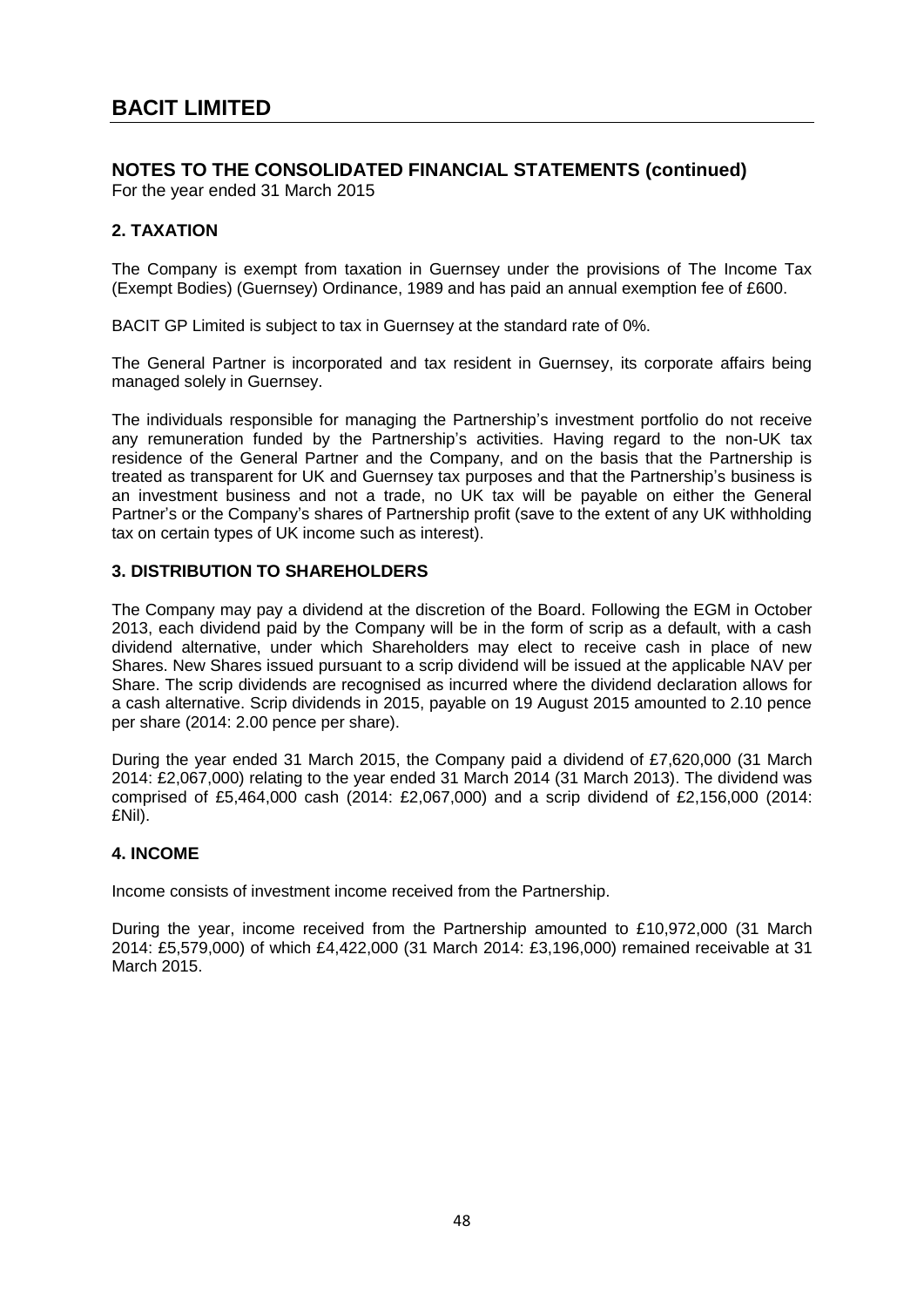For the year ended 31 March 2015

### **5. NET GAINS ON FINANCIAL ASSETS AT FAIR VALUE THROUGH PROFIT OR LOSS**

The net gains on financial assets at fair value through profit or loss arise from the Group's holding in the Partnership. The movement is driven by the following amounts within the financial statements of the Partnership.

|                                                                                                                    | 01.04.14 to<br>31.03.15 | 01.04.13 to<br>31.03.14<br>*restated |
|--------------------------------------------------------------------------------------------------------------------|-------------------------|--------------------------------------|
|                                                                                                                    | £'000                   | £'000                                |
| Investment Income                                                                                                  | 2,207                   | 1,702                                |
| Rebates and donations (note 6)                                                                                     | 3,262                   | 3,836                                |
| Expenses (note 13)                                                                                                 | (188)                   | (194)                                |
| Distributions (note 4)                                                                                             | (10, 972)               | (5, 579)                             |
| Gains on financial assets at fair value through profit or loss<br>Realised gains on financial assets at fair value |                         |                                      |
| through profiit or loss                                                                                            | 7,964                   | 4,797                                |
| Realised losses on financial assets at fair value<br>through profiit or loss                                       | (6, 859)                | (6,901)                              |
| Movement in unrealised gains on financial assets at fair<br>value through profit or loss                           | 56,332                  | 21,519                               |
| Movement in unrealised losses on financial assets at fair                                                          |                         |                                      |
| value through profit or loss                                                                                       | (15, 918)               | (13, 720)                            |
| Gains on forward currency contracts                                                                                | 7,734                   | 1,050                                |
| Gains on foreign currency                                                                                          | 766                     | 1,195                                |
| Net gains on financial assets at fair value through profit or loss                                                 | 44,328                  | 7,705                                |

\* Comparative information, including relevant Notes, has been restated to reflect implementation of Investment Entities (Amendments to IFRS 10).

### **6. REBATES AND DONATIONS**

Substantially all investments made by the Partnership either (a) are not subject to any management or performance fees or (b) are made on the basis that the Group is effectively reimbursed the amount of any such fees by rebate, donation back to the Group or other arrangements. The Group has, however, made an investment in The Pioneer Fund, which is not made on a fee free basis.

At the year end the uncrystallised performance fee rebates included as receivables within the Partnership's financial assets at fair value through profit or loss amounted to £914,000.

During the year, rebates and donations earned amounted to £3,262,000 (31 March 2014: £3,836,000), of which £289,000 (31 March 2014: £294,000) remained receivable at 31 March 2015. Of the 31 (31 March 2014: 31) underlying funds in the Partnership's Portfolio Statement, 21 (31 March 2014: 20) of these underlying funds are invested in a fee free share class and the remaining 10 (31 March 2014: 11) apply rebates or donations.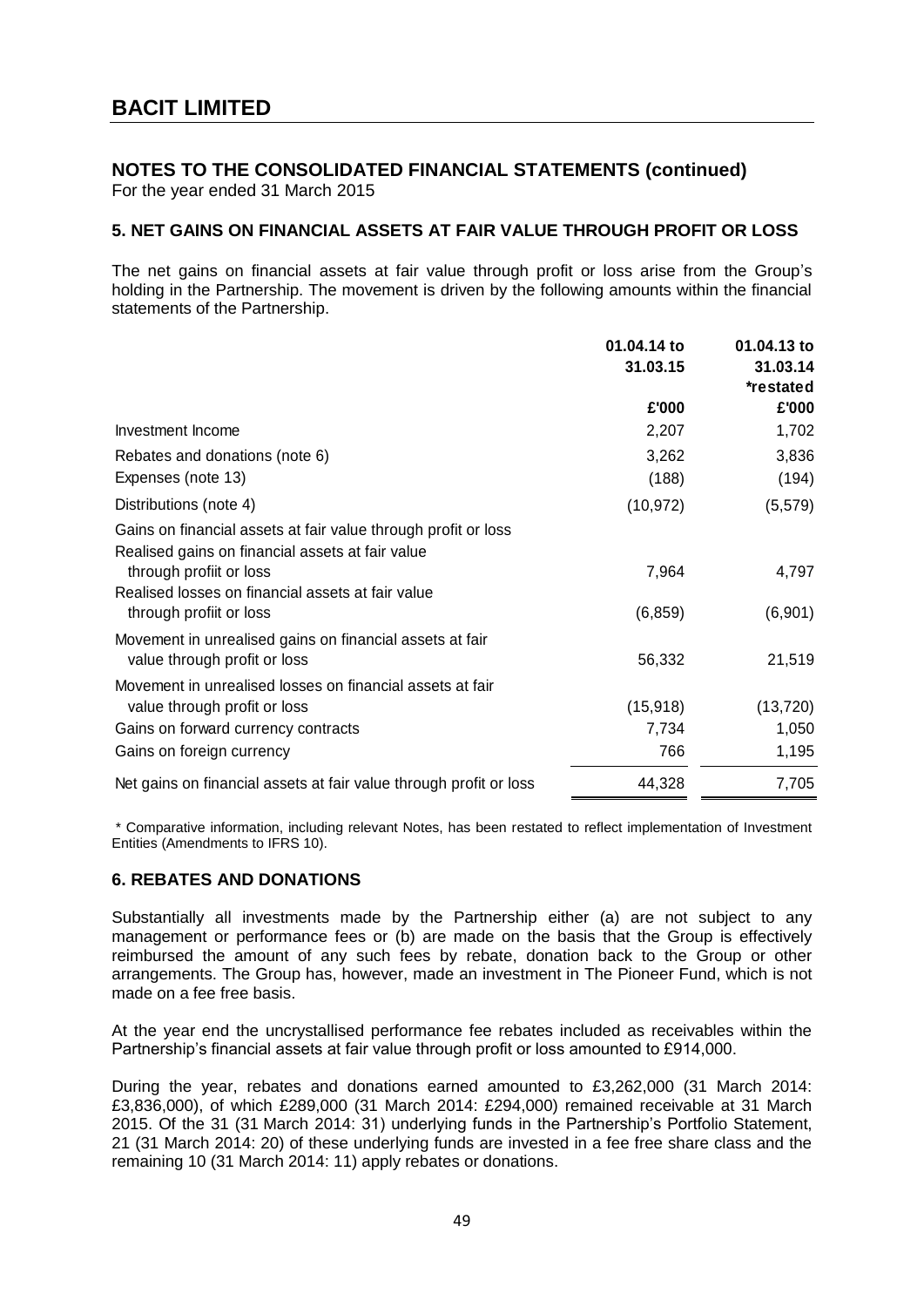For the year ended 31 March 2015

### **7. CHARITABLE DONATIONS**

In accordance with the Framework Agreement entered into between the Company and the ICR on 1 October 2012, the Group has an obligation to make a donation to charity, paid in arrears, of one-twelfth of 1% of the total NAV of the Company as at each month-end during the period, half of which is donated to the ICR and the other half to The BACIT Foundation. The BACIT Foundation grants those funds to charities named in a list proposed annually by The BACIT Foundation which includes the ICR, in proportions determined each year by Shareholders of the Company.

During the year, charitable donations amounted to £4,719,000 (31 March 2014: £3,188,000) which included an additional donation of £300,000 to The BACIT Foundation to provide regulatory capital for BACIT (UK) Limited. As at 31 March 2015, £4,419,000 (31 March 2014: £3,188,000) remained payable.

### **8. ADMINISTRATION FEE**

The Group's administrator is Northern Trust International Fund Administration Services (Guernsey) Limited (the "Administrator"). Following the implementation of the revised Administration Agreement on 1 May 2014, the Administrator is entitled to receive an annual fee of up to 6 basis points of the NAV of the Company, calculated monthly in arrears, subject to a minimum fee of £120,000 per annum. Prior to 1 May 2014, the Administrator was entitled to receive an annual fee of up to 7.5 basis points of the NAV of the Company, calculated monthly in arrears, subject to a minimum fee of £120,000 per annum.

Fees are reviewed on an annual basis. In addition, the Administrator and any of its delegates are also entitled to reimbursement of certain expenses incurred by them in connection with their duties.

Effective 1 May 2014, there are no administration fees charged to the Subsidiary. Prior to 1 May 2014, administration fees were charged on a time spent basis, excluding company secretarial fees amounting to £3,000 per annum.

During the year ended 31 March 2015, administration fees of £162,000 (31 March 2014\*: £175,000) were charged to the Group and £54,000 (31 March 2014\*: £32,000) remained payable at the year end.

 \* Comparative information, including relevant Notes, has been restated to reflect implementation of Investment Entities (Amendments to IFRS 10).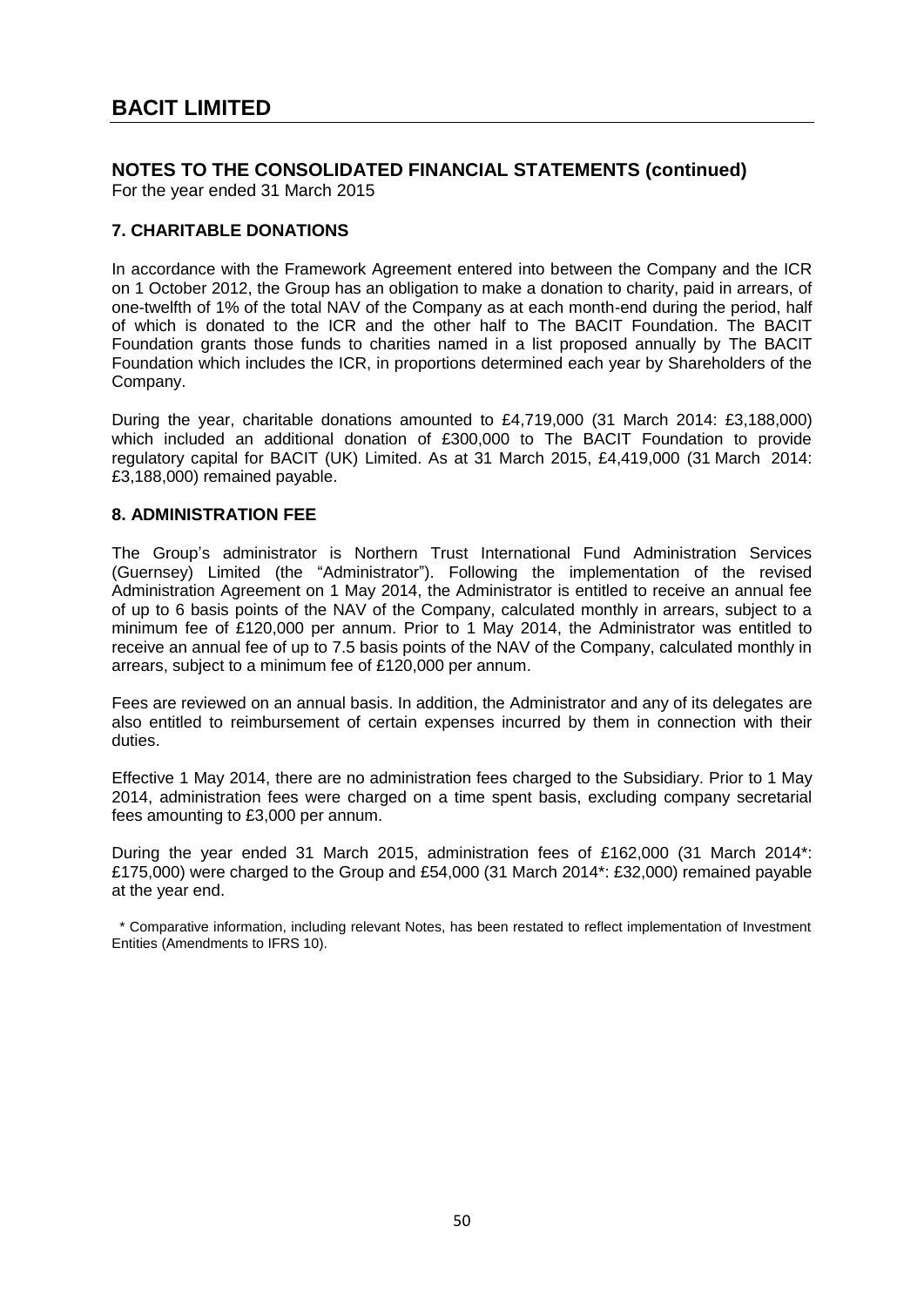For the year ended 31 March 2015

### **9. FINANCIAL ASSETS AT FAIR VALUE THROUGH PROFIT OR LOSS**

The financial assets at fair value through profit or loss represent the movement in the underlying investment in the Partnership during the year.

|                                                                | 31.03.15  | 31.03.14<br>*restated |
|----------------------------------------------------------------|-----------|-----------------------|
|                                                                | £'000     | £'000                 |
| Cost of the Partnership's investments at the start of the year | 358,244   | 169,231               |
| Purchases during the year                                      | 91,089    | 233,475               |
| Sales during the year                                          | (63, 317) | (38, 918)             |
| Return on capital                                              | (2, 391)  | (12)                  |
| Reduction in investment (note 17)                              | (3,754)   | (3, 428)              |
| Net realised gains/(losses) on disposals during the year       | 1,106     | (2, 104)              |
| Cost of the Partnership's investments at the end of the year   | 380,977   | 358,244               |
| Net unrealised gains on investments at the end of the year     | 75,290    | 34,876                |
| Other net current assets                                       | 22,884    | 41,703                |
| Financial assets at fair value through profit or loss          |           |                       |
| at the end of the year                                         | 479,151   | 434,823               |
| <b>10. TRADE AND OTHER RECEIVABLES</b>                         |           |                       |
|                                                                | 31.03.15  | 31.03.14              |
|                                                                |           | *restated             |
|                                                                | £'000     | £'000                 |
| Investment income receivable (note 4)                          | 4,422     | 3,196                 |
| Prepayments                                                    | 16        | 15                    |
|                                                                | 4,438     | 3,211                 |

 \* Comparative information, including relevant Notes, has been restated to reflect implementation of Investment Entities (Amendments to IFRS 10).

### **11. TRADE AND OTHER PAYABLES**

|                                       | 31.03.15 | 31.03.14<br>*restated |
|---------------------------------------|----------|-----------------------|
|                                       | £'000    | £'000                 |
| Charitable donations payable (note 7) | 4,419    | 3,188                 |
| Directors' fee payable (note 13)      | 25       | 25                    |
| Administration fee payable (note 8)   | 54       | 31                    |
| Audit fee payable                     | 23       | 11                    |
| Other payables                        | 27       | 5                     |
|                                       | 4,548    | 3,260                 |

 \* Comparative information, including relevant Notes, has been restated to reflect implementation of Investment Entities (Amendments to IFRS 10).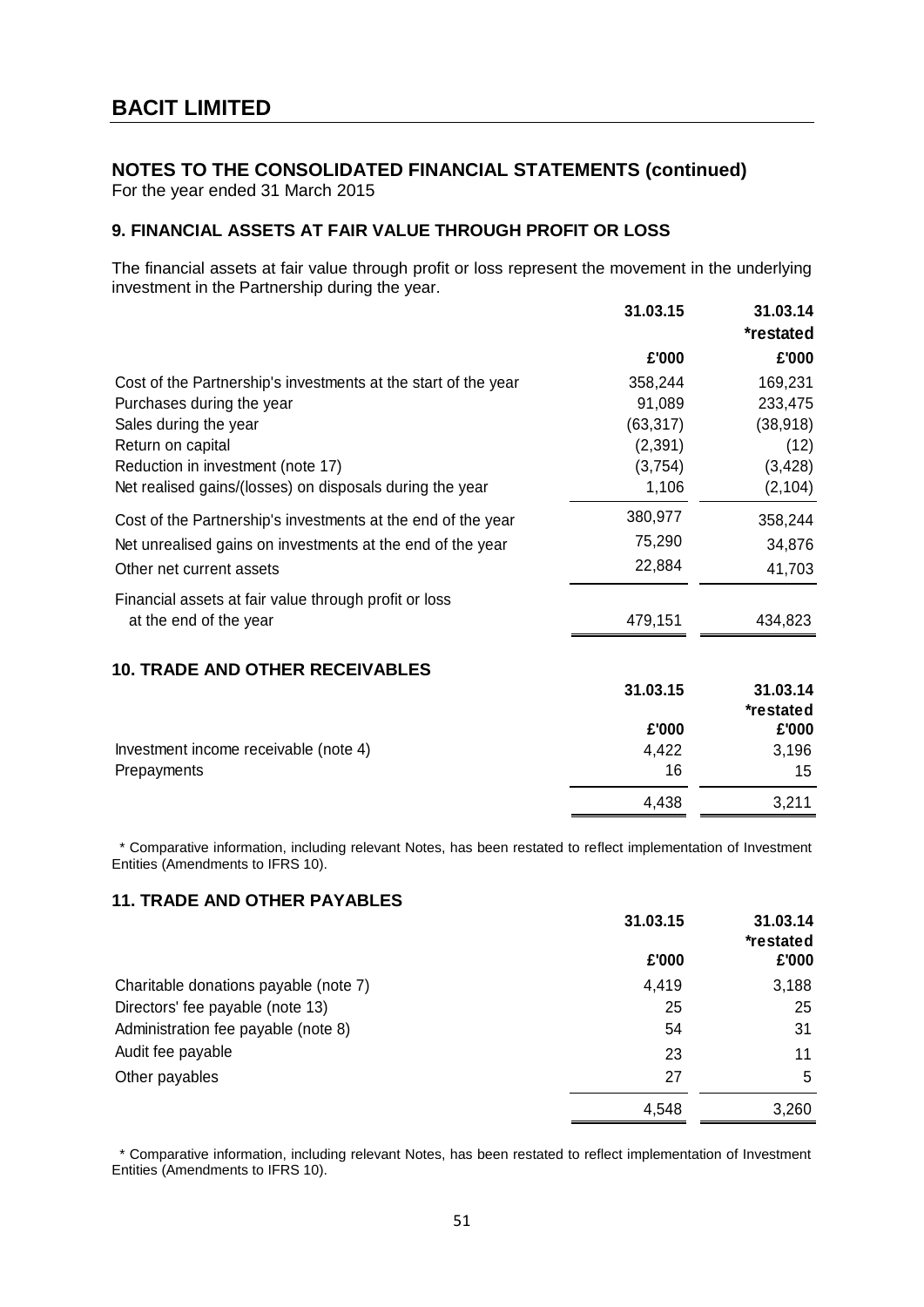For the year ended 31 March 2015

### **12. SHARE CAPITAL ACCOUNT**

#### **A. Authorised Share Capital**

The Company is authorised to issue an unlimited number of shares, which may have a par value or no par value, as the Directors see fit. The shares can be issued as Ordinary Shares, C Shares or other such classes and in any currency at the discretion of the Board.

The Company is a closed-ended investment company with an unlimited life. The Ordinary Shares are not puttable instruments because redemption is conditional upon certain market conditions and/or Board approval. As such they are not required to be classified as debt under IAS 32 – "Financial Instruments: Disclosure and Presentation".

As the Company's Shares have no par value, the share price consists solely of share premium and the amounts received for issued shares are recorded in the Share Capital Account in accordance with The Companies (Guernsey) Law.

The Company's Articles provide that Shareholders will be entitled to vote on the discontinuation of the Company every five years. The vote will require more than 50% of the votes cast on the resolution to be in favour to require the Directors to formulate proposals, to be put to Shareholders within six months of such resolution being passed, for the reorganisation or reconstruction of the Company. A special resolution of the Shareholders is required to wind up the Company, requiring a 75% vote.

The Company also has the authority, subject to various terms as set out in its Articles and in accordance with The Companies (Guernsey) Law, 2008, to acquire up to 14.99% of the Shares in issue. The Company intends to renew this authority annually. However, the Directors have no current intention to utilise this authority.

Ordinary Shares of each class carry the right to receive all income of the Group attributable to the Ordinary Shares of such class and to participate in any distribution of such income made by the Group, pro-rata to the relative calculated NAV of each of the classes of Ordinary Shares and within each such class income shall be divided pari passu among the holders of Ordinary Shares of that class in proportion to the number of Ordinary Shares of such class held by them.

The Founder Share issued at the date of incorporation was redesignated, by special resolution dated 28 September 2012, as a Deferred Share and transferred to The BACIT Foundation. This non-participating non-redeemable Deferred Share has no other rights to assets or dividends, except to payment of £1 on the liquidation of the Company and carries a right to vote only if there are no other classes of voting share of the Company in issue.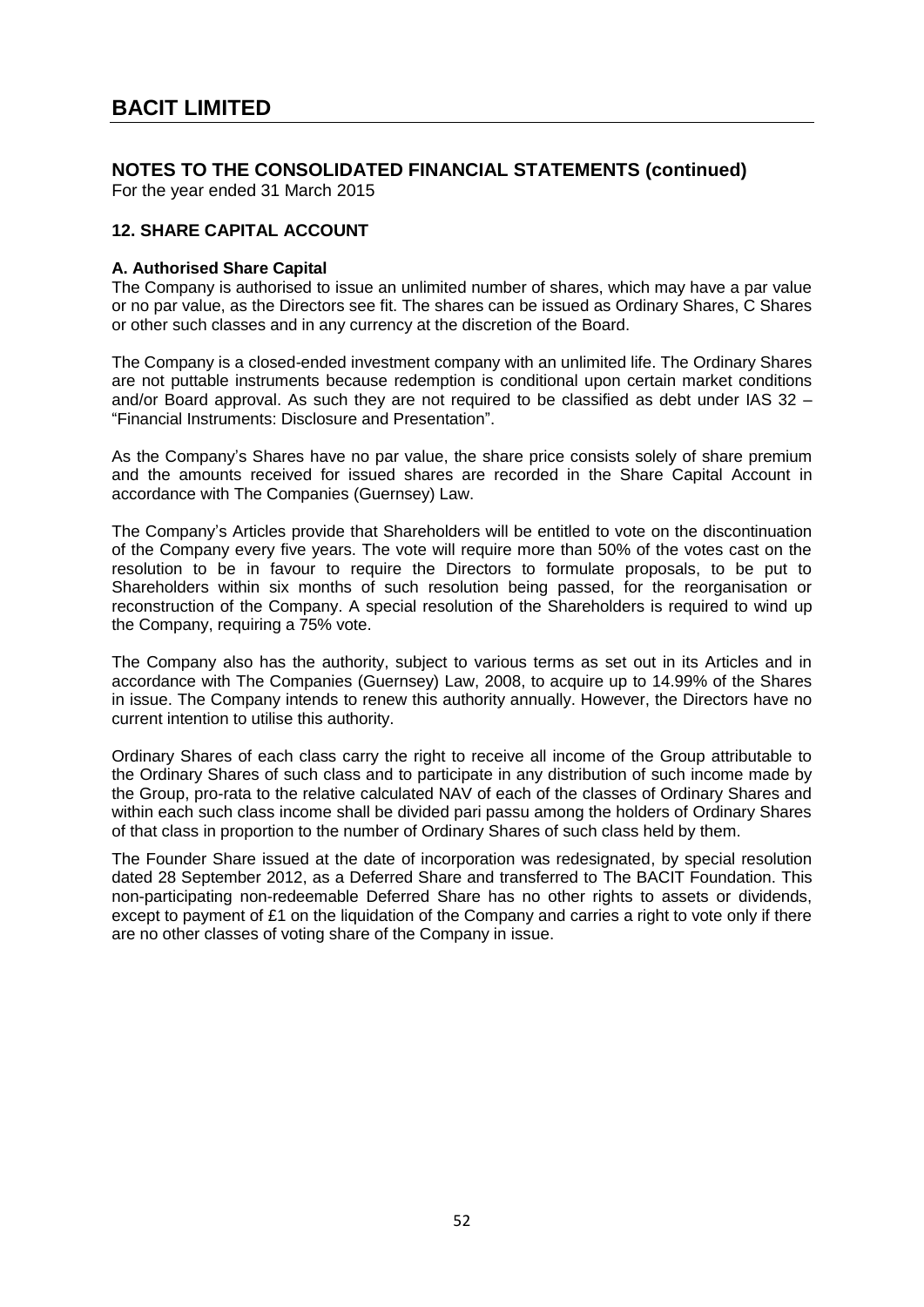For the year ended 31 March 2015

### **12. SHARE CAPITAL ACCOUNT (continued)**

### **A. Authorised Share Capital (continued)**

|                                       | <b>Ordinary Shares</b><br>01.04.14 to<br>31.03.15 | 01.04.13 to<br>31.03.14 | <b>C Shares Ordinary Shares</b><br>01.04.13 to<br>31.03.14 |
|---------------------------------------|---------------------------------------------------|-------------------------|------------------------------------------------------------|
|                                       | £'000                                             | £'000                   | £'000                                                      |
| Deferred Share (1 Share issued at £1) |                                                   |                         |                                                            |
| <b>Ordinary Share Capital</b>         |                                                   |                         |                                                            |
| Balance at the start of the year      | 401,831                                           |                         | 204,061                                                    |
| Issued during the year                | 2,156                                             | 200,000                 | 197,770                                                    |
| <b>Converted to Ordinary Shares</b>   |                                                   | (197, 770)              |                                                            |
| Share issue costs                     |                                                   | (2, 230)                |                                                            |
| Balance at the end of the year        | 403,987                                           |                         | 401,831                                                    |
|                                       | <b>Ordinary Shares</b>                            |                         | <b>C Shares Ordinary Shares</b>                            |
|                                       | 01.04.14 to                                       | 01.04.13 to             | 01.04.13 to                                                |
| <b>Ordinary Share Capital</b>         | 31.03.15                                          | 31.03.14                | 31.03.14                                                   |
|                                       | <b>Shares</b>                                     | <b>Shares</b>           | <b>Shares</b>                                              |
| Balance at the start of the year      | 380,974,677                                       |                         | 206,734,775                                                |
| Issued during the year                | 1,892,450                                         | 200,000,000             | 174,239,902                                                |
| <b>Converted to Ordinary Shares</b>   |                                                   | (200,000,000)           |                                                            |
| Balance at the end of the year        | 382,867,127                                       |                         | 380,974,677                                                |

During October 2013, 200,000,000 C Shares were issued at an issue price of 100 pence per C Share for cash consideration. On 24 December 2013, each C Share was converted to Ordinary Shares at a rate of 0.8712 Ordinary Shares per C Share, on the basis of the NAV of the respective share classes.

Ordinary Shares issued during the year ended 31 March 2015 relate to the 2014 dividend. Refer to note 3 for details.

#### **B. Capital Reserves**

Gains and losses recorded on the realisation of investments, realised exchange differences, unrealised gains and losses recorded on the revaluation of investments held at the year end and unrealised exchange differences of a capital nature are transferred to Capital Reserves.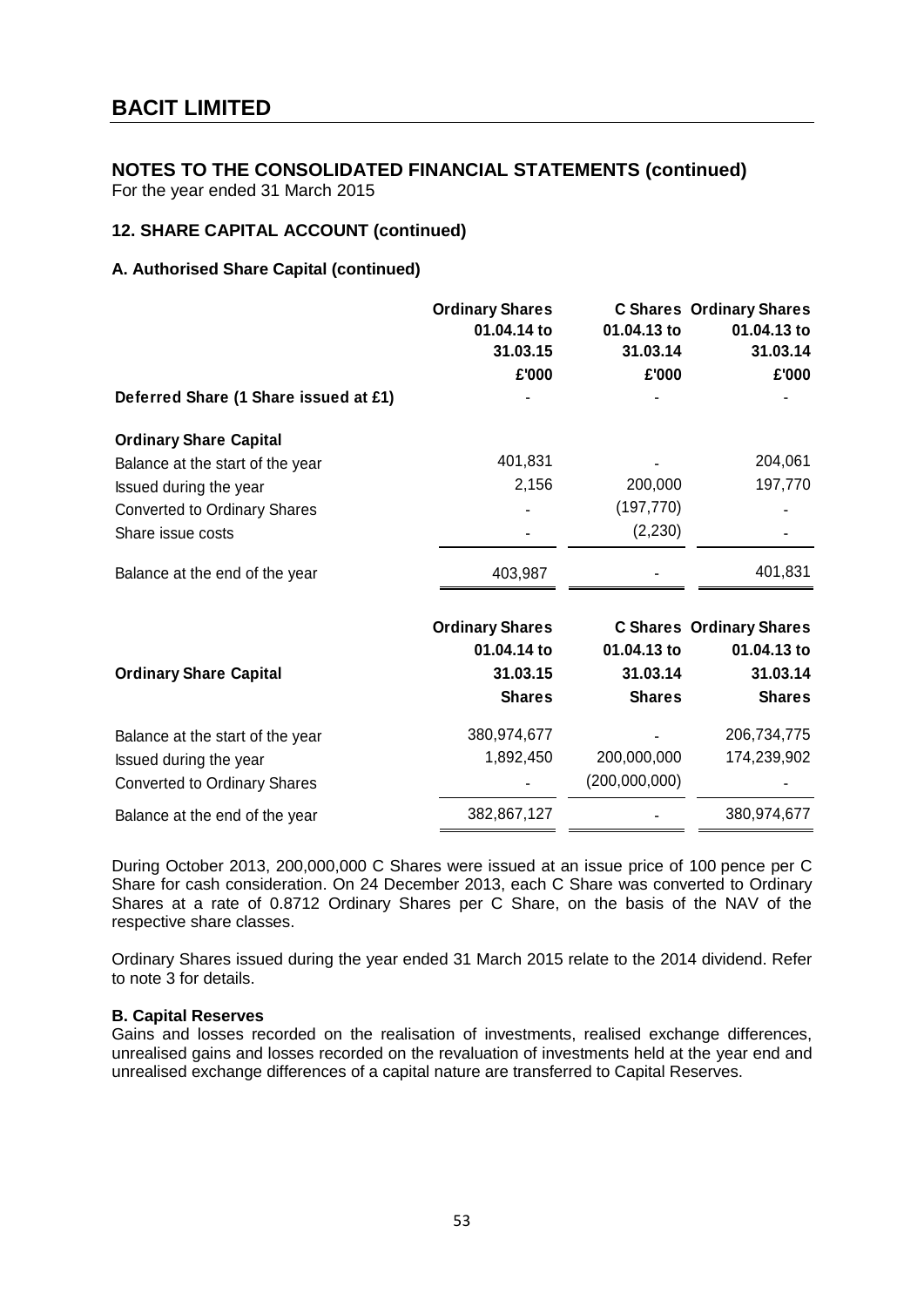For the year ended 31 March 2015

### **12. SHARE CAPITAL ACCOUNT (continued)**

#### **C. Basic and Diluted Earnings per Share**

The calculations for the basic earnings per share attributable to the Ordinary Shares of the Group are based on the following data:

|                                                 | 01.04.14 to        | 01.04.13 to       |  |
|-------------------------------------------------|--------------------|-------------------|--|
|                                                 | 31.03.15           | 31.03.14          |  |
| Earnings for the purposes of earnings per share | 49,678,043         | 9,538,714         |  |
| Weighted average number of shares               | 382,053,114        | 248,989,138       |  |
| Basic earnings per share                        | 13.00 <sub>p</sub> | 3.83 <sub>p</sub> |  |

There is no potential for dilution therefore no diluted earnings per share is calculated.

#### **13. RELATED PARTY TRANSACTIONS**

Parties are considered to be related if one party has the ability to control the other party or exercise significant influence over the other party in making financial or operational decisions.

The Directors are responsible for the determination of the investment policy of the Group and have overall responsibility for the Group's activities. The Group's investment portfolio is managed by the General Partner, which is a wholly-owned subsidiary of the Company.

The Company has seven non-executive directors. All the Directors of the Company also serve as Directors of the General Partner. Thomas Henderson and Martin Thomas are also directors of BACIT (UK) Limited and BACIT Discovery Limited (formerly BACIT CHK1 Investment Limited).

Each of the Directors is entitled to receive a fee of £20,000 per annum, except for the Chairman who is entitled to receive a fee of £30,000 per annum. Mr Tigue and Mr Henderson have agreed to waive their right to receive their fees. For the Directors' interests on the Group please refer to the Directors and Other Interests section of the Director's Report. In addition, the investee funds may hold shares in companies related to the Directors.

Directors' fees for the year to 31 March 2015, including outstanding Directors' fees at the end of the year, are set out below.

|                              | 31.03.15 | 31.03.14 |
|------------------------------|----------|----------|
|                              | £'000    | £'000    |
| Directors' fees for the year | 100      | 100      |
| Payable at end of year       | 25       | 25       |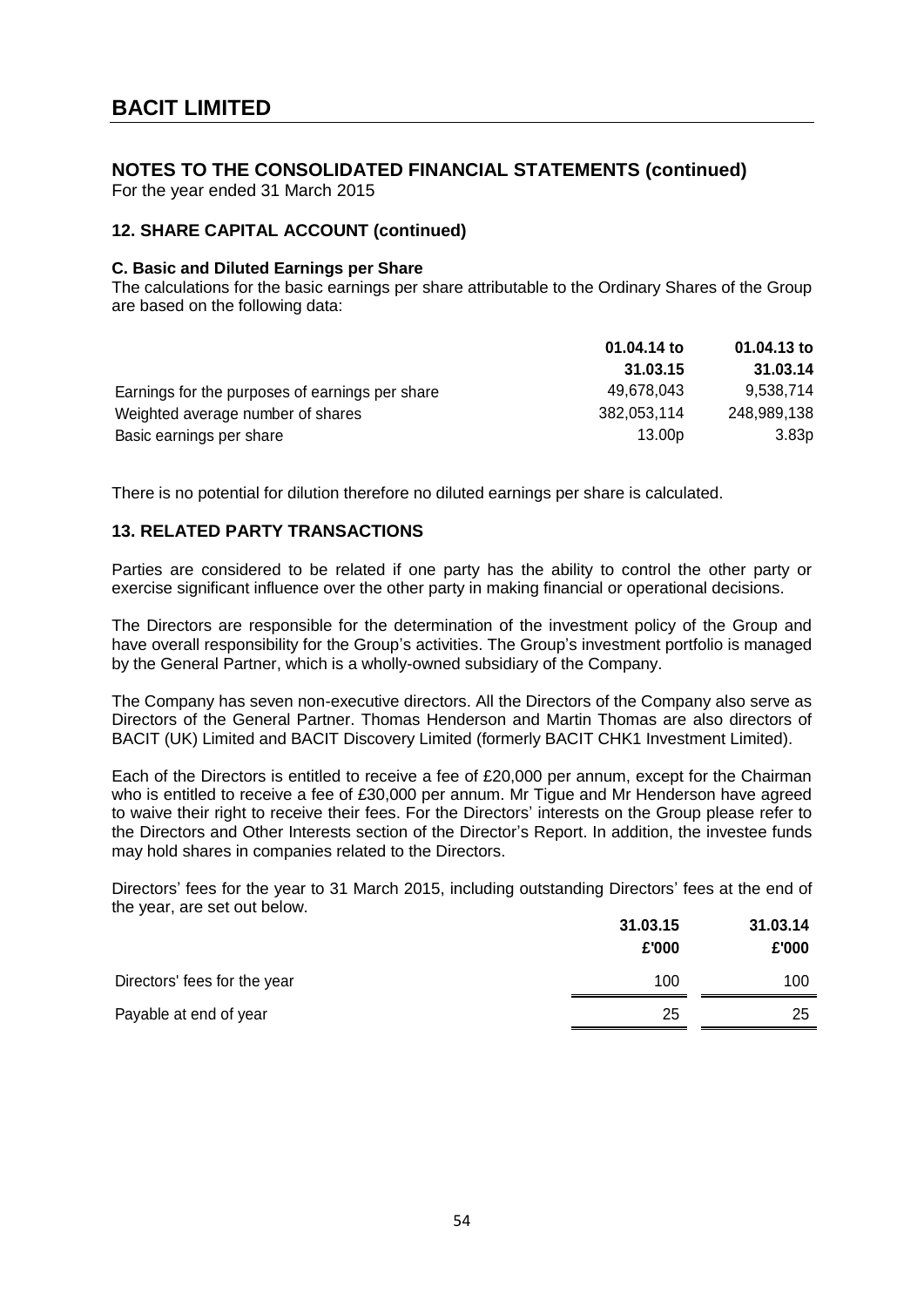For the year ended 31 March 2015

### **13. RELATED PARTY TRANSACTIONS (continued)**

Martin Thomas received a fee of £55,000 from the Group during the year for services provided under a consultancy arrangement relating to restructuring so as to comply with the Financial Conduct Authority rules that implement the Alternative Investment Fund Managers Directive (principally the establishment of BACIT (UK) Limited and associated matters).

The Company appointed as its Alternative Investment Fund Manager, BACIT (UK) Limited which has taken over the investment management activities previously carried out by the General Partner.

The Management Team of the General Partner provides management services to the Partnership free of charge.

The Group may have underlying investments which, from time to time, include investments associated with members of the Board. In no case does the member have any direct ability to influence the investment policy of the Group's portfolio investments to make, hold or dispose of such investments.

In accordance with the amended Deed entered into between the Company, the General Partner and Farla Limited, Farla Limited agrees to provide office space, equipment and the reimbursement of expenses of the Management Team and to either pay directly or reimburse the Group in respect of specific overheads of the Management Team up to an amount equal to £210,000 per annum.

Total expenses paid for by Farla Limited amounted to £100,000 for the year ended 31 March 2015 (31 March 2014: £125,000).

In accordance with the Group's Articles of Incorporation, 50% of the Charitable Donations are made to The BACIT Foundation. The BACIT Foundation was incorporated in England and Wales on 17 May 2012 as a private company limited by guarantee, with exclusively charitable purposes and holds the Group's Deferred Share.

As at 31 March 2015, the following shares were held by members of the Management Team:

|                   | <b>Number</b> | <b>Number</b><br>of shares |  |
|-------------------|---------------|----------------------------|--|
|                   | of shares     |                            |  |
|                   | 31.03.15      | 31.03.14                   |  |
| Thomas Henderson* | 16,742,400    | 16,742,400                 |  |
| John McDonald     | 292,160       | 287,120                    |  |
| Arabella Cecil    | 380,809       | 374,240                    |  |
| Fenella Dernie    | 13,143        | 13,143                     |  |

\*Shares are held by Farla Limited, a company controlled by Thomas Henderson.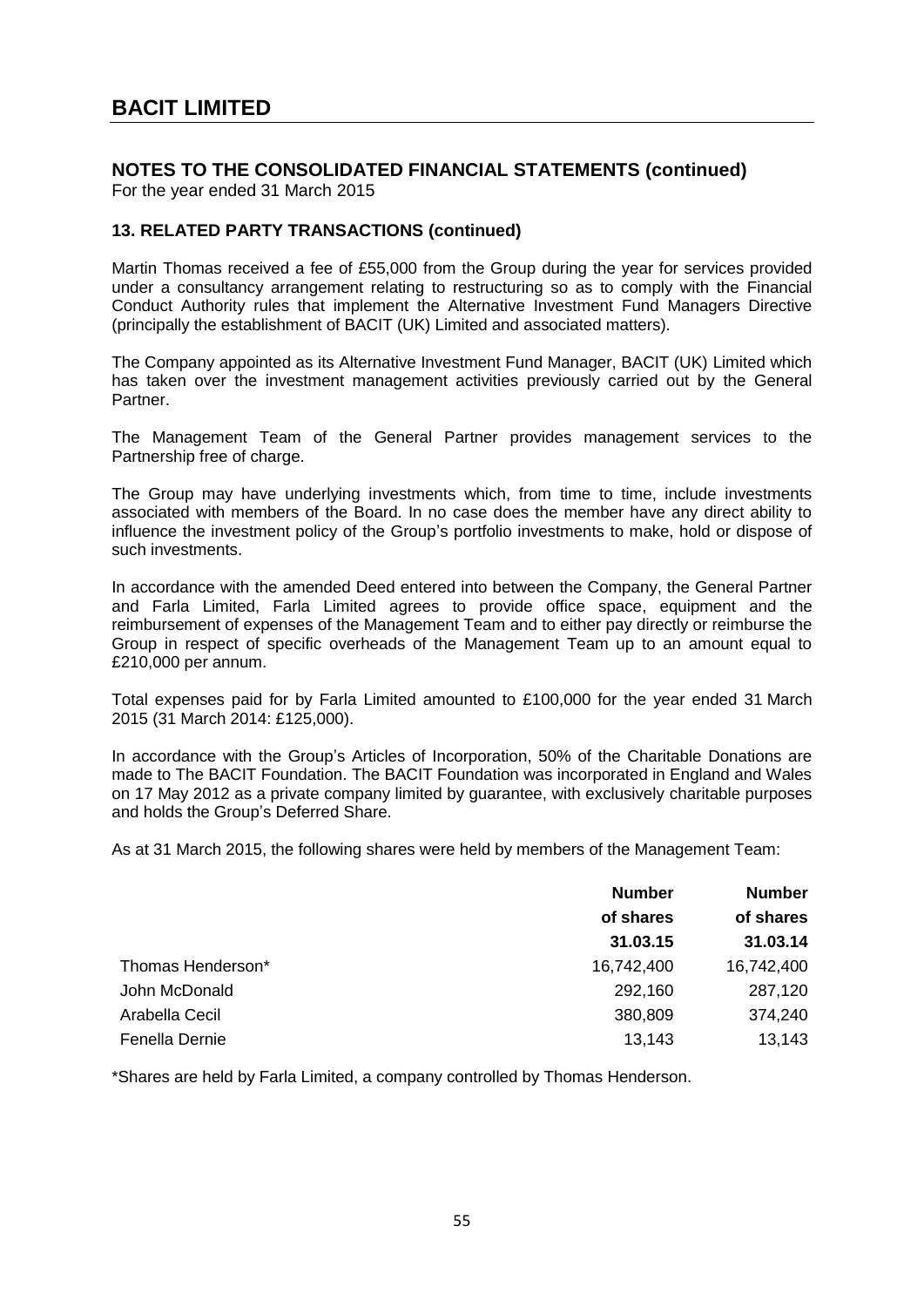For the year ended 31 March 2015

### **13. RELATED PARTY TRANSACTIONS (continued)**

#### *Significant agreements*

Northern Trust International Fund Administration Services (Guernsey) Limited (the "Administrator") performs administrative duties to the Group. The Administrator is entitled to receive an annual fee of up to 6 basis points of the NAV of the Company, calculated monthly in arrears, subject to a minimum fee of £120,000 per annum. Please refer to note 8.

Northern Trust (Guernsey) Limited serves as custodian to the Partnership. During the year ended 31 March 2015, custodian fees of £169,000 (31 March 2014: £163,000) were charged by Northern Trust (Guernsey) Limited to the Partnership and £28,000 (31 March 2014: £37,000) remained payable as at 31 March 2015.

#### **14. OPERATING SEGMENTS**

Through its investment in the Partnership, the Group has a highly diversified portfolio of investments and as at 31 March 2015 no single investment accounts for more than 7.5% of the Group's Net Assets.

The Board has considered the requirements of IFRS 8 'Operating Segments', and is of the view that the Group's activities form a single segment under the standard, being investments in a diversified portfolio of hedge, equity and long-term alternative investment funds across multiple asset classes. The Group's investments are managed on a global basis.

The Board, as a whole, has been determined as constituting the chief decision maker of the Group. The key measure of performance used by the Board to assess the Group's performance and to allocate resources is the total return based on the NAV per share, as calculated under IFRS.

The Group is part-domiciled in Guernsey. Entity wide disclosures are not necessary as the Group is engaged in a single segment of business, investing in hedge, equity and long-term alternative investment funds across multiple asset classes.

#### **15. FINANCIAL INSTRUMENTS**

In accordance with its investment objectives and policies, the Group holds financial instruments which at any one time may comprise the following:

- securities held in accordance with the investment objectives and policies;
- cash and short-term receivables and payables arising directly from operations; and
- derivative instruments including forward foreign currency contracts.

The financial instruments held by the Group are comprised principally of the investment in the Partnership.

Details of the Group's significant accounting policies and methods adopted, including the criteria for recognition, the basis of measurement and the basis on which income and expenses are recognised, in respect of its financial assets and liabilities are disclosed in note 1.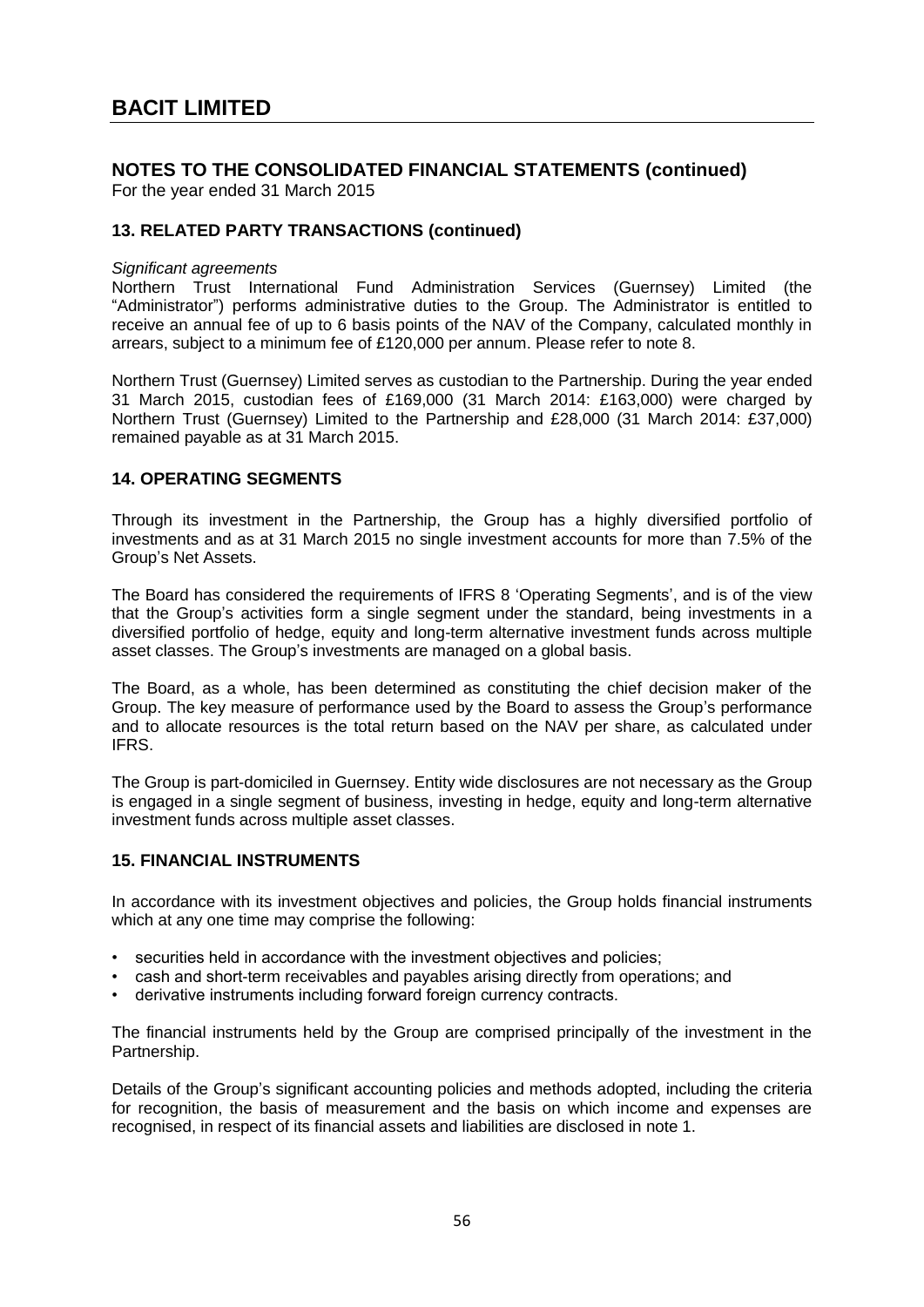For the year ended 31 March 2015

### **15. FINANCIAL INSTRUMENTS (continued)**

|                                                                           | 31.03.15<br><b>Fair Value</b><br>£'000 | 31.03.14<br><b>Fair Value</b><br>£'000 |
|---------------------------------------------------------------------------|----------------------------------------|----------------------------------------|
| Financial assets designated at fair value through profit or loss          |                                        |                                        |
| <b>BACIT Investments LP Incorporated</b>                                  | 479,151                                | 434,823                                |
| Total financial assets designated at fair value<br>through profit or loss | 479,151                                | 434,823                                |
| Other financial assets                                                    | 4,461                                  | 3,287                                  |
| Financial liabilities designated at fair value through profit or loss     |                                        |                                        |
| Other financial liabilities                                               | (4, 548)                               | (3,260)                                |
| <b>Total net assets</b>                                                   | 479,064                                | 434,850                                |

The financial instruments held by the Partnership are comprised principally of hedge, equity, cash and long-term alternative investment funds.

The table below analyses the carrying amounts of the financial assets and liabilities held by the Partnership by category as defined in IAS 39 – "Financial Instruments: Recognition and Measurement".

|                                                                  | 31.03.15          | 31.03.14          |
|------------------------------------------------------------------|-------------------|-------------------|
|                                                                  | <b>Fair Value</b> | <b>Fair Value</b> |
|                                                                  | £'000             | £'000             |
| Financial assets designated at fair value through profit or loss |                   |                   |
| Listed Investments                                               | 120,567           | 135,983           |
| Unlisted Investments                                             | 335,700           | 257,137           |
| Unrealised gains on open forward foreign currency contracts      | 665               |                   |
| Total financial assets designated at fair value                  |                   |                   |
| through profit or loss                                           | 456,932           | 393,120           |
| Other financial assets                                           | 26,675            | 45,123            |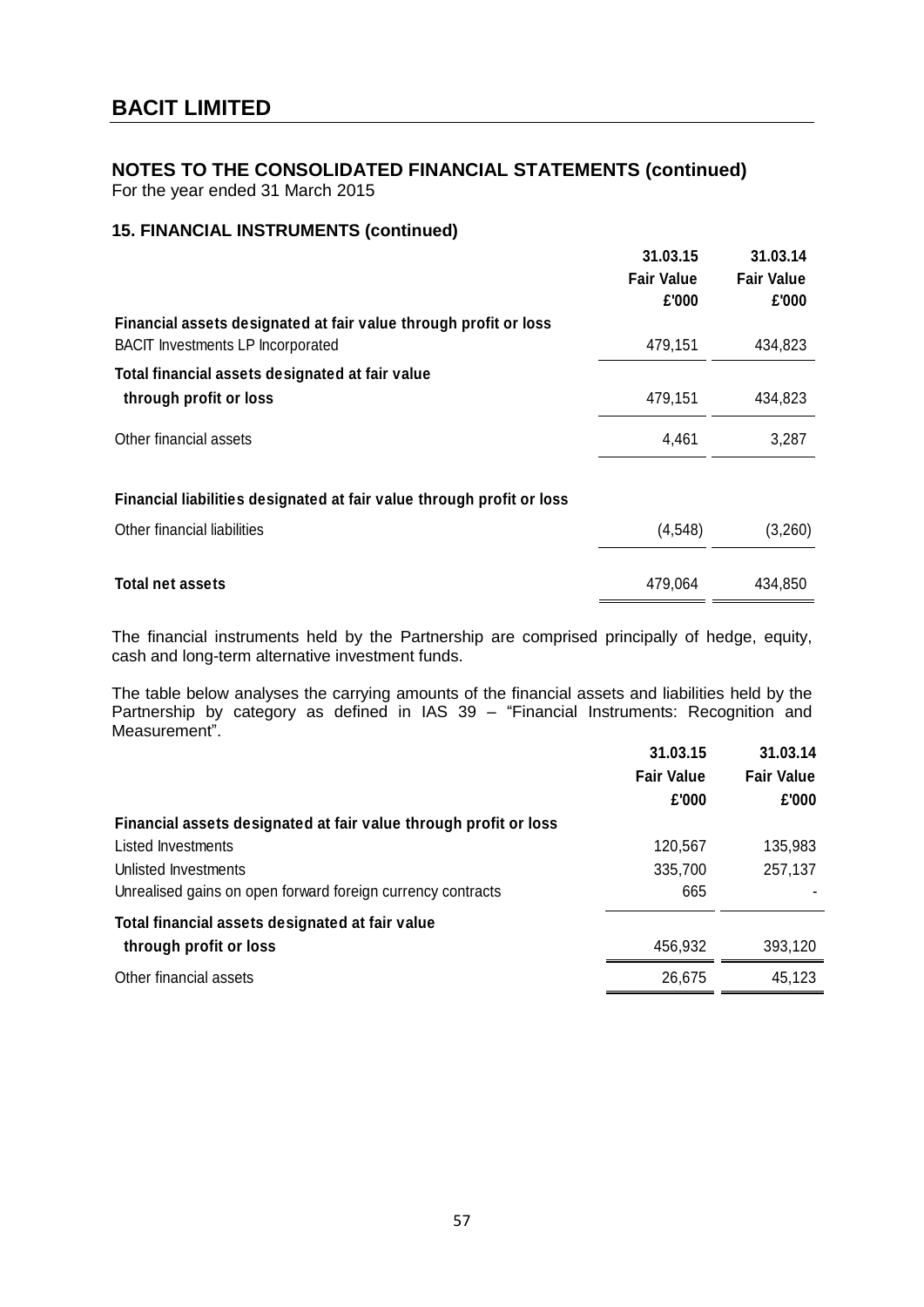For the year ended 31 March 2015

### **15. FINANCIAL INSTRUMENTS (continued)**

|                                                                                                                                       | 31.03.15<br><b>Fair Value</b><br>£'000 | 31.03.14<br><b>Fair Value</b><br>£'000 |
|---------------------------------------------------------------------------------------------------------------------------------------|----------------------------------------|----------------------------------------|
| Financial liabilities designated at fair value through profit or loss<br>Unrealised losses on open forward foreign currency contracts | ۰                                      | (180)                                  |
| Other financial liabilities                                                                                                           | (4, 456)                               | (3, 240)                               |
| Total net assets of the Partnership                                                                                                   | 479,151                                | 434,823                                |

### **16. FINANCIAL RISK MANAGEMENT AND ASSOCIATED RISKS**

The Group is exposed to a variety of financial risks as a result of its activities. These risks include market risk (including market price risk, foreign currency risk and interest rate risk), credit risk and liquidity risk. These risks have existed throughout the year and the Group's policies for managing them are summarised below.

The risks below do not reflect the risks of the Partnership's underlying investment portfolios of the financial assets at fair value through profit or loss ("investment entities") in the Group's Consolidated Statement of Financial Position. The Group has very significant indirect exposure to a number of risks through the Partnership's underlying portfolios of the investment entities. However this is the intention of the Group in order to achieve capital gains. There is no sensible mechanism to "control" these risks without considerably prejudicing return objectives.

Due to the lack of transparency in many of the Partnership's underlying assets it is not possible to quantify or hedge the impact of these risks on the portfolio as each investment entity may have complex and changing risk dynamics that are not easily observable or predictable. These risks will include extensive interest, foreign exchange and other market risks which are magnified by significant gearing in many cases, resulting in increased liquidity and return risk.

### **Market risk**

Market risk is the risk that the fair value of a financial instrument will fluctuate because of changes in market prices. The Group's activities expose it primarily to the market risks of changes in market prices, interest rates and foreign currency exchange rates.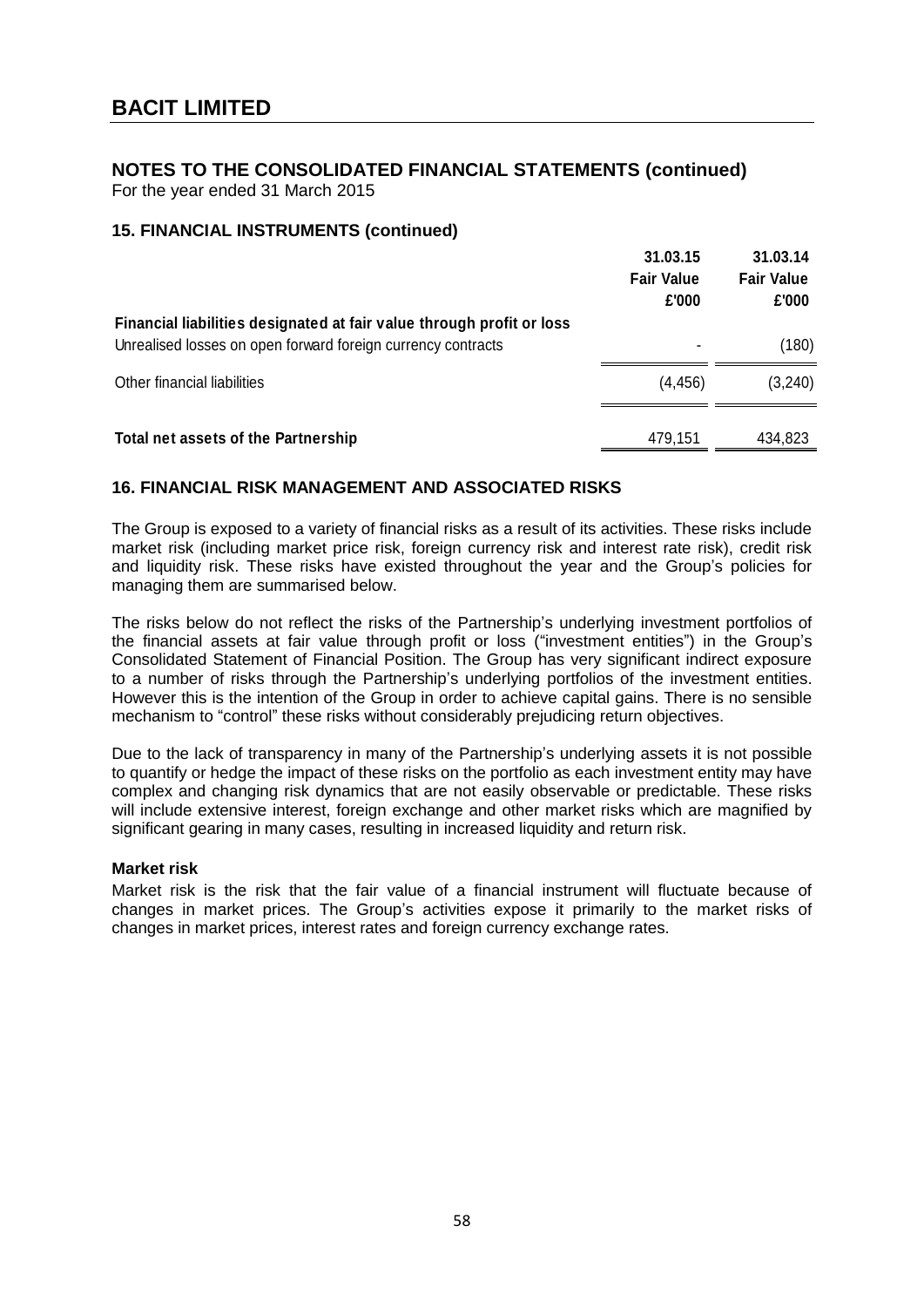For the year ended 31 March 2015

### **16. FINANCIAL RISK MANAGEMENT AND ASSOCIATED RISKS (continued)**

#### *Market price risk*

Market price risk arises mainly from the uncertainty about future prices of the financial instruments held by the Partnership's underlying funds. It represents the potential gain or loss the Group may suffer through holding market positions in the face of price movements.

Market risk encompasses the potential for both gains and losses and is affected by three main components: changes in actual market prices, actual levels of and changes in interest rates and foreign currency movements. Interest rate and foreign currency movement risks are covered elsewhere in this note. The overall market risk management of each of the holdings of the Partnership is primarily driven by their respective investment objectives. The Management Team assesses the risk in the Partnership's portfolio by monitoring exposures, liquidity, and concentrations of the underlying funds' investments, in the context of the historic and current volatility of their asset classes, and the portfolio manager's risk appetite.

The maximum risk resulting from financial instruments is generally determined by the fair value of underlying funds and committed funds of underlying Limited Partners. The overall market exposure as at 31 March 2015 is shown in the Consolidated Statement of Financial Position.

The financial instruments are sensitive to market price risk; any increase or decrease in market price will have an equivalent movement in market value of the financial instruments.

#### *Foreign currency risk*

Foreign currency risk arises from fluctuations in the value of a foreign currency against a reporting currency. It represents the potential loss or gain the Group may suffer through holding foreign currency assets in the face of foreign exchange movements. The Group's treatment of currency transactions is set out in note 1 to the Consolidated Financial Statements under "Translation of foreign currency" and "Forward currency contracts". There is no material currency risk at the Group level, however currency risk exists in the Partnership's underlying investments, the analysis of which is not feasible.

The Group's Shares are denominated in Sterling, its operating expenses are incurred in Sterling, and its investment in the Partnership is denominated in Sterling. The investments of the Partnership are denominated in US Dollars, Euros and Sterling. The Group's functional and presentation currency is Sterling; hence the Consolidated Statement of Financial Position may be significantly affected by movements in the exchange rates between the foreign currencies previously mentioned. The Management Team may manage exposure to Euro movements by using forward foreign currency contracts to hedge exposure to investments in Euro denominated share classes. The Management Team does not currently hedge out exposure to investments made into US Dollar share classes. As at 31 March 2015, the Partnership had one open forward foreign currency contract (31 March 2014: two).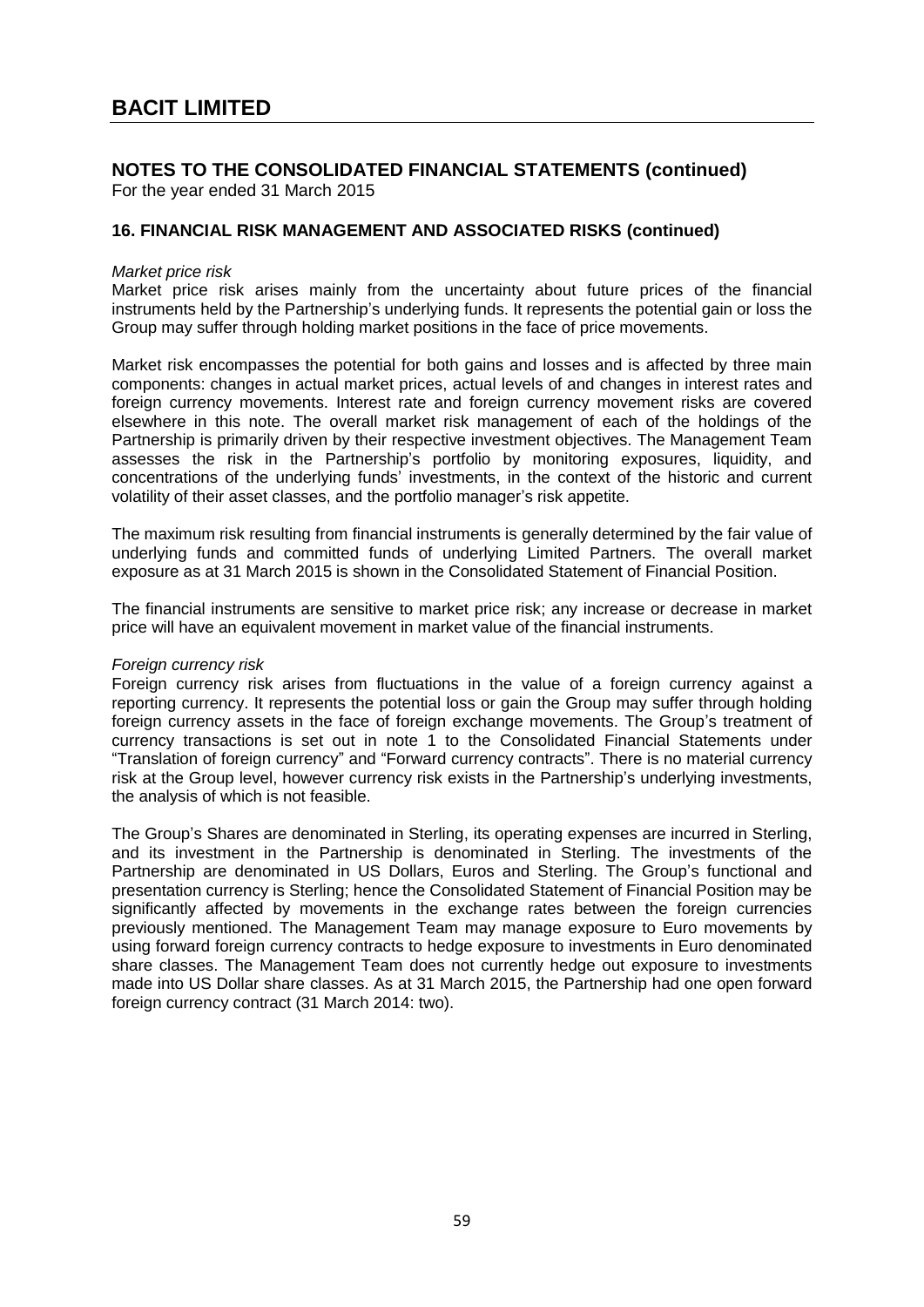For the year ended 31 March 2015

# **16. FINANCIAL RISK MANAGEMENT AND ASSOCIATED RISKS (continued)**

*Foreign currency risk (continued)*

|                                              |             |            | <b>Market</b>     | <b>Unrealised</b> |
|----------------------------------------------|-------------|------------|-------------------|-------------------|
|                                              | <b>Sell</b> | <b>Buy</b> | <b>Equivalent</b> | gain              |
|                                              | €'000       | £'000      | £'000             | £'000             |
| One Sterling/Euro Forward Currency Contract  |             |            |                   |                   |
| Settlement date 29 May 2015                  | 76,000      | 55,710     | 55,045            | 665               |
| Total unrealised gains as at 31 March 2015   |             |            |                   | 665               |
|                                              |             |            |                   |                   |
|                                              |             |            | <b>Market</b>     | <b>Unrealised</b> |
|                                              | <b>Sell</b> | <b>Buy</b> | <b>Equivalent</b> | loss              |
|                                              | €'000       | £'000      | £'000             | £'000             |
| Two Sterling/Euro Forward Currency Contracts |             |            |                   |                   |
| Settlement date 28 April 2014                | 48,800      | 40,194     | 40,349            | (155)             |
| Settlement date 28 April 2014                | 10,000      | 8,243      | 8,268             | (25)              |

The following table presents the Partnership's assets and liabilities in their respective currencies, converted into the Group's reporting currency

|                                        | <b>US\$'000</b> | €'000                    | £'000    | 31.03.15<br><b>Total</b><br>£'000 |
|----------------------------------------|-----------------|--------------------------|----------|-----------------------------------|
| Financial assets at fair value through |                 |                          |          |                                   |
| profit or loss                         | 261,271         | 58,306                   | 136,690  | 456,267                           |
| Bank and cash deposits                 | 2,769           | 147                      | 19,523   | 22,439                            |
| Trade and other receivables            | 242             | 11                       | 3,983    | 4,236                             |
| Unrealised gains on forward currency   |                 |                          |          |                                   |
| contracts                              |                 | (55, 045)                | 55,710   | 665                               |
| Trade and other payables               |                 | $\overline{\phantom{0}}$ | (34)     | (34)                              |
| Distribution payable                   |                 |                          | (4, 422) | (4,422)                           |
|                                        | 264,282         | 3,419                    | 211,450  | 479,151                           |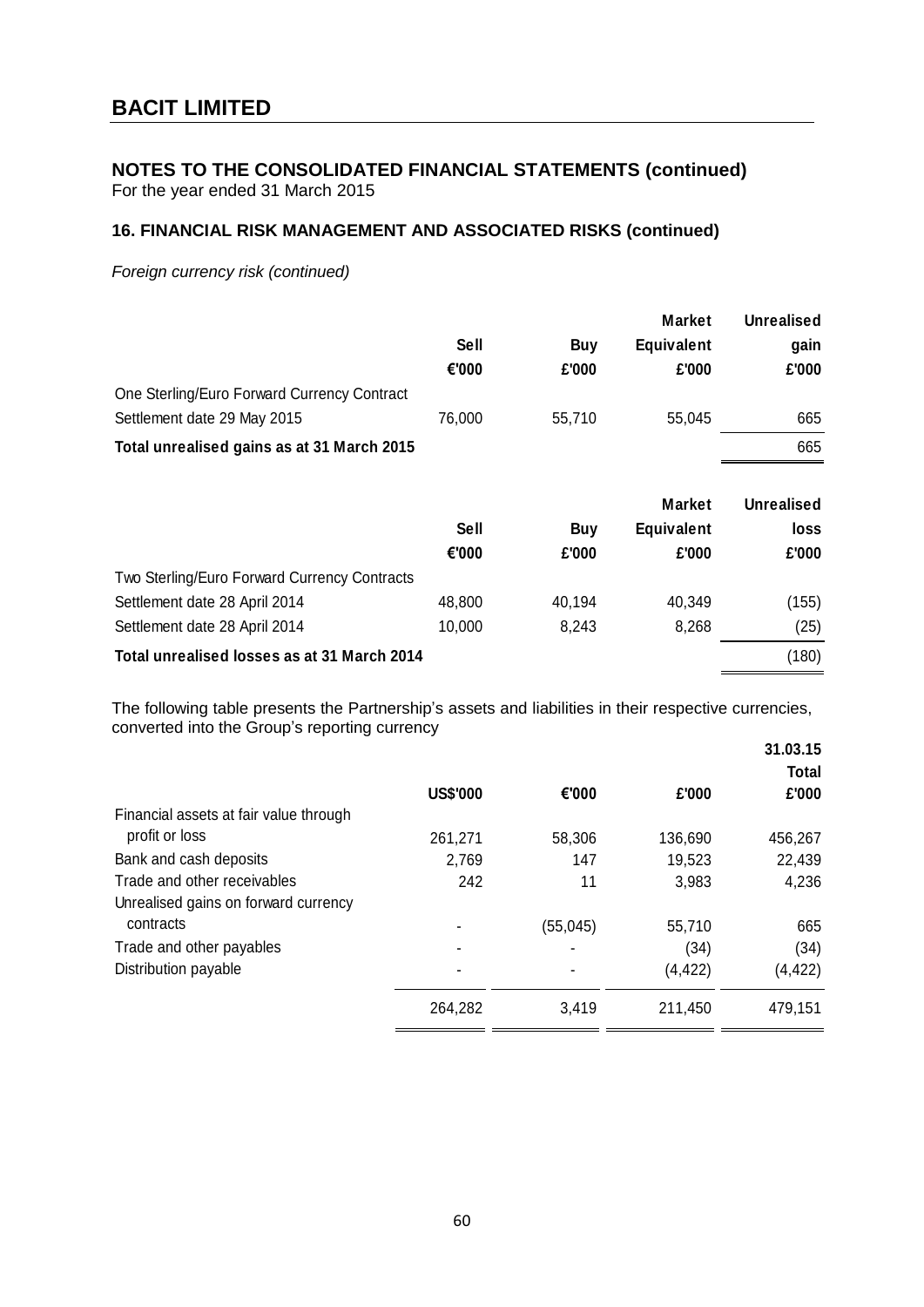For the year ended 31 March 2015

# **16. FINANCIAL RISK MANAGEMENT AND ASSOCIATED RISKS (continued)**

### *Foreign currency risk (continued)*

The following table presents the Partnership's assets and liabilities in their respective currencies, converted into the Group's reporting currency

|                                        |                 |           |          | 31.03.14<br><b>Total</b> |
|----------------------------------------|-----------------|-----------|----------|--------------------------|
|                                        | <b>US\$'000</b> | €'000     | £'000    | £'000                    |
| Financial assets at fair value through |                 |           |          |                          |
| profit or loss                         | 223,380         | 51,808    | 117,932  | 393,120                  |
| Bank and cash deposits                 | 533             |           | 44,056   | 44,589                   |
| Trade and other receivables            | 277             | 11        | 246      | 534                      |
| Unrealised losses on forward currency  |                 |           |          |                          |
| contracts                              |                 | (48, 617) | 48,437   | (180)                    |
| Trade and other payables               |                 |           | (44)     | (44)                     |
| Distribution payable                   |                 |           | (3, 196) | (3, 196)                 |
|                                        | 224,190         | 3,202     | 207,431  | 434,823                  |

### *Foreign currency sensitivity analysis*

The below details the sensitivity of the Partnership's fair value to a 10% change in the Sterling exchange rate against the EUR and US Dollar currencies with all other variables held constant. The resulting impact on the NAV of the Group is detailed in the table below. The sensitivity analysis percentage represents the Management Team's assessment, based on the foreign exchange rate movements over the relevant period and of a reasonably possible change in foreign exchange rates.

|              |                 | 31.03.15 |                 | 31.03.14 |  |
|--------------|-----------------|----------|-----------------|----------|--|
|              | <b>US\$'000</b> | €'000    | <b>US\$'000</b> | €'000    |  |
| 10% increase | (24, 026)       | (311)    | (20, 381)       | (291)    |  |
| 10% decrease | 29,365          | 379      | 24,916          | 357      |  |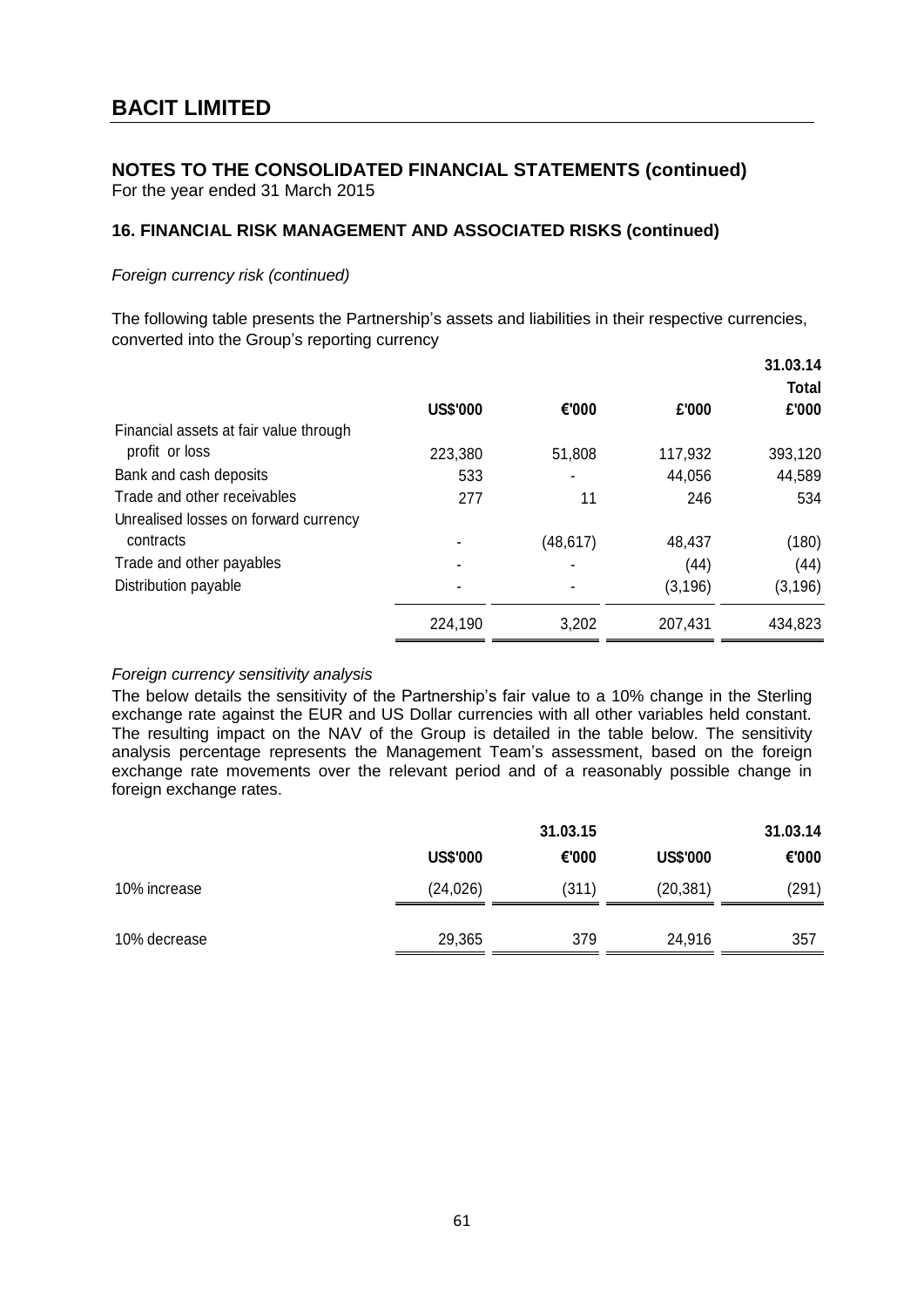For the year ended 31 March 2015

### **16. FINANCIAL RISK MANAGEMENT AND ASSOCIATED RISKS (continued)**

#### *Interest rate risk*

Interest rate risk represents the uncertainty of investment return due to changes in the market rates of interest. Interest receivable on bank deposits or payable on bank overdraft is affected by fluctuations in interest rates. All cash balances are at variable rates. Interest rate risk exists in the Group's underlying investments, the analysis of which has not been possible.

The Group is not exposed to significant interest rate risk on cash assets as interest from bank balances is minimal due to low interest rates. Any excess cash and cash equivalents of the Group are invested at short-term market interest rates.

The Group's continuing position in relation to interest rate risk is monitored on an ongoing basis by the Management Team.

#### *Interest rate sensitivity*

No material impact on the Consolidated Statement of Comprehensive Income or Consolidated Statement of Financial Position is expected due to the immateriality of interest rate risk at the year end.

#### **Credit Risk**

Credit risk is the risk that an issuer or counterparty will be unable to meet a commitment that it has entered into with the Group. Credit risk in relation to securities transactions awaiting settlement is managed through the rules and procedures of the relevant stock exchanges. In particular settlements for transactions in listed securities are effected by the Custodian on a delivery against payment or receipt against payment basis. Transactions in unlisted securities are effected against binding subscription agreements.

The principal credit risks for the Group are in relation to deposits with banks. Northern Trust (Guernsey) Limited ("NTGL") acts as the principal banker to the Group, and as custodian of its assets. The securities held by NTGL as Custodian are held in trust and are registered in the name of BACIT Investments LP Incorporated. NTGL is a wholly owned subsidiary of The Northern Trust Corporation ("TNTC"). TNTC is publicly traded and a constituent of the S&P 500. As at 31 March 2015, TNTC has a credit rating of A+ (31 March 2014: A+) from Standard & Poor's and A2 (31 March 2014: A2) from Moody's. The credit risk associated with debtors is limited to any unrealised gains on open forward foreign currency contracts, as detailed above and other receivables.

#### *Credit risk analysis*

The Group's maximum credit exposure is limited to the carrying amount of financial assets recognised as at the Consolidated Statement of Financial Position date:

|                             | 31.03.15 | 31.03.14<br>*restated |
|-----------------------------|----------|-----------------------|
|                             | £'000    | £'000                 |
| Cash and cash equivalents   | 23       | 76                    |
| Trade and other receivables | 4,438    | 3,211                 |
|                             | 4,461    | 3,287                 |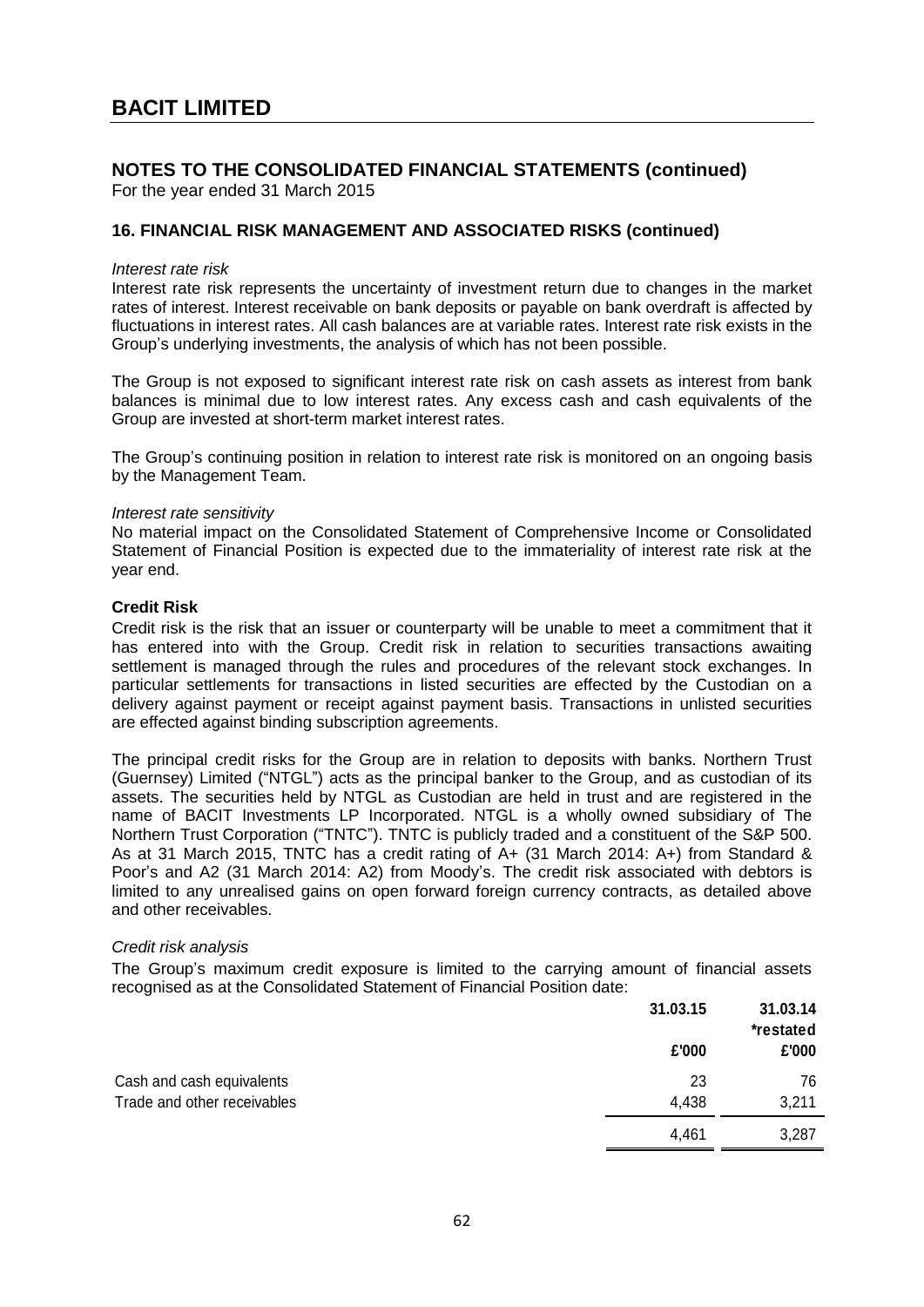For the year ended 31 March 2015

### **16. FINANCIAL RISK MANAGEMENT AND ASSOCIATED RISKS (continued)**

### **Liquidity risk**

Liquidity risk is the risk that the Group will encounter in realising assets or otherwise raising funds to meet financial commitments in a reasonable timeframe or at a reasonable price.

The Group is exposed to the possibility that it may be unable to liquidate its assets as it otherwise deems advisable as the underlying funds or its managers may require minimum holding periods and restrictions on redemptions. Further, there may be suspension or delays in payment of redemption proceeds by underlying funds or holdbacks of redemption proceeds otherwise payable to the Group until after the applicable underlying fund's financial records have been audited. Therefore, the Group may hold receivables that may not be paid to the Group for a significant period of time, may not accrue any interest and ultimately may not be paid to the Group. As at 31 March 2015, no discretionary restrictions existed in any of the Group's underlying investments (31 March 2014: none).

The table below details the Group's liquidity analysis for its financial assets and liabilities. The table has been drawn up based on the undiscounted net cash flows on the financial assets and liabilities that settle on a net basis and the undiscounted gross cash flows on those financial assets and liabilities that require gross settlement.

|                                | Within 1<br>month<br>£'000 | 1 to $3$<br>months<br>£'000 | 3 to 12<br>months<br>£'000 | <b>Greater than</b><br>12 months<br>£'000 | 31.03.15<br><b>Total</b><br>£'000 |
|--------------------------------|----------------------------|-----------------------------|----------------------------|-------------------------------------------|-----------------------------------|
| Financial assets at fair value |                            |                             |                            |                                           |                                   |
| through profit or loss         | 143,537                    | 165,012                     | 131,226                    | 39,376                                    | 479,151                           |
| Cash and cash equivalents      | 23                         |                             |                            |                                           | 23                                |
| Trade and other receivables    | 4,438                      |                             |                            |                                           | 4,438                             |
| Trade and other payables       | (129)                      |                             | (4,419)                    |                                           | (4, 548)                          |
| Total                          | 147,869                    | 165,012                     | 126,807                    | 39,376                                    | 479,064                           |
| Percentage                     | 30.87%                     | 34.44%                      | 26.47%                     | 8.22%                                     | 100.00%                           |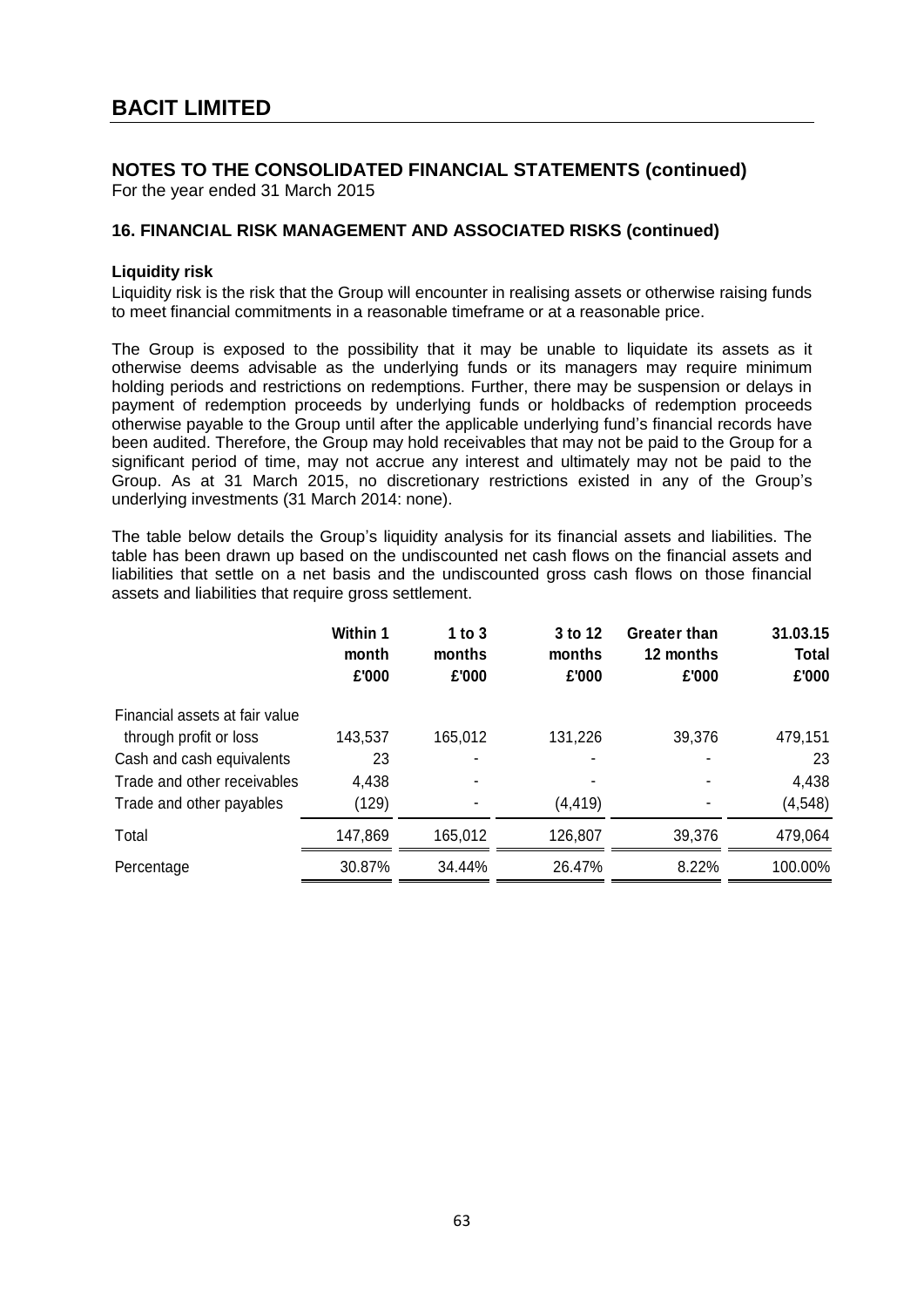For the year ended 31 March 2015

# **16. FINANCIAL RISK MANAGEMENT AND ASSOCIATED RISKS (continued)**

| <b>Liquidity risk (continued)</b> |                            |                             |                            |                                           |                                   |
|-----------------------------------|----------------------------|-----------------------------|----------------------------|-------------------------------------------|-----------------------------------|
|                                   | Within 1<br>month<br>£'000 | 1 to $3$<br>months<br>£'000 | 3 to 12<br>months<br>£'000 | <b>Greater than</b><br>12 months<br>£'000 | 31.03.14<br><b>Total</b><br>£'000 |
| Financial assets at fair value    |                            |                             |                            |                                           |                                   |
| through profit or loss            | 139,472                    | 43,063                      | 185,458                    | 66,830                                    | 434,823                           |
| Cash and cash equivalents         | 76                         |                             |                            |                                           | 76                                |
| Trade and other receivables       | 3,211                      |                             |                            |                                           | 3,211                             |
| Trade and other payables          | (72)                       |                             | (3, 188)                   |                                           | (3,260)                           |
| Total                             | 142,687                    | 43,063                      | 182,270                    | 66,830                                    | 434,850                           |
| Percentage                        | 32.81%                     | 9.90%                       | 41.92%                     | 15.37%                                    | 100.00%                           |

*\*The above tables reflect the anticipated cash flows assuming notice was given to all underlying funds as at 31 March 2015. It includes a provision for "audit hold back" which most hedge funds apply to full redemptions and any other known restrictions the managers of the underlying funds may have placed on redemptions. Where there is currently no firm indication from the underlying manager on the expected timing of the receipt of redemption proceeds, the relevant amount is included in the "greater than 12 months" category. The cash flow projections are therefore conservative estimates.*

### **17. FAIR VALUE MEASUREMENT**

IFRS 13 requires the Group to establish a fair value hierarchy that prioritises the inputs to valuation techniques used to measure fair value. The hierarchy gives the highest priority to unadjusted quoted prices in active markets for identical assets or liabilities (Level 1 measurements) and the lowest priority to unobservable inputs (Level 3 measurements). The three levels of the fair value hierarchy under IFRS 13 are set as follows:

Level 1 Quoted prices (unadjusted) in active markets for identical assets or liabilities;

Level 2 Inputs other than quoted prices included within Level 1 that are observable for the asset or liability either directly (that is, as prices) or indirectly (that is, derived from prices) or other market corroborated inputs; and

Level 3 Inputs for the asset or liability that are not based on observable market data (that is, unobservable inputs).

The level in the fair value hierarchy within which the fair value measurement is categorised in its entirety is determined on the basis of the lowest level input that is significant to the fair value measurement. For this purpose, the significance of an input is assessed against the fair value measurement in its entirety. If a fair value measurement uses observable inputs that require significant adjustment based on unobservable inputs, that measurement is a Level 3 measurement. Assessing the significance of a particular input to the fair value measurement requires judgement, considering factors specific to the asset or liability.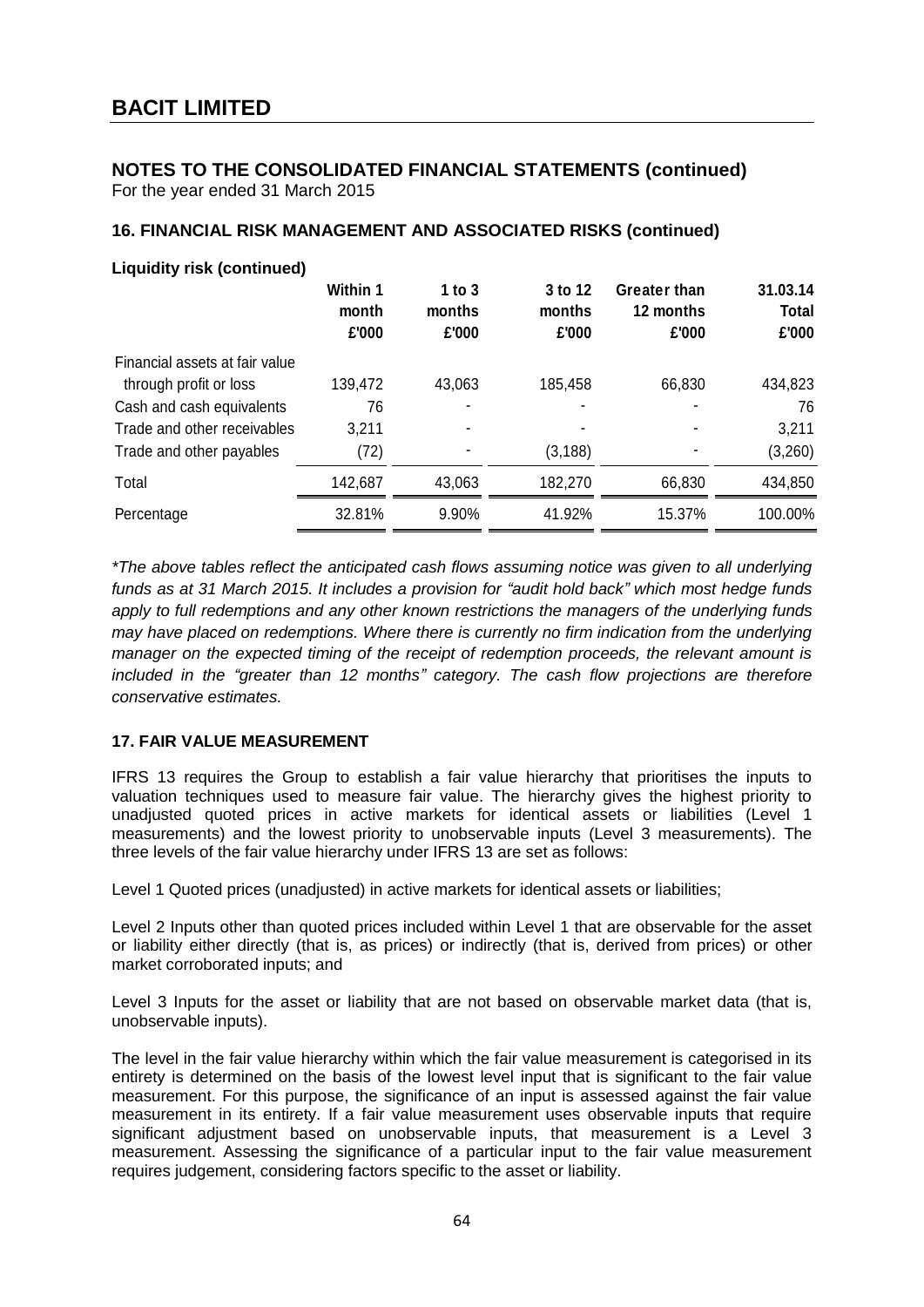For the year ended 31 March 2015

### **17. FAIR VALUE MEASUREMENT (continued)**

The determination of what constitutes 'observable' requires significant judgment by the Group. The Group considers observable data to be that market data that is readily available, regularly distributed or updated, reliable and verifiable, and provided by independent sources that are actively involved in the relevant market.

The following table presents the Group's financial assets and liabilities by level within the valuation hierarchy as of 31 March 2015:

| <b>Assets</b><br>Financial assets at fair value<br>through profit or loss:<br><b>BACIT Investments LP Incorporated</b> | Level 1<br>£'000 | Level 2<br>£'000<br>479,151 | Level 3<br>£'000 | 31.03.15<br><b>Total</b><br>£'000<br>479,151 |
|------------------------------------------------------------------------------------------------------------------------|------------------|-----------------------------|------------------|----------------------------------------------|
|                                                                                                                        |                  |                             |                  |                                              |
| <b>Total assets</b>                                                                                                    |                  | 479,151                     |                  | 479,151                                      |
| <b>Assets</b>                                                                                                          | Level 1<br>£'000 | Level 2<br>£'000            | Level 3<br>£'000 | 31.03.14<br><b>Total</b><br>£'000            |
| Financial assets at fair value<br>through profit or loss:                                                              |                  |                             |                  |                                              |
| <b>BACIT Investments LP Incorporated</b>                                                                               |                  | 434,823                     |                  | 434,823                                      |
|                                                                                                                        |                  |                             |                  |                                              |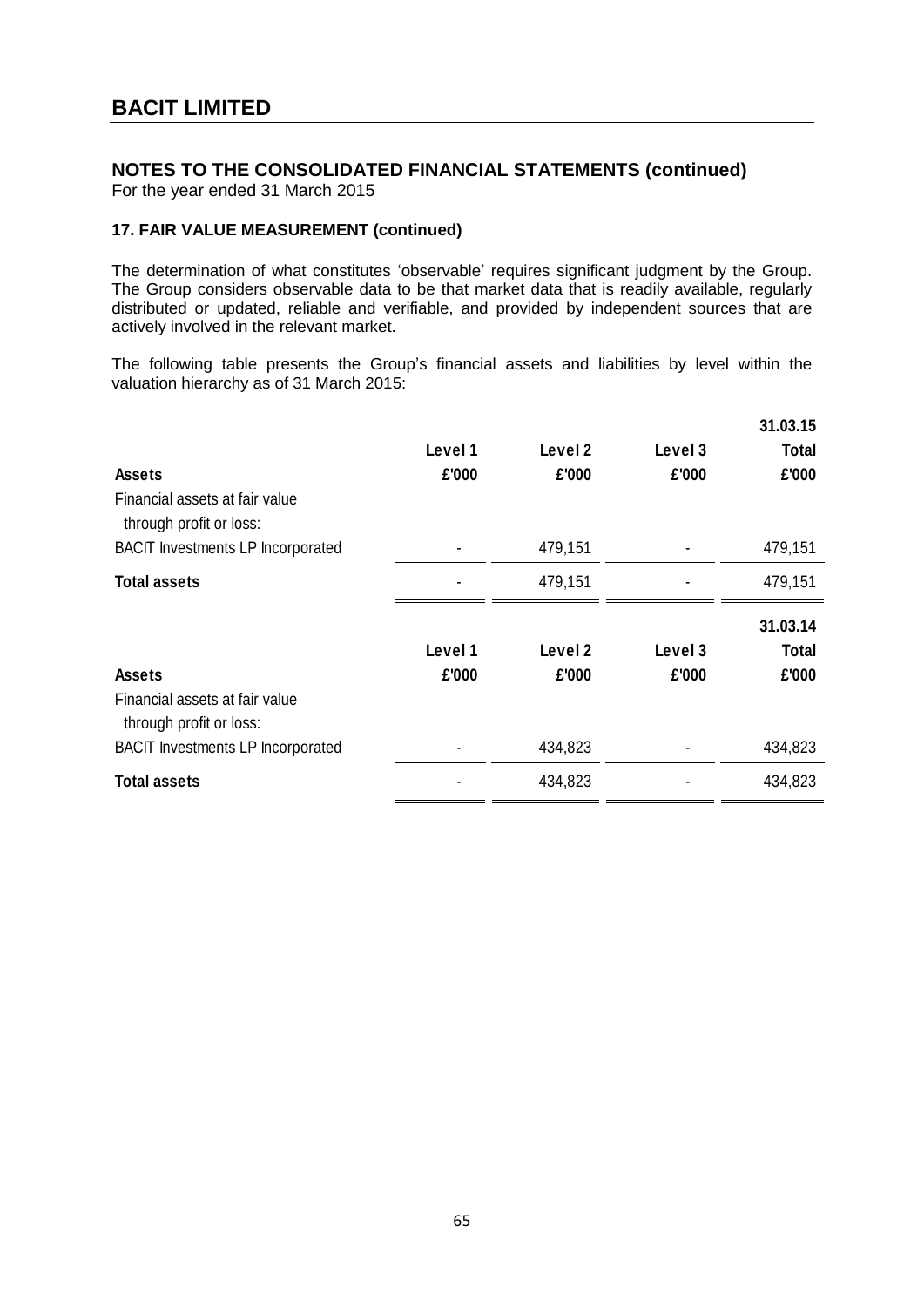For the year ended 31 March 2015

### **17. FAIR VALUE MEASUREMENT (Continued)**

As noted below, 3.0% of the Partnership's fair value measurements consists of positions residing in Level 3 of the fair value hierarchy ("the Level 3 investments"). IFRS 13 requires the fair value measurement of the Partnership to be classified in the same level of the fair value hierarchy as the lowest level input that is significant to the overall valuation of the Partnership. Given their quantum, the Directors do not consider the Level 3 investments to be significant to the overall fair value of the investment. As such, and in accordance with IFRS 13, the Partnership investment has been disclosed within Level 2 in the fair value hierarchy. The directors have provided additional information in respect of the assets and liabilities of the Partnership below.

The following table presents the Partnership's financial assets and liabilities by level within the valuation hierarchy as of 31 March 2015:

|                                                                  |                  |                  |                  | 31.03.15              |
|------------------------------------------------------------------|------------------|------------------|------------------|-----------------------|
| <b>Assets</b>                                                    | Level 1<br>£'000 | Level 2<br>£'000 | Level 3<br>£'000 | <b>Total</b><br>£'000 |
| Financial assets at fair value<br>through profit or loss:        |                  |                  |                  |                       |
| Listed investments                                               | 116,029          | 4.538            | $\blacksquare$   | 120,567               |
| Unlisted investments                                             | $\blacksquare$   | 320,915          | $\blacksquare$   | 320,915               |
| Private equity investments                                       | $\blacksquare$   | ۰                | 12,688           | 12,688                |
| Oncology related investments<br>Unrealised gains on open forward | $\blacksquare$   | $\blacksquare$   | 2,097            | 2,097                 |
| foreign currency contracts                                       | $\blacksquare$   | 665              | $\blacksquare$   | 665                   |
| <b>Total assets</b>                                              | 116,029          | 326.118          | 14,785           | 456,932               |

|                                                                |         |         |         | 31.03.14     |
|----------------------------------------------------------------|---------|---------|---------|--------------|
|                                                                | Level 1 | Level 2 | Level 3 | <b>Total</b> |
| <b>Assets</b>                                                  | £'000   | £'000   | £'000   | £'000        |
| Financial assets at fair value                                 |         |         |         |              |
| through profit or loss:                                        |         |         |         |              |
| Listed investments                                             | 129,625 | 6,358   |         | 135,983      |
| Unlisted investments                                           |         | 243,811 |         | 243,811      |
| Private equity investments                                     |         |         | 12,528  | 12,528       |
| Oncology related investments                                   |         |         | 798     | 798          |
| <b>Total assets</b>                                            | 129,625 | 250,169 | 13,326  | 393,120      |
| <b>Liabilities</b>                                             |         |         |         |              |
| Financial liabilities at fair value<br>through profit or loss: |         |         |         |              |
| Unrealised losses on open forward                              |         |         |         |              |
| foreign currency contracts                                     |         | (180)   |         | (180)        |
| <b>Total liabilities</b>                                       |         | (180)   |         | (180)        |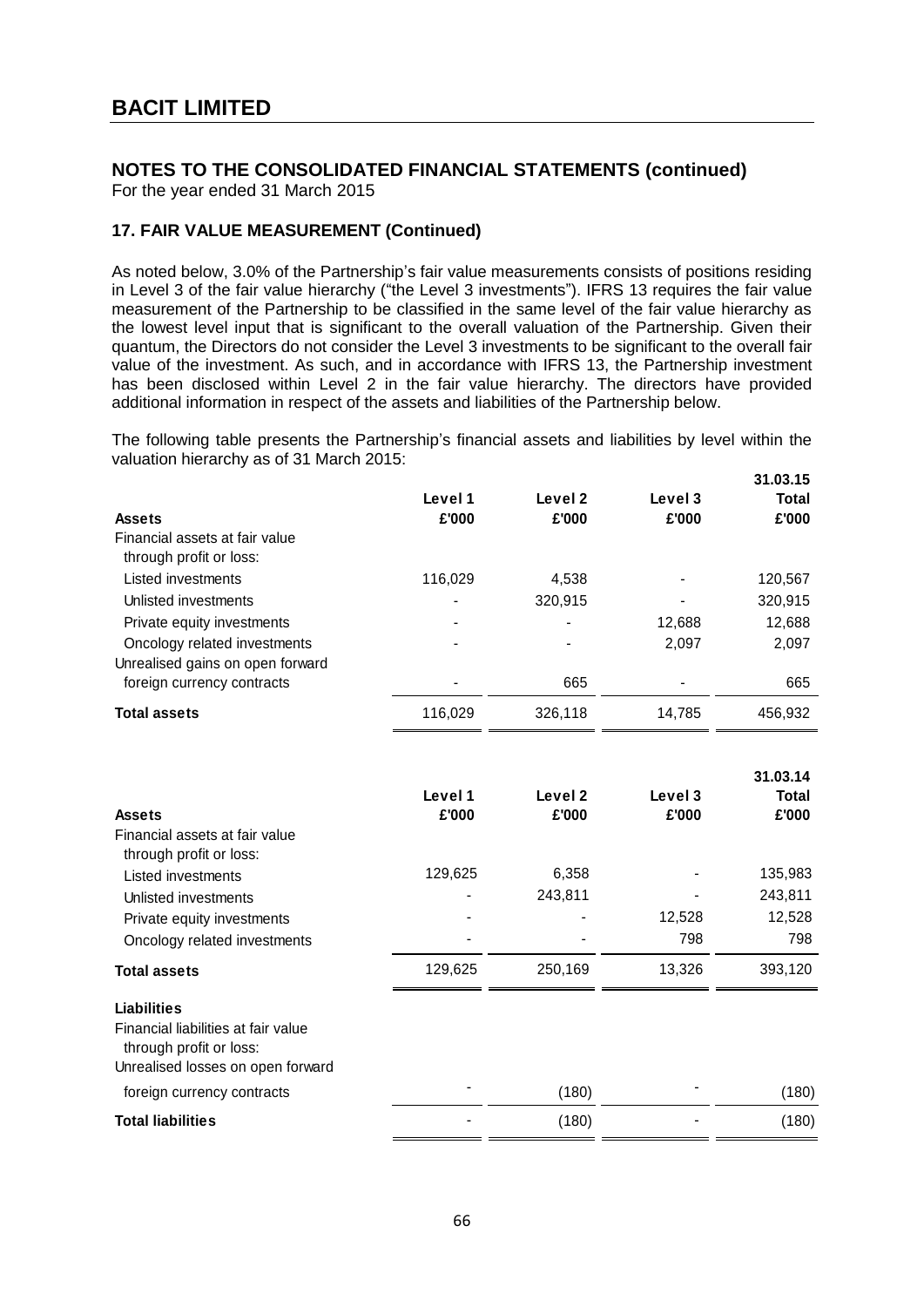For the year ended 31 March 2015

### **17. FAIR VALUE MEASUREMENT (continued)**

Assets classified as Level 2 investments are underlying funds fair-valued using the latest available NAV of each fund as reported by each fund's independent administrator, which are redeemable by the Group subject to necessary notice being given. Included within the Level 2 investments above are investments where the redemption notice period is greater than 90 days. Such investments have been classified as Level 2 because their value is based on observable inputs. The Group's liquidity analysis is detailed in note 16.

Assets classified as Level 3 investments are underlying Limited Partnerships which are not traded or available for redemption. The fair value of these assets is derived from quarterly statements provided by the Limited Partnership's independent administrator.

There were no transfers between levels during the year.

The following table presents the movements in Level 3 investments for the year ended 31 March 2015:

|                                         |                          |                       | 31.03.15 | 31.03.14 |
|-----------------------------------------|--------------------------|-----------------------|----------|----------|
|                                         | <b>Drug Developments</b> | <b>Private Equity</b> |          |          |
|                                         | Investment               | Investments           | Total    | Total    |
|                                         | £'000                    | £'000                 | £'000    | £'000    |
| <b>Opening Balance</b>                  | 798                      | 12,528                | 13,326   | 7,775    |
| Purchases                               | 1,342                    | 5,635                 | 6,977    | 8,424    |
| Reduction in investment*                | Ξ.                       | (3,754)               | (3,754)  | (3, 428) |
| Return of capital                       |                          | (2, 391)              | (2, 391) |          |
| (Loss)/gain on financial assets at fair |                          |                       |          |          |
| value through profit or loss            | (43)                     | 670                   | 627      | 555      |
|                                         | 2,097                    | 12,688                | 14,785   | 13,326   |

\*Due to accepting new investors, Infracapital Partners (NT) II LLP issued the Partnership with equalisation notices totalling £3,754,000 (31 March 2014: £3,428,000).

The net gain for the year included in the Consolidated Statement of Comprehensive Income in respect of Level 3 investments held at the year end amounted to £627,000 (31 March 2014: £555,000).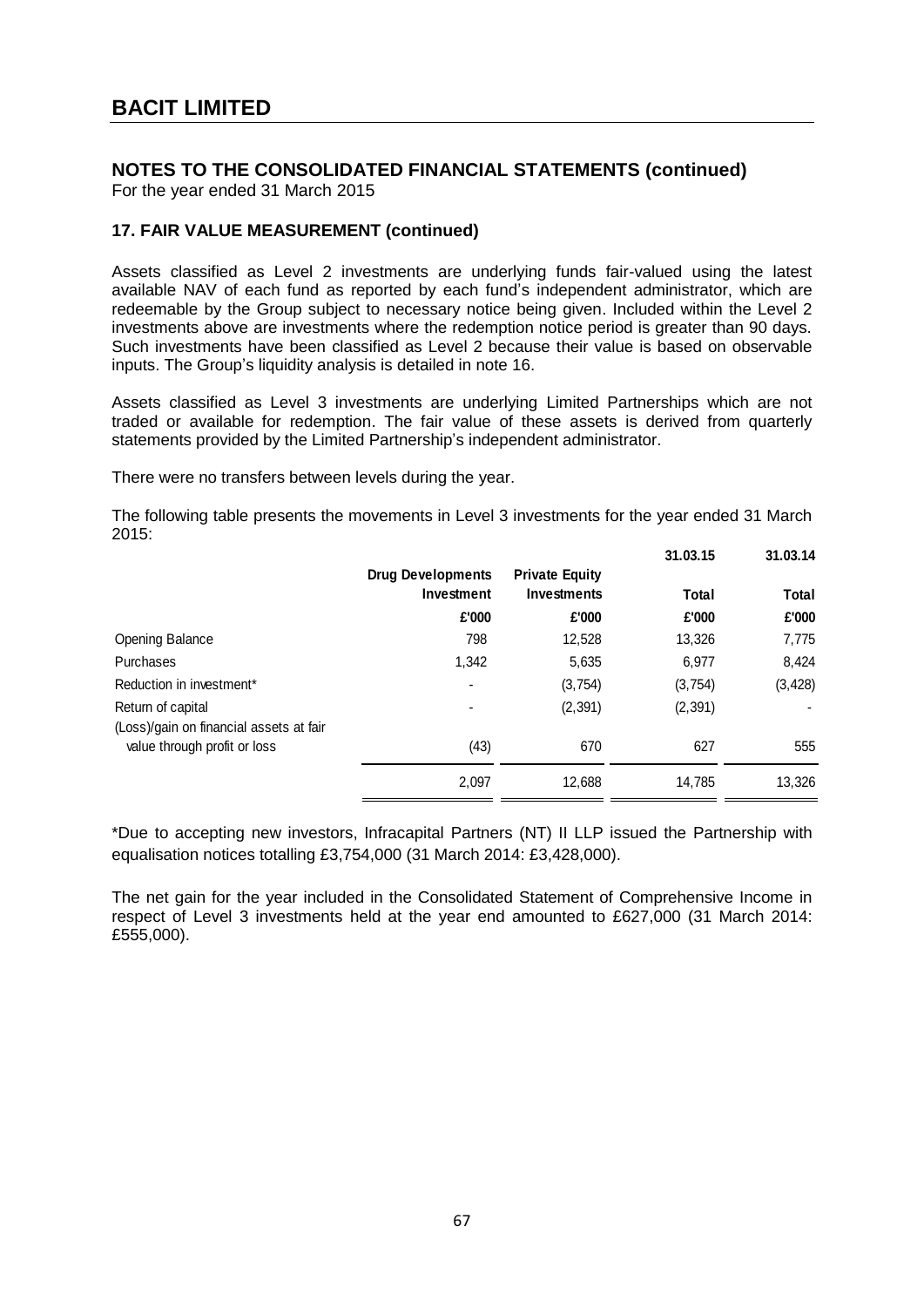For the year ended 31 March 2015

### **17. FAIR VALUE MEASUREMENT (continued)**

The following table summarises the valuation methodologies used for the Group's investments categorised in Level 3 as of 31 March 2015:

| <b>Security description</b>              | <b>Fair Value</b><br>£'000 | <b>Valuation</b><br>methodology | Unobservable<br>inputs<br>Valuation of | Ranges |
|------------------------------------------|----------------------------|---------------------------------|----------------------------------------|--------|
|                                          |                            |                                 | underlying                             |        |
| Infracapital Partners (NT) II LP         | 6,990                      | <b>NAV</b>                      | investments*                           | N/A    |
|                                          |                            |                                 | Valuation of<br>underlying             |        |
| Permira V LP2                            | 5,699                      | <b>NAV</b>                      | investments*<br>Valuation of           | N/A    |
| <b>BACIT Discovery Limited</b>           |                            |                                 | underlying                             |        |
| (formerly BACIT CHK1 Investment Limited) | 2,097                      | <b>NAV</b>                      | investments*                           | N/A    |

**\***underlying investments held considered highly illiquid

Infracapital Partners (NT) II LP and Permira V LP 2 value their investments in accordance with the International Private Equity and Venture Capital ("IPEVC") guidelines. In line with the investment methodology outlined in the IPEVC guidance, new investments are valued equivalent to the cost of the investments. The Group does not have transparency over the inputs of this valuation.

The Partnership has committed up to £20,000,000 to The Pioneer Fund. The Pioneer Fund's investment policy is to invest in projects and intellectual property assets with a life science or medical technologies focus related to oncology, including therapeutics and diagnostics. This commitment will be called by the Pioneer Fund as and when required to fund investments. Investment in The Pioneer Fund is valued at fair value in accordance with IPEVC guidelines.

### **18. CAPITAL RISK MANAGEMENT**

The Group's objectives when managing capital include the safeguard of the Group's ability to continue as a going concern in order to provide returns for shareholders and benefits for other stakeholders and to maintain an optimal capital structure to reduce the cost of capital.

The Group does not have externally-imposed capital requirements. See note 19 for financial commitments of the Group in respect of the underlying investments.

The Group may incur indebtedness for the purpose of financing Share repurchases or redemptions, making investments (including as bridge finance for investment obligations), satisfying working capital requirements or to assist in payment of the Charitable Donation, up to a maximum of 20% of the NAV at the time of incurrence. While the Group has no intention to utilise gearing to assist with the acquisition of the Group's initial investments, it may do so for investment purposes in the future if, at the time of incurrence, it considers it prudent and desirable to do so in light of prevailing market conditions. There is no limitation on indebtedness being incurred at the level of the Group's underlying investments.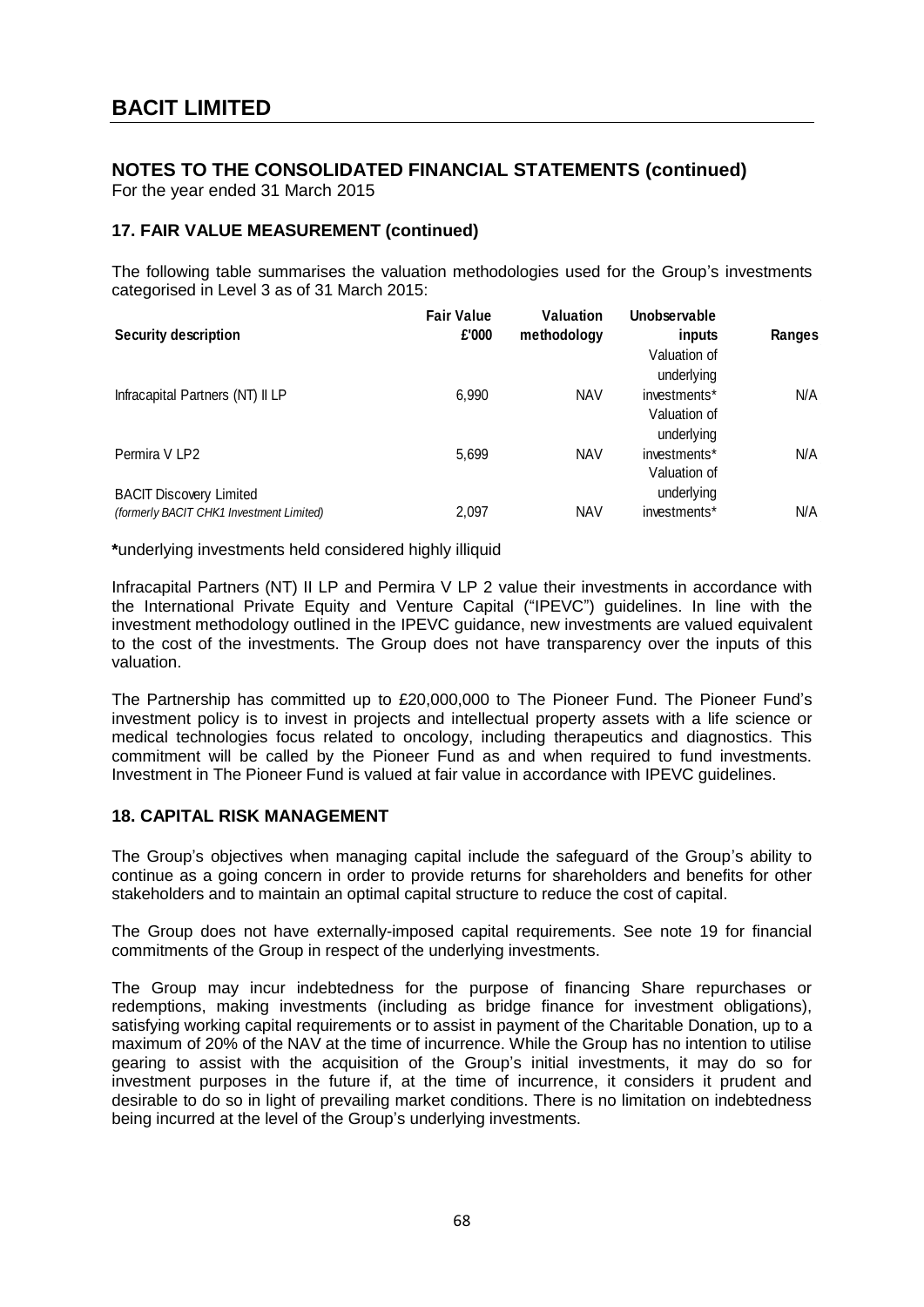For the year ended 31 March 2015

### **19. COMMITMENTS**

The Group had the following commitments through the Partnership as at 31 March 2015:

| <b>Security description</b>                                                | <b>Currency</b> | Total<br><b>Commitment</b><br>in 000's | Drawn<br><b>Commitment</b><br>in 000's        | <u>JI.VJ.IJ</u><br><b>Undrawn</b><br><b>Commitment</b><br>in 000's |
|----------------------------------------------------------------------------|-----------------|----------------------------------------|-----------------------------------------------|--------------------------------------------------------------------|
| Infracapital Partners (NT) II LP                                           | Sterling        | £25,000                                | £6,318*                                       | £18,682                                                            |
| Permira V LP 2                                                             | Euro            | €20,000                                | £5,564                                        | £9,456                                                             |
| <b>BACIT Discovery Limited</b><br>(formerly BACIT CHK1 Investment Limited) | Sterling        | £20,000                                | £2,097                                        | £17,903                                                            |
| <b>Security description</b>                                                | <b>Currency</b> | Total<br><b>Commitment</b><br>in 000's | <b>Drawn</b><br><b>Commitment</b><br>in 000's | 31.03.14<br><b>Undrawn</b><br><b>Commitment</b><br>in 000's        |
| Infracapital Partners (NT) II LP                                           | Sterling        | £25,000                                | £10,358*                                      | £14,642                                                            |
| Permira V LP 2                                                             | Euro            | €20,000                                | £1,157                                        | £15,372                                                            |
| <b>BACIT Discovery Limited</b>                                             |                 |                                        |                                               |                                                                    |
| (formerly BACIT CHK1 Investment Limited)                                   | Sterling        | £2,063                                 | £798                                          | £1,265                                                             |

 **31.03.15** 

\* As disclosed in Note 17, due to accepting new investors, Infracapital Partners (NT) II LLP issued the Company with an equalisation notices totalling £3,754,000. The £6,318,000 of drawn commitments includes amounts totalling £874,000 of return of capital to the Company, which are not able to be redrawn as part of any future capital call. As such these have been included within the total balance for the Drawn Commitment.

There were no contingent liabilities as at the consolidated statement of financial position date.

Prior to the change in investment policy, the Group invested in one ICR Project, being a project to finance a programme of research to develop a CHK1 inhibitor (the "CHK1 Project") through BACIT CHK1 Investment Limited. The Group's fellow investors in the CHK1 Project were Sareum Limited, a drug discovery company, and the Pioneer Fund.

Following the implementation of the revised investment policy, the Group became an investor in the Pioneer Fund and, in doing so, contributed its existing interest in the CHK1 Project to the Pioneer Fund. The investment in the Pioneer Fund has been made through BACIT Discovery Limited (formerly BACIT CHK1 Investment Limited).

The Group intends to invest up to 1% of NAV each year to acquire interests in drug development and medical innovation projects undertaken by the ICR or its subsidiaries which have the potential for commercial development and application (''ICR Projects''). To the extent less than 1% of NAV is allocated to ICR Projects in any given year, the amount available for investment in such projects as and when appropriate opportunities become available in subsequent years may be increased, although there is no obligation to do so.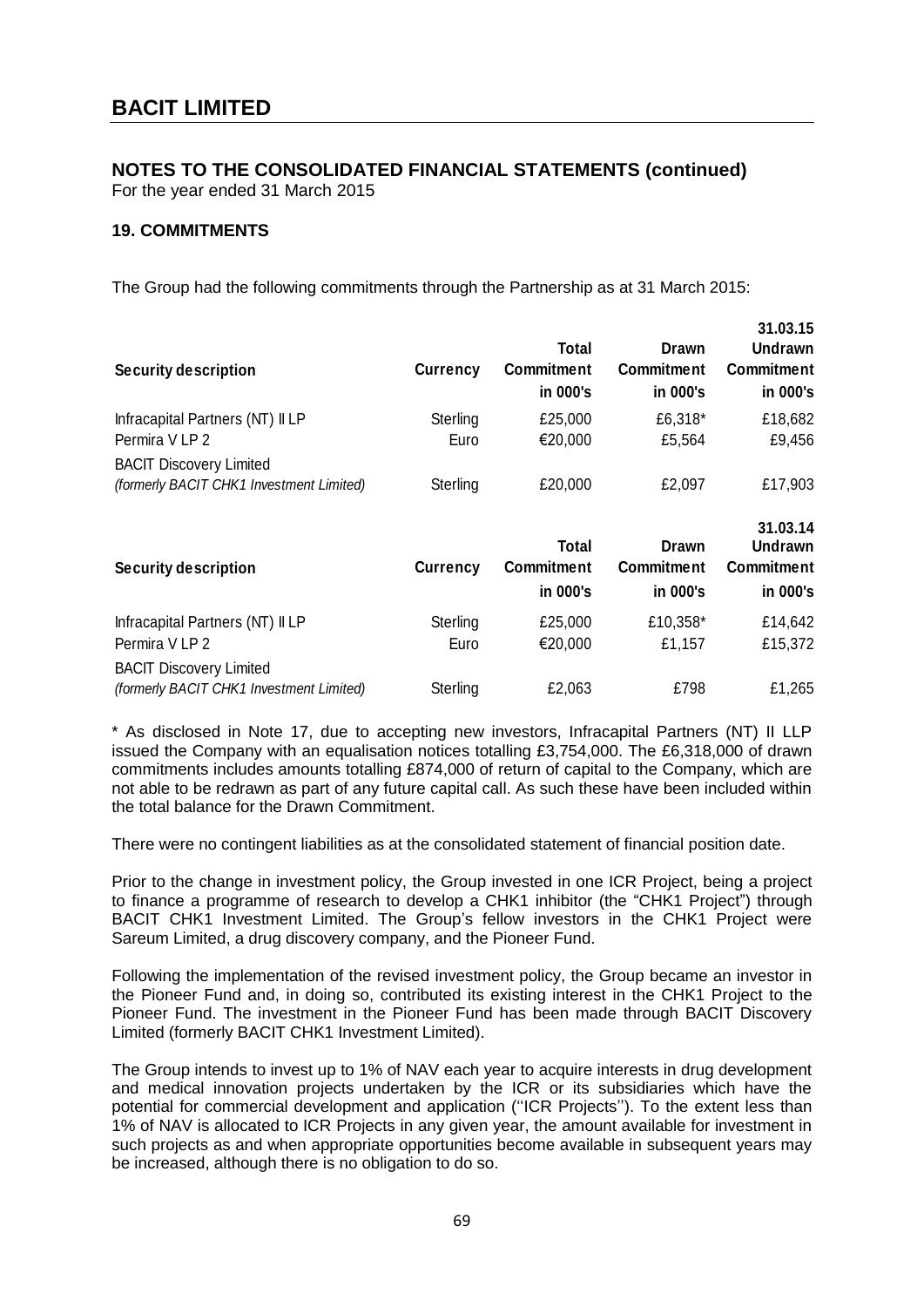For the year ended 31 March 2015

#### **19. COMMITMENTS (continued)**

The Group may invest in the Pioneer Fund as if it were an ICR Project, save that the Group may make up to a maximum BACIT Limited capital commitment of £20 million (including the contribution of its existing investment in the CHK1 Project).

The amount that the Group may contribute to drawdowns of the Pioneer Fund in any one calendar year will not be subject to the one per cent. of net asset value cap otherwise applicable to investments in ICR Projects.

In the event that drawdowns by the Pioneer Fund were to exceed this cap in any one calendar year, the Group would not make any new commitments to or investments in any ICR Project unless and until the cumulative amount that has been invested by the Group in the Pioneer Fund and in other ICR Projects has not exceeded an amount equal to the aggregate of one per cent. of the Company's net asset value for each year of the Company's life. The Group currently has invested £2,097,000 in BACIT Discovery Limited with a further £6,496,000 available at 31 March 2015 to invest in ICR Projects.

### **20. SUBSEQUENT EVENTS**

These Consolidated Financial Statements were approved for issuance by the Board on 6 July 2015. Subsequent events have been evaluated until this date.

A scrip dividend for the year ended 31 March 2015 of 2.1 pence per Ordinary share will be paid on 19 August 2015 to those shareholders on the register of members of the Company as at 17 July 2015.

No other significant post year end events have occurred in respect of the Group that are considered material to the understanding of these audited Consolidated Financial Statements.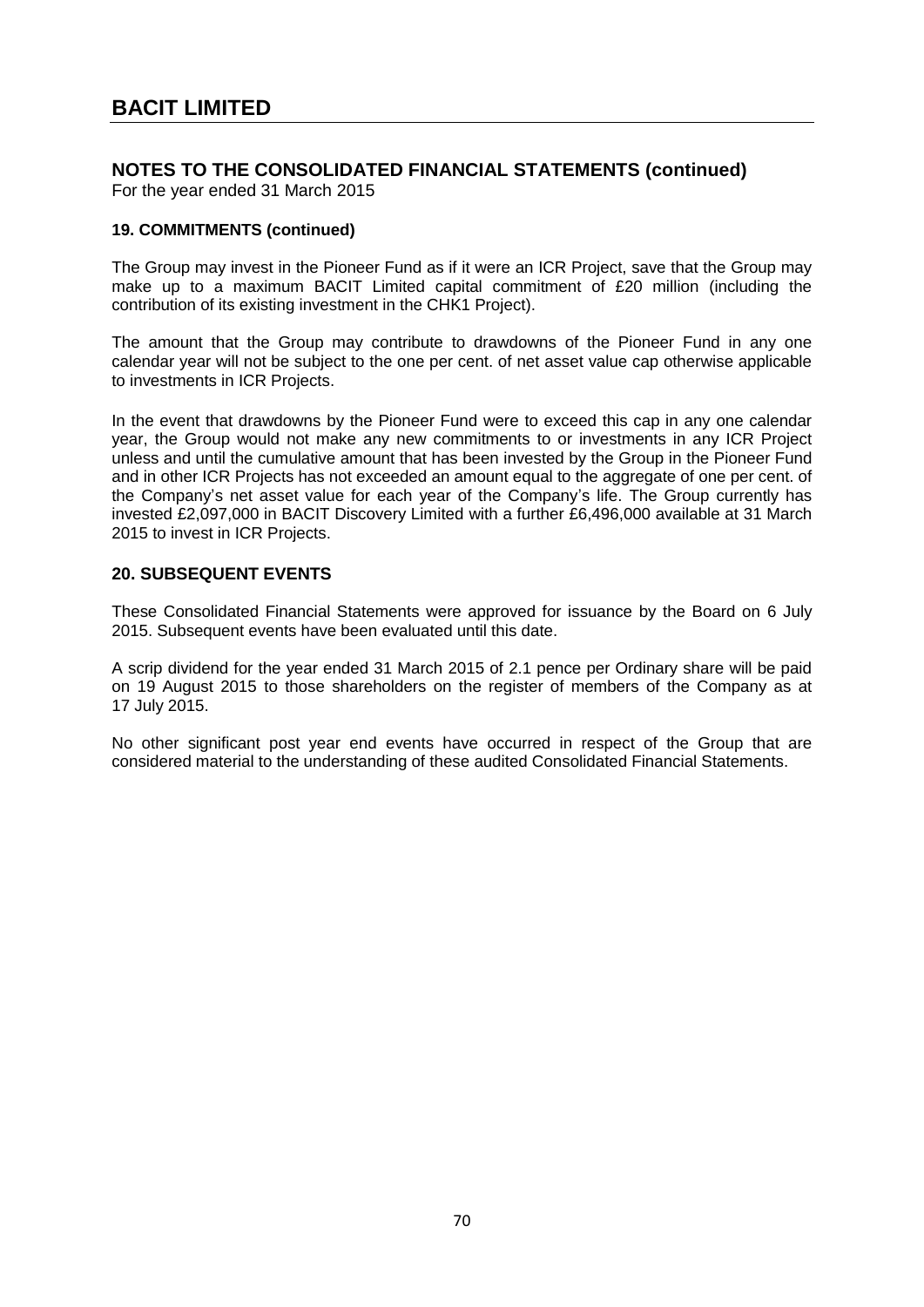# **Appendix – Charity List**

The BACIT Foundation charity roster for the year ended 31 March 2015 is set out below:

## **Alzheimer's Research UK**

Alzheimer's Research UK is a dementia research charity specialising in finding preventions, causes, treatments and a cure for dementia by funding world-class, pioneering research at leading universities. (www.alzheimersresearchuk.org)

## **The Alzheimer's Society**

The Alzheimer's Society is a support and research charity for people with dementia, their families and carers. Its mission is to change the face of dementia research; demonstrate best practice in dementia care and support; provide the best advice and support to anyone dealing with dementia and influence government and society to enable those affected by dementia to live as they wish to live. (www.alzheimers.org.uk)

## **Beating Bowel Cancer**

Beating Bowel Cancer is dedicated to saving lives by working in partnership with individuals, local communities, clinical communities and government to improve public awareness of bowel cancer and to increase the rate of early diagnosis. (www.beatingbowelcancer.org)

## **Butterfly Thyroid Cancer Trust**

Founded in 2003, Butterfly Thyroid Cancer Trust is the first registered charity in the UK dedicated solely to supporting people affected by thyroid cancer. Working alongside an expert medical multi-disciplinary team and Cancer Research UK, they can ensure access to the very best support for their members. (www.butterfly.org.uk)

#### **Child Bereavement UK**

Child Bereavement UK supports families and educates professionals when a baby or child of any age dies or is dying, and when a child is facing bereavement. The charity provides ongoing professional support to bereaved children and families and also supports the individuals and organisations that become involved with these families. (www.childbereavement.org.uk)

# **Downside Up**

Downside Up provides support and advice for families raising children with Down Syndrome, develops innovative children's training and parents' support methods, disseminates knowledge and experience among Russian professionals and society, and works towards raising public awareness about Down Syndrome with the aim of changing attitudes. (www.en.downsideup.org)

# **The Egmont Trust**

The Egmont Trust is dedicated to improving the lives of children living with HIV and AIDS in sub-Saharan Africa through one smart, cost-effective project at a time. [\(www.egmonttrust.org\)](http://www.egmonttrust.org/)

#### **The Institute of Cancer Research**

The Institute of Cancer Research, London, is one of the world's most influential cancer research institutes, with an outstanding record of achievement dating back more than 100 years. Today, the ICR is ranked as the UK's leading academic research centre, and leads the world in isolating cancer-related genes and discovering new targeted drugs for personalised cancer treatment. The ICR employs leading scientists from over 50 countries around the world and since 2005 alone, 16 drug development candidates have been discovered based on ICR research, 6 of which have progressed into phase 1 clinical trials. The ICR has charitable status and relies on support from partner organisations, charities and donors to fund its research and innovation. (www.icr.ac.uk)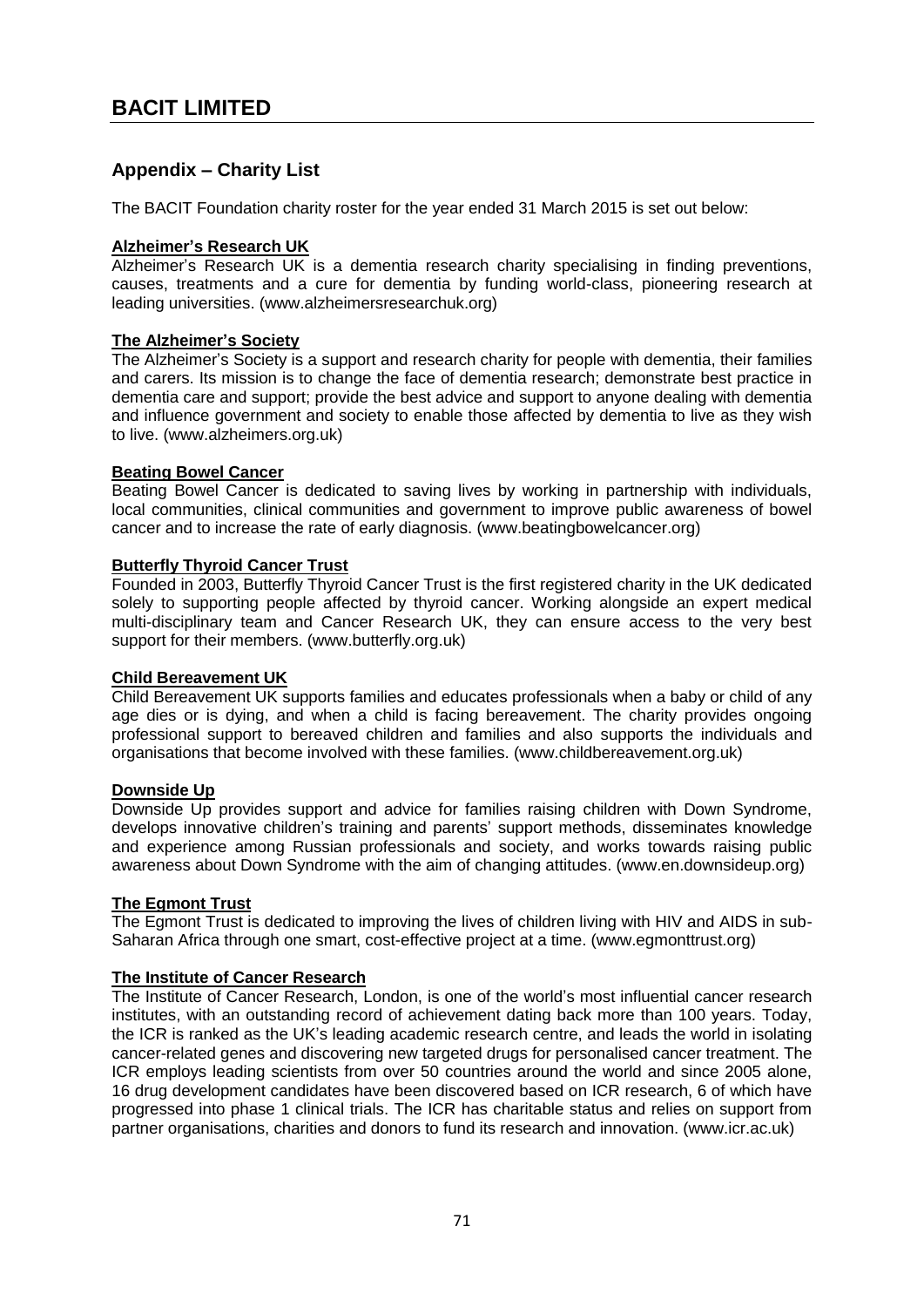# **Appendix – Charity List (continued)**

## **The James Wentworth-Stanley Memorial Fund**

The James Wentworth-Stanley Memorial Fund was set up by James's parents to help raise awareness of anxiety, depression and suicide among young people and to tackle the terrible and shocking statistic that suicide is the second largest cause of death amongst young men in the UK. (www.jwsmf.org)

## **JDRF**

JDRF (formerly known as the Juvenile Diabetes Research Foundation) is a charitable organization dedicated to funding type 1 diabetes research. JDRF's stated mission is to improve the lives of all people affected by type 1 diabetes by accelerating progress on the most promising opportunities for curing, better treating, and preventing type 1 diabetes. (www.jdrf.org.uk)

#### **The Louis Dundas Centre for Children's Palliative Care**

The Louis Dundas Centre for Children's Palliative Care is intended to be a world-class centre of research, teaching and practice in palliative care for children and young people. (www.gosh.org/louis-dundas-centre)

## **Maggie's**

Maggie's is about empowering people to live with, through and beyond cancer by bringing together professional help, communities of support and building design to create exceptional centres for cancer care. Maggie's runs centres where people are welcome at any time, from having just being diagnosed, or undergoing treatment, to post-treatment, recurrence, end of life or in bereavement. (www.maggiescentres.org)

#### **Marie Curie Cancer Care**

Marie Curie Cancer Care's vision is that everyone with cancer and other illnesses will have the high quality care and support they need at the end of their life in the place of their choice. It is dedicated to providing specialist homes for the care of cancer patients; providing nursing for patients at home; educating the public on cancer symptoms and treatment and providing urgent welfare needs. (www.mariecurie.org.uk)

# **NSPCC**

The NSPCC was founded in 1884. Its vision is still to end cruelty to children in the UK. The NSPCC protects children across the UK through a wide range of services for both children and adults, including national helplines and local projects. (www.nspcc.org.uk)

#### **The Rwanda Hope Foundation**

The Rwanda Hope Foundation (RHF) represents a new approach to fighting poverty. Through enterprise education programmes and a revolving debt/equity fund, RHF will help local Rwandan entrepreneurs and social entrepreneurs to grow their SMEs. Donations to RHF (website launching soon) will be made to Prism the Gift Fund for onward transmission by it to RHF. [\(www.prismthegiftfund.co.uk\)](http://www.prismthegiftfund.co.uk/)

# **Scope**

Scope campaigns for the full inclusion and equal participation of disabled people in society. It also operates support services such as schools, a college, residential care, training, short breaks and a helpline providing information and advice on disability. (www.scope.org.uk)